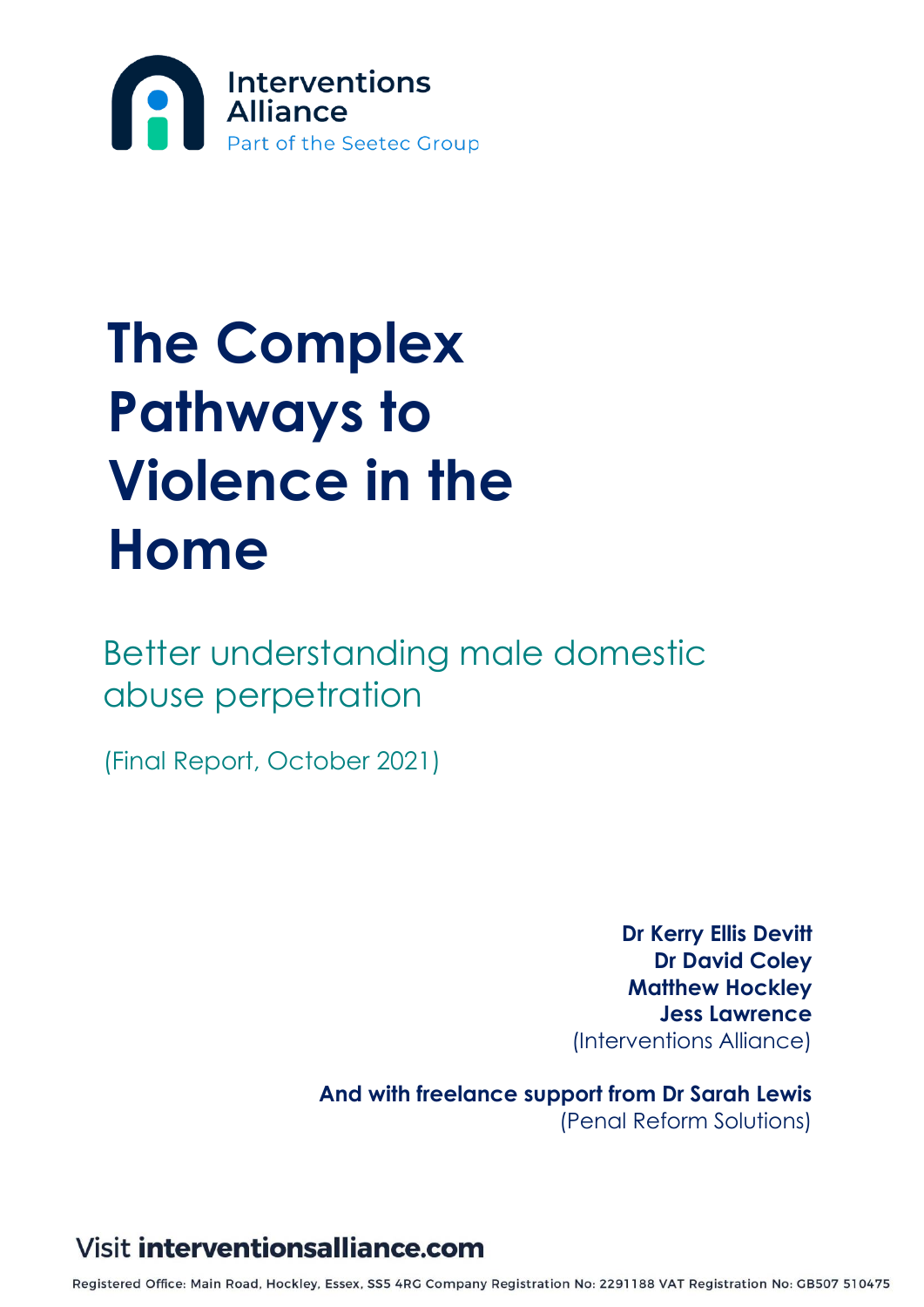### **The research team**

The research team comprised of Dr Kerry Ellis Devitt (research lead), Dr David Coley (senior researcher), Matthew Hockley and Jess Lawrence (researchers) – Interventions Alliance, with Dr Sarah Lewis, director at Penal Reform Solutions [\(info@penalreformsolutions.com\)](mailto:info@penalreformsolutions.com) supporting with interviews and early analysis.

This research was conducted whilst most of the authors were employees of Kent, Surrey and Sussex Community Rehabilitation Company (KSS CRC) – the justice division of the Seetec Group. Following the reunification of the Probation Service in June 2021, the CRCs ceased to exist, and KSS CRC evolved into Interventions Alliance. The authors are now located as follows:

Dr Kerry Ellis Devitt Freelance Researcher and Lecturer (University of Portsmouth) [kerryellisdevitt@gmail.com;](mailto:kerryellisdevitt@gmail.com) [Kerry.ellis-devitt@port.ac.uk](mailto:Kerry.ellis-devitt@port.ac.uk)

Dr David Coley Researcher at HMPPS [david.coley@justice.gov.uk](mailto:david.coley@justice.gov.uk)

Matthew Hockley Researcher at HMPPS [Matthew.Hockley1@justice.gov.uk](mailto:Matthew.Hockley1@justice.gov.uk)

Jess Lawrence Researcher at HMPPS [jessica.lawrence@justice.gov.uk](mailto:jesslawrenceresearch@gmail.com)

### **About Interventions Alliance**

Part of the employee-owned Seetec Group, Interventions Alliance bridges the gap between social care and the criminal justice system. We aim to prevent individuals from becoming trapped in a cycle of criminality by offering evidence-led solutions that focus on three core strands: prevention; rehabilitation and recovery.

### **The research funders**

The following research was funded by the Home Office under the Domestic Abuse Perpetrator Research Fund 20/21.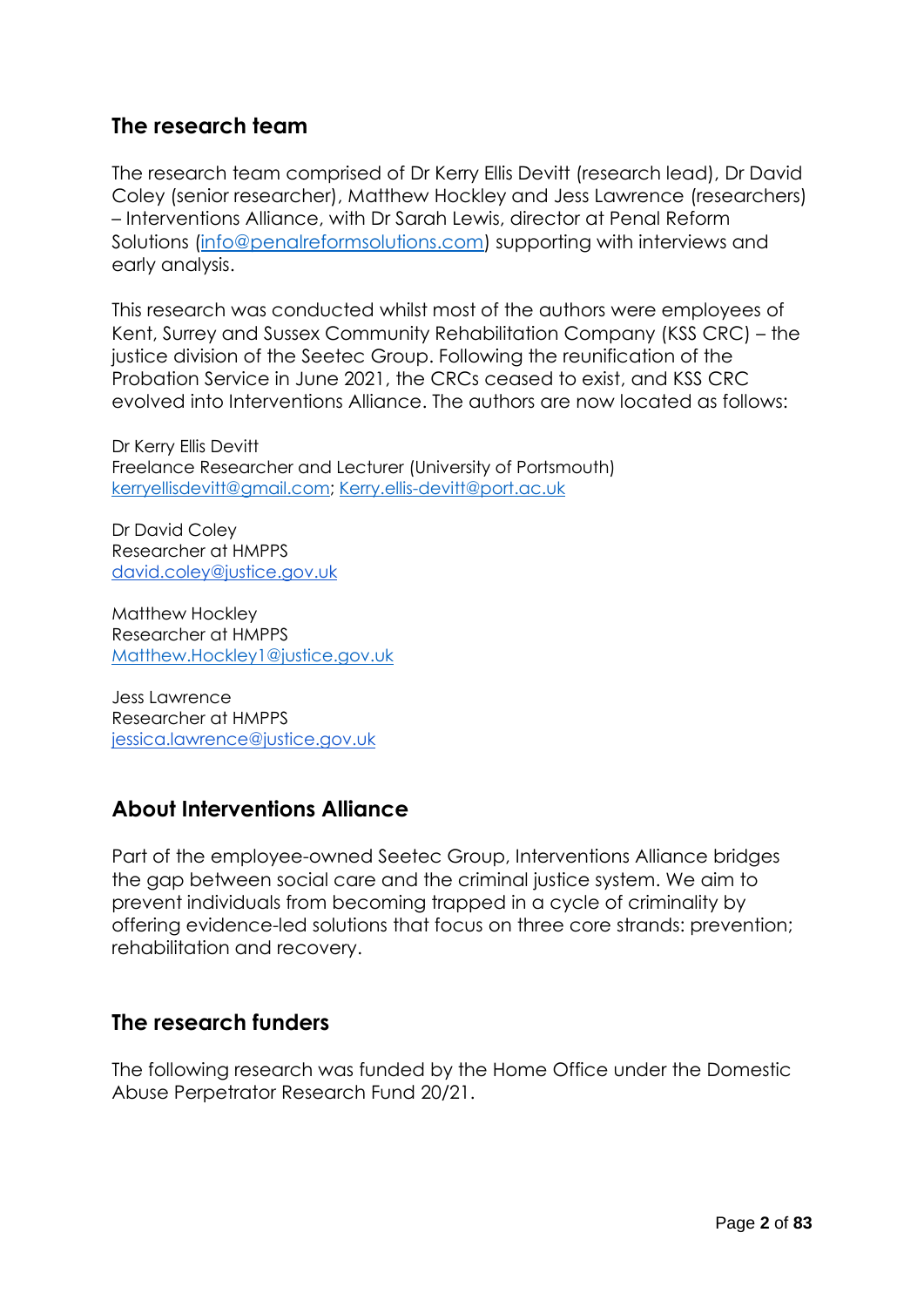*"There are all these sayings about 'can't teach an old dog new tricks' and 'leopards don't change their spots' and all that. Yes, okay, some of it is true of course, but I was a very, very proud person, and I've had to change my outlook on stuff. You can change. If you want to."*

(Jon, 42, study participant)

**Please note: The views reflected in the following research are not necessarily those of the Home Office.**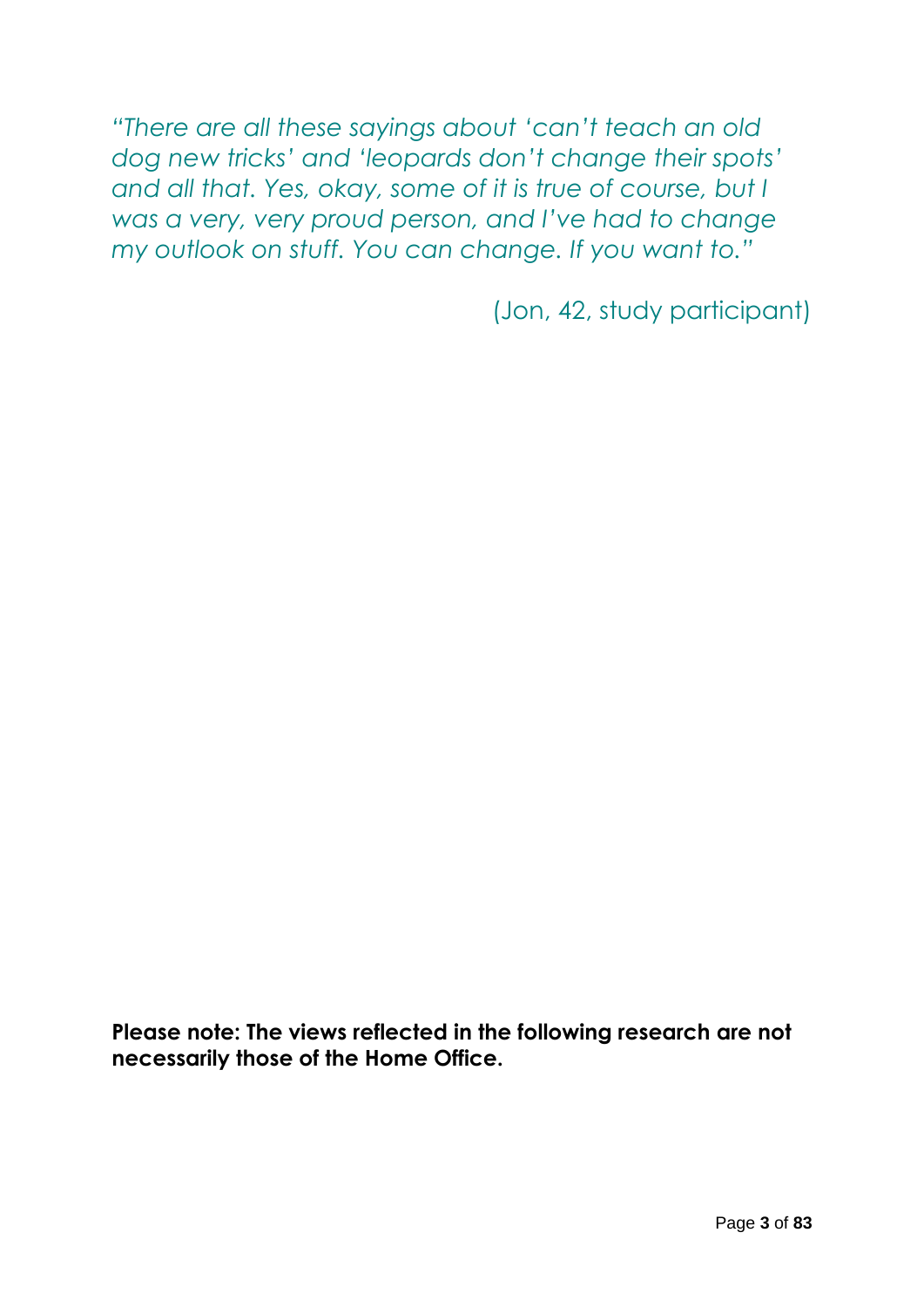# **Contents**

*Acknowledgements Acronyms and terminology*

|                                                                                     | <b>Chapter 1: Introduction</b>                                 | 8  |
|-------------------------------------------------------------------------------------|----------------------------------------------------------------|----|
| 1.1                                                                                 | The current research project: Identifying perpetrators of      |    |
|                                                                                     | domestic abuse                                                 | 9  |
| 1.2                                                                                 | Aims and research questions                                    | 10 |
| 1.3                                                                                 | Report chapters                                                | 10 |
|                                                                                     | Chapter 2: Early signs and warning flags: Mapping the lives of |    |
|                                                                                     | people with histories of domestic abuse perpetration –         |    |
|                                                                                     | a review of the literature                                     | 12 |
| 2.1                                                                                 | The impact of childhood trauma                                 | 12 |
| $2.2\phantom{0}$                                                                    | Crime and antisocial behaviour                                 | 14 |
| 2.3                                                                                 | Fatherhood and masculinities                                   | 15 |
| 2.4                                                                                 | The life-trajectories of domestic abuse perpetrators           | 18 |
| 2.5                                                                                 | The importance of the 'perpetrator' voice                      | 19 |
| 2.6                                                                                 | Seeking a broader range of perspectives:                       |    |
|                                                                                     | The rationale for this research                                | 21 |
| 2.7                                                                                 | Conclusion                                                     | 22 |
|                                                                                     | <b>Chapter 3: Methodology</b>                                  | 23 |
| 3.1                                                                                 | Recruitment                                                    | 23 |
| 3.2                                                                                 | Methods                                                        | 23 |
| 3.3                                                                                 | Data collection                                                | 23 |
| 3.4                                                                                 | Analysis                                                       | 24 |
| 3.5                                                                                 | About the participants                                         | 24 |
| 3.6                                                                                 | Ethics                                                         | 26 |
|                                                                                     |                                                                |    |
| Chapter 4: Pathways to domestic abuse – the lives of domestic<br>abuse perpetrators |                                                                |    |
|                                                                                     |                                                                |    |

| 4.1           | Contestable causality and the purpose of this chapter | 28   |
|---------------|-------------------------------------------------------|------|
| $4.2^{\circ}$ | Childhood, home life and family                       | 28   |
| 4.3           | The antecedents of domestic abuse: mapping            |      |
|               | early warning signs                                   | -32. |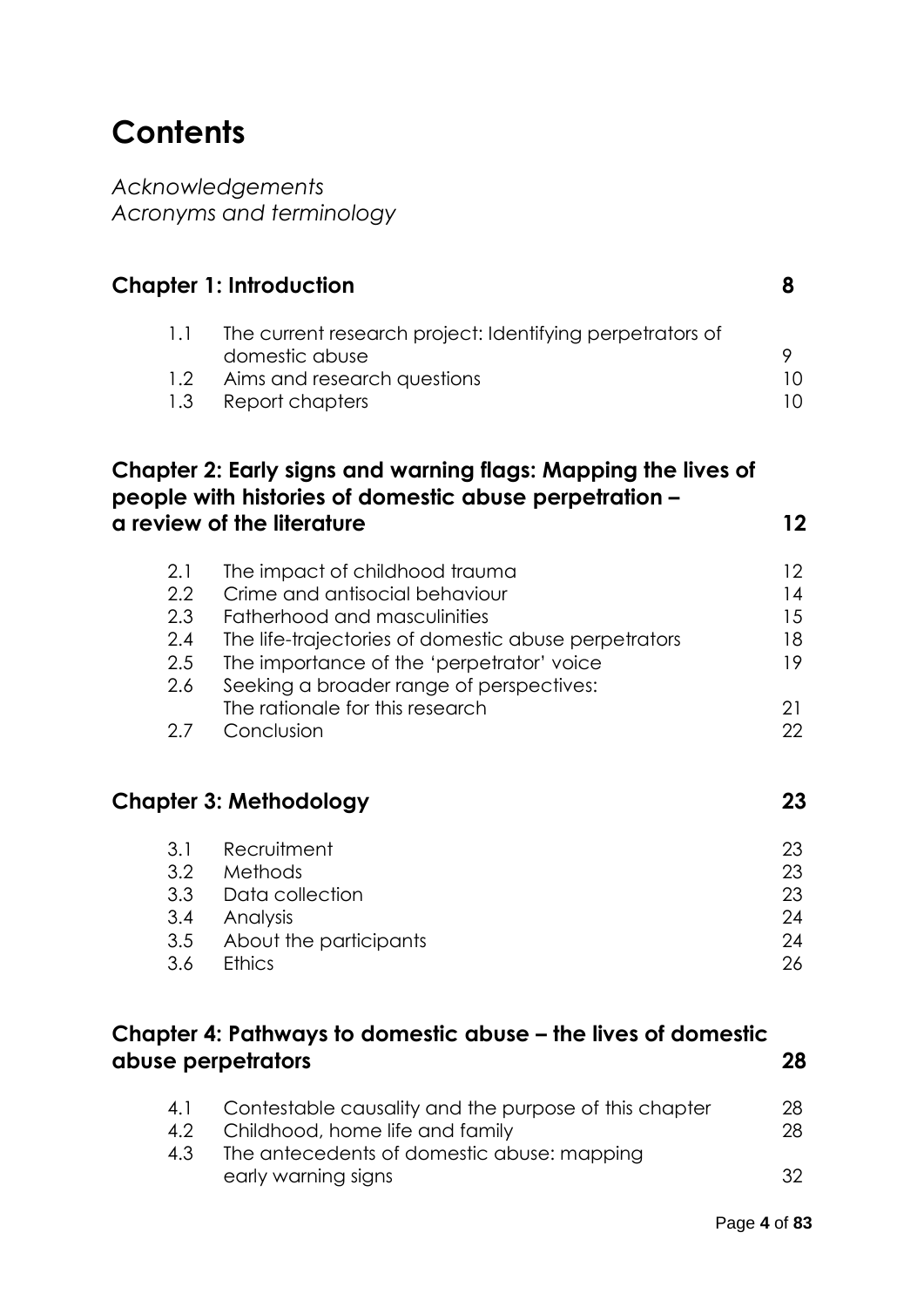|     | 4.4<br>The COVID-19 pandemic<br>4.5<br>Changing abusive ways - the routes towards domestic      | 40       |
|-----|-------------------------------------------------------------------------------------------------|----------|
| 4.6 | abuse desistance<br>Conclusion                                                                  | 42<br>45 |
|     | <b>Chapter 5: The functionality of domestic abuse narratives</b>                                | 46       |
| 5.1 | Why is a narrative view important in understanding<br>domestic abuse perpetration?              | 46       |
| 5.2 | Taking accountability and the risk of victim-blame                                              |          |
|     | narratives                                                                                      | 47       |
| 5.3 | Rejecting bad identities                                                                        | 49       |
| 5.4 | Telling stories of violence against women                                                       | 51       |
| 5.5 | Desistance narratives and the rehabilitated identity                                            | 55       |
| 5.6 | Conclusion                                                                                      | 59       |
|     | <b>Chapter 6: Summary, recommendations and conclusion</b>                                       | 61       |
| 6.1 | Revisiting the aims of the research                                                             | 61       |
|     | 6.2<br>RQ1 – How do male perpetrators of domestic abuse                                         |          |
|     | explain their lives, and in particular their pathways to                                        |          |
|     | becoming domestically abusive?<br>6.3<br>RQ2 - Why do DA perpetrators tell the stories they do? | 61<br>64 |
|     | RQ3 – How can the learning from this research be usefully<br>6.4                                |          |
|     | applied in policy and practice?                                                                 | 67       |
|     | 6.5<br>Conclusion                                                                               | 70       |
|     |                                                                                                 |          |

*References Appendices*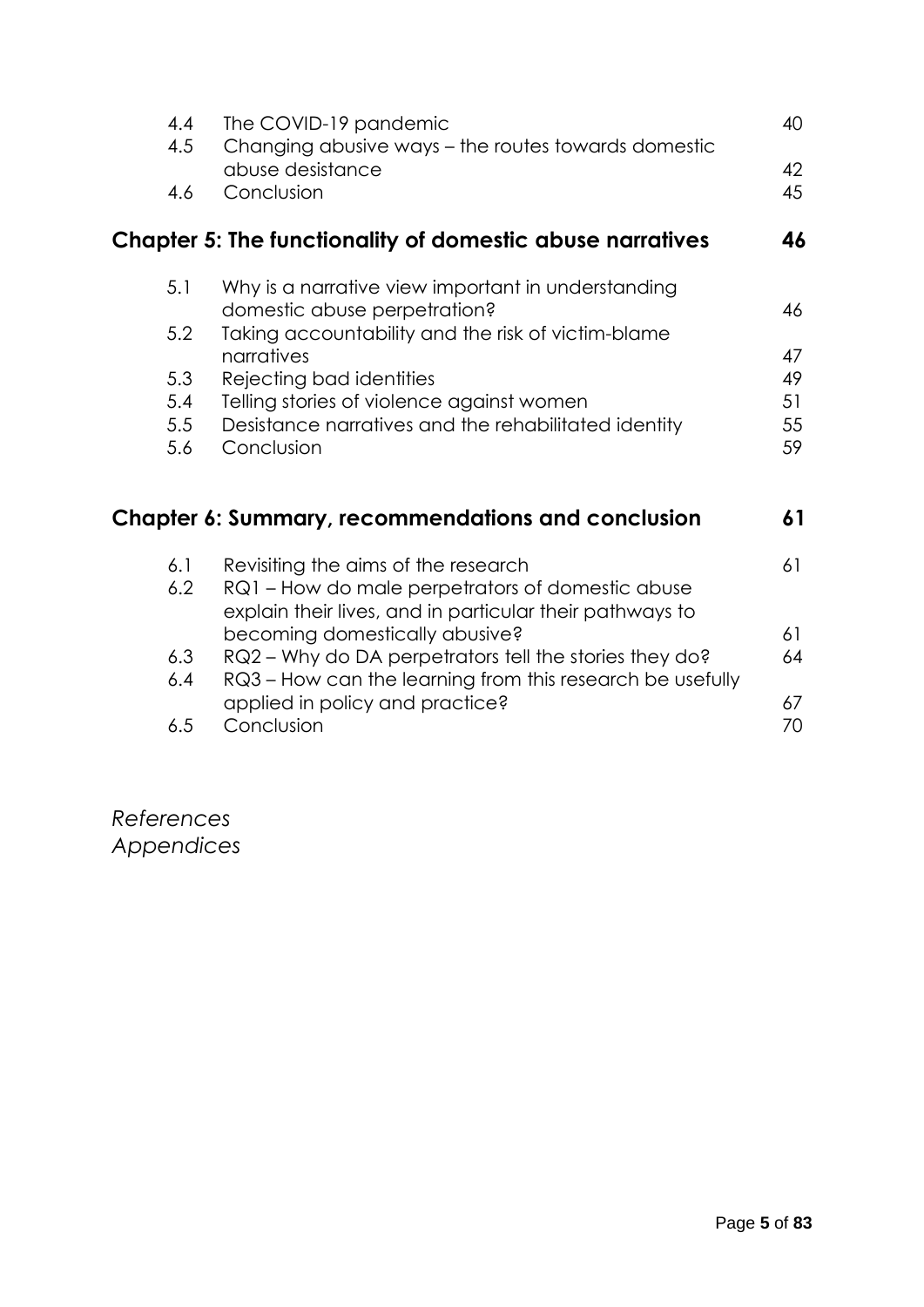# **Acknowledgements**

There are several people we wish to thank. Firstly, our former colleagues across the KSS CRC areas (Kent, Surrey and Sussex, Dorset, Devon and Cornwall, and Bristol, Gloucestershire, Somerset and Wiltshire). The short-term nature of this research meant a fast recruitment of participants, and our colleagues went out of their way to help. We would also like to thank our external colleagues – Professor Sveinung Sandberg, who offered invaluable advice on our analytic chapters, and our freelancer Dr Sarah Lewis, who not only worked with us in doing the interviews, but also supported us with the early analysis. Finally, we offer our sincere thanks and appreciation to our participants. This is a hugely sensitive subject, and one people don't easily talk on. Your trust and willingness to speak to us has allowed for a richer understanding of the pathways to DA perpetration, and will hopefully go some way towards improving the experiences and outcomes of other people with similar histories.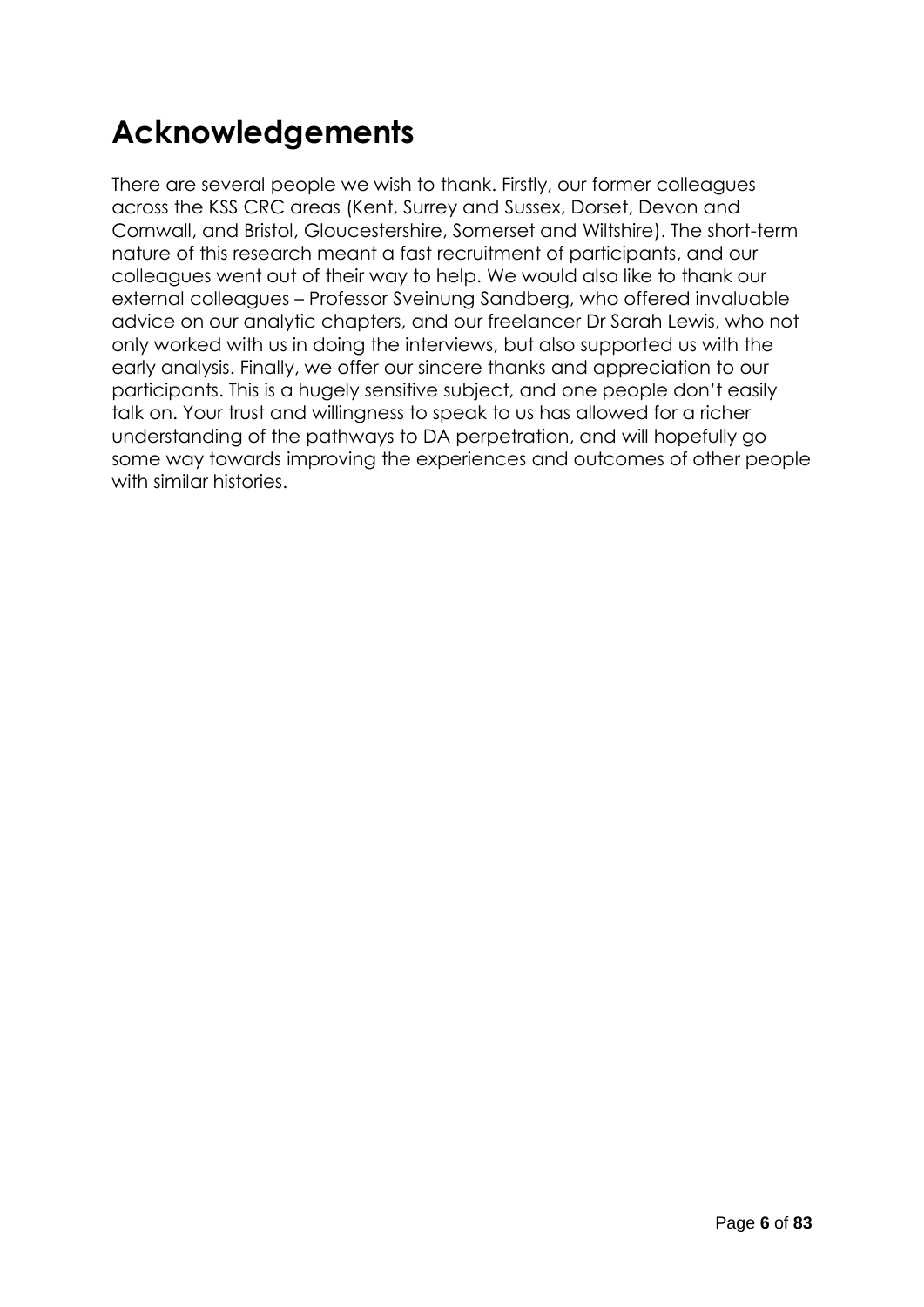# **Acronyms and terminology**

### **Acronyms**

BBR – Building Better Relationships (a domestic abuse perpetrator programme exploring domestic abuse in heterosexual relationships, delivered by probation services in the community)

- CJS Criminal Justice System
- CPS Crown Prosecution Service
- DA Domestic Abuse
- DV Domestic Violence
- HMPPS Her Majesty's Prison and Probation Service
- IPV Intimate Partner Violence
- MoJ Ministry of Justice
- VAWG Violence against women and girls

### **Terminology**

Within this report, the terms 'narratives' and 'stories' are occasionally used interchangeably. However, typically, when we use 'stories' we are referring to singular events with a beginning, middle and an end e.g. 'this is what happened in this particular incident'. When we use 'narrative', however, it refers more to a system of stories related to a particular topic e.g. 'narratives of domestic abuse perpetration', or 'narratives of childhood and adolescence'.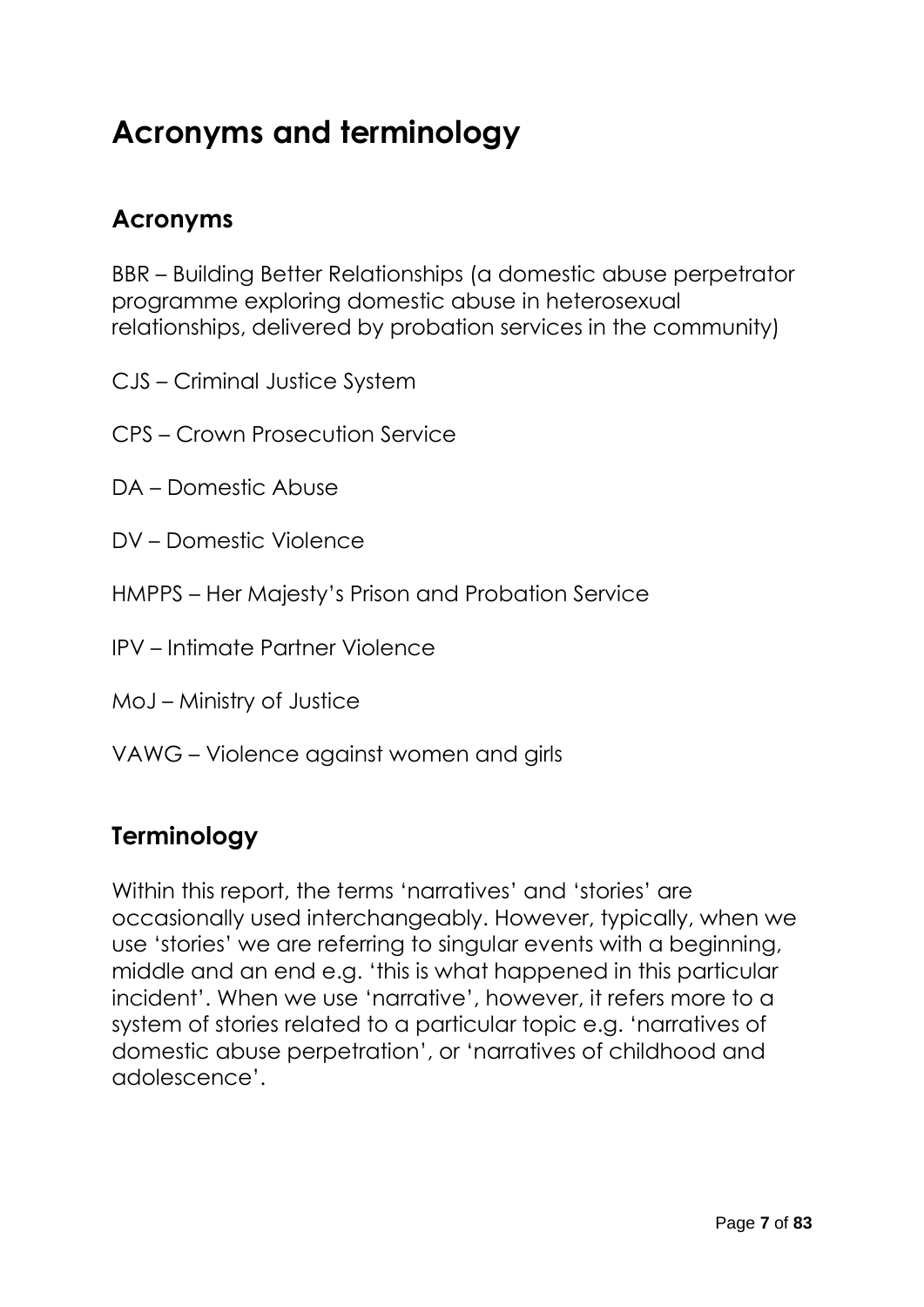# **Chapter 1: Introduction**

Violence against women and girls (VAWG) has been a focus of the Government for some time, more recently through the Ending Violence Against Women and Girls Strategy 2016 – 2020 (HM Government, 2016). This strategy outlined its plans for national and local Government, as well as local partners and agencies involved in supporting those who experience abuse. This policy approach is thus reflected in agencies such as the MoJ, HMPPS and CPS (MoJ, 2020; CPS, 2017). These key agencies, along with statutory health and social care agencies, are charged with challenging all forms of gender-based violence at every opportunity. With reference to Wales, the Violence Against Women, Domestic Abuse and Sexual Violence (Wales) Act 2015 places a duty upon Local Authorities and Health Boards to form annual action plans and strategies for their respective areas in relation to combatting violence against women, gender-based violence and the protection of children (see: Welsh Government, 2020).

It is recognised by Government and its justice, health and social care agencies that domestic abuse (DA) disproportionately affects women and girls, with disabled individuals being particularly at risk of harm. Men and boys are recognised as also experiencing the lasting impacts of abuse, with anyone potentially becoming a victim regardless of sex or gender identity, ethnicity or cultural heritage, religion or belief, sexual orientation, or disability. Whilst it is seen that most abuse occurs within intimate relationships, the understandings of what abuse is, who it affects and where it occurs are broad, as the differing contexts, forms of manifestation and victim profiles are varied and complex. Additionally, Government agencies and those they work with have come to define DA as a child safeguarding matter, with the pernicious, damaging and lasting effects upon children who witness it being identified.

It is estimated that in the year ending March 2020, an estimated 2.3 million adults were experiencing DA. This figure is comprised of 1.6 million women and 757,000 men. This amounts to an estimated 5.5% of adults aged between 16 and 74 years. There was no significant change in the prevalence of DA compared with the year ending March 2019. From a policing perspective, some 1,288,018 DA related *incidents* were recorded in England and Wales (excluding Greater Manchester) in the year ending March 2020. When these incidents result in recorded *crimes,* amounting to 758, 941, we see a 9% increase from the previous year (ONS, 2020a).

The above picture has more recently been compounded by the ongoing COVID-19 pandemic. During the pandemic, police recorded that crime data flagged as DA related in England and Wales had increased, as had calls to relevant charities for victims (ONS, 2020b). Indeed, Kelly describes DA during this time as an 'epidemic beneath a pandemic' (Kelly, 2021). Early indicators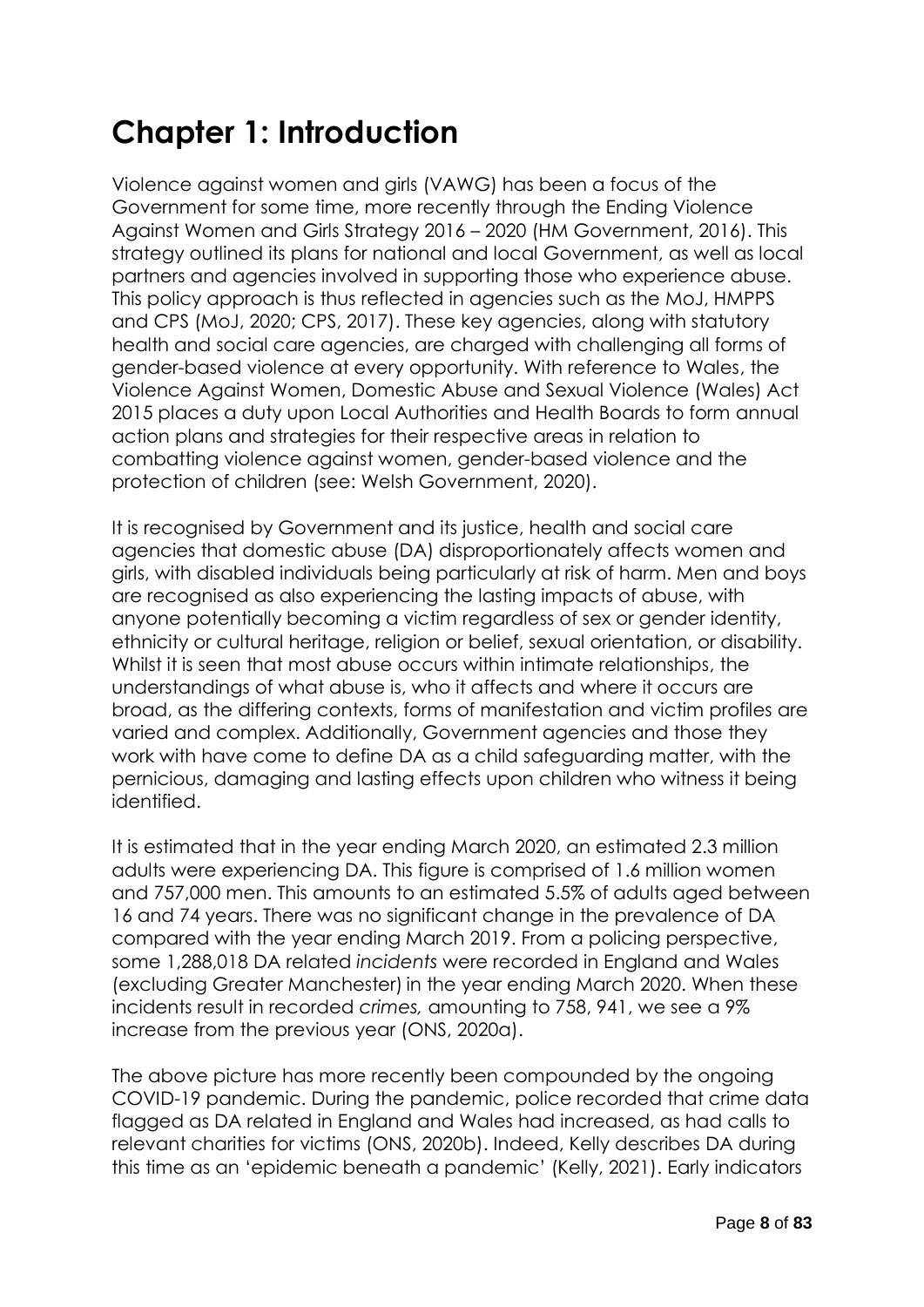demonstrate that the COVID-19 pandemic, and the lockdowns of 2020, made escape routes to safety for women more restricted (Women's Aid, 2020). Furthermore, an increased rise in cases has led to a further widening of the gap between numbers of white and minority ethnic victims (Musimbe-Rix, 2021). Additionally, due to the pandemic and subsequent lockdowns, court prosecutions have reduced drastically across the spectrum of criminal justice offences during and up to December 2020 (ONS, 2021).

In very recent developments, the new Domestic Abuse Act 2021 has been introduced. The Act includes the first statutory definition of DA, which encompasses coercive and controlling behaviour. Children are now seen as victims rather than 'witnesses' if they see or hear abuse at home. Additionally**,**  victims now have special protective measures available to them during hearings. The Act makes illegal the disclosing of intimate images without consent and creates a new criminal offence of non-fatal strangulation. New powers for police, magistrates and other criminal justice agencies are introduced via Protection Notices**,** Protection Orders and polygraph testing**.** The Act strengthens the Domestic Violence Disclosure Scheme and places greater duties upon Local Authorities to secure accommodation for DA victims. Finally, within the Act, all agencies will have to work closely with appointed Domestic Abuse Commissioners**.**

Responses to the above issues have been presented by Government over recent years. From 2018 through to 2020 the Police Transformation Fund was accessed and utilised by the Government with the intention of establishing a selection of creative approaches to working with DA perpetrators. The Government subsequently established a £10million fund designed to continue the support of this work from April 2020 to March 2021. These monies have been accessed by agencies working with perpetrators of DA. As part of this, money was specifically allocated for research which sought to develop a better understanding of the perpetrators of DA, and to strengthen the evidence base for 'what works' in addressing domestically abuse behaviour. The following research is part of that research fund.

### **1.1 The current research project: Identifying perpetrators of domestic abuse**

Identifying perpetrators of DA is challenging. Most do not come into contact with the Criminal Justice System (CJS), and many will not have had the opportunity to be referred onto perpetrator programmes (Hester et al., 2006). As such, we don't know all that much about them as a group. One of the most valuable ways we can learn about people's lives, of course, is by asking them. However, research into perpetrators of DA is limited, and often focused on what is located *outside* of that individual. In particular, their evaluations and experiences of DA programmes and services. Though there has been important research looking at perpetrators' explanations and triggers for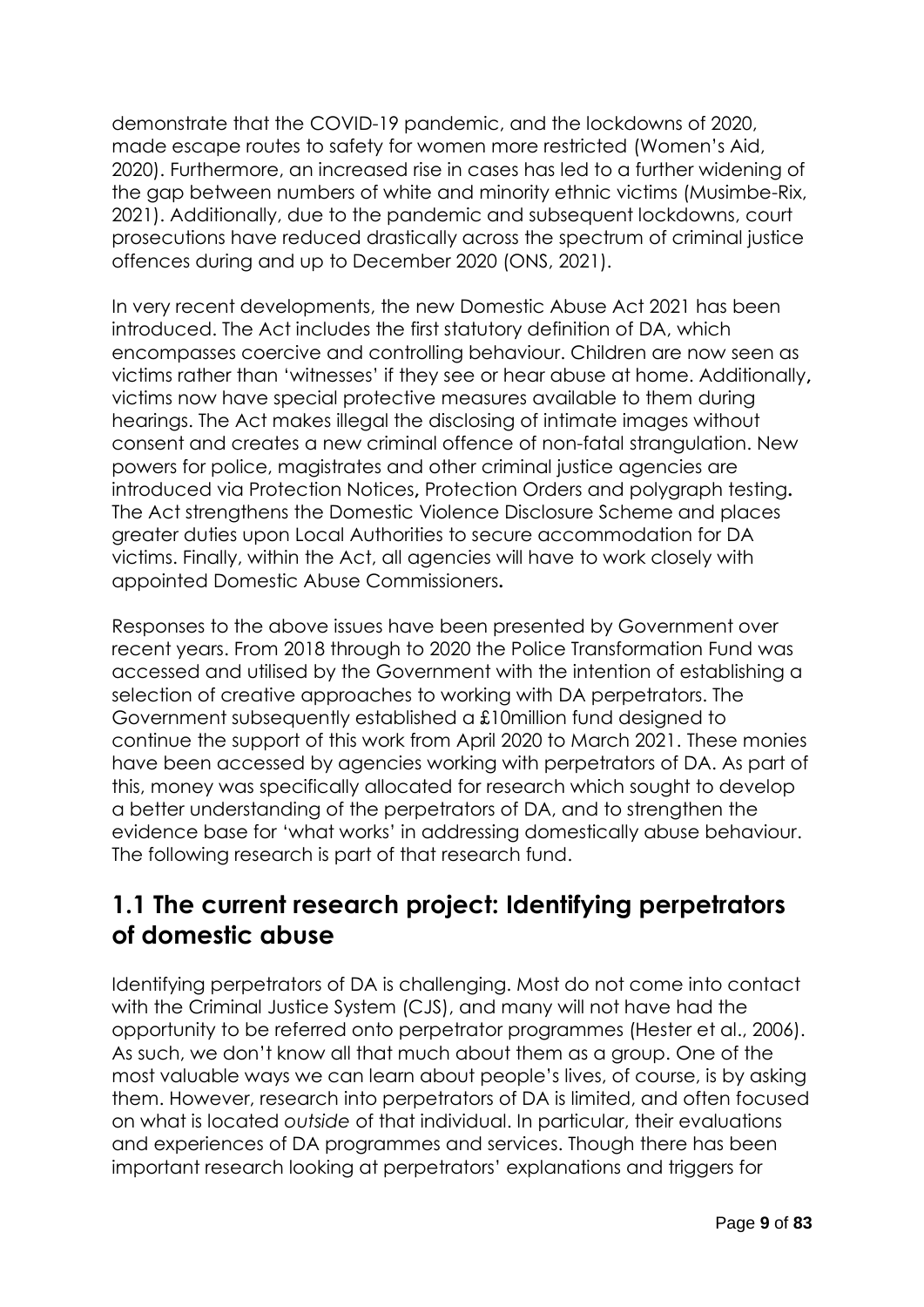being domestically abusive (e.g. Kelly & Westmarland, 2016; Hester et al. 2006), there is very little looking at the broader life-course of the DA perpetrator. This is an important gap if we are to recognise the early warning signs of such behaviour, as well as identify who the active perpetrators are.

The following research project, therefore, explores the life-stories of adult males who are known to the CJS as perpetrators of DA. It considers their early lives and how they explain their various pathways towards DA, including the stressors and challenges experienced in childhood, early factors that they felt drove and triggered their DA perpetration, and other factors which sustained and escalated such behaviour. In addition, the research also explores how the men explain tackling their DA behaviour. However, the research also takes a critical position – specifically, a narrative perspective. Here, the research considers *why* such stories are told/why certain explanations are given, and to what effect. The research concludes by considering how such knowledge might benefit DA policy and practice.

### **1.2 Aims and research questions**

The aim of this research is to better understand who perpetrators of DA are and how they came to be, and offer suggestions for how current interventions might be strengthened in light of this understanding.

The research questions are as follows:

- 1. How do male perpetrators of DA explain their lives, and in particular their pathways to becoming domestically abusive?
- 2. Why do DA perpetrators tell the stories they do?
- 3. How can the learning from this research be usefully applied in policy and practice?

### **1.3 Report chapters**

Chapter 2 comprises a literature review exploring the common factors, issues and challenges in the histories of DA perpetrators. It also considers the role that interventions have had in trying to tackle DA perpetration, and the need to include the voices of perpetrators of DA in moving forward in addressing violence against women and girls.

Chapter 3 offers an account of the methodology used in this research. As well as mapping out the recruitment processes, the approaches used in this research, the methods and the ethics, a detailed collective account of participants is provided, in order to give a more thorough understanding of the men who took part in this research.

Chapter 4 identifies the core themes to emerge from this study. It explores the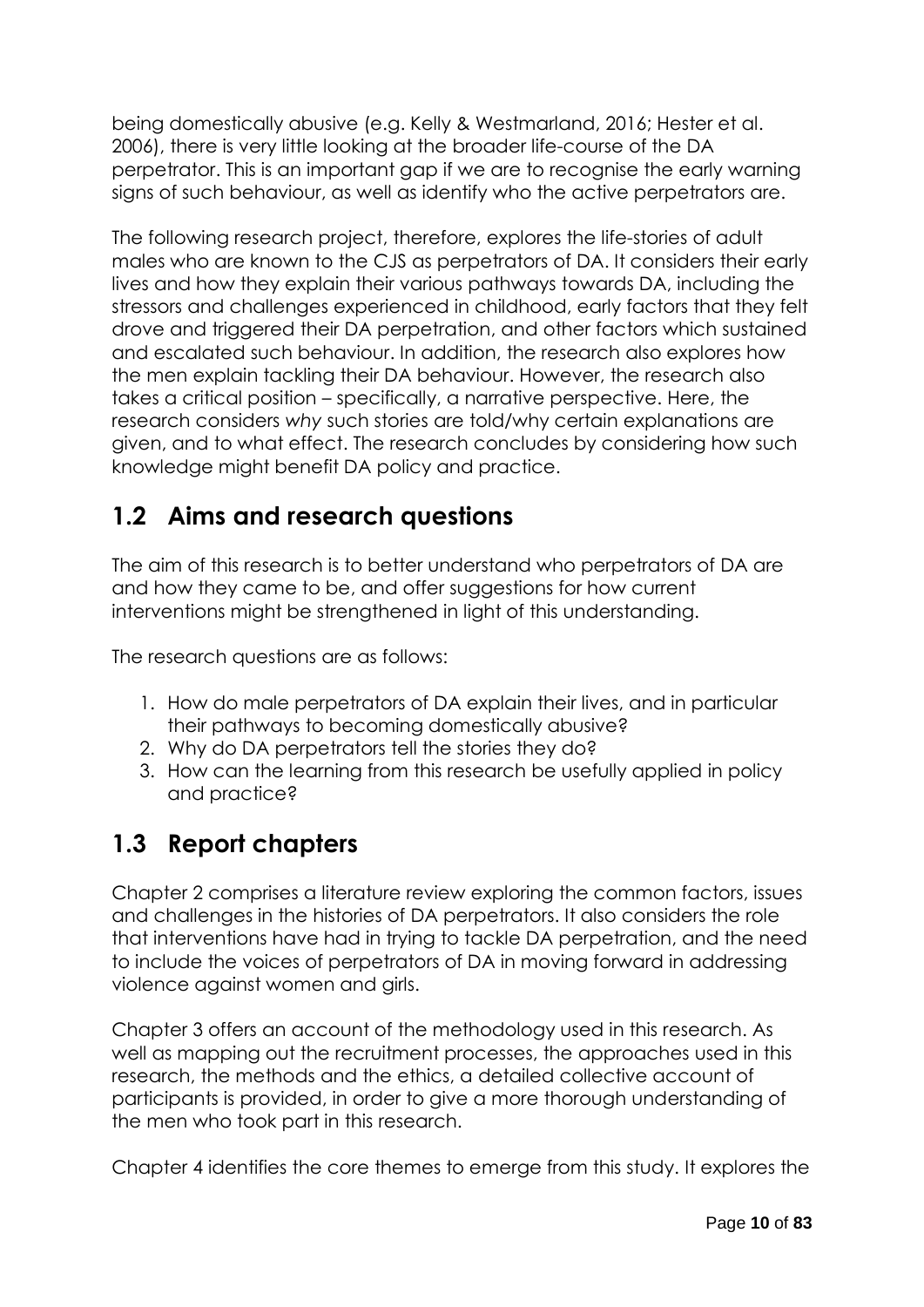common experiences in the life-histories of DA perpetrators, and maps the early warning signs and behaviours that might suggest an individual is at an increased risk of becoming domestically abusive in future.

Chapter 5 explores participants' stories from a narrative, and therefore more critical perspective. This chapter explores the *functionality* of DA narratives, in terms of the insights they might offer into why DA perpetrators tell the stories they do.

Chapter 6 considers the main learning from the analysis chapters, and puts forward the key learning points and recommendations to be taken forward from this important research.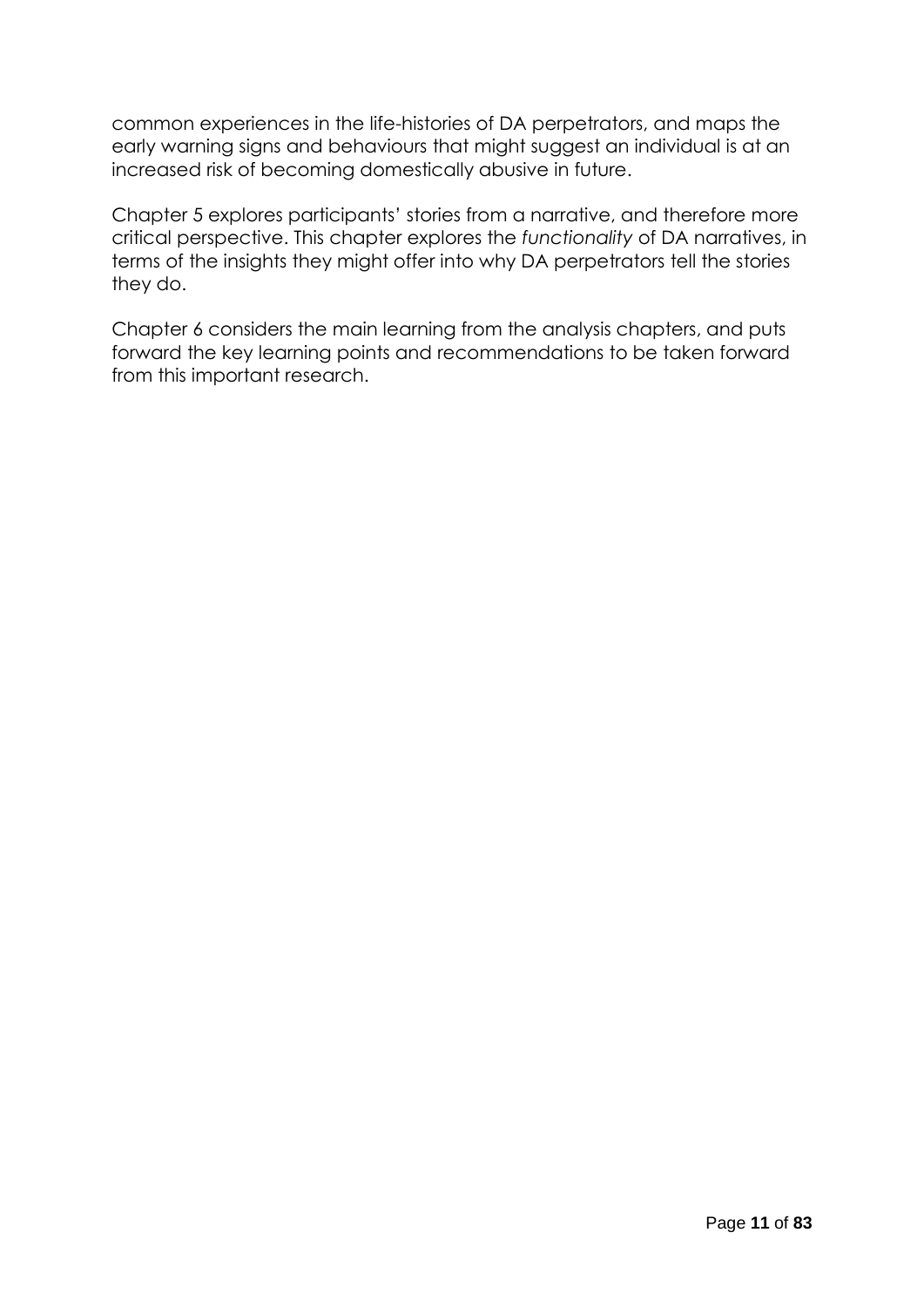## **Chapter 2: Early signs and warning flags: Mapping the lives of people with histories of domestic abuse perpetration – a review of the literature**

The following chapter explores key research within the domestic abuse (DA) literature base, looking specifically at the early warning signs and behaviours that may predispose someone to become a DA perpetrator in the future. Themes explored include: childhood trauma and its impact on emotional regulation; crime and antisocial behaviour; and masculinities, stereotypical gender norms and the impact on perceptions of fatherhood. The chapter then moves on to consider the important role that life-course perspectives, and 'perpetrator voices' have in improving our understanding of this topic. The chapter concludes by stating the rationale for this research.

### **2.1 The impact of childhood trauma**

Experiences of trauma in the life-course of DA perpetrators were present throughout the wider literature. Though trauma can result from many adverse life experiences, and can occur at all stages of development and maturity, research has suggested exposure to DA during childhood provides a positive correlation to future, intergenerational perpetration. Indeed, multiple longitudinal studies have stated that witnessing or experiencing family violence can be significant predictors of future perpetration (e.g. Costa, Kaestle, Walker, Curtis, Day, Toumbourou & Miller, 2015; Verbruggen, Blokland, Robinson & Maxwell, 2020).

However, whilst witnessing DA at a young age has been statistically linked with future offending, this is in no way self-determining. Not all children who witness DA will go on to become a perpetrator of DA, of course. The complexity of people's lives typically prevents the identification of a single causal factor, and doesn't account for individual differences amongst the population (Wagner, Jones, Tsaroucha & Cumbers, 2019). A review conducted on behalf of the National Society for the Prevention of Cruelty to Children (NSPCC) analysed 29 research studies examining whether such a causal link between childhood exposure to violence and later perpetration of intimate partner violence (IPV) could be established (Radford, Richardson Foster, Hargreaves & Devaney, 2019). The results were mixed. Whilst there was evidence of a link, the complexity of relationships, and the time from first exposure to violence in the home, prevented any certainty. One such study, conducted by Tracy, Salo and Appleton (2018), claimed that early exposure to domestic violence (DV) increased the risk of behavioural problems in later childhood, and the subsequent development of DV in adulthood. Of interest, they suggest manifestations of stress, which come in the form of school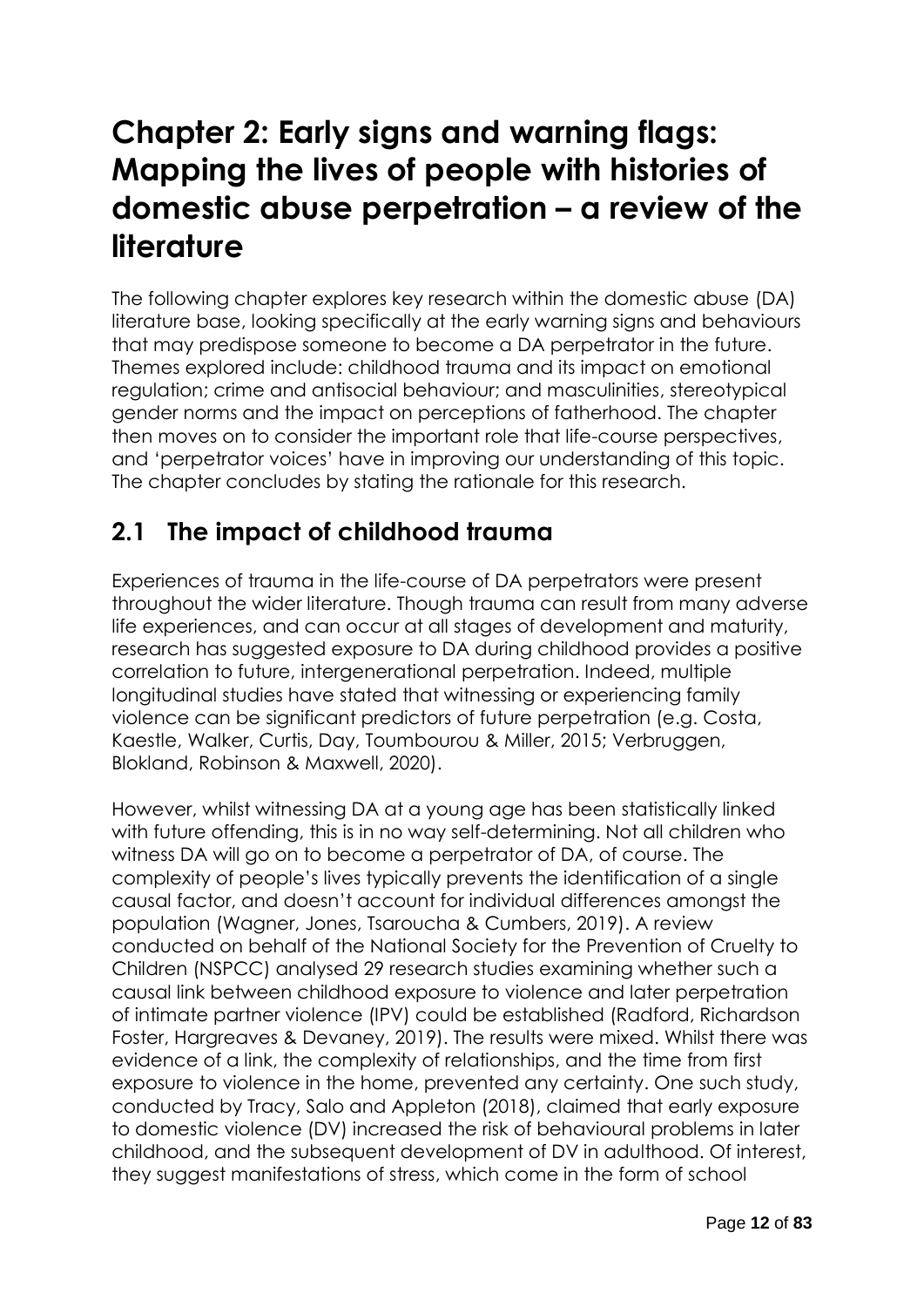problems, misuse of substances, and arrests for a spectrum of crimes, are often misinterpreted, which in turn prevents these children accessing the necessary support (Watt & Scrandis, 2013, p.2813).

In addition, Gadd, Corr, Fox and Butler (2013), found that perpetrators disclosed stories of disruptive childhood home lives, which permeated into other aspects of their lives. Aggression or lack of engagement at school were practical tools used to minimise trauma in educational settings. Many stated that undiagnosed learning difficulties and attention deficit disorders at school, possibly arising from their traumatic home lives, were misconstrued as forms of disobedience (p.12). To avoid the stigma and humiliation of being labelled a 'slow learner' or avoid feelings of being judged, fight or flight tactics such as confrontation or truancy were used.

#### *The 'blurred lines' of victim and perpetrator*

Importantly, the presence of trauma in childhood can complicate things when coming to understand future outcomes. Indeed, 'victim' and 'perpetrator' histories of experiencing childhood abuse often share similarities (e.g. Iratzoqui, 2018; McClure & Parmenter, 2020). Iratzoqui states that in cases where abuse is bidirectional in relationships, the line between victim and perpetrator is blurred. This is especially true when abuse histories are identified as dating back to childhood, or the dynamics of past relationships are unclear. Park and Kim (2019) suggest that the categorization of individuals as 'victims' or 'perpetrators' in violent scenarios may be unhelpful, as both roles can be assumed by the same person. It was found that perpetrators had stronger associations with victimisation experiences than perpetration. Whilst this may be dismissed as minimisation of violence, the authors suggest that past victimisation may act as a trigger for future violence perpetration.

#### *Stress and trauma*

Trauma, through experiencing violence in the childhood home, also saw links with outcomes of later adult stress. McClure and Parmenter (2020), for example, in a study exploring anxiety and stress amongst victims and perpetrators of DA, identified high trait anxiety amongst perpetrators (feelings of stress and anxiety on a day-to-day basis) in a way which wasn't so apparent amongst victims. The authors suggest, the combination of high levels of stress during adulthood and trauma deriving from childhood, lends support to the Stress Sensitization Model, in which the traumatic events of the past negatively impact on emotional resilience in the future (Watt & Scrandis, 2013). The model argues that for children who have experienced adolescent trauma, including witnessing abuse in domestic settings, this results in a limited tolerance for stress in later life.

Within the context of DV, the inability of perpetrators to cope with, and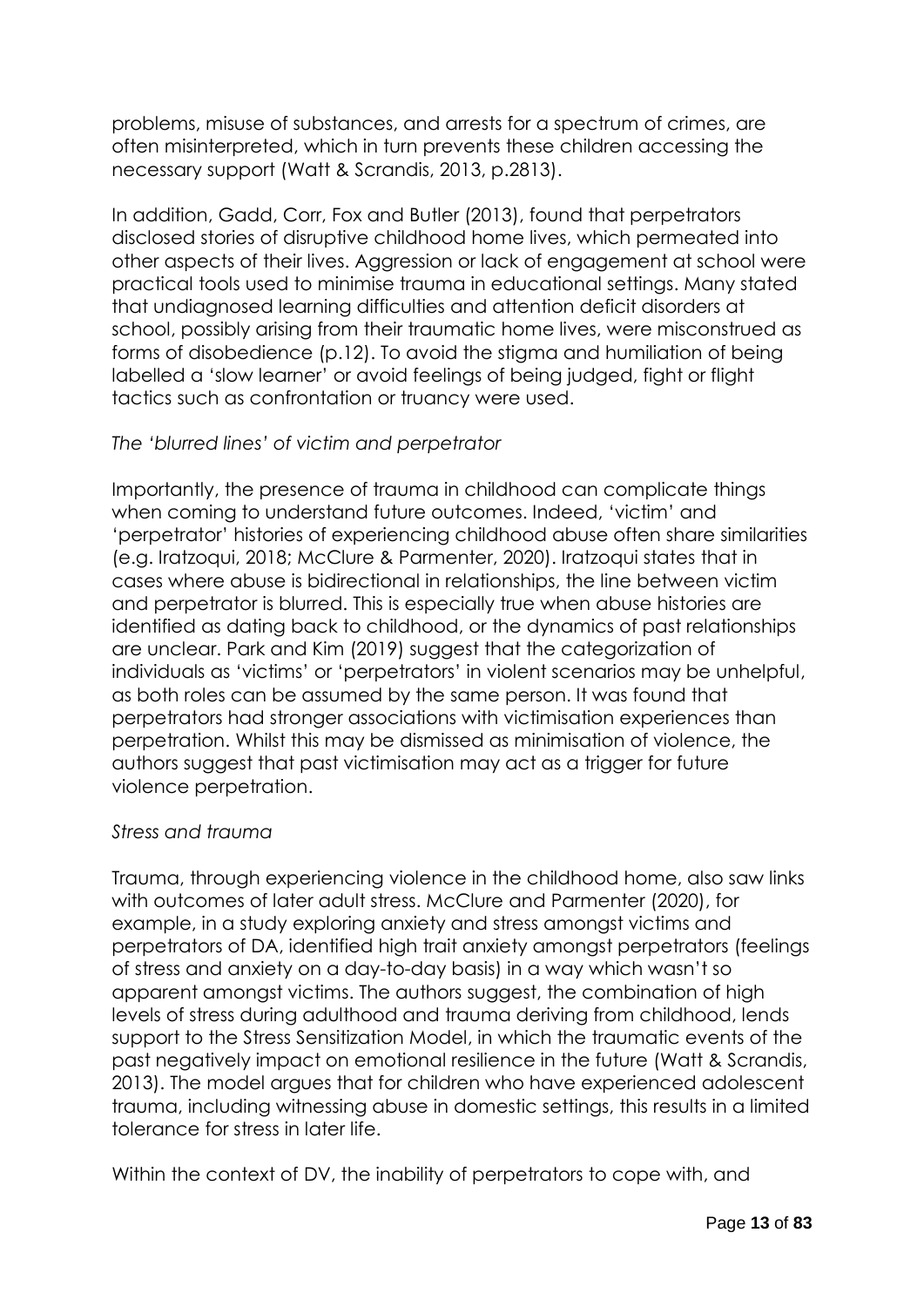positively express, stress may trigger reactionary aggressive impulses in the form of violence. However, similarly to previous limitations surrounding intergenerational offending theories, a definitive causal link between exposure and higher stress cannot be established. Importantly, some studies have found no statistical difference in emotional resilience between those who have and have not been exposed to trauma (McKee & Payne, 2014).

### **2.2 Crime and antisocial behaviour**

Research has also found perpetrators display similar life trajectories. In particular, involvement in crime and antisocial behaviour. For example, research exploring the causality of DA found adversity experienced in childhood to be a factor. Voith, Topitzes and Berg (2020) suggest that children who are exposed to traumatic events in the home may "look to the street" to both escape abusive environments and find identity. In particular, if fathers are absent or abusive in the home, children may look for guidance elsewhere – potentially from violent and dangerous persons. Moreover, exposure to DA at home during childhood may also propel children into unsafe criminogenic environments, and those in which violence is prevalent (Voith et al, 2020). Indeed, Capaldi, Knoble, Shortt and Kim (2012) affirm that exposure to both family *and* neighbourhood-based violence are established risk factors for DA perpetration. In addition, Capaldi et al. (2012) suggest that exposure to trauma at a young age can result in subsequent challenges with psychosocial development, including antisocial behaviour, conduct problems, adolescent substance abuse and mental health issues. Although these factors have been identified as correlating highly with future perpetration, pathways to offending obviously do greatly vary. Kadiani, Chaundhury, Saldanha, Pande and Menon (2020), for example, suggest that emergence of alcohol and mental health problems deriving from trauma may increase the chances of violent behaviour. Alternatively, trauma may independently predispose an individual to develop different issues.

Verbruggen, Blokland, Robinson and Maxwell (2020) sought to explore the relationship between criminal conviction data and self-reported IPV and violent offending throughout a person's life. Whilst the research sought to address the research deficit of IPV during later adulthood, potential early indicators were also explored. The research supported that the early onset of antisocial behaviour and delinquency was a consistent, significant predictor of violent behaviour in later life. Furthermore, individuals with violent and chronic convictions were more likely to report IPV perpetration. The association of early antisocial behaviour with DA risk factors, and the positive correlation between entering the juvenile system and problems with violence in later life, suggest that ideally interventions and support should be applied during the early stages of development (Watt & Scrandis, 2013).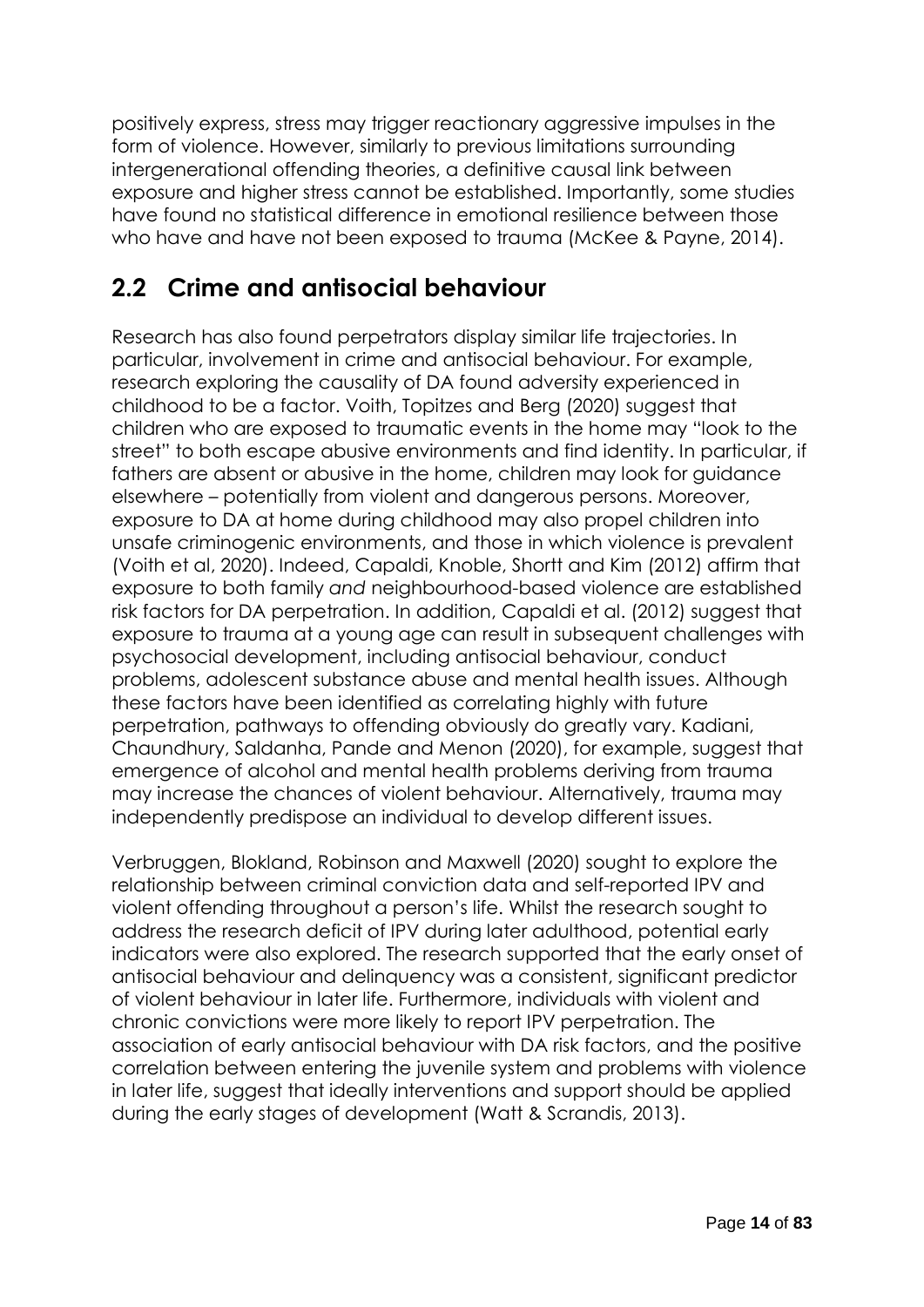#### *Interventions and support*

Research has also looked at the role of support and interventions. For example, it has been suggested that, given depression and alcohol misuse are established factors in the lives of young people in the criminal justice system, and a correlation is recognised between alcohol and more serious forms of violence, the need for support provisions or preventative measures is clearly apparent (Kadiani et al, 2020; Verbruggen, Maxwell & Robinson, 2020). That said, others have offered a word of warning. Whilst violence and aggression at a young age may highlight the presence of trauma in life stories and/or increase risk of domestic perpetration, it should not be the prerequisite for intervention. Lee, Walters, Hall and Basile (2013) emphasised that predictors of DA within young people can also be attitudinal, which can present itself as displays of adversarial sex and gender beliefs, hostility towards women, "ineffectual" responses to confrontation, and desires for control. As such, suggestions for interventions vary depending on the stage of development of the young person. As Theobald, Farrington, Coid and Picquero (2016) state, preventative measures may be best applied at the earliest stages of development by addressing the issues associated with future violent behaviour using appropriate universal screening instruments.

### **2.3 Fatherhood and masculinities**

The aetiology of domestic abuse perpetration has also considered the role of gender beliefs and masculinities. Indeed, the link between masculinities and DA is well established. As Schmidt et al. (2007) summarise:

*"Batterer intervention literature indicates that batterers typically hold rigid sex role stereotypes, or traditional, stereotypic views of masculine and feminine images and roles, as well as male-female relationships. These attitudes and beliefs underlie a batterer's assumption that men have the right to control women, thus providing a rationale for the use of violence to maintain this control. All of these attitudes reduce a man's motivation toward the use of cooperative communication and other nonviolent behaviours with his partner."* 

*(*Schmidt, et al., 2007, p.99)

Schmidt et al. (2007) suggest that the use of violence, and other activities associated with dysfunctional resolution skills, allows perpetrators to enact crude masculinity, the effects of which permeate into numerous aspects of an individual's life history. Moreover, Williamson (2010) argues that systematic violence and coercion tactics demonstrate misinterpreted male entitlement – a mentality that has been conditioned by the underlying cultural embodiments of patriarchy, which allow perpetrators to rationalise their behaviour and reduce accountability.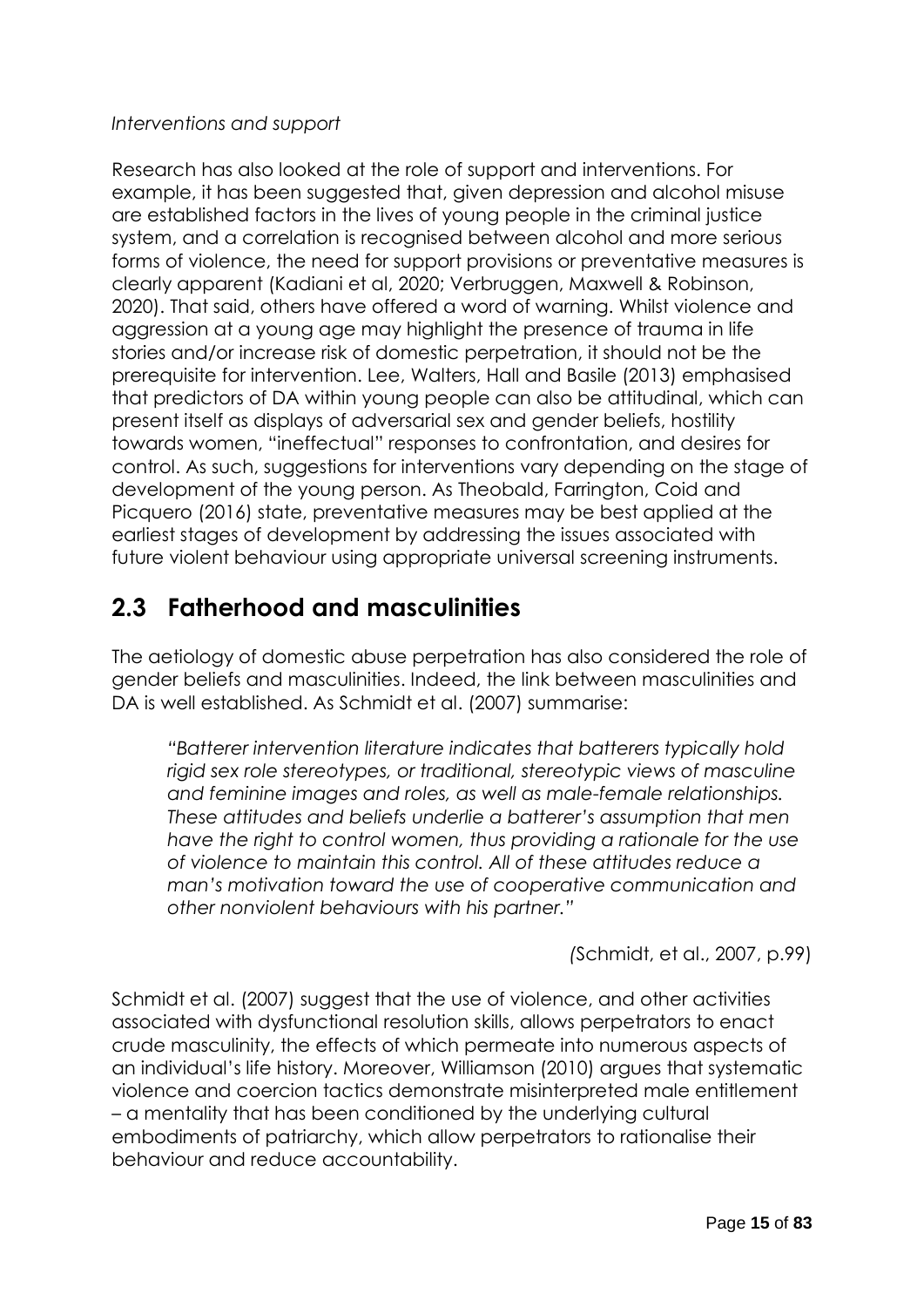#### *The preservation of traditional gender roles*

Though society has, of course, moved on from mid-century perspectives which place men as providers and women as homemakers, DA perpetrators have been found to be considerably more likely than others to hold on to these reductive ideas. Importantly, LeCouteur and Oxlad (2011, p.11) found that male DA perpetrators routinely attempted to blame their abused female partners, and justify use of violence, when partners deviated from the "moral order of proper gendered behaviour". Gendered assumptions regarding behaviour were also shown to vary by the gendered categorisations of relationships such as 'girlfriend', 'wife' and 'mother'. This ethos is not only likely to affect the way in which perpetrators navigate intimate partner relationships, but how they interpret their role as a father.

#### *Notions of fatherhood*

Within this wider umbrella of masculinities in DA research, there has been an emerging focus on concepts and experiences of fatherhood. One way in which this has been explored is through various motivations for child contact. To an extent, the concept of 'paternal' has been explicitly framed as 'paternalism'. Katz, Nikupeteri and Laitinen (2020), for example**,** have suggested that children can sometimes be used by perpetrators as a tool with which to exert control and entitlement over partners – even after the relationship has ended. The concept of 'protectiveness', often used by perpetrators, is more typically understood by academics, policy-makers and practitioners as an additional method of control.

#### *Countering reductive ideas of gender*

Though Morran (2013) observes that the coercive control of partners is a widely recognised phenomenon in the literature on domestic violence, he also suggests that more emphasis is needed on the beliefs and the perceived functionality that underpins such actions (p.310). Morran highlights the need for perpetrators to examine the impact of their masculinity and gendered sense of entitlement when responding to conflict. Specifically, how it relates to their offending behaviour. Morran also determined that participants had sought to conform to the traditional set of masculine identities in their capacity as a partner and father, conforming to scripts that emphasised: lack of engagement with emotions, presenting oneself as authoritative, and minimal empathetic reflection surrounding the impact of their actions on others. This external presentation of masculinity resultantly led to a suppression of other emotions that had developed during the perpetrators' life-course, including fear, anxiety, low self-worth and feelings of inadequacy as partners and fathers. To counteract the lack of an internal locus of control (e.g. emotional availability and empathy), perpetrators looked outwardly, by trying to control someone else (Morran, 2013).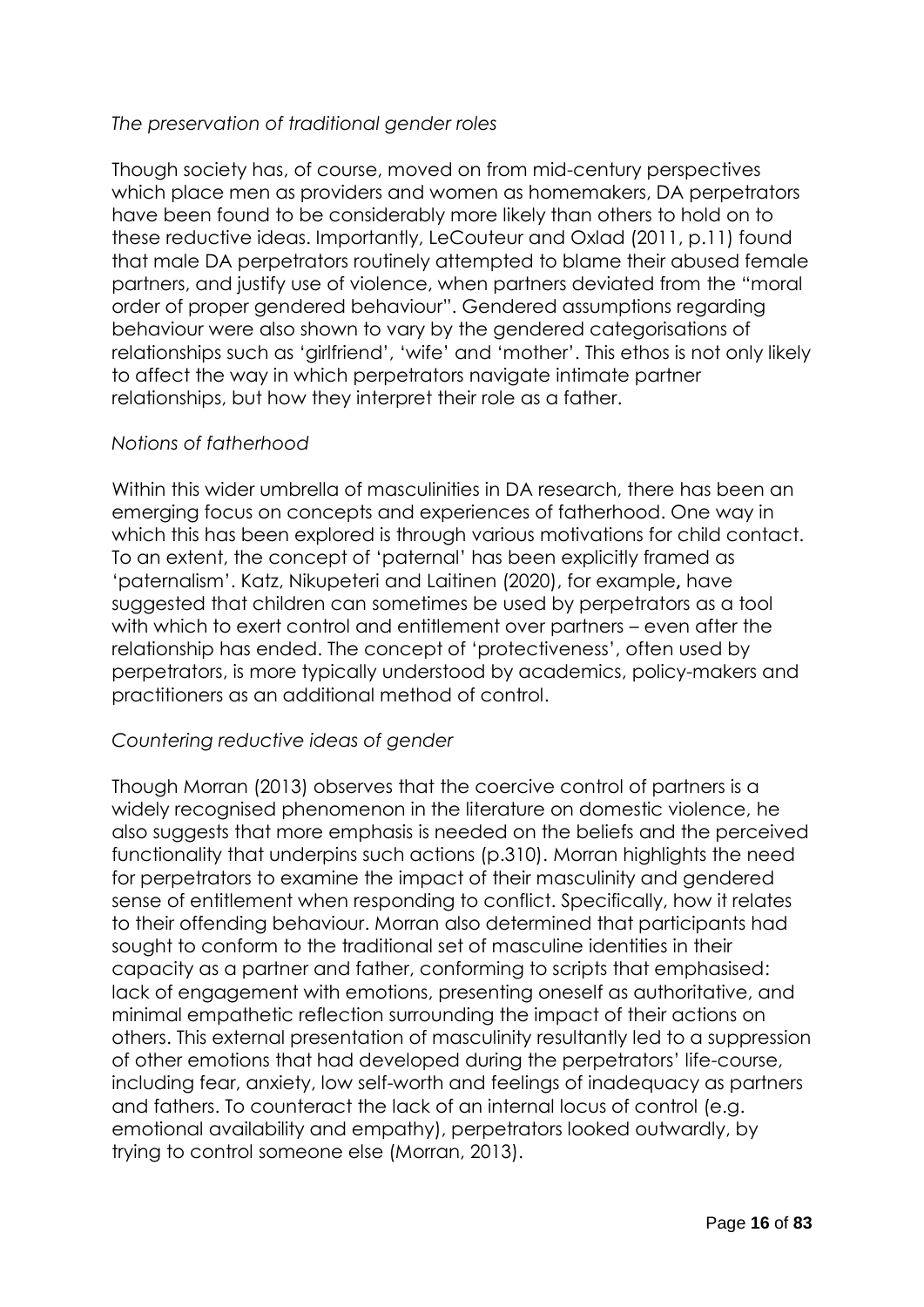In order to effectively begin the process of challenging these gendered perspectives, Morran suggests that men must first reach a level of personal maturity (Morran, 2011). Moreover, as fatherhood brings new responsibility, Meyer (2018) argues that fatherhood and positive relationships with children may be a useful motivational tool to support DA perpetrators towards desistance. Indeed, through interviews with DA perpetrators who had children, Meyer found that participants had both a strong sense of entitlement to their role as fathers, *and* revealed strongly held beliefs when it came to stereotypical gender roles. In seeking solutions to this, Meyer advocates for an educational approach which teaches men about the impact their offending has on their children and partners, and a corresponding holistic support approach to address the additional risk factors in perpetrators' lives.

#### *The role of interventions*

The invisibility of fathers in policy and practice has often allowed men to "avoid social responsibility for their harmful behaviour" (Meyer, 2018, p.98). As a result, there is often a disproportionate pressure on women to protect children in abusive households (Meyer, 2018**;** Featherstone & Peckover, 2007). Stanley and Humphreys (2017) affirm that allowing male perpetrators the opportunity to evaluate their role as a father, and contemplate the effects of their abusive actions on their children, is hugely important. By redirecting the responsibility for child protection away from DA victims, the benefits may be bilateral, in that it might minimise the scrutiny of women by state actors, reduce victim blaming and encourage men to challenge their problematic behaviours and outdated beliefs about gender roles. Ultimately, facilitating a positive and meaningful role as a father (Stanley & Humphreys, 2017). These findings have been supported by projects such as 'Fathers for Change', in which 'unhealthy' relationships between DA perpetrators and their partners subsequently jeopardised a healthy relationship with their child (Stover, 2013, p.68). In order to begin establishing a positive relationship with their children and try and prevent a multi-generational transmission of abuse, men were encouraged to re-evaluate: "*What does it mean to them to be a father? What is a father supposed to do? What have been their experiences of being fathered? What did they most want from their fathers as children?"*

Fatherhood can offer new responsibilities and give an opportunity to critically re-examine problematic beliefs and (perhaps particularly, gendered) expectations developed during a life-course. The significance of desistance interventions during the early stages of a perpetrators' transition into fatherhood is not only important in tackling the perpetrators' own DA behaviour patterns, but also for their children, who are at a substantially greater risk of witnessing that domestic abuse themselves, and for a proportion, going on to emulate that in their own intimate relationships.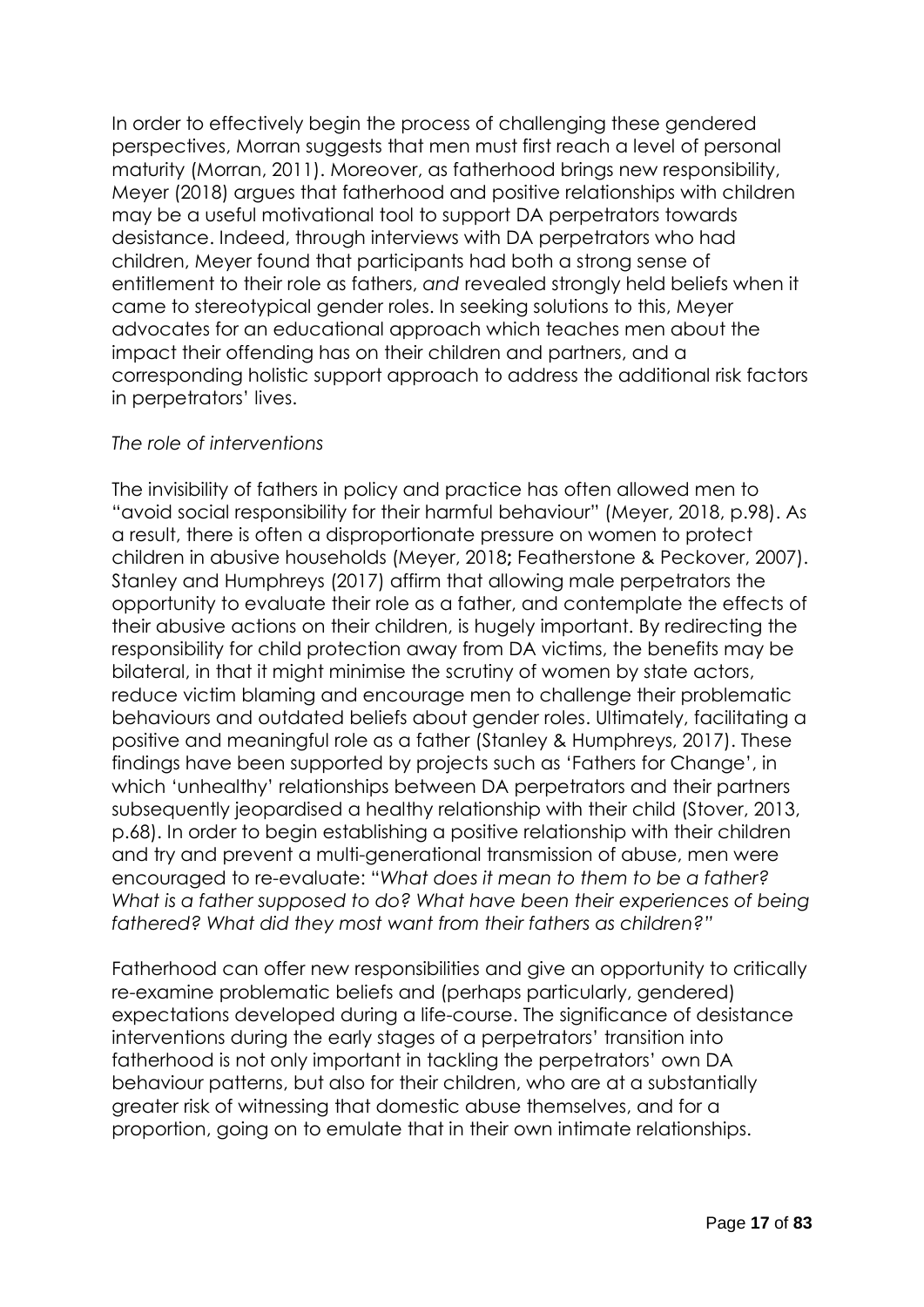This chapter so far has explored a number of early risk factors and behaviours identified within life-course literature surrounding DA perpetrators. The consistency of literature on the impact of trauma, mental health issues, early offending behaviour and rigid sex and gender roles is indicative of the need for interventions that address these issues. In the final two sections, we will consider the important role that life-course perspectives, and the privileging of 'perpetrator voices' can have in bringing additional depth and nuance to our understanding of male perpetration of DA.

### **2.4 The life-trajectories of domestic abuse perpetrators**

As we have argued so far in this chapter, there has been a wealth of research exploring the aetiology of DA perpetration. However, though these studies have collectively offered important understanding about the factors which may increase the likelihood of future DA perpetration, there are few which consider the whole life-course of the perpetrator. Given that we know DA is a pattern developed over a life time (Kelly and Westmarland, 2016), this is an important omission. Indeed, Kelly and Westmarland (2016) argue that the reduction of DA understanding to single incidents reproduces how male perpetrators talk about violence. Understanding how domestic abuse develops, increases and is sustained throughout a person's life is an essential perspective. In this next section then, we consider an important study which has sought to explore using a more life-course perspective when it comes to young men with histories of DA.

#### *From Boys to Men Project*

In seeking to identify early predictors of future DA perpetration, the 2013 'From Boys to Men Project' is a hugely relevant study. The research took place in three stages. In Phase 1, an Attitudes towards Domestic Violence questionnaire (ADV) was distributed to 1203 pupils in Staffordshire aged 13-14 to understand perceptions and experiences of DA (Fox, Corr, Gadd & Butler, 2013). Findings showed that over half of the participants had some direct experience of DA, and that boys were statistically more likely than girls to justify the use of violence, but less likely to seek help if they were abused. This data lends support to the concept of the gendered nature and normalisation of DV, and masculine notions of strength through silence. In Phase 2, 69 participants aged 13-19 were allocated into focus groups to explore attitudes towards DA by viewing relevant audio-visual resources and discussing vignette scenarios (Corr, Gadd, Butler & Fox, 2013). Whilst physical violence in relationships was almost universally condemned, conciliatory language suggested that violence could be justified in particular circumstances. Many young men "empathise[d] implicitly with other men's insecurities", and understood desires to control women when trust was "lacking". In Phase 3, researchers conducted interviews with 30 young men aged 16-21 who had been affected by DV, of which over two thirds were identified as perpetrators, establishing their life histories through biographical interviewing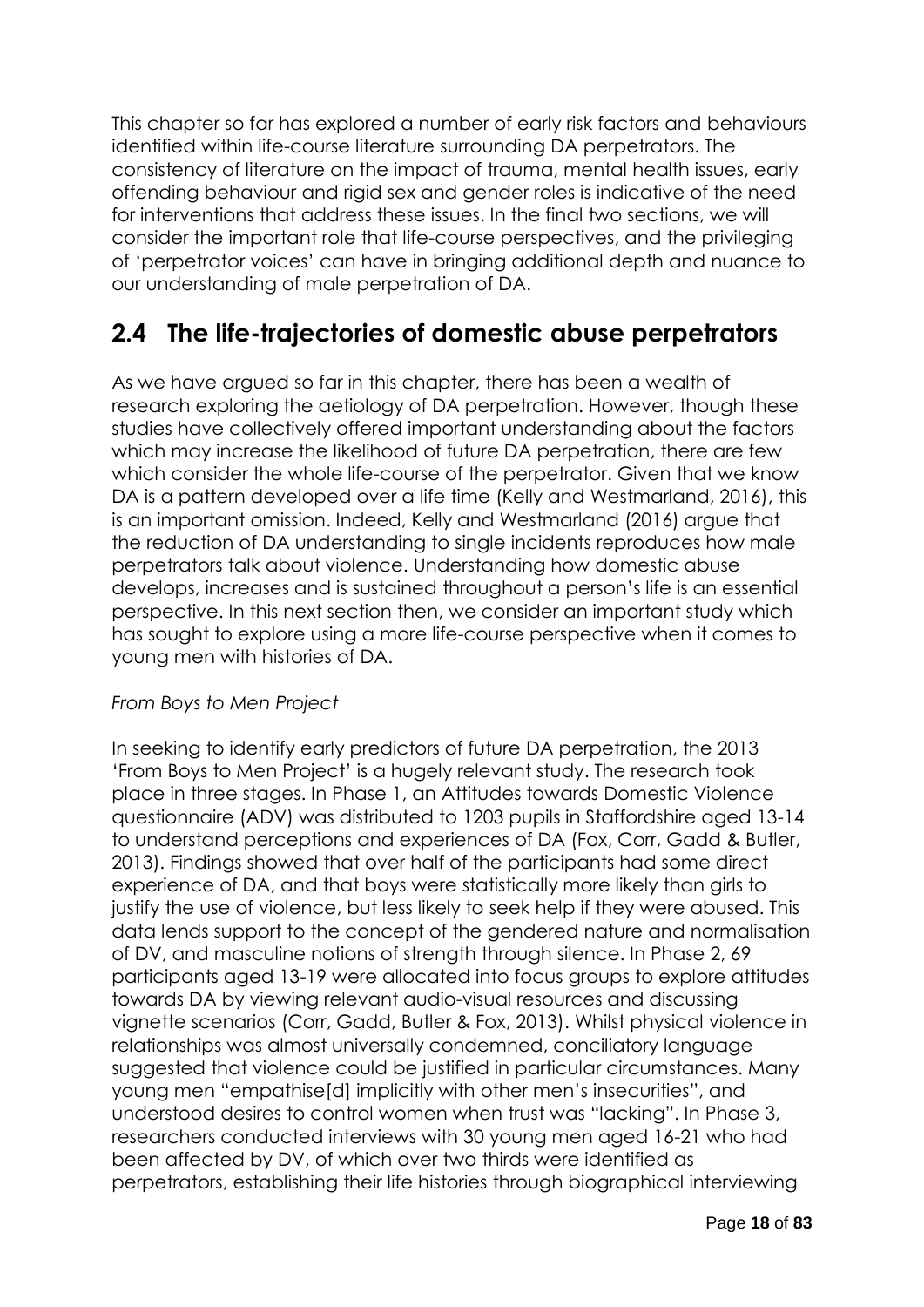techniques. The aim of the interviews was to understand the way in which DA 'fitted' into their life stories (Gadd, Corr, Fox & Butler, 2013).

The findings of Phase 3, which we will focus specifically on, were consistent with much other research into DA perpetrators. The research revealed that participants experienced similar, significant disruptions during childhood, resulting in acute feelings of powerlessness. For some, parents and other primary care-givers, were involved in illegal exploits, experienced poor mental health, and had alcohol and substance misuse issues. Upheavals were also common, with some participants leaving their childhood homes due to housing instability, or due to being removed to live with other family members or into the care of the state. Schooling was also inconsistent, with disruptive behaviour, learning difficulties, exclusion, and poor educational attainment being common. Such factors ultimately resulted in underemployment and involvement with the criminal justice system (CJS). In addition, a lack of consistent social support was a recurring theme amongst the participants, with many expressing feelings of loneliness. The recommendations of the project highlight the importance of looking to the past when building interventions for the future. The vulnerability of perpetrators borne out of trauma and disruptive upbringings has facilitated distrust in others and self-reliance. Empathetic active listening and nonjudgemental rehabilitative language were encouraged (Gadd, Fox, Corr, Butler & Bragg, 2013). The project also found that many young people had already experienced DA in some form, experiences that often informed young peoples' attitudes. The project recommended mandatory preventative education that seeks to engage young boys and encourage open conversations regarding the nature of DA.

In addition to highlighting the development of risk factors at a young age, the study adds substantially to the knowledge base when it comes to the internal barriers that inhibit men from seeking help from adult authorities. Focusing on the voices of perpetrators, the research uncovered feelings of vulnerability, rage and powerlessness, often deriving from childhood experiences that remained with them into their adulthood.

### **2.5 The importance of the 'perpetrator' voice**

Typically, and indeed understandably, research which explores experiences of DA tends to take a victim perspective. Research into perpetrators' experiences, however, is often centred on their evaluations of, and access to, DA interventions and services. There is significantly less research considering their personal histories of abuse and violence, and specifically ones centring their voices. Morran (2011) directly advocates for the importance of the voice of the perpetrator when it comes to DA research. As he comments,

*"…in order to engage with and begin to motivate a man it is necessary*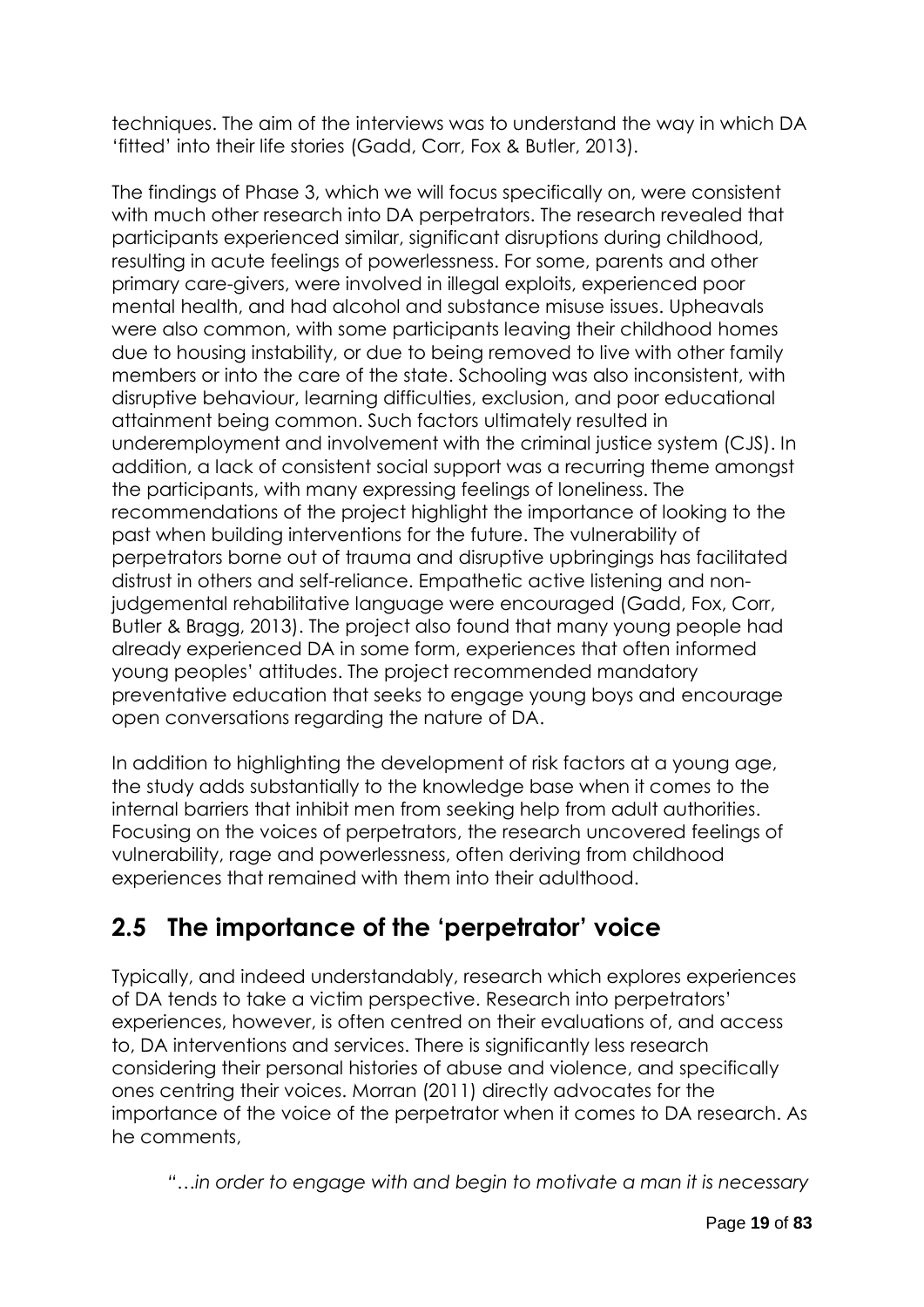*to acknowledge his individual circumstances, his life history and his perception of why he is abusive. In short it is necessary to hear his voice. It may well be that this voice is one which is difficult to listen to, but where this is simply drowned out, and the man presented with a template which 'brands' or labels him simply as a 'perpetrator', then his resistance to engagement is heightened from the outset."*

(Morran, 2011, p.29*)*

As Morran attests, only by giving perpetrators a voice can we identify these early risk factors in a person's life history that may predispose someone to commit abuse in a domestic setting (Morran, 2011). Perpetrators' voices may also highlight problematic attitudes regarding gender which underpin their abuse, and uncover how these views are created and sustained (LeCouteur & Oxlad, 2011). The knowledge accumulated from this approach can be used to build appropriate interventions that account for the consistent risk factors identified in perpetrators' lives. Alternatively, perpetrators may be involved more directly in intervention design. As shown by Morrison et al. (2018), primary research looking into the perspectives of those who had 'been there' can draw on their experiences to identify risk factors at a young age which require support (Morrison, et al., 2018).

Stanley, Fell, Miller, Thomson and Watson (2009), in research commissioned by NHS Hull, sought to very directly centre the voices of male perpetrators in a study seeking to form a reliable evidence base for developing a local social marketing initiative on DV. Amongst other stakeholder perspectives, the researchers explored the views and experiences of 84 men, aged 17 to 72, who were either known to be, or were at risk of becoming, perpetrators of DV. A key finding was that participants struggle to conceptualise DA as a spectrum. They were also resistant to any definition which suggested that only men perpetrated DV. Factors identified as contributing to DA included men's low self-esteem, difficulties in expressing feelings, stress and images of masculinity. It was also suggested that women could play a part in provoking violence. Disclosing problems and asking for help was understood as nonmasculine, and contributed to anticipated stigma, shame and embarrassment. In addition, fear of the consequences of disclosure also acted as a disincentive to seeking help. Finally, reasons for desisting were varied, but the effects of DV on children was a highly motivating factor, along with the threat of losing their partner. The study concluded that men's understandings, attitudes and motivation in relation to DV were highly complex yet consistent, and as such formed a reliable evidence base for the initiative.

#### *The contention of giving voice to perpetrators*

Despite the valuable role such studies have in better articulating men's conceptions of their violence towards women, the inclusion of DA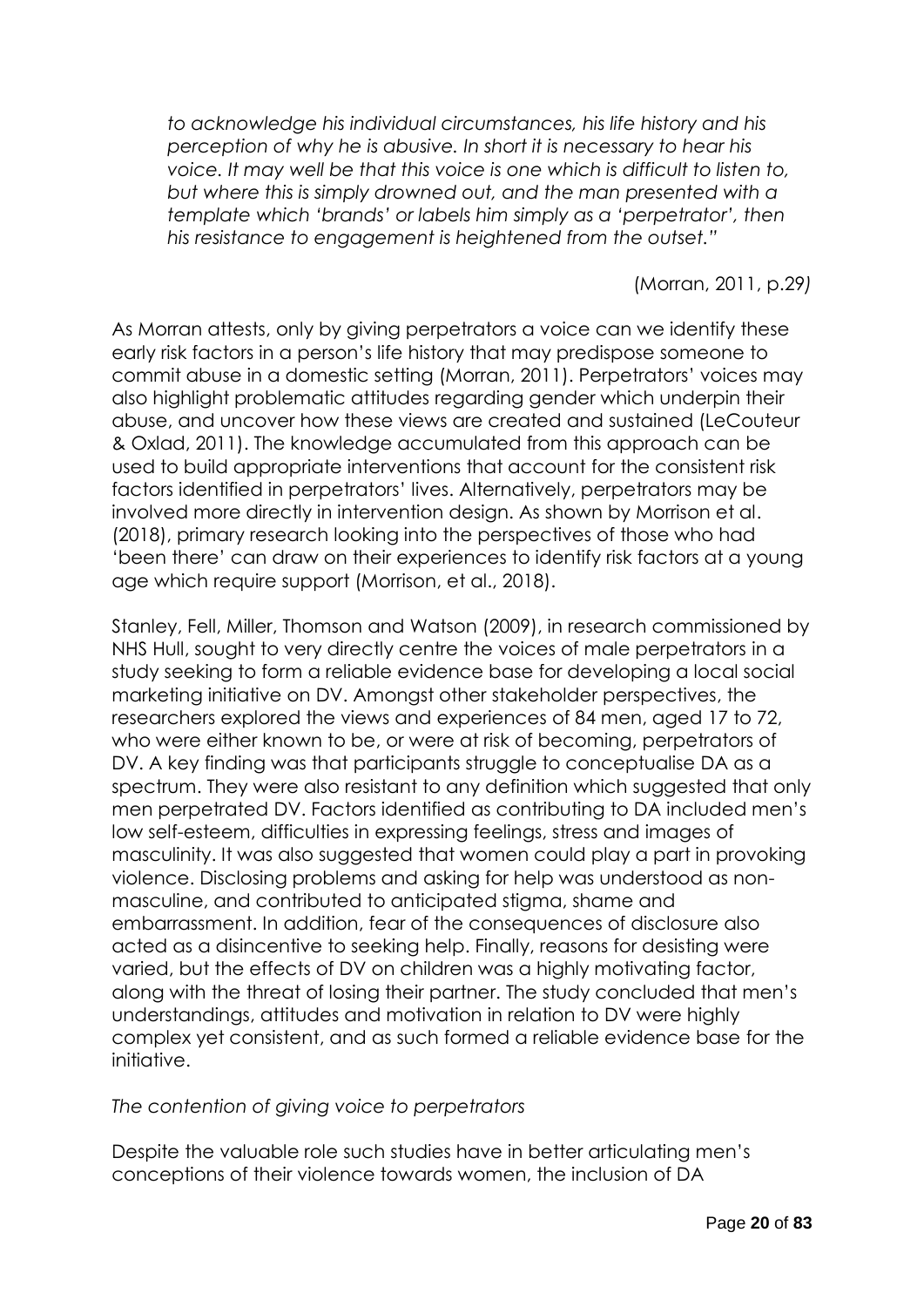perpetrator voices may generate resistance due to the stigma attached to the offence and the perception of inherent untrustworthiness of the individual (Kelly & Westmarland, 2016). Kelly and Westmarland, however, contest the assumption that conducting research that centres men's accounts in some way allows men to 'get away with it'. Instead, they argue, it fills a gap in research. We can listen to the stories of male perpetrators about their offending trajectories, without getting caught up with doubts about the truth of those accounts, and importantly, without disregarding the stories of women. As the authors comment,

*"While the process of listening to women was, and continues to be, a powerful approach, it has increasing limitations, especially given the growing alternative body of work on men and masculinity, which takes men's accounts and lives seriously" (Kelly & Westmarland, 2016,* p.117*).*

Centring male, perpetrator experiences does not invalidate the experiences of female victims of DA. Rather, we might argue, it adds to the wider understanding DA as a lived experience.

### **2.6 Seeking a broader range of perspectives: The rationale for this research**

As we have argued, the voices of perpetrators are essential if we are to understand more about them as a group. However, as we have also argued, such research is sparse, especially when it comes to looking at lived experience. The 'From Boys to Men Project', of course, offers hugely valuable insights into the life-stories of young male DA perpetrators, and subsequently their reasons for becoming domestically abusive. However, what it does not offer (being out the scope of the research) is what these formative experiences look like for adult DA perpetrators – i.e. those 22 and over. This is an important perspective if we are to understand how these early warning signs of DA go on to become sustained, and more dangerous, behaviour patterns over a life-time. Moreover, the research takes a principally descriptive approach, setting out the lives of the young men, and their experiences of DA, through the subjective lens of the participant. Whilst this is, of course, hugely important – people must, after all, have agency in telling the stories of their own lives – stories of DA perpetration carry stigma and shame in the way that other stories do not. There are therefore certain risks in telling them. As such, it is essential we attend not just to the content of stories, but to *why* they are being told and *how* they are being told. In this way, we might achieve even greater insights into the lives of DA perpetrators.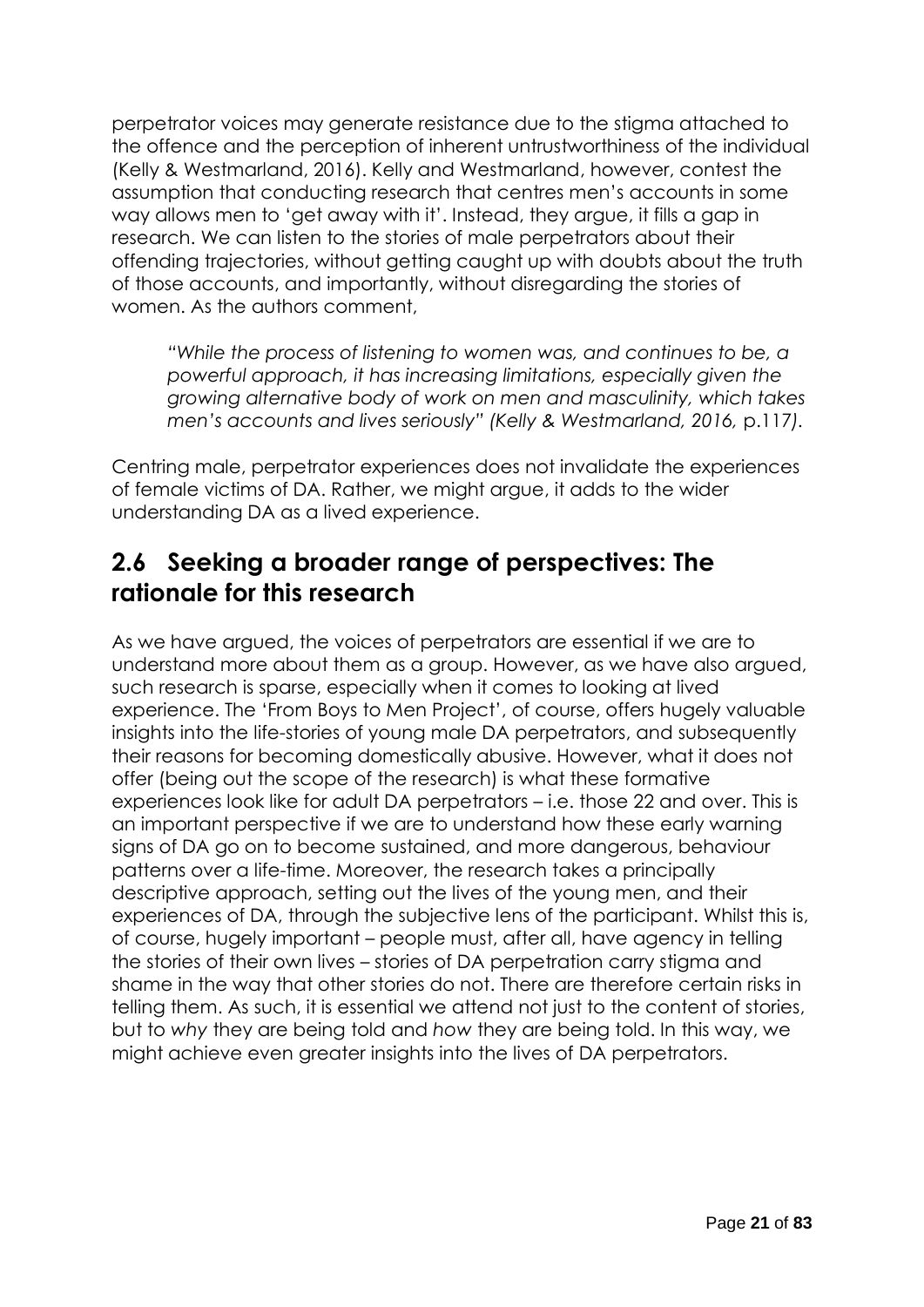### **2.7 Conclusion**

This literature review has arguably added a human element to our understanding of DA perpetrators, looking past the stigma of the perpetrator label, to reveal the histories and voices of the people behind the offence. The literature has identified consistent risk factors that are frequently in perpetrator narratives including; presence of trauma, mental health issues, disruptive upbringings and behavioural and attitudinal problems. Whilst the prevalence of these issues in the life histories of perpetrators can be identified in quantitative studies, by giving perpetrators a voice, it can enrich our understanding by highlighting the impact of these events on the individual. By centring men's accounts and voices in our own research, we seek not to invalidate the voices of women, nor reduce accountability for the participants' actions. We do however, seek to address a gap in DA literature by identifying the internalised emotions and attitudes that might prevent help seeking measures, and contribute to later DA perpetration, and how these feelings and behaviours might be sustained over the life-course.

The next chapter will address the methodology utilised in our current study, how the data was analysed and the consistent personal characteristics of our participants.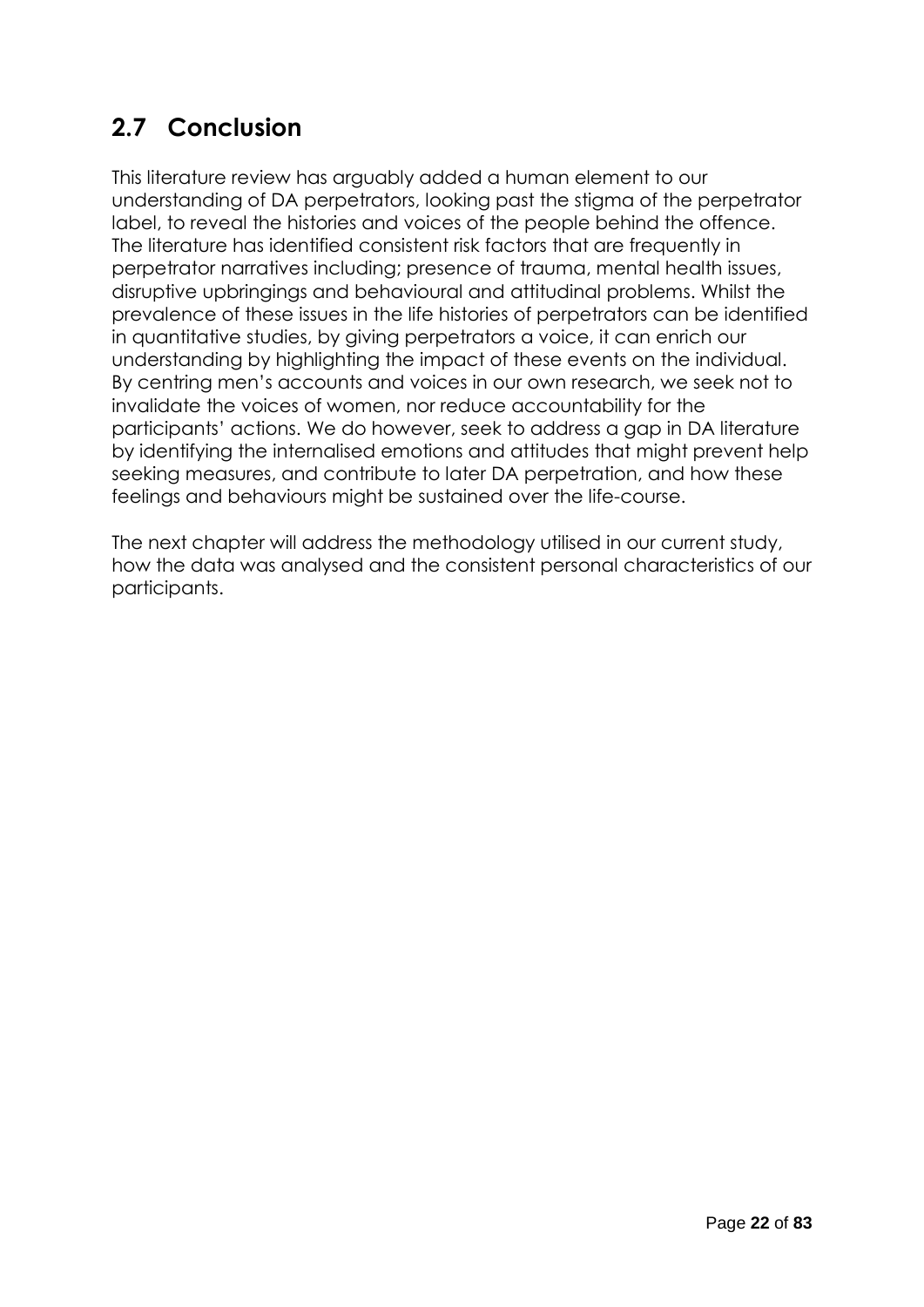# **Chapter 3: Methodology**

### **3.1 Recruitment**

Participants were recruited from three probation services run by Kent, Surrey and Sussex Community Rehabilitation Company (Kent, Surrey & Sussex; Devon, Dorset & Cornwall; Bristol, Gloucestershire, Somerset & Wiltshire). Ten participants were recruited successfully. Staff were contacted via an all-staff email to introduce the aims of the study and ask them to refer anyone from their caseload that fit the brief (i.e. service users with convictions for domestic abuse (DA), and preferably enrolled on the Building Better Relationships programme – BBR). Responsible Officers, Senior Probation Officers and programmes staff were also contacted directly by the research team to accelerate referrals. Suitable candidates were asked by their supervising officer for their permission to be contacted directly by the research team, to arrange a convenient time and date for an interview to be conducted.

### **3.2 Methods**

The following research comprises a qualitative study, using rich, in-depth narrative style interviews as a means to explore this important topic. A semistructured approach was used, with the topic guide (Appendix D), designed to elicit fulsome life stories, whilst allowing participants the space to talk about issues they saw as key moments in their lives. DA perpetration history (and within that, perceived triggers, stressors and routes towards desistance) was obviously key, but these subjects were embedded within the wider context of the participants' whole life narratives.

### **3.3 Data collection**

Interviews were conducted in February and March 2021. These were conducted by two researchers (one a freelancer recruited to support the project, the other a member of the KSS CRC Research Unit). Interviews were conducted remotely via telephone, audio recorded and transcribed. The shortest was 46 minutes, and the longest 1 hour 25 minutes. On average, most lasted around an hour. Interviews collected data on participants' backgrounds, past and present relationships (including family, friends and romantic partners), experiences of DA, the impact of the pandemic and how they see their futures. Following the interview, participants were posted a £20 Love2Shop voucher as a thank-you for their time. They were also sent a hard copy of the participant information sheet (Appendix A), a consent form (Appendix C), and from an ethical point of view, a list of support and help organisations.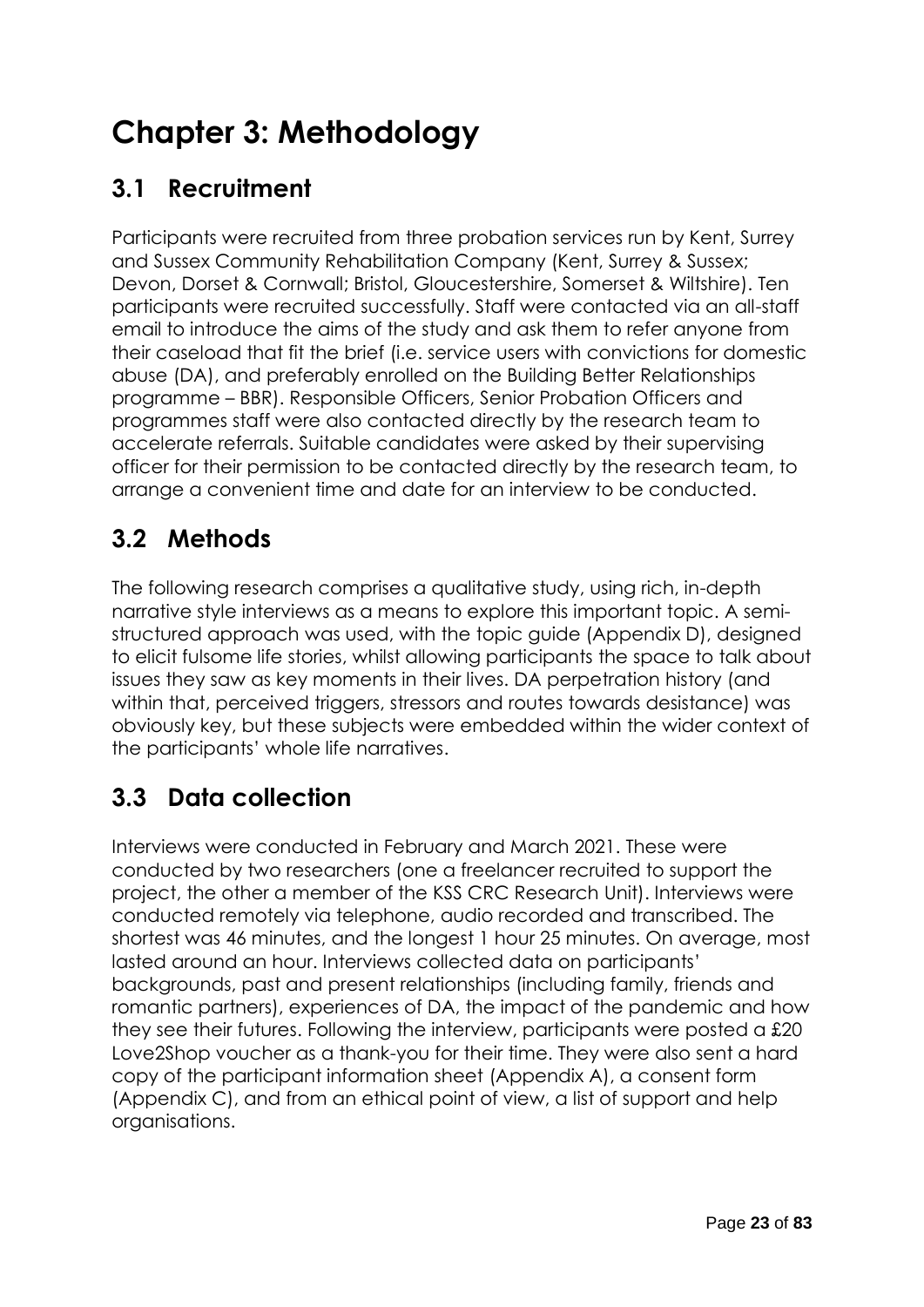### **3.4 Analysis**

The analysis was conducted in two ways: thematically, and using a narrative method. For the thematic analysis, transcripts were explored from the subjective perspective of the participants, following the stories they told about their lives, their relationships, and of course their domestically abusive behaviour. Initially, all members of the research team read through the transcripts and identified preliminary themes as a group. These themes were then reviewed and core themes agreed on for further coding. The research team worked collaboratively to share ideas and ensure the quality of the data analysis.

For the narrative analysis, a critical perspective was drawn on using a functional narrative approach – an approach which interrogates the purposes of a given storytelling moment (Sahlstein Parcell & Baker, 2018). For example, questions might be asked such as 'what does this story *achieve* in its telling?' and 'what is the significance of *how* the story is told?' This chapter also draws on elements of narrative criminology (Presser & Sandberg, 2015), in exploring how the narratives suggest future action. Specifically, in how certain identities are claimed and how desistance is enacted.

### *Ensuring quality data analysis*

To ensure quality and rigour of analysis, an expert in narrative methodologies in criminological research was consulted with. Professor Sveinung Sandberg, from the University of Oslo, provided expert steer through two consultation days – one in April and one in May. The first day involved an online meeting where the first draft of analysis was discussed, and advice given for moving forward. The second day involved comments given after the second and final draft of the analysis.

### **3.5 About the participants**

Although personal characteristics were not specifically collected during the research, inevitably basic details about participants' lives and experiences emerged from the interviews. These are grouped into categories below.

### *General demographics*

The participants were all men who were currently in, or had previously been in, heterosexual relationships. Ages ranged from early twenties to early fifties (five in their twenties, one in their thirties, three in their forties and one in their fifties). Information on ethnicity and religion did not come to light during interviews. Six participants were not in work at the time of the interview, with some having experienced job losses or problems due to the pandemic. Two had previous or current caring responsibilities – one for a parent, and one for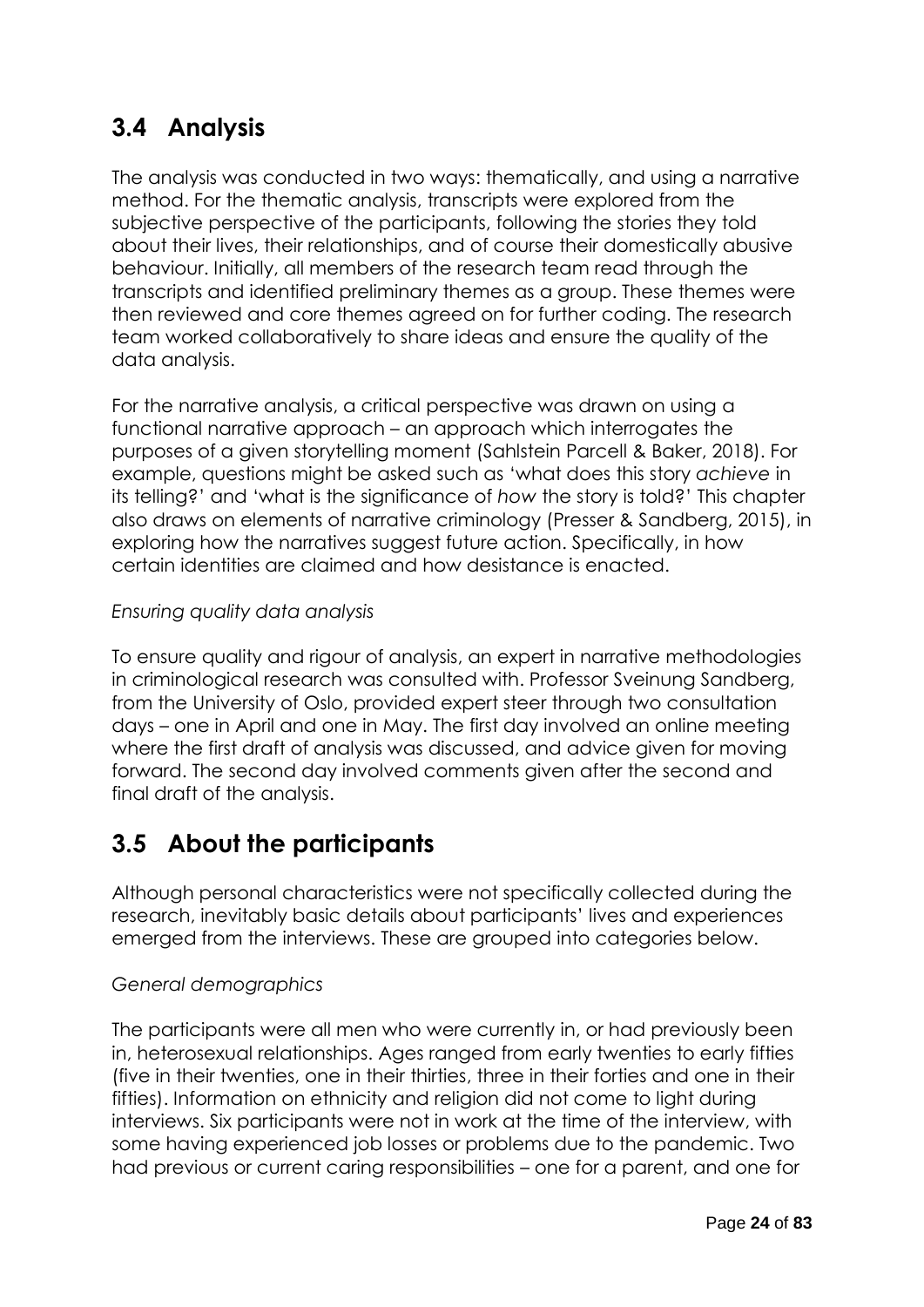a partner. Participants currently resided in Britain, specifically Surrey, Sussex, Devon, Dorset and Bristol. Most grew up in Britain, with one spending their former years in South Asia/Middle East and one participant living abroad for a short time in their late teens.

#### *Childhood and family*

Half of the participants experienced their parents separating when they were between the ages of eight and thirteen. Two of these break ups involved infidelity from one of the parents. Five participants detailed seeing their parents (or guardians) argue regularly, with two stating physical violence was involved.

Two of the participants were only children, with the rest having between one and four siblings. One person was adopted (though only found this out in their teens). Four reported good relationships with their mothers, and a further three said relationships with parents (again, usually mothers) had improved in recent years. Four said that they grew up with a stay at home mum and a father who worked (usually working away for extended periods), whilst two said that their mothers were the bread winners of the family. Five of the men had alternative male/father figures in their lives (such as brothers, uncles, step-fathers or grandfathers). Two participants had limited or no contact with their families any more, and one's parents had both now passed away.

Two participants experienced violence from a parent, and two also reported parental drug and/or alcohol problems. Two participants had social services involved with their families when they were young, one being removed from their mother's care to that of their father's. Four participants said that they moved around a lot when they were younger, two involved moving to other countries, and one mentioned living in refuges to escape an abusive father. A couple mentioned being homeless for a time, usually following being 'kicked out' of the family home.

#### *School life*

The majority of participants mentioned some kind of trouble with schooling. This included exclusions (sometimes several), attendance at Pupil Referral Units, and attendance at boarding school. Getting in trouble at school and truancy were common themes in most cases.

#### *Substance misuse issues*

The majority of participants said they had previous problems with alcohol, drugs, or both. Those with drug problems tended to cite cannabis as their most used drug. Most of the participants had started heavily drinking or misusing substances when they were in their early teens. However, nearly all of them also said that they had stopped drinking and/or drug taking, with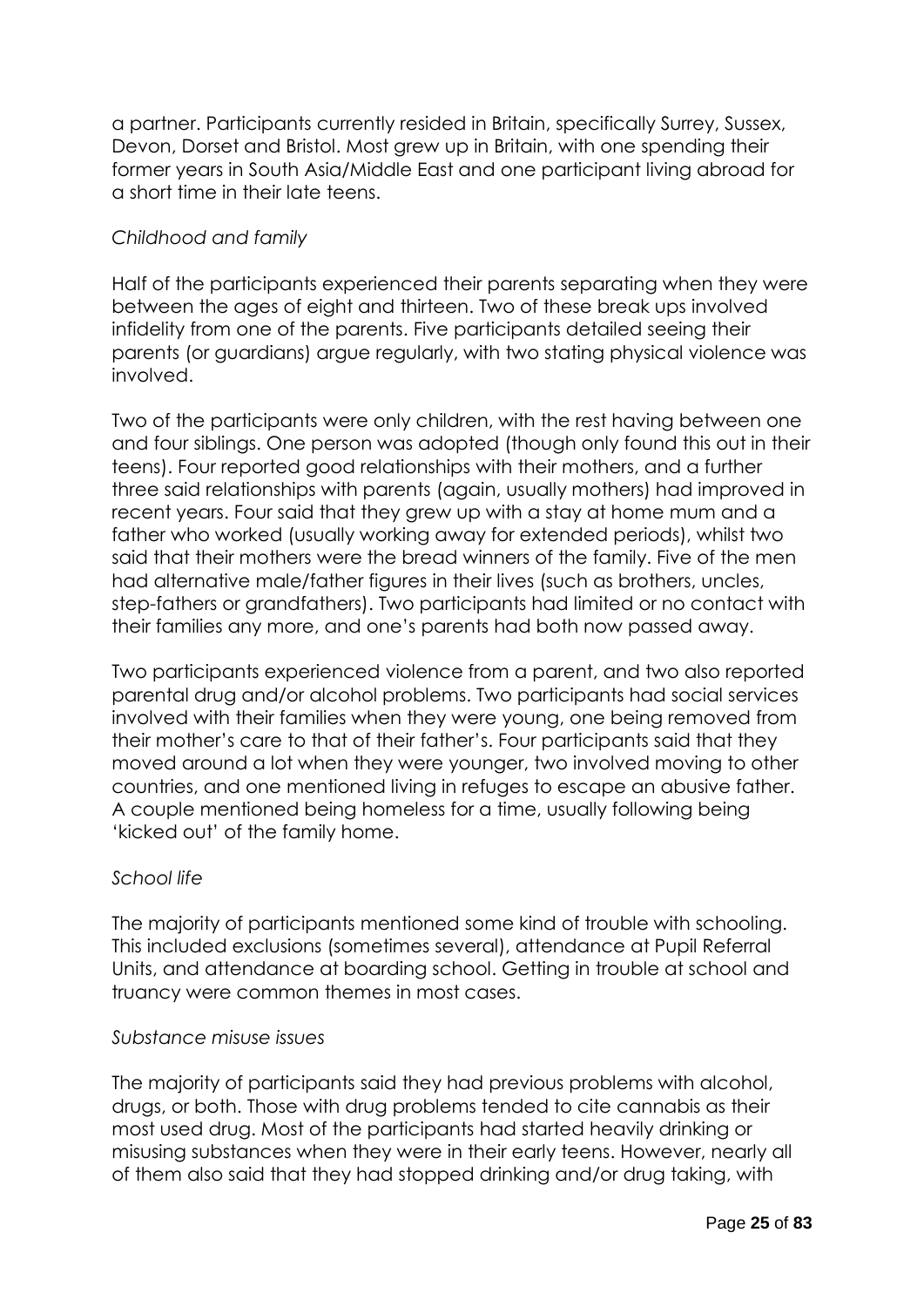one participant being in a residential recovery centre.

#### *Mental health*

Most participants had experienced some form of mental ill health, including depression (sometimes to the point of suicidal thinking), anxiety, personality disorders, Post-Traumatic Stress Disorder, eating disorders and insomnia. The majority spoke about experiencing severe stress both previously and currently, resulting from various life events and dispositions. One had suffered a head injury which lead to memory problems as well as related emotional issues.

### *Friendships and relationships*

Several reported having very small groups of friends, often due to recently cutting ties with previous acquaintances in an attempt to better their lives. Five men had previously been a long-term relationship, but weren't any more, with five currently in a relationship. Six spoke of issues with relationships in the past, ranging from being cheated on to being physically and violently attacked by partners. Six of the men had a young child/young children, the majority of whom were under the age of 7. Two of the participants had current or previous involvement with social services regarding their child(ren).

#### *Violence and domestic abuse history*

Five described various antisocial behaviour and fighting episodes in their past, ranging from scraps at school to alcohol fuelled outbursts in their early twenties. Three had previous or current restraining orders against them from partners, and two had previously been in prison. Reasons for DA convictions varied (and were not always explicitly disclosed), but ranged from coercion, harassment, physical violence and in the case of one of the participants, manslaughter. Of note, four described their offending as 'one time' incidents. Six were either currently on or had previously attended the BBR programme. Another was registered for a different (non-probation) DA perpetrator course.

### **3.6 Ethics**

This research was carried out in line with the KSS CRC Research Unit Code of Ethics.

#### *Ethics in recruitment*

Participation was voluntary and interviewees were reminded that participation was not mandatory nor related to their Order. Participants were given a £20 Love2Shop voucher as thank-you for their time. They were informed of this reward prior to the interview taking place. The historical controversy around giving rewards to participation in research should be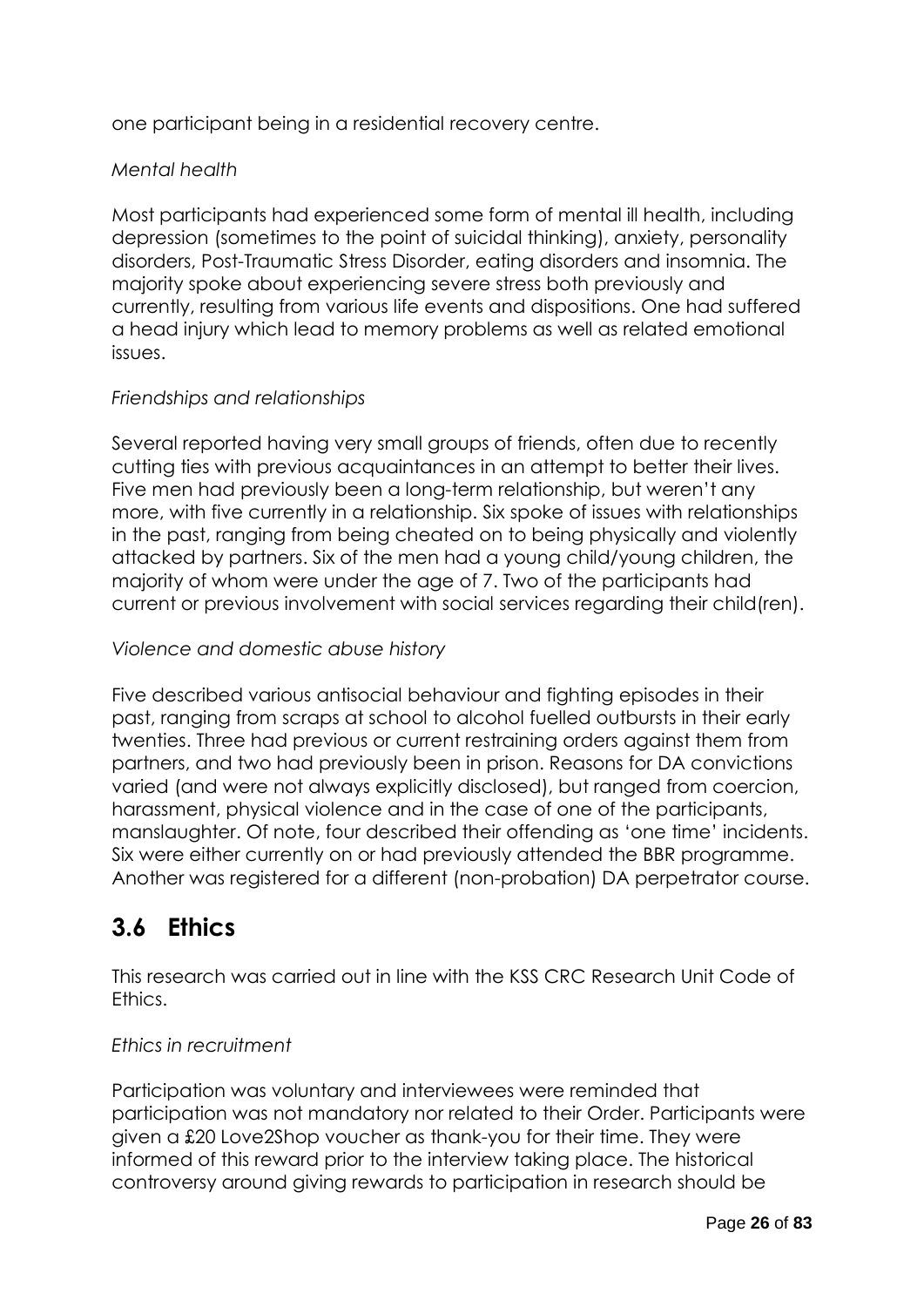mentioned here, as it could be seen as an incentive and therefore potentially coercive. Also, given the nature of the research and the participants' offending, it may have been viewed as rewarding these behaviours. However, the research team deemed it an appropriate token of gratitude for the time and energy contributed by the participant to the research, especially due to the possibility of considering potentially distressing themes.

#### *Ethics in data collection*

Participants were given an opportunity to read the participant information sheet (Appendix A) ahead of the interview, along with the participant invitation letter (Appendix B). Researchers also read the information sheet and consent form (Appendix C) out to participants before the interview commenced, with participants being asked to confirm verbally, on tape, that they were happy to proceed. Hard copies of these forms were then posted to participants (along with their voucher) to their chosen address within a week of the interview taking place. After the interview had completed, all participants were told again of their right to withdraw their information within 24 hours of the interview, and how to go about this. They were also sent a list of organisations offering help and support in respect of the difficult and sensitive topics explored throughout the interview.

#### *Confidentiality, anonymity and data storage*

Participants were assured anonymity, and their identity, personal and unique information has been anonymised within this report. As such, pseudonyms have been used in this report to protect their identities (brief details below). Interviews were transcribed by an established and secure transcription company, and stored in a secure online environment. All data collected from participants was handled confidentially and securely throughout the project.

#### *Pseudonyms, age and relationship status*

Jon – 42, married and living with his wife and children

Alex – 26, single

Tariq – 42, married but currently living apart from his wife and children

Simon – 36, in a relationship, living apart

- Travis 25, single
- Mike 53, married, living with his wife and acting as her full-time carer
- Liam 28, in a relationship, living together in partner's family home
- Aaron 26, single
- Cian 22, single
- Gary 41, single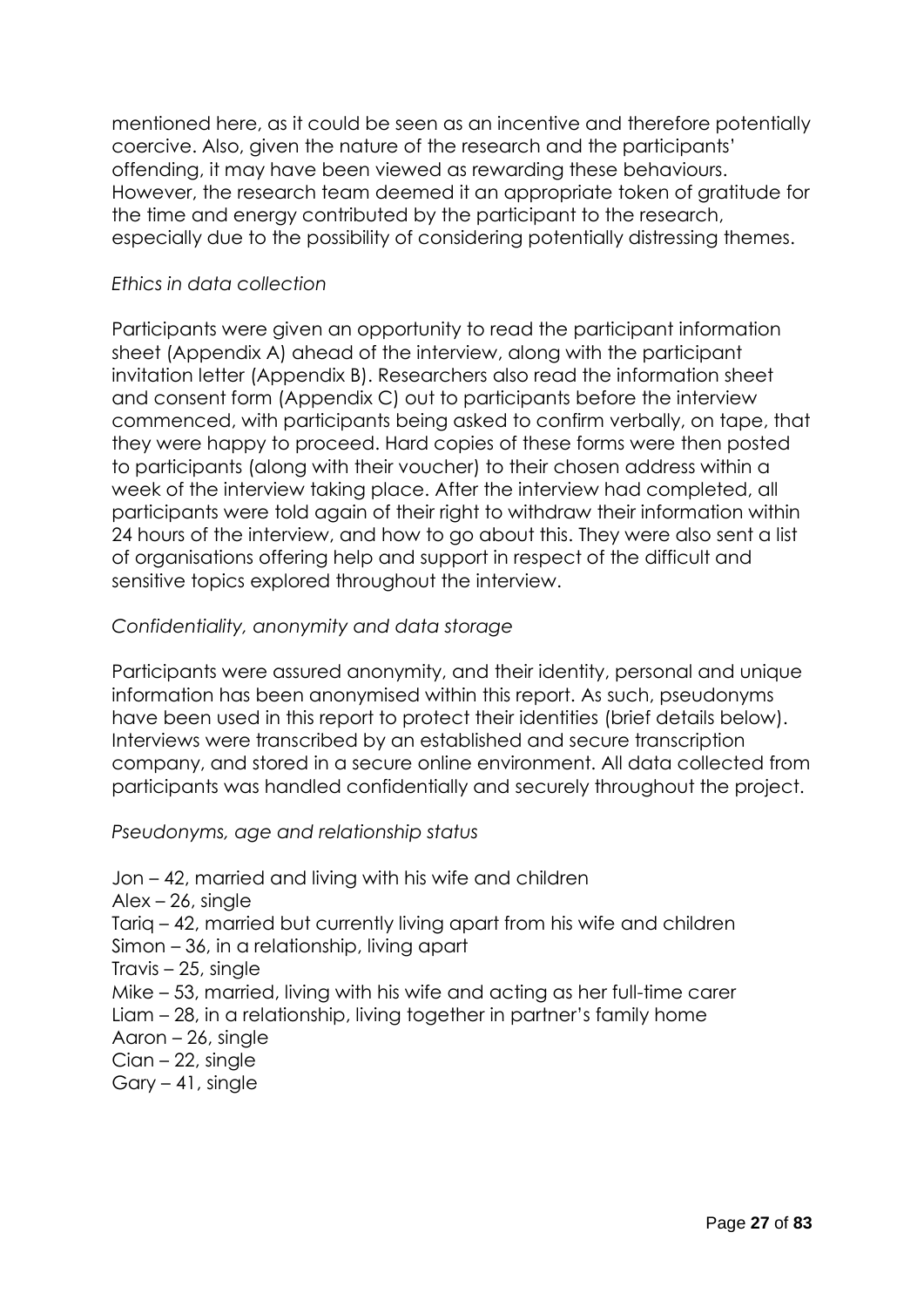# **Chapter 4: Pathways to domestic abuse – the lives of domestic abuse perpetrators**

This chapter identifies the core themes to emerge from this study. These themes are inextricably interwoven as they speak of individuals trying to understand and make sense of the significant events in their lives, and where relevant, how they relate to their domestically abusive behaviour. The chapter begins with a word of warning about attributing singular, or even combinatory, factors as causal reasons for domestic abuse (DA), before going on to present the participants' key life events, in particular their early lives, as a way of better understanding the common experiences of men who have histories of DA perpetration. The chapter concludes by exploring accounts of how, in moving on with their lives, the participants sought to tackle their DA behaviour patterns.

### **4.1 Contestable causality and the purpose of this chapter**

It is hard to map the exact reasons why people commit crimes. As we know from decades of criminological research, there are many (combinatory) factors, both social and psychological, that play their part. Though some crimes might have easier, albeit reductive, explanations (e.g. theft, fraud and drug dealing bringing financial rewards), it is significantly harder to pinpoint why someone goes on to be domestically abusive. And perhaps the main reason for this is, unlike many other crimes which can (and do) occur in isolation, DA is more a pattern of behaviour (Kelly & Westmarland, 2016). And, moreover, one that is often developed over a lifetime.

The following chapter, therefore, does not seek to make causal links. Rather, its aim is to describe the lives and experiences of a group of ten different men who perpetrate or have perpetrated DA, using their own words and presented through their own lens of reason. In doing this, the chapter finds commonalities in experiences, especially experiences in the men's younger lives, and considers how various social and psychological factors are explained as shaping their beliefs, development and subsequently behaviour.

### **4.2 Childhood, home life and family**

This first section considers the early lives of the participants. It explores their home lives, their school life, and also the unique experiences which shaped their formative development. Though (most) participants did not link these events and experiences directly to their later DA behaviour, their inclusion is important in understanding the commonalities within the group.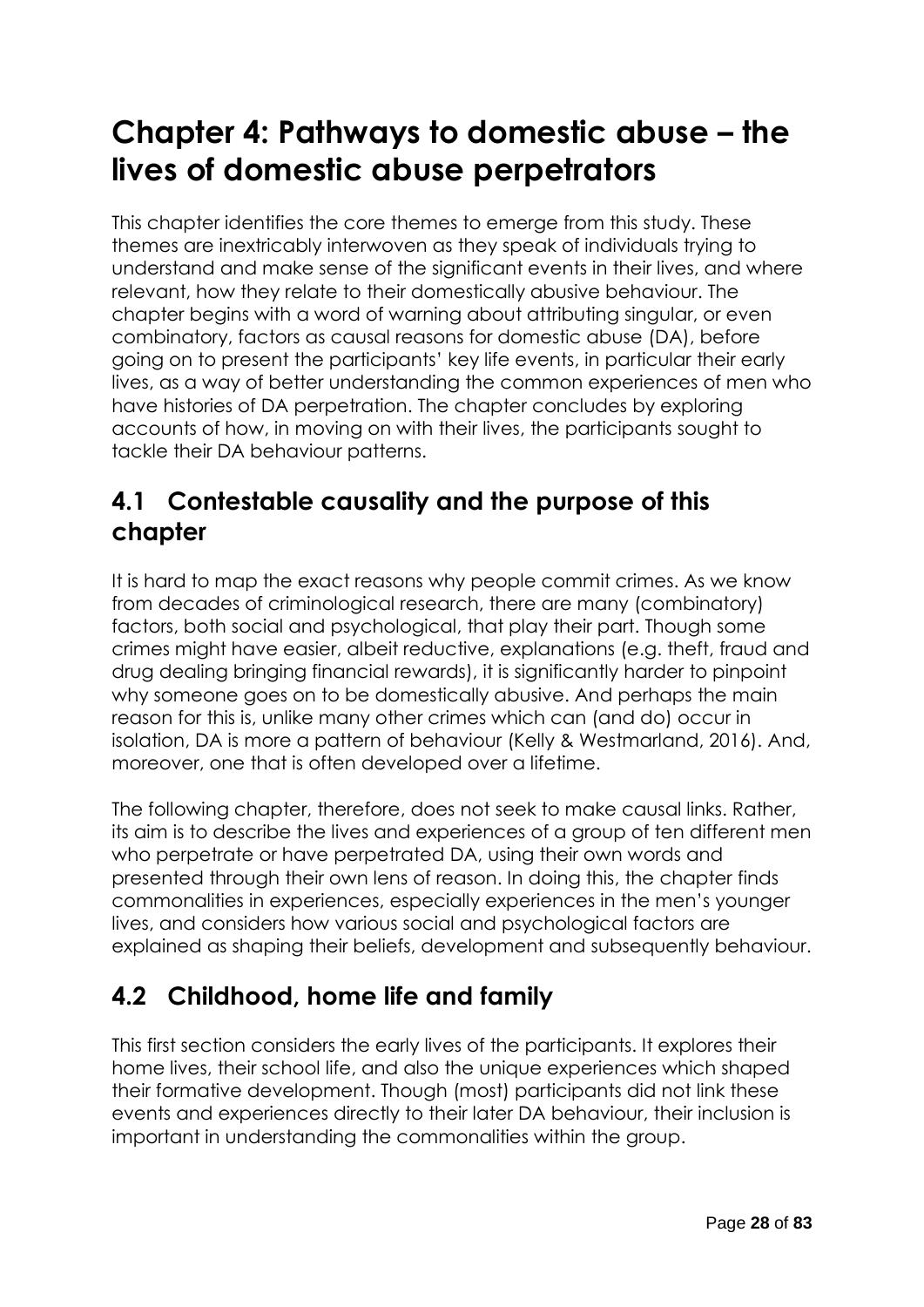### *4.2.1 Parental separation, divorce and family disruption*

Echoing the findings in the 'From Boys to Men Project' (Gadd, Corr, Fox & Butler, 2013), for most of our study participants, their childhoods involved some form of family disruption, usually through parental separation. Relationship breakdown frequently saw the father being the one to leave the family home – most often when participants were between eight and twelve years old. Only Tariq and Mike talked of their parents still being together through their childhood, though in both cases their fathers worked abroad and were therefore rarely present in the family home. The impact of family break-ups saw many of the participants entering an upsetting, confusing and destabilising period of their lives. Liam, for example, talked of the huge impact it had on his life following his father and mother's acrimonious break up, and his father subsequently disappearing from his life. As he explains, *"My dad cheated on my mum and left her after a 20-year marriage. So, yes, it all, kind of, started spiralling down from there"*. And as Jon says of his experiences of parental break-up, "*At a very young age my world was torn apart. It was very different afterwards."* Indeed, it was typical to see participants reflecting back on feeling too young to understand most of what was going on, and having little to no control over what they did understand. This feeling of helplessness is captured strongly in Alex's narrative as he repeatedly tells us, "*Obviously, what can you do as a kid?".* 

Such change and disruption in the home inevitably saw subsequent instability in the participants' living situation, with several finding themselves temporarily homeless. Aaron's story was particularly key here, as he explains how the family breakdown saw him go on to lead somewhat of an itinerant lifestyle.

*"I didn't have any stability, there was nothing that I could really get myself stuck into, I was always on the move. So, I don't think I did very well for me when I was growing up."*

Furthermore, this experience of constantly changing accommodation, including staying in refuges, saw Aaron's subsequent challenges in creating lasting relationships and becoming part of wider social groups. As he goes on to explain,

*"I don't know, I just didn't really have a lot of love around when was a child. Most places I lived in were all poverty driven, so there was not a lot of money around, my schooling wasn't very well, so I never really kind of had great relationships with people that would be striving or moving forward in life or had a working-class family or anything like that. I never kind of valued the normal."* 

This instability was also reflected on by Liam. In describing the impact of his parents' break-up, and his mother finding a new partner, he says,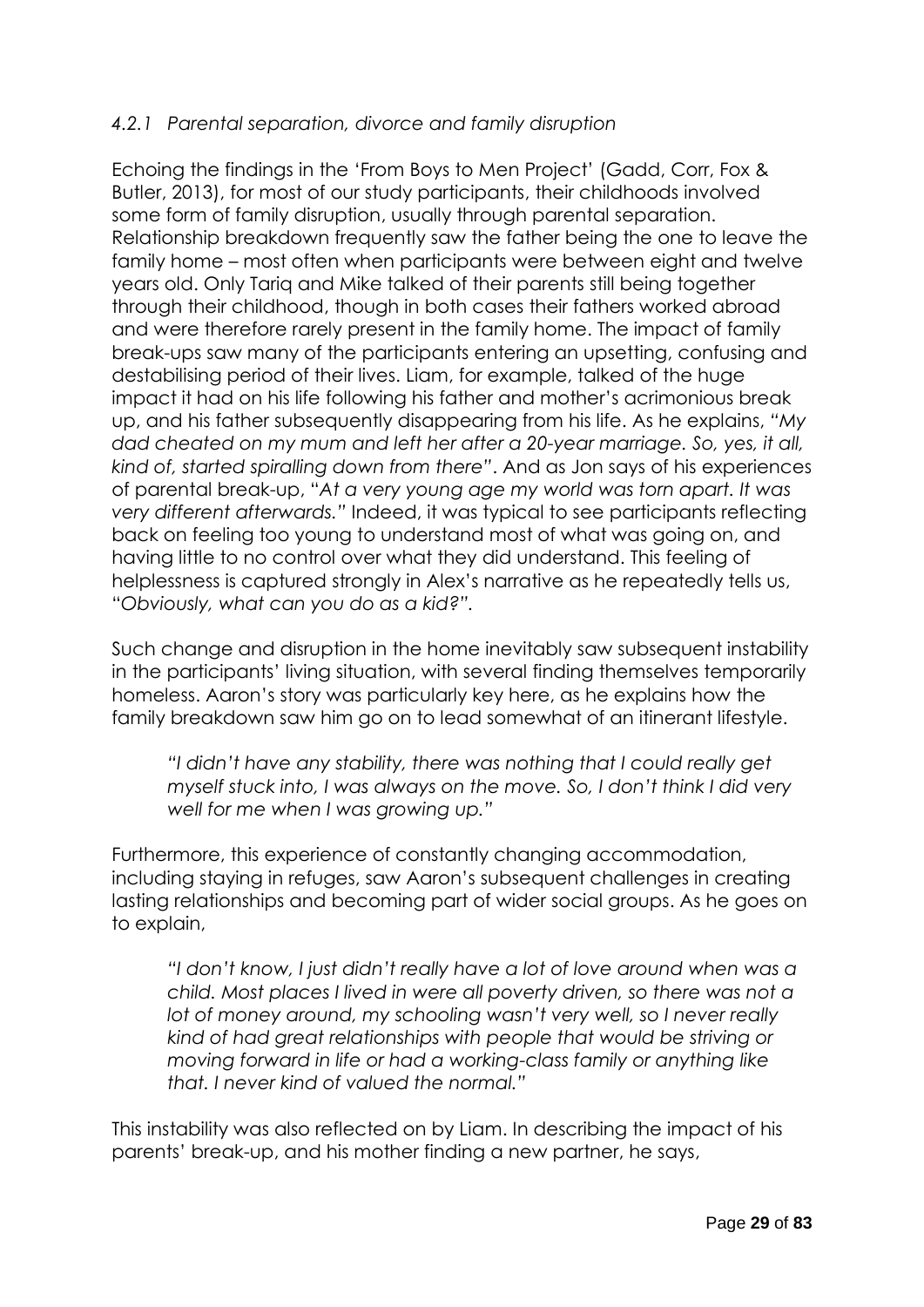*"For me, I feel like I was turning into an adult at 18 and then mum was, kind of like, 'I'm moving in with my boyfriend, fend for yourself or go to your dad's".*

There was a sense from Liam, and others too, that family breakdowns saw the need for an expedited passage to adulthood – a suddenness to which participants were forced into making difficult and life altering decisions that they were often simply not prepared for.

#### *4.2.2 School life*

Again, similar to the 'From Boys to Men' Project (Gadd et al., 2013), the early lives of the participants also had some striking similarities when it came to experiences at school. Though a few felt the social side was positive for them, describing popularity and peer acceptance, especially for the "sporty" types (e.g. Jon and Alex), for most, the school experience placed them as something of an outsider. Gary, for example, was "expelled" multiple times, failed to finish his schooling, and described himself as the "naughty kid" in the classroom. Cian talked of his experiences with dyslexia; with no diagnosis, and teachers appearing to show very limited knowledge his condition, it was left unacknowledged and undealt with. As a consequence, Cian described losing interest in schooling as he drifted to the margins of the classroom.

However, although participants sought to reject school, there was also a sense that they, in turn, had felt rejected. Indeed, though Gary claims not to be *"phased"* by his school exclusions, and that it *"didn't bother"* him, he also reflects on his teenage self as having *"promise"* and, rather than being unable to do the work in school, he was perhaps *"bored"*. And Cian too, though he states that he *"didn't care"* about school, he goes on to tell us,

*"I wasn't really doing my work and they weren't really that bothered about me to be honest, but then when I eventually got kicked out, I got put into a school where it was more focussed on you individually. So, it was a lot better, and yes, I got more done, and yes, I just think it was the best thing for me, to be honest… just less people in the class. There were, like, three teachers in the class and then there were about eight of us, or less if the students didn't decide to turn up. So, yes, it was more focussed on you. It was just a lot better for me."*

It appeared that the more 1-2-1 support offered by the Pupil Referral Unit gave him the support needed to eventually do quite well academically – something he describes as being very grateful for and happy about.

Such alienating experiences at school were also apparent for Mike. However, in Mike's case, this was linked directly with his later DA behaviour patterns. Mike describes the unhelpful way in which teachers and school officials dealt with him following his accounts of being bullied. As he explains,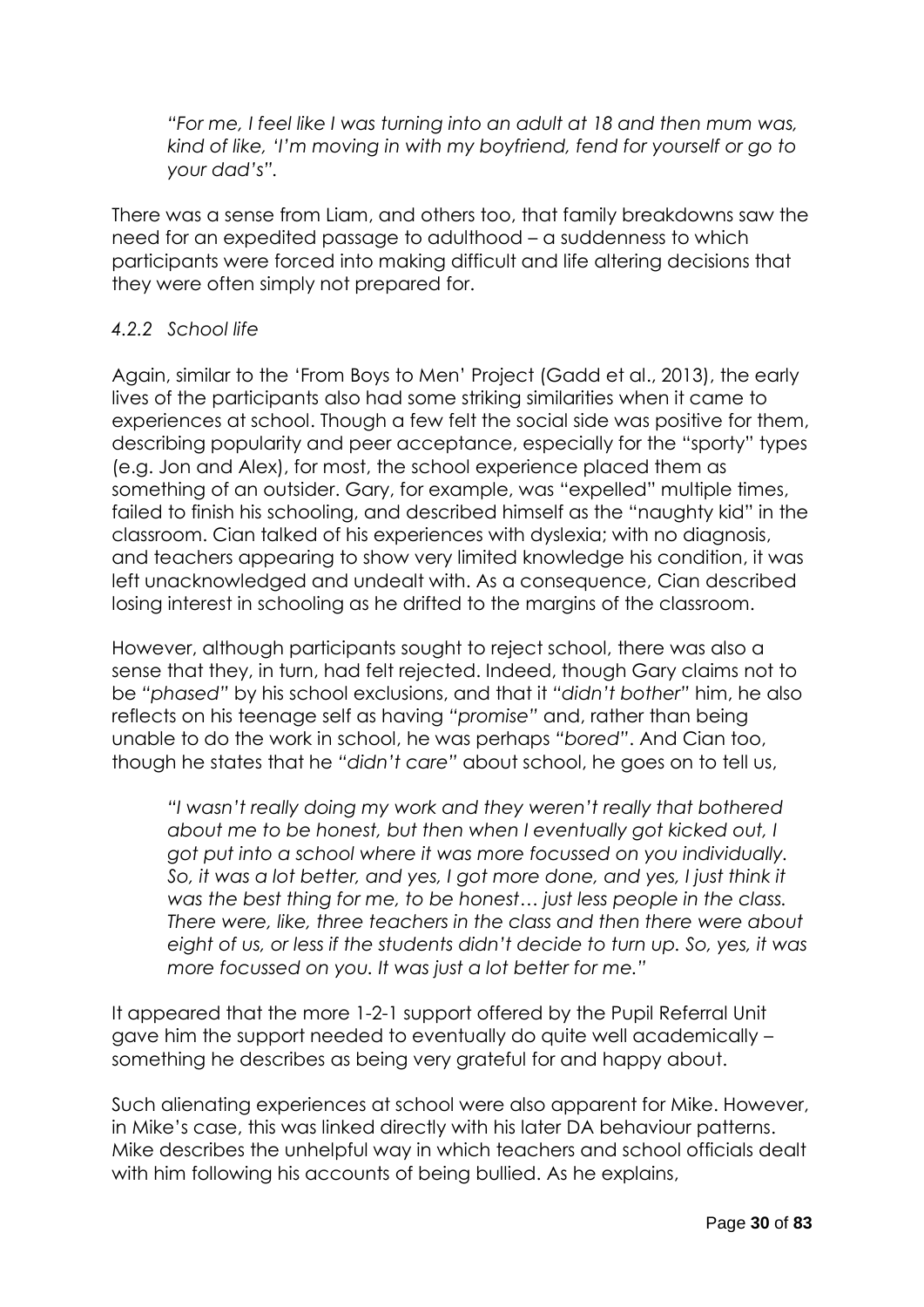*"I think it may stem back to a time where I was bullied, and I was always being told what to do constantly. I had that feeling, although [my partner] may not have been nagging me… I think she's having a go at me, and unfortunately, I've lashed out at her, and sometimes I've lashed out at her too physically".*

Mike later also adds, *"I think being told to do something is, it's controlling, in a way, in my mind".* For Mike, the powerlessness he felt in being bullied at school translated into feelings of anger whenever he felt he was being attacked. Though he acknowledges that these feelings may not have reflected reality, his instinct, nonetheless, was to *"lash out".*

#### *4.2.3 Traumatic events in adolescence*

What also stood out were the many common experiences that participants had when it came to trauma in their early-life. These were often explained through substantially life-changing events that seemed to occur during the participants' adolescence. Cian experienced several of these. His first occurs in the story of his father's stroke. He describes his family and childhood prior to this time as happy and fun-filled, yet his father's sudden illness saw Cian's life dramatically change. His father was significantly altered after the stroke, no longer there to provide the father role that Cian wanted and needed. As he recounts of that time,

*"…it felt like we'd lost someone because he wasn't there to tell us off and be a dad to us pretty much, and my mum pretty much became, like, a single parent".*

Moreover, his relationship with his mother then deteriorated, and he began to act out, becoming involved in crime and antisocial behaviour. Of note, he also charts it as a time in which his childhood became lost to him.

*"I'd go and see him up at hospital, and this was during the six weeks holiday that we get during school, and I was just up at the hospital 24 well, not 24/7, but all the time, and my mum turned around to me. She was like, "[Cian], go and see your friends. Be a kid," do you know what*  I mean, because I was just always up the hospital with my dad. I didn't *want to do anything else."*

In another example, Cian talks of an incident in which his friend killed someone with a punch. Again, this very much seemed to shift the direction of Cian's life. As he laments, *"it just, yes, changed me, in a way".*

Mike too had similar such trauma. Firstly, it occurs in a story in which he talks of finding out he was adopted. This was a hugely significant event for Mike, and led to much talk about identity and genealogy. Mike directly links this to his subsequent development of resentment and mistrust of others, and (of note)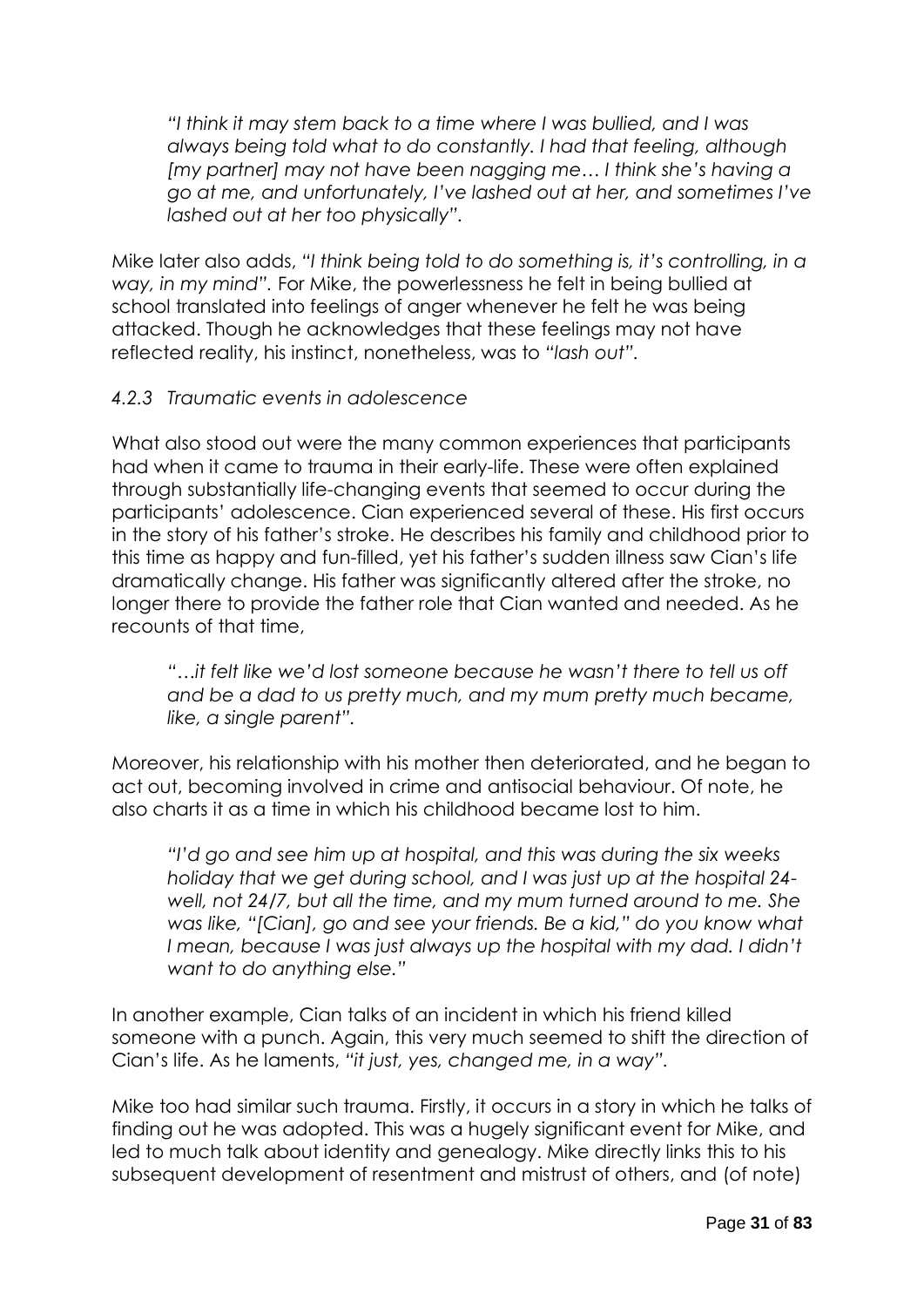anger issues towards his partner. As he explains,

*"It wasn't until I was about fifteen, sixteen that I actually found that I was adopted, and then I found out my sister, she was adopted as well, and I suppose that's where a lot of my resentments come from, not only towards my parents, or other people, but I suppose in a way it's rubbed off on me, and I take it out on [my partner], as well."* 

Mike also talked of suffering a brain injury in his mid-teen years – something he links to his adult cognitive function issues. The incident was significant for Mike as not only was it a time where he felt very afraid, he also describes his feelings of frustration at the medical institution for making light of it.

*"Oh, yes, that's it, they called it the incredible shrinking brain, and I thought, "Hang on a minute, that's not very funny. That's not very funny." I didn't get angry with them or anything, I said, "Please do not call it that."*

And again, this experience is something which Mike links to his later DA behaviour.

*"Yes, I would say so, yes. I'm not the same person as I was before I had the accident. I get very frustrated when I can't remember things, and unfortunately, I tend to take it out on [my partner], which is the wrong thing to do."*

Trauma through illness and accident was also experienced by Alex. Alex described having a lengthy history of medical problems, but isolates one particular medical issue as a turning point for him. He chooses not to talk directly about what it was, yet does explain its impact – *"Everything went black"*, and later, *"I didn't know who I was anymore".* He continues,

*"…for a child at that age, to be told what I was told, I'd rather not go into it because it was a dark time of my life. For a child to be told what I was told at that time ruined me. I didn't see a future ahead of me."*

Like Cian, and indeed others with similar stories not described here, there was a sense that at that point, Alex's childhood was suspended, even lost.

### **4.3 The antecedents of domestic abuse: mapping early warning signs**

This section explores the more specific factors which our group attached as explanations, either implied or stated explicitly, for their DA perpetration. Though, as discussed in section 4.1 such factors cannot be directly causally linked – there are multiple reasons why anyone might commit such a crime,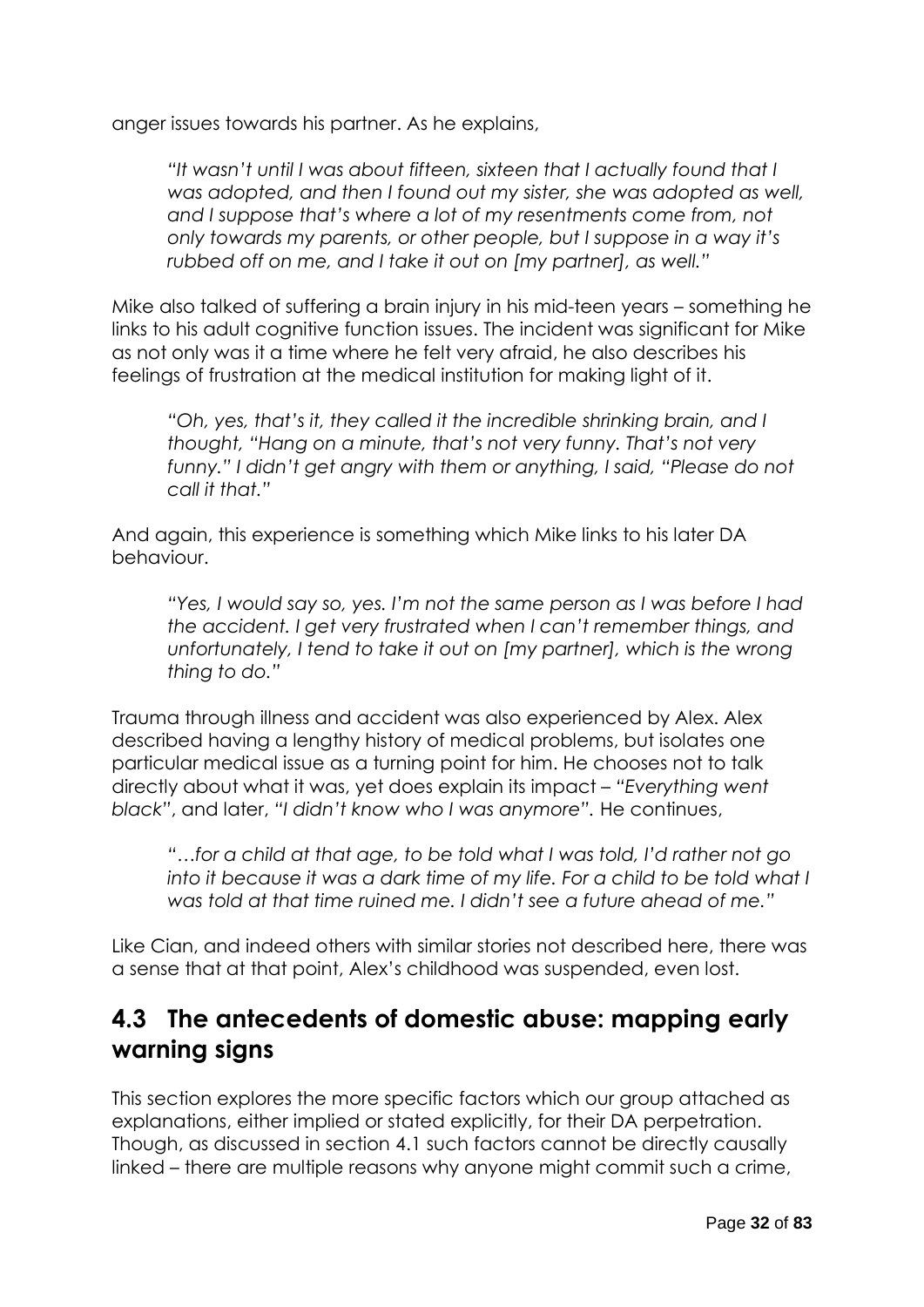and these are principally rooted in the psychosocial – these were common experiences amongst our participants, and are therefore important factors to attend to in seeking to understand what the early warning signs might be for young men when it comes to later DA perpetration.

### *4.3.1 Abuse and violence in the family home*

Experiencing abuse and violence in their childhood homes seemed to be a significant factor in seeing later aggression and violence amongst the participants – a factor supported in the wider literature (e.g. Verbruggen, Blokland, Robinson & Maxwell, 2020) – e.g. the intergenerational transmission of DA. For many, it seemed that learned behaviour during childhood saw them reproduce it in other ways in later life. Simon, for example, describes seeing his parents, *"fighting, punching, slapping, throwing furniture".* Whilst reflecting on its impact on his own behaviour, he poignantly notes *"you've always got it in your head*". This was also the case for Travis, who spoke at length of the abuse and violence he and his siblings suffered at the hands of their mother, and that it subsequently saw him repeating such behaviour in school. As he very directly claims, *"I think, you know, a lot of my behaviours are learned behaviours".* Aaron too describes similar effects of experiencing violence in the home. In talking of his father's violence towards his mother, he tells us,

*"It didn't make me very great with relationships or very great with people. I've always had a different understanding of things than other people did".*

This impact of childhood abuse and violence was particularly significant in Jon's narrative. Jon's step-father's presence is felt throughout all aspects of Jon's life – in their shared love of sports; their common positive outlook on life; their problems coordinating care for Jon's mother as she became ill with Alzheimer's; and in his step-father's own illnesses. Most significantly when it comes to the more specific topic of DA, Jon talked of his step-father's unpredictably, aggression and occasional violence towards him. Though Jon often makes effort to neutralise it *"I was probably winding him up/backchatting"*, he also acknowledges what a huge influence his step-father had on him. As he says,

*"At no point at all am I ever going to make excuses for my actions and stuff. But, you know… he was such an influential figure – in everything I did."*

This influence is even more directly acknowledged later in his narrative, when Jon talks of the tension that his relationship with his step-father brought to his relationship with his partner.

*"[She] clashed with him quite a bit as well in terms of the way he*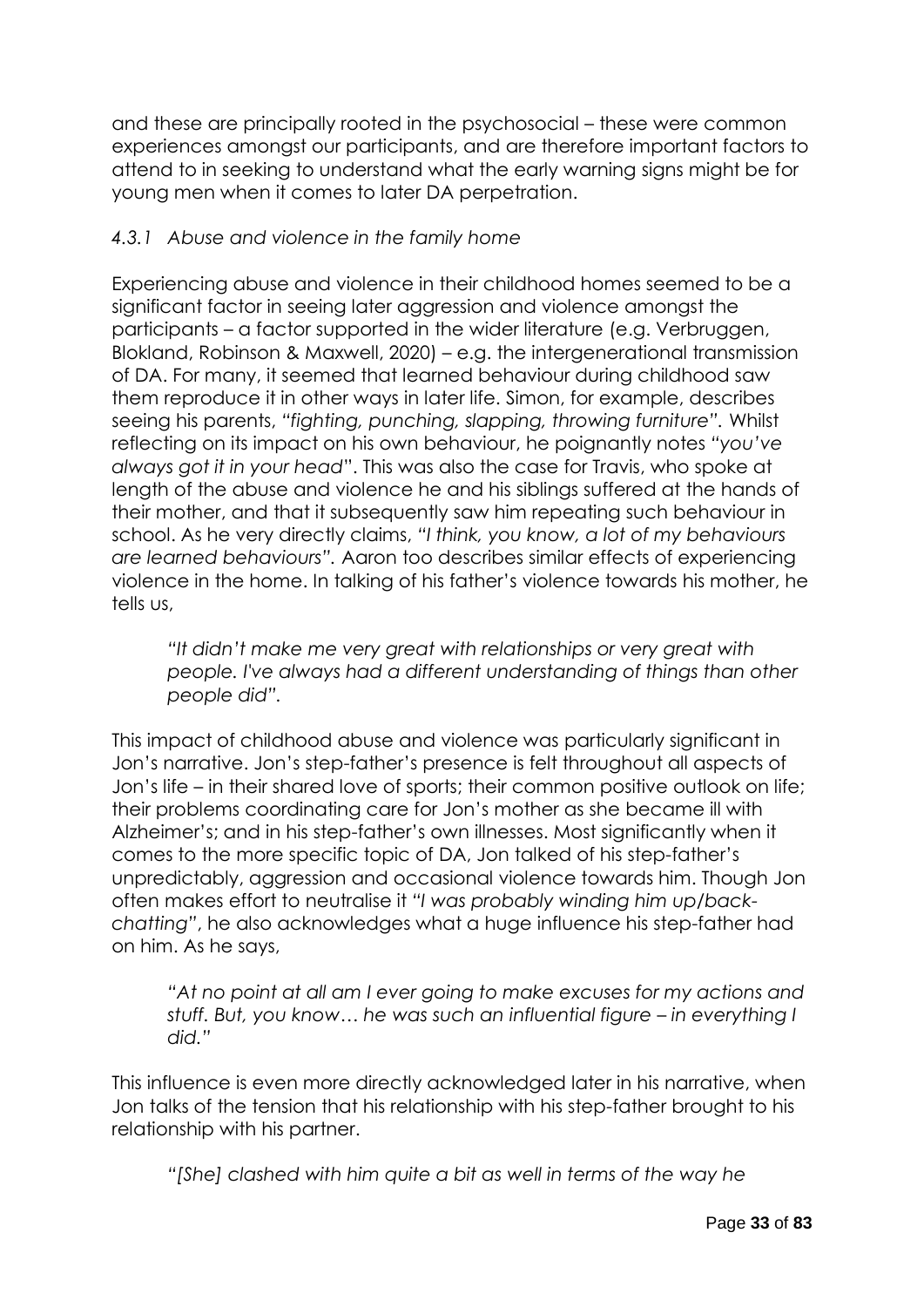*treated me. That caused some tension. I suppose it caused tension because to me there was the Jekyll and Hyde relationship. He was still my hero… But you know, looking back on it now speaking to you, and obviously I've had a lot of reflection time anyway, it wasn't right. It overstepped the mark on way too many occasions… That must have all come from my relationship with him. I've always wanted to win the outcome of an argument, and probably from his point of view he went too far, which is what I ended up doing".*

Jon's acknowledgement of his step-father *"going too far",* a *"Jekyll and Hyde"* character, in the context of stories of his step-father being aggressive towards him, throwing things at him, and damaging his things (once deliberately punching a dent into the bonnet of his car), are quite directly linked to his own abusive behaviour. As he explains, *"this is what I ended up doing".*

Of particular note was how, for Jon, the breakdown of the family was seen as worse than staying in the abusive situation. As he says,

*"It made me quite scared, I think….the fear… of the family breaking up because of potentially arguments that he and I would have over absolutely nothing that escalated out of control.… Coming from something where I'd already lost a family before, the thought of then another breakup, another upheaval was quite petrifying."*

Despite the existence of violence and abuse, in Jon's telling, the most threatening outcome was that his family might once again become separated.

#### *4.3.2 The pathways of stress, substance misuse and anger*

Reflecting entirely the wider literature (e.g. Capaldi et al., 2012; Kadiani et al., 2020), the so-called toxic trio – mental ill health, substance misuse and domestic violence (DV) were inextricably linked for the participants. Usually starting in mid-late teenage years, participants spoke of problems of their early childhood translating into later substance misuse habits, and subsequently into anger and violence. One of the most prevalent ways in which this process was presented was through narratives of stress. Indeed, Aaron's assertion that he was, "*…stressed quite a lot when I was younger"*  reflected a common feeling amongst the participants.

Feelings of stress seemed somewhat incremental. Though participants spoke of its occurrence in their younger years, usually a result of difficulties in other areas of their life (e.g. home and school life), stress seemed to grow with them. It became a persistent problem. This supports previous findings which suggested resiliency to stress was impacted when stressors emerged at a young age (Watt & Scrandis, 2013). There was a sense that, for many, the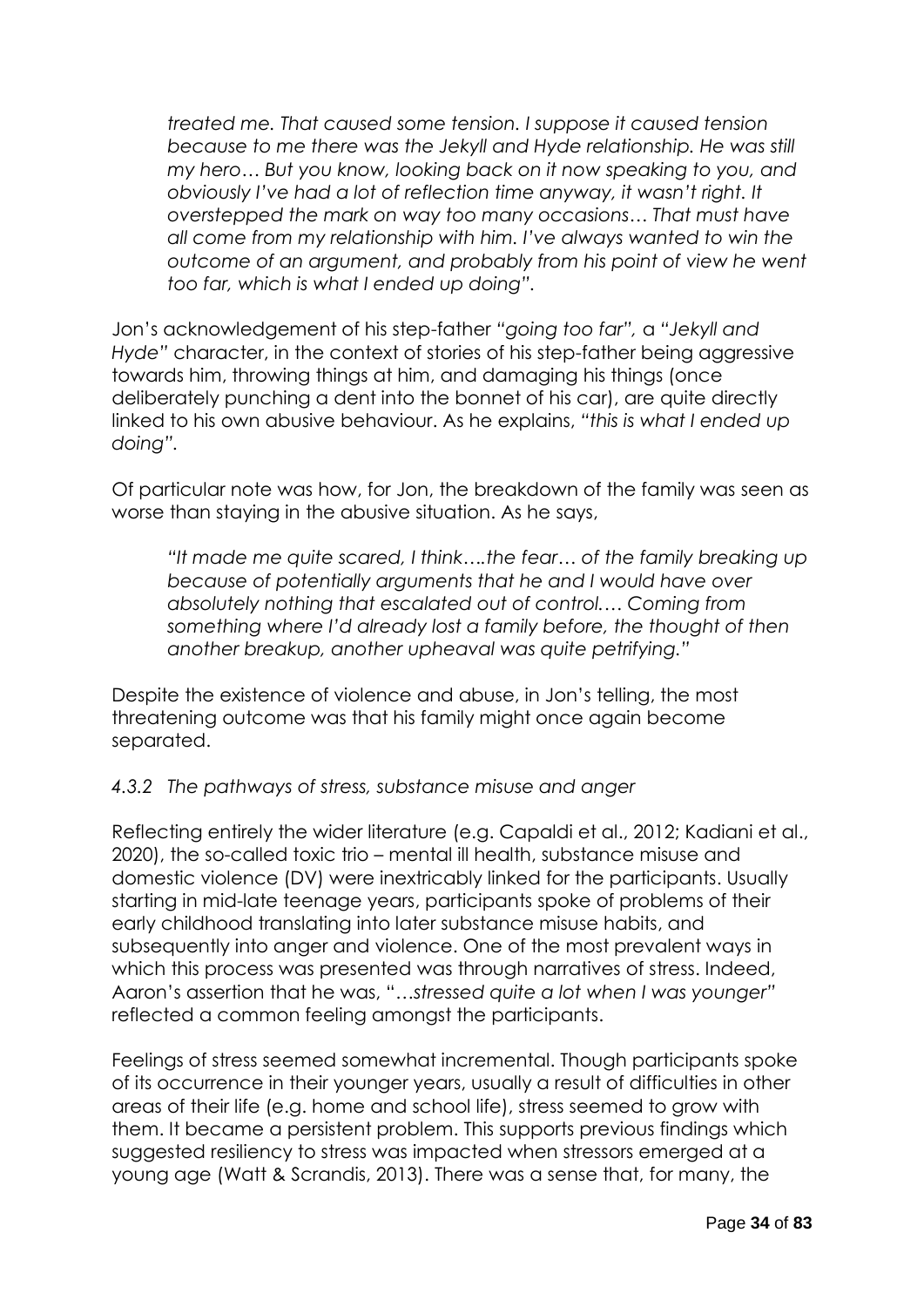stresses of life they experienced in their teenage years became profound problems in their adult years. Indeed, as the responsibilities grew, so did feelings of being overwhelmed and unable to cope.

*"…at the time I had a lot of stress on my head, financial and a new born baby, the first time that I had become a dad and all the stress of a new house and work, everything that I wasn't really coping with and then all of the things that I was coping with outside of all of that, I didn't really cope with everything very well" (Aaron)*

*"I couldn't go to work because of my mental health. I then was getting stressed myself because I couldn't then support my family properly. Then it was just a constant viscous cycle…" (Travis)*

This intensification of stress was also a strong feature of Jon's narrative. As his family came to rely on him more and more, his stress levels grew to the point he no longer felt in control. As he explains of both his mother and his stepfather's illnesses,

*"The stress was just intense. Our lives, as with our families, it was just nonexistent. [My partner] and I have been together years and years and years by this point, and been through quite a stressful life ourselves, because we are both working professionals so we apply a lot of pressure on ourselves with our jobs and everything like that. We have got a son as well, and we did a lot of property developing and stuff like that. We put this huge pressure on ourselves, and suddenly I was just taken out of my life, and my life became my mum and my stepdad."*

A common way in which the participants described dealing with stress, and indeed other mental health issues, was through drinking, and for some, through taking substances. Aaron, for example, describes drinking and drug misuse becoming a huge feature of his life. In explaining their influence, he claims not to have known how to deal with life without them. They became a mechanism to deal with all his problems, learning he subsequently took on into adulthood.

*"…just to block everything out. I was always stressed quite a lot when I was younger. I was in quite a lot of stress with my mum, I just started taking drink and drugs from a young age just to get away from it. At weekends I used to try and escape from myself and my problems at the time…. and as I got older it just became so much of a routine that I couldn't see a way out of it".* 

This reliance on substances as a way to navigate mental health issues was also clear in Alex's narrative. As he explains,

*"That's when the battle sort of began because it was 16, 17 that my*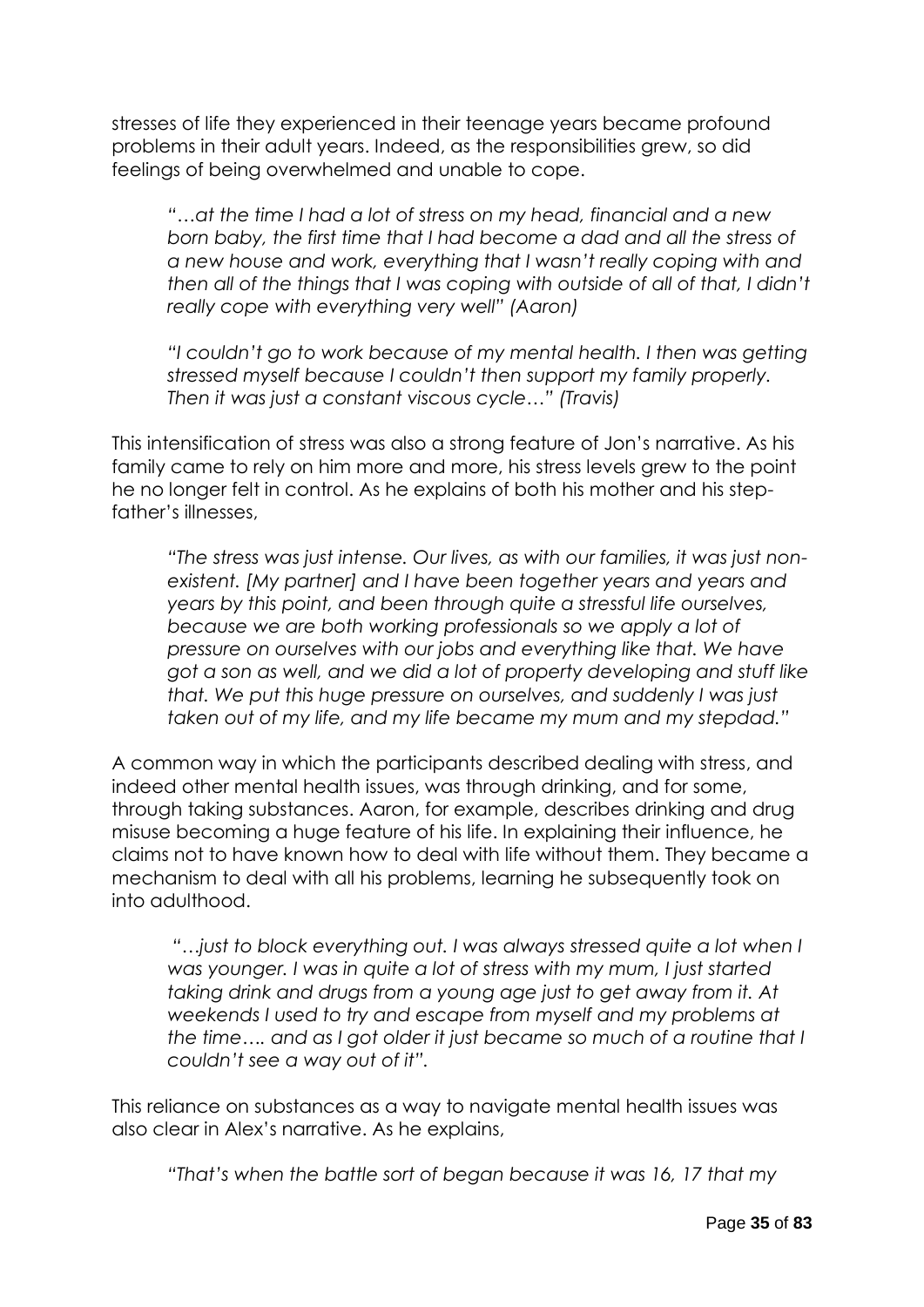*mental health started. That's when obviously I was trying to battle the mental health… it, just in the end, the battle proved too strong and I ended up falling off the wagon, so to speak. Constantly partying. Just doing things that I shouldn't be doing. I was getting into trouble. I was getting into fights. It just went from bad to worse really."*

In the final part of the equation, mental health problems and substance misuse then led to anger and then violence. Though not every participant placed substances as the incendiary factor, most did. Indeed, in every story other than Tariq's, there was a reference to some combination of these factors. For example:

*"Yes, I was on drink and drugs at the time, and I'd say I was quite violent, I was quite abusive around the house and whatnot. We ended up splitting up, I was arrested for assault and yes, things just didn't work out very well to be honest. I was on a lot of drink and drugs at the time,*  I didn't know where my head was, so I didn't know what I was doing *with myself let alone a family."(Aaron)*

*"That's what I guess I do when I'm drunk, is let out my anger" (Liam)*

*"Like I said I'd had these anger outbursts and things like that, and she just couldn't really understand it. They obviously tried taking me to mental health people and things like that but they just, no one really understood it I guess" (Travis)*

*"I'm [my partner's] full-time carer, so I'm looking after her most of the time. That's probably what would stem behind most of my anger issues..." (Mike)*

*"I took out a lot of stress at my mum, because I feel like you take out your anger and your stress on loved ones, and that's what I was doing at the time. I was just taking my stress out on the person I loved most, which was obviously my mum, which wasn't good" (Cian)*

*"I think I probably had built up a lot of anger issues. I definitely think I had built up anger issues and sometimes I'd probably give it to somebody even if it wasn't their fault" (Simon)*

Ultimately, in not finding successful ways of dealing with stress in adolescence, and for some, choosing routes of alcohol and substance misuse as a solution to this, participants found themselves unable to access healthy ways of dealing with their adult problems. As such, their loved ones (not just partners, but mothers too) seemed to take the brunt.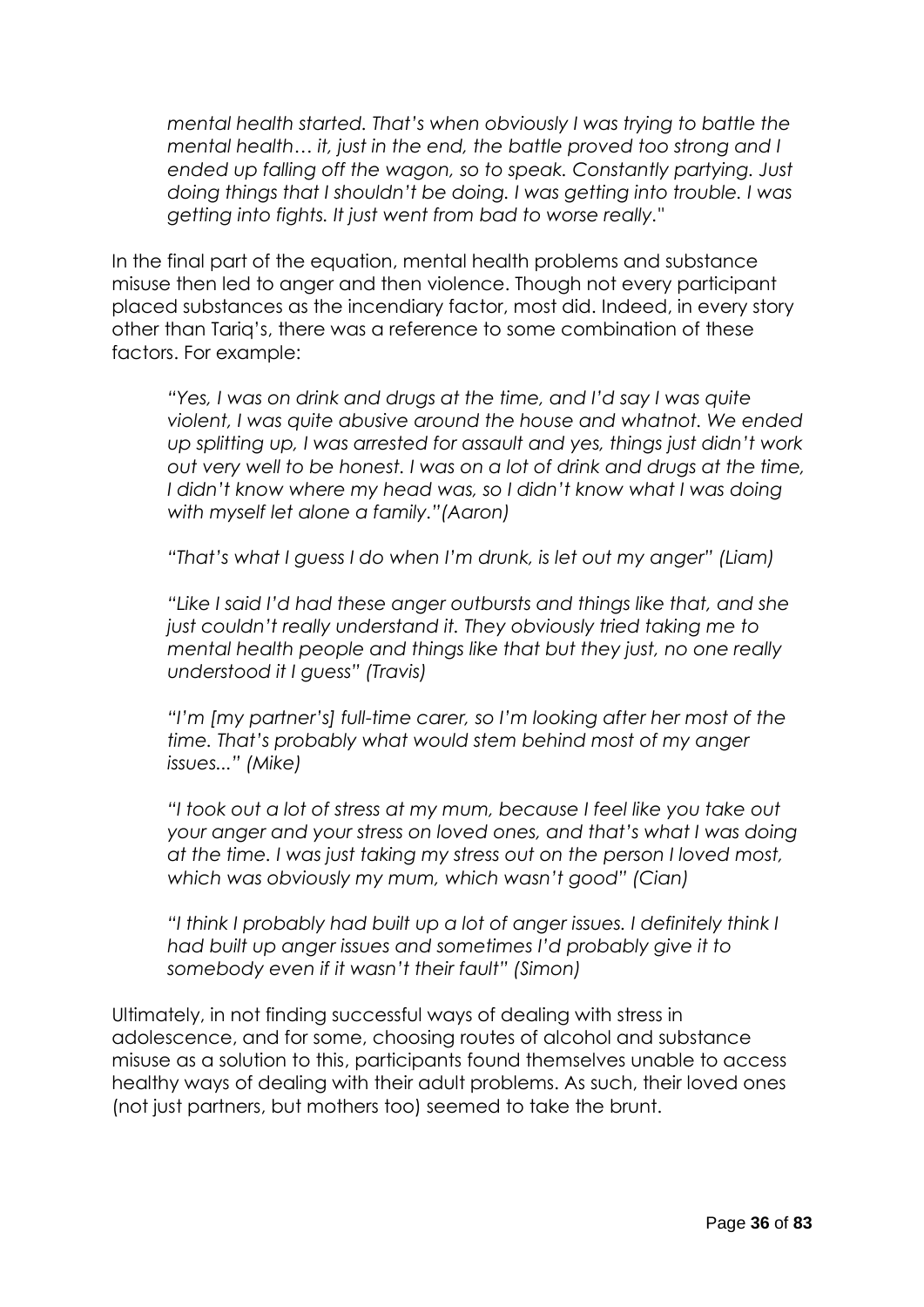#### *4.3.3 Volatility in romantic relationships*

Unsurprisingly, participants all spoke of problematic, combative and volatile relationships. These involved not only relationships of the present, but formed a solid history trailing back to first relationships in early adolescence. Participants spoke of continual "petty" arguments with partners, fights, sniping behaviours, with the inevitable acrimony following (temporary and permanent) break ups – especially amongst the younger participants. For the older participants in the group, this sometimes saw such behaviours follow into their adult relationships. Jon, for example, described his partner and himself as *"pretty vocal",* and that in adulthood they *"still treated each other like teenagers… name calling and stuff like that".* These relationships were also said to have great highs and great lows. Gary, for example, reflects a vacillating relationship, swinging between contentment and division.

*"When it was good it was really good. We had real fun. But when it was going wrong it would massively go wrong. We wouldn't have a little argument or anything"*

This vacillation was also seen in constant break-ups. As Aaron explains of his girlfriend in his teenage years, *"we got together and then split-up, then got back together, it was all kind of a mess at the time".*

Volatility within the relationships in some cases also saw self-harming behaviour. One of the most extreme examples was in Gary's relationship. As he explains,

*"I've been there when she's cut her wrists, and she's got a knife. We've been arguing or whatever, I'm just ignoring her and she's like, "I'll fucking kill myself." I says, "Go on then," and the next thing I know, she's taken up the sharpest chef's knife that I've got and cut her wrist with it. That's not a healthy relationship, is it?"* 

And of course, volatility almost always saw transition into violence, with some participants seeking to explain their behaviour through a lens of implied provocation (a point we will return in to in chapter 5).

*"We'd talk about it. She'd say to me, "I promise I won't act like that again. But what you have done is wrong." I'm like, "Yes, I'm fully aware that what I've done is wrong. I apologise for the way I acted." But I'd say to her, "You are pushing me. When I get to that point you push me and push me and push me until I get to that…" (Travis)*

Provocation was also expressed through accounts of girlfriends being manipulative and abusive themselves. For example, participants spoke of their partners lying to them, being jealous, 'cheating' on them, and threatening to withhold or curtail access to their children. This in turn often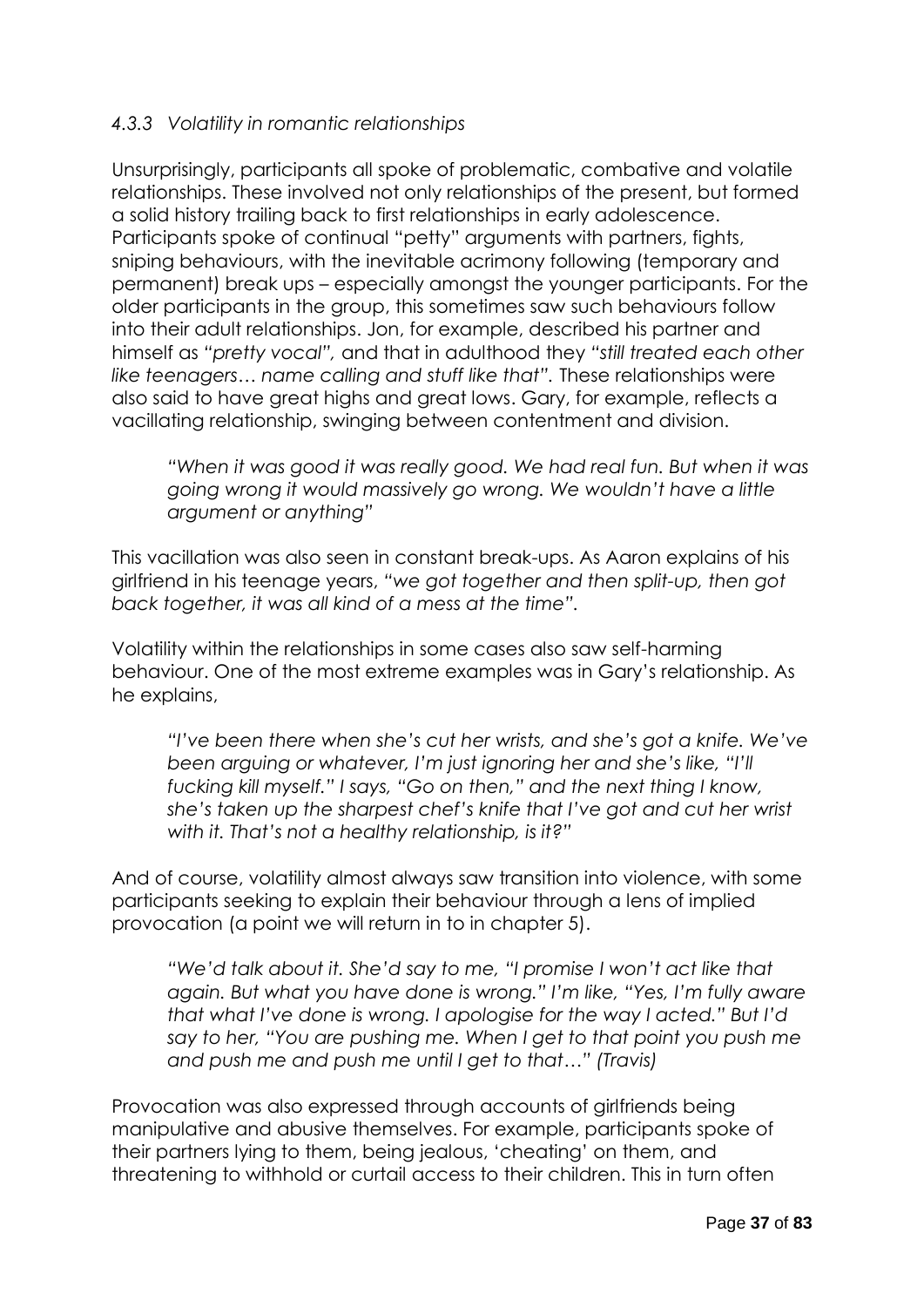fuelled trust issues and paranoia. Of note, such accounts were particularly common amongst participants talking of relationships in their teenage years, where it seemed relationships were more transient and considerably less stable.

#### *4.3.4 Beliefs about fatherhood and the 'role of men'*

Though perhaps a more psychological/theoretical factor, the ways in which the participants explained masculinity, fatherhood and the 'role of men' is an important dimension, and earns its place amongst these more sociological factors. Indeed, such beliefs were key when it came to unpacking the participants' subsequent relationship with authoritarianism, and their wider sense of self.

As explored in chapter 1, masculinity and fatherhood are often integral to how men navigate identity and relationships. Both factors can manifest as a 'need' to control others, emerging from a perceived sense of entitlement (Meyer, 2018; Schmidt et al., 2007). The identified ideals of masculinity included authoritativeness and emotional unavailability (Morran, 2013). Within our study, participants often exemplified what they saw as being examples of how men should be, or in how notions of manhood had been thrust upon them by others. Liam, for example, described his own challenges of growing up in a household where stereotypical masculinity was privileged. Of his brothers he says, *"…they just used to tell me to man-up and stuff like that. So, then I suppose I tried not to ever show my emotions".* Simon too talked of getting his steer on being a man from his father. As he says here,

*"My dad used to have the motto, "If you go around bullying people then you're going to get a good hiding, but also if you let people walk all over you, I'll give you a good hiding." My dad doesn't like bullies, he doesn't like people that like take the piss out of people. He's prim and proper but also he doesn't like it when you let people walk all over you, you know what I mean. He tried to teach us how to be a man, be nice to people but if someone comes to you and starts trying to take the piss out of you then deal with it."*

In addition, fathers themselves were often identified for their lack of emotionality. As Jon says of his dad, he was *"different in terms of his emotions. He is not really that cuddly",* and Liam of his, *"He's not open at all… I've never even heard him say, "I love you"…"*. Fathers were generally placed as pragmatic, no nonsense, and truth-tellers – bastions of knowledge and common sense thinking. Importantly, the participants also seemed to get many of their life lessons from their fathers. This was particularly the case with Simon, who (as we see in the example above) often quoted his father's lessons on being a man. Problematically, such life lessons were often from men who themselves had complex relationships with violence and aggression.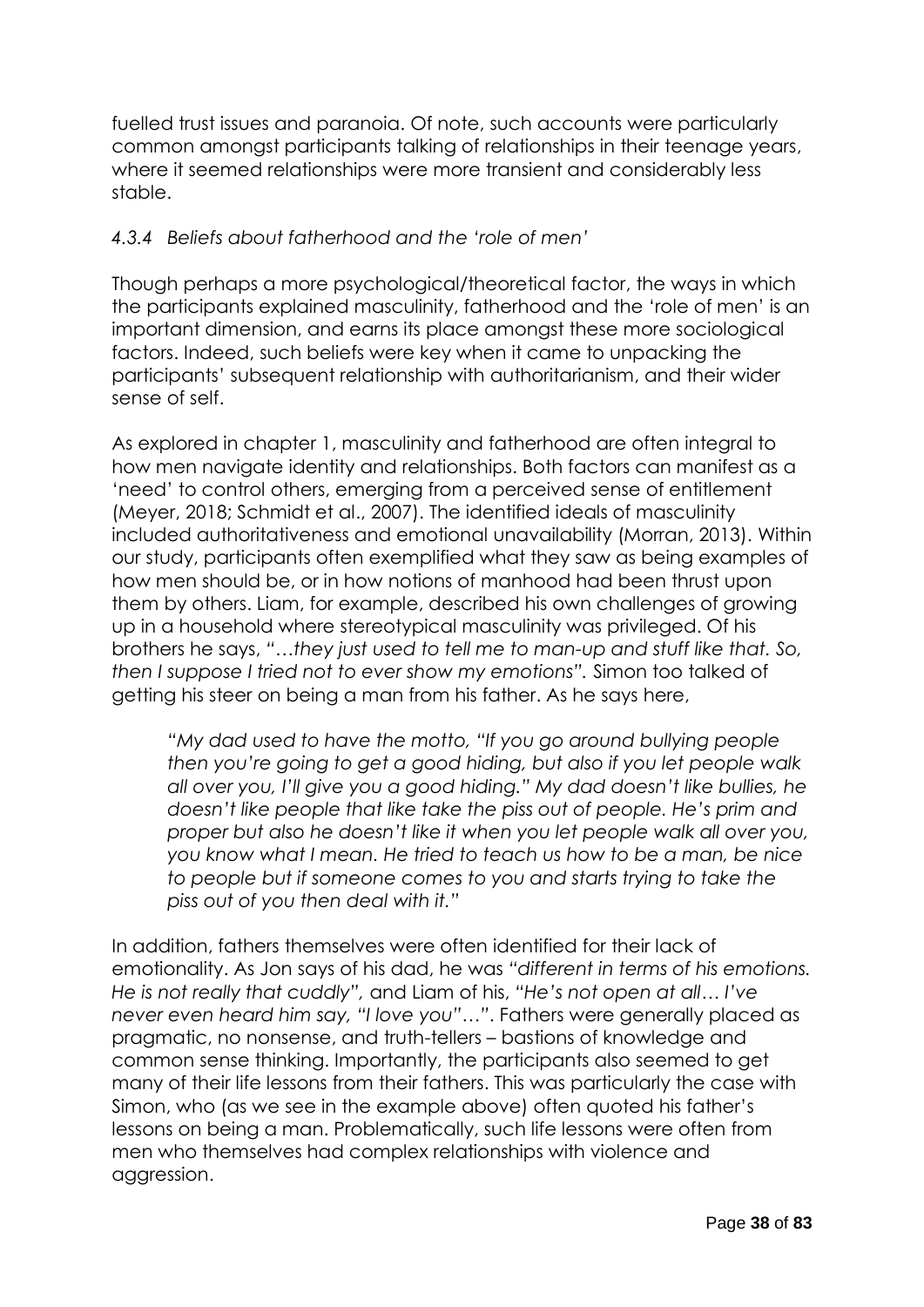The participants also revealed prescriptive beliefs about gender roles when talking about their lives and their families. Mums were more likely to be at home, and were understood to be the ones to raise the children. Mums were also often seen to be the faithful rocks supporting their son's emotional development, even into adulthood. Dads, and male relatives, on the other hand, were cast in the role of protectors and providers. Though many dads were absent, of course, the ones that were there, or who had been around at some point, were usually found to be away from the family home on vital work duties. Their role as providers allowed them immunity from reproach for not being around, given that they were demonstrably bringing in the money. As Simon & Tariq note, both of whom lived in such households, *"you can't have a nice life unless you have money"* (Simon)*,* and *"…every month the money was coming, so, not an issue"* (Tariq).

Most significantly though, carefully delineated gender roles saw fathers as the clear authority figure. As Tariq explains of his father being told of misbehaviour when he got home,

*"…my father used to call me in a separate room, not in front of the other kids, like my brother and sister, after having our dinner he used to call me in a drawing room or study area, and then he used to ask me politely that why I am, "I heard that -" whatever the thing is. And then he used to tell me that this is not the proper way".*

This narrative was also encapsulated in Simon's stories of his father, as he says,

*"When my dad came in it was, well I suppose depending on my day it was either, "You wait until your dad gets home" if I'd been naughty, or my dad wanted to do fun stuff with me."*

This was also in Cian's narrative too. Here we return to his comments following his dad's stroke, "*It felt like we'd lost someone because he wasn't there to tell us off and be a dad to us".* Like with Simon and Tariq, for Cian, being a dad meant being the one to bring order and discipline to a household.

Most notably, there was a sense of displacement in the men's narratives where such gender roles were not clear. With many having grown up in quite traditional households, some appeared to struggle in trying to navigate a place for themselves in a changing world. This feeling was expressed entirely by Tariq.

*"Obviously a father role is a bit different in our culture, I don't know, but over all, it's not only about the cultures, it's about all around the world the father is normally the one who goes out and earns money for the*  family. Nowadays, there's a different system. In Pakistan, both the *couple are working and all this stuff, but those times which I'm talking about, the late '80s or early '90s or early '80s, that time mostly the*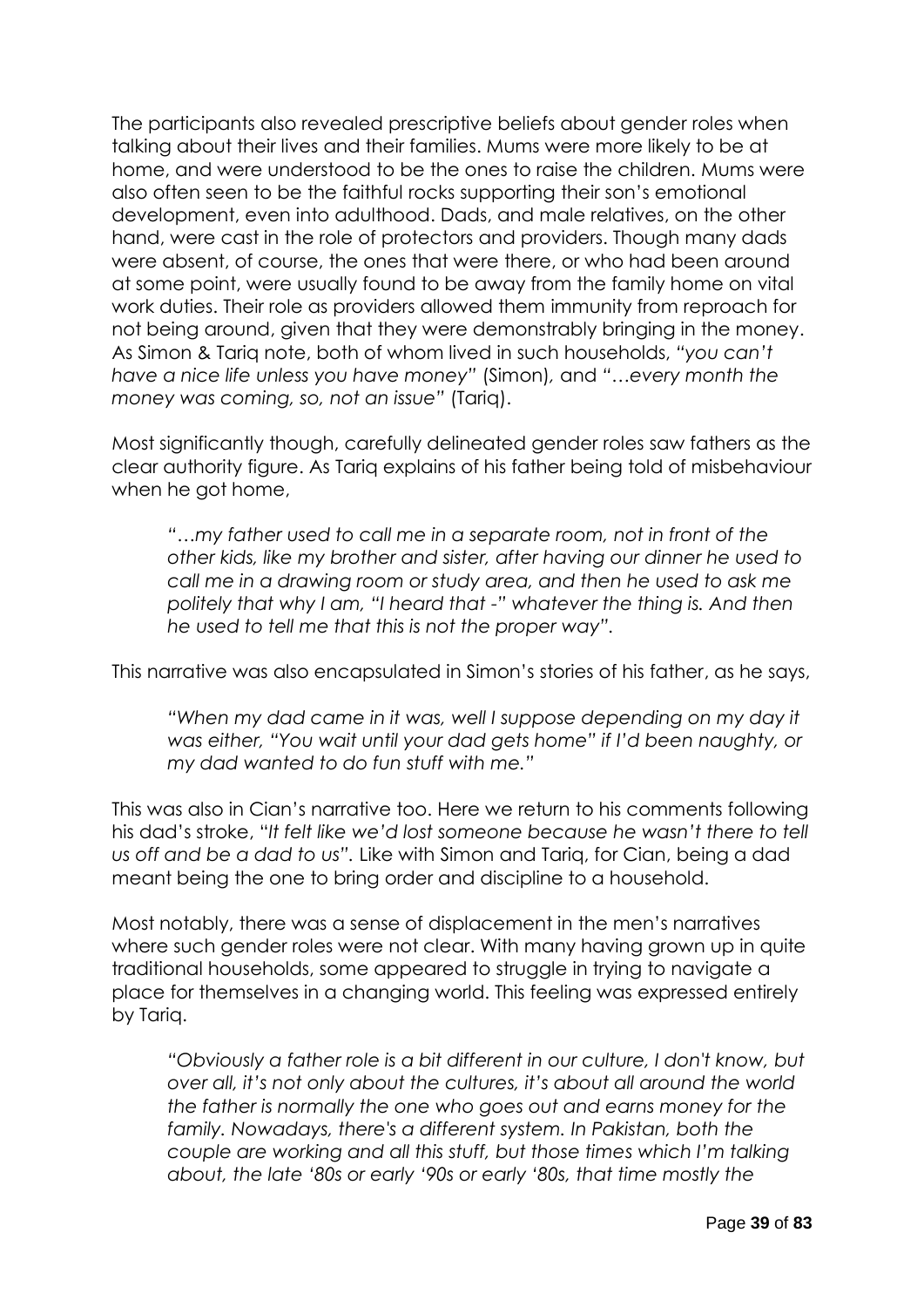*ladies used to sit at home and their job is like a housewife. And the man of the house used to go out and take all the hardship and earn the money for the family, try to give a better life to their family. So, I compare my childhood with my kids the way they are living right now, it's a totally different situation. Now the kids are very sharp. I shouldn't be using the word sharp. They are very fast nowadays."* 

Though he begins by presenting his views through a cultural lens, Tariq ends up talking about more universal differences when it comes to understanding gender – 'things are no longer how they were in the 80s and 90s'. For Tariq, who came from a family with such clear gender delineations, there is a sense that in this more modern world, as a man, he's just a little bit lost.

#### *4.3.5 The role of maturity*

Finally, and of particular interest, was how participants aligned their domestically abusive behaviour patterns as a developmental matter. Specifically, that it was, in some ways, a product of their youth and immaturity. This was most commonly observable amongst the younger participants, who were more likely than older participants to give examples of how they changed going into adulthood. Liam, in explaining his new outlook, tells of the changes in him since *"coming out into adulthood".* His reformed attitudes to being domestically abusive saw him *"finding his feet"*  with adult ways of thinking and doing*.* The role of (im)maturity when it came to DA was even more apparent in Cian's account. He placed much of his violence as a thing of the past. As he says of his younger relationship, "*I just couldn't control myself. I couldn't control my actions back then"*, and later, *"back then, it was just, kind of… yes, I felt control over her"*. Of the behaviours that led to the violence, he tells us *"…it was just stupid. I was young".* Indeed, on reflecting back on the abuse both he and his partner brought to one another, Cian suggests that, had they met now things would likely be very different.

*"I think if we met later on in life, we wouldn't have done those things, but because we were young, we were stupid. We weren't thinking. We*  didn't really know the consequences. We didn't know what it was like *to lose someone, I guess".*

### **4.4 The COVID-19 pandemic**

Given that the focus of this research was looking at identifying perpetrators of DA, and the early warning signs of DA perpetration, the pandemic was not necessarily an area of great focus. However, given the huge impact it has had on the world, and specifically its impact on DA occurrence, its inclusion is important. Indeed, In the early days of the pandemic, particularly during the first lockdown in the UK in March-July of 2020, DA websites and support lines saw a surge of activity as victims desperately sought help and support in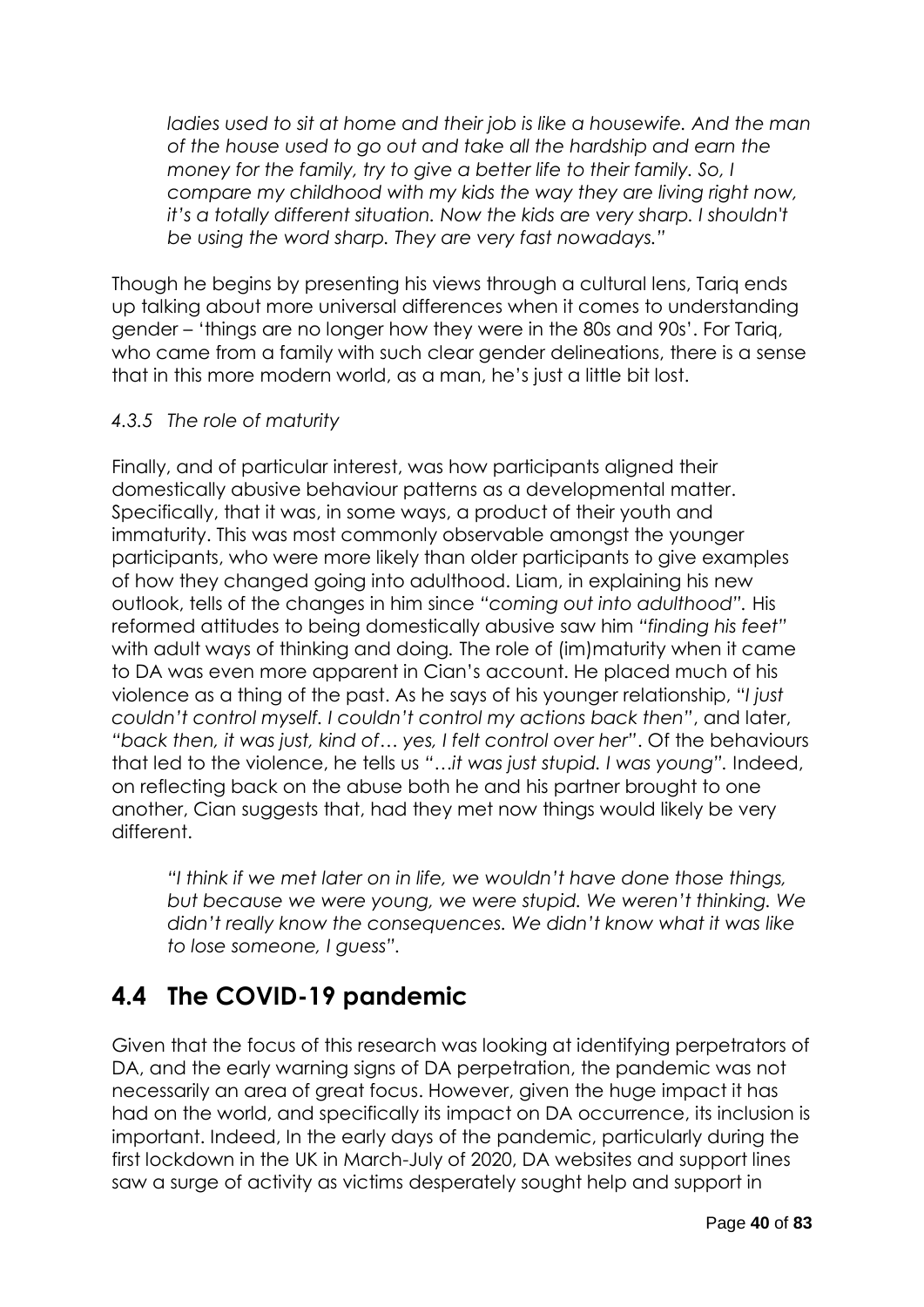dealing with living with dangerous and abusive partners (Musimbe-Rix, 2020a; Musimbe-Rix, 2020b). Moreover, police reports saw a steep increase in reported incidents of DA (ONS, 2020b), with many victims citing the combined pressure of forced confinement, job instability, and a lack of access to 'safe' places and spaces as reasons for their increased vulnerability (Warburton & Raniolo, 2020). However, amongst our participants, the experiences of the pandemic and its related lockdowns seemed to bring rather different experiences.

#### *4.4.1 The impact of the pandemic and its subsequent lockdowns*

Though the downside of the pandemic saw interruption in work and employment, fears of transmitting COVID-19 to elderly parents, and challenges of holding down relationships from a distance (e.g. where partners were not living together), the pandemic, and its associated lockdowns, also held positives for the participants. Aaron, for example, found space and time to focus on his personal rehabilitative needs without distractions from unwelcome relationships within his local area. Cian, now being in another town in supported accommodation, spoke of having the space and time to focus solely upon himself, and keep away from previous negative influences. Taking this a step further, Jon spoke of the opportunity offered by the pandemic to rebuild relationships with those closest to him, namely his partner and children. To a significant extent he encapsulates the experiences of others when he speaks of developing relationships and family time.

*"Covid saved me and saved my family, because the world being on stop meant that it slowed, you know, everything slowed right down and allowed me to sort myself out and build relationships again. Because the speed that the world travels at I think that if it had been normal living then we wouldn't have got back together because things just progress with pace… it meant we had got a chance to spend a lot more quality time together as individuals… and have created a much stronger bond"*

Though it is important to keep in mind that many of our participants were separated from partners through much of the pandemic, and indeed their perspectives are not aligned to a victim's one (i.e. they were not less safe in their home because of the lockdowns), it was interesting to see a view of the pandemic, and its relationship to DA perpetration, in terms of what it offered in distance and time to reflect.

However, for one of the participants, Mike, the pandemic offered a different experience. Being a full-time carer for his partner, Mike was unable to get distance and time for himself. As he said of his current experience during the third UK lockdown, *"We're always together 24 hours a day, 7 days a week".*  Though he was *"sometimes"* able to go out for a walk, he always felt the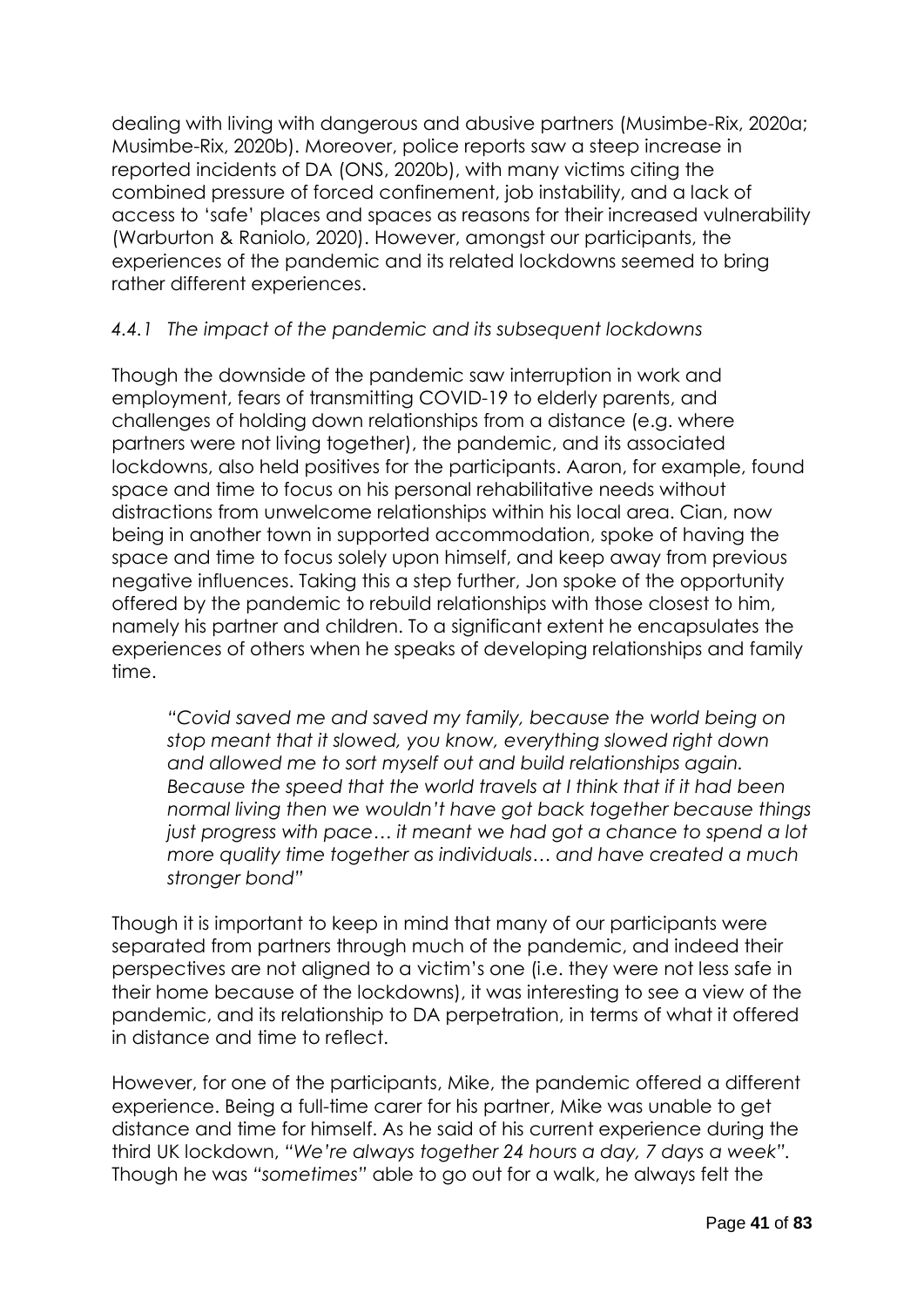weight of responsibility. As he says, "*because I'm [her] full carer, I don't have much time to myself at the moment".* Given Mike's continued position that the frustration he experienced as a carer often led to his *"lashing out"* at his partner, the pandemic resulted in a particularly high-pressure situation.

## **4.5 Changing abusive ways – the routes towards domestic abuse desistance**

In talking of where they felt their DA behaviour came from, how such behaviour was triggered and sustained, and where relevant, how it escalated, naturally, participants also talked of how they tried to tackle and move away from such behaviour. Indeed, stories of desistance (as will be discussed more in chapter 5) were common, and examples of how the participants were trying to change their ways, or where change had already occurred, ran throughout. For the participants, change came in many forms.

#### *4.5.1 Applying newly learned skills*

One of the most common ways in which participants mapped change, was through giving examples of where they were now applying newly learnt skills and techniques to high-pressure situations. Such approaches saw participants talk of 'breathing', 'counting to 10', 'going for a walk', and trying not to react or over-react in certain situations. They also spoke of simply trying to talk out their problems instead of arguing or resorting to violence. For example:

*"Trying my hardest not to upset [her] in any way, shape, or form by antagonising her. That's something that I don't like, if it does happen, which is very rare these days, I just say, "Look, [J], look, I'm not willing to argue with you. I'm not going to start arguing with you."(Mike)* 

*"I can completely talk about my feelings now, especially it probably helps [my partner] in our relationship… I suppose I used to deal with things drunk… that was how I used to cope with my problems. Whereas now, I've just learnt to talk about it, you know? If, say, you are having an argument, I like to just remove myself from the situation to be honest, and just take five or however long, you know what I mean? Have a breather and just keep out of it." (Liam)*

Within this wider theme of skills learnt, there were also comments which suggested participants to now be, with reflection and hindsight, in a more enlightened place. Both Cian and Gary gave many examples of this new found understanding when it came to maintaining healthy and lasting relationships. And equally, both gave self-warnings for not making the same mistakes again.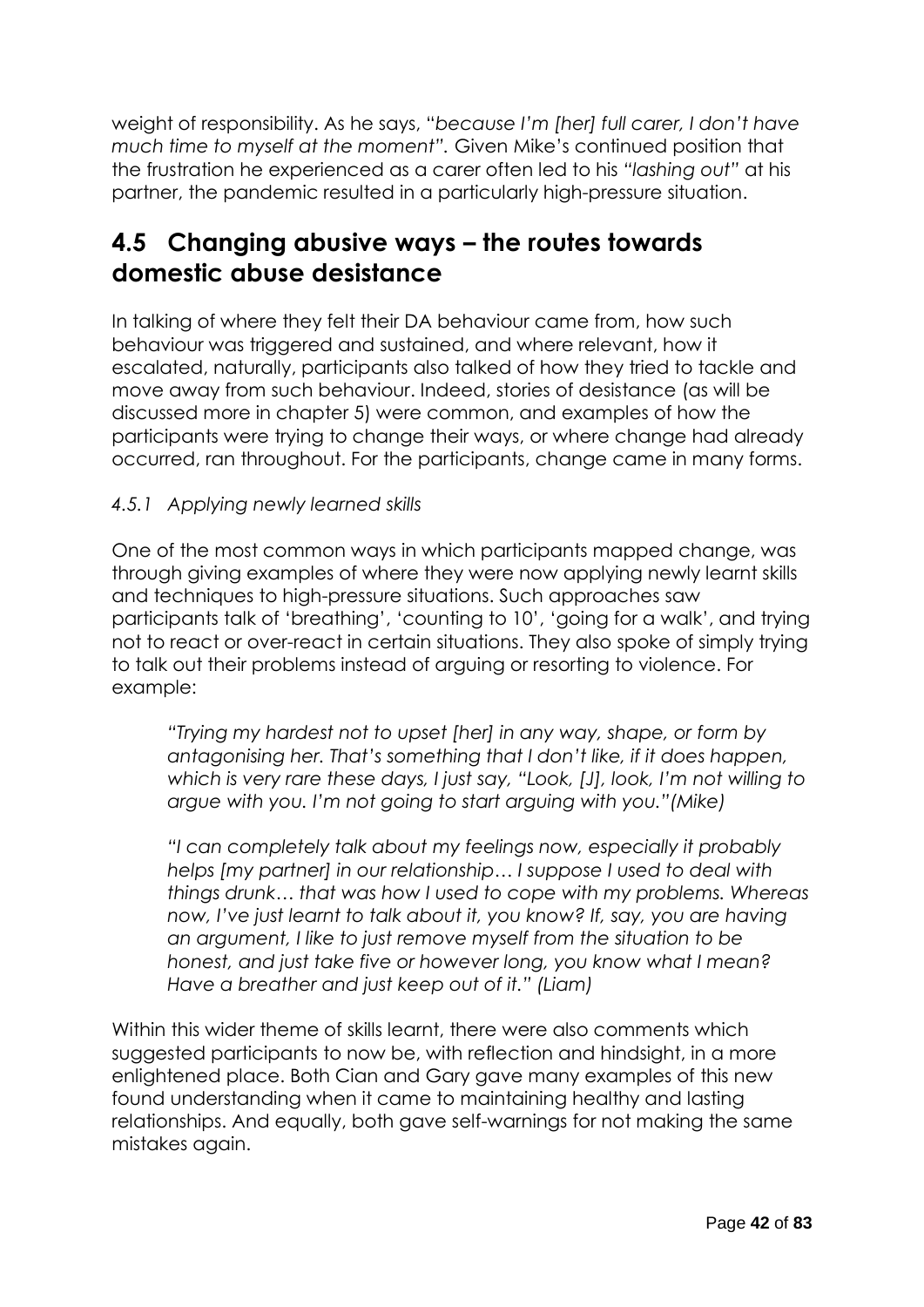*"If anything like that ever happened again, I'm not getting involved. Well, look what happened last time? I'm not prepared to go through anything like that again" (Cian)*

*"I know what's good and bad in a relationship. That's what I'm trying to say now, and I'm not going to settle for anything less than good, pretty much. I know how to be in a relationship. I know how to act now." (Cian)*

*"I look at everybody with a different view now, a different fucking – a different way. We're all precious and we need to look out for each other. And fucking violence is not the way. If you are violent towards your partner or your partner is violent towards you, you need to get the fuck out. Simple as that." (Gary)*

Of significance, these stories of changed ways and attitudes were particularly prevalent amongst the participants who had perpetrated the most serious offences. Again, Cian, who had, amongst other acts, strangled his partner, and also Gary, whose violence ultimately led to his partner's death. As he himself observes of walking away from a recent altercation,

*"Do you know what? I've got to let this go. This is not worth it, and I walk away. And it hurt to walk away from something that I knew I could deal with. But I just, I made the right choice. Fucking, it doesn't matter, you know, if someone is calling you names or whatever, it doesn't really matter. If you resort to violence. Look how fragile people are."* 

For Gary, his temper and violence in a single moment saw immeasurable tragedy and loss, and ultimately became the most motivating factor in his need for change.

#### *4.5.2 The role of DA perpetrator programmes*

Such skills and techniques, were, for many, attributed very directly to the interventions and programmes which formed part of their probation rehabilitation package. Participants spoke directly of the important role that BBR and other Cognitive Behavioural Therapy based programmes (such as the 'Thinking Skills Programme' (TSP) and University of Bristol's 'Reprovide') played in their learning and development. For some, these interventions allowed them to connect with difficult feelings and emotions in a way they hadn't easily been able to before. For example:

*"Obviously, the further along I've got, the more I'm learning, the more I'm taking in. Especially with the BBR as well, you know. All the tools and everything that they've given me to be able to handle many various situations, which, touch wood, I haven't had to use any at the moment. They've been very helpful." (Alex)*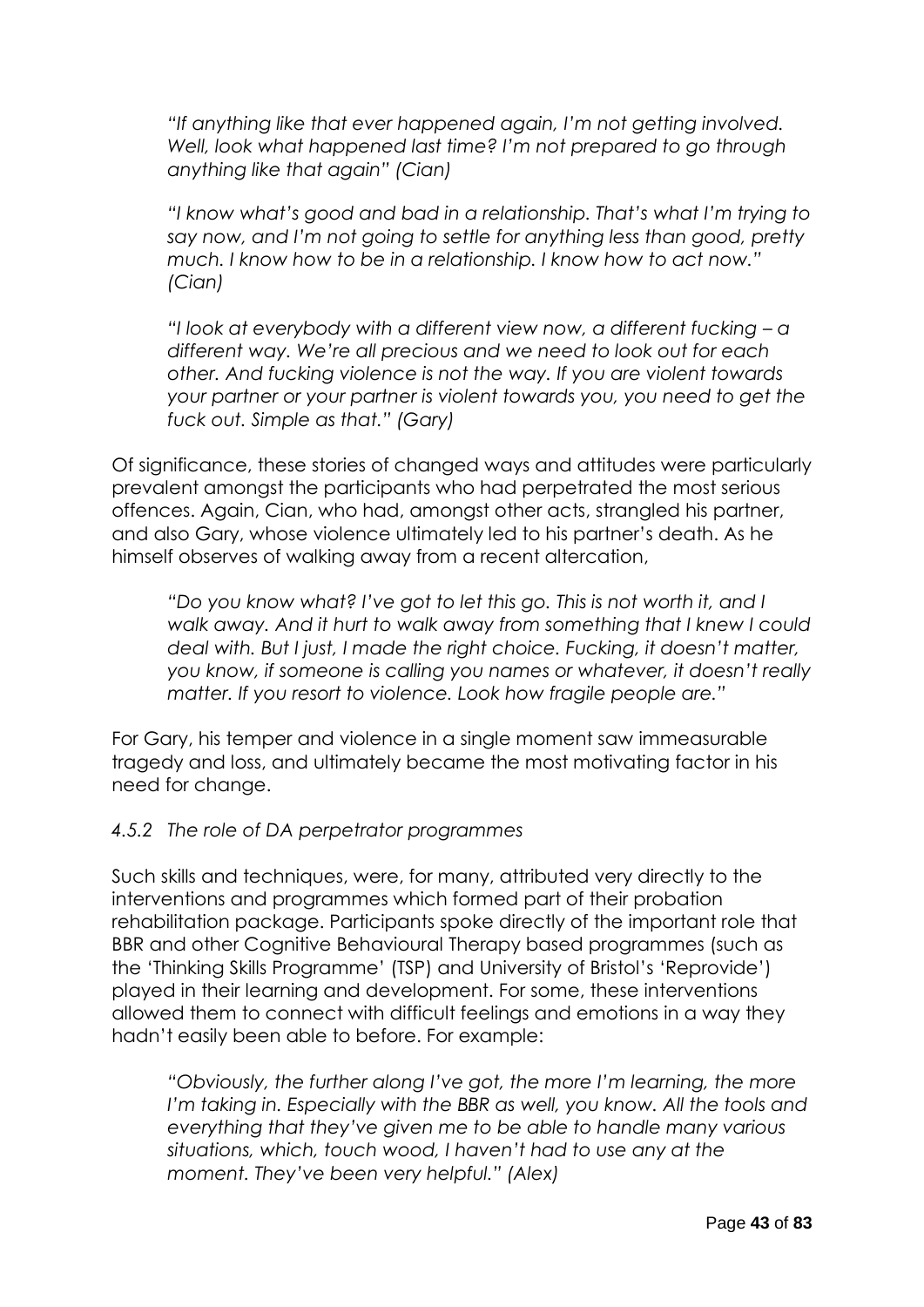*"I tend to be more argumentative, sometimes more aggressive, but lately I have been, with talking to people like [A] and [L] who are dealing with me on the BBR course, being able to get my feelings out, when talking to them, and they're giving me pointers and exercises that I can do to try and help my behaviour." (Mike)*

Of note, there was also a strong indication that the interventions had helped them understand parts of themselves that they previously not been able to. As Alex comments,

*"I always thank them because I feel that their work especially has also helped me to be able to understand certain things. Whereas before I may not have."*

For others, the journey was still ongoing, but BBR in particular was placed as part of their hopeful future – a means with which to help them make lasting and meaningful change.

*"…by going on the BBR course, like I am now, it's hopefully going to show me where I'm going wrong, how I can improve myself, and generally how we can have a better life" (Mike)*

However, though most were wholly positive, Gary was more sceptical of what such interventions might have capacity to do. As he explains,

*"But when you're actually condensing it into an hour or two hours or three hours of someone asking you about this and asking you about that, then it's hard. When you get out of that room, you're more than likely still going to be thinking all the thoughts. There is no decompression."*

Though Gary went on to say such programmes still had value, "*it's better than not [doing] anything",* they were placed as limited in what they could offer given the finite amounts of time that they were available for in an individual's life.

#### *4.5.3 Change comes from within*

What seemed most clear for participants, however, was that despite the positive role that interventions and programmes had in helping tackle their DA behaviour patterns, ultimately the most successful routes to change came from a person's personal motivation to do so. For most of the group, this stemmed from simply wanting to be "a better person". For others, change was a motivator for reuniting with lost partners and families. For some, it was through heartbreak of what had been lost. And again, we return to Gary for the final word.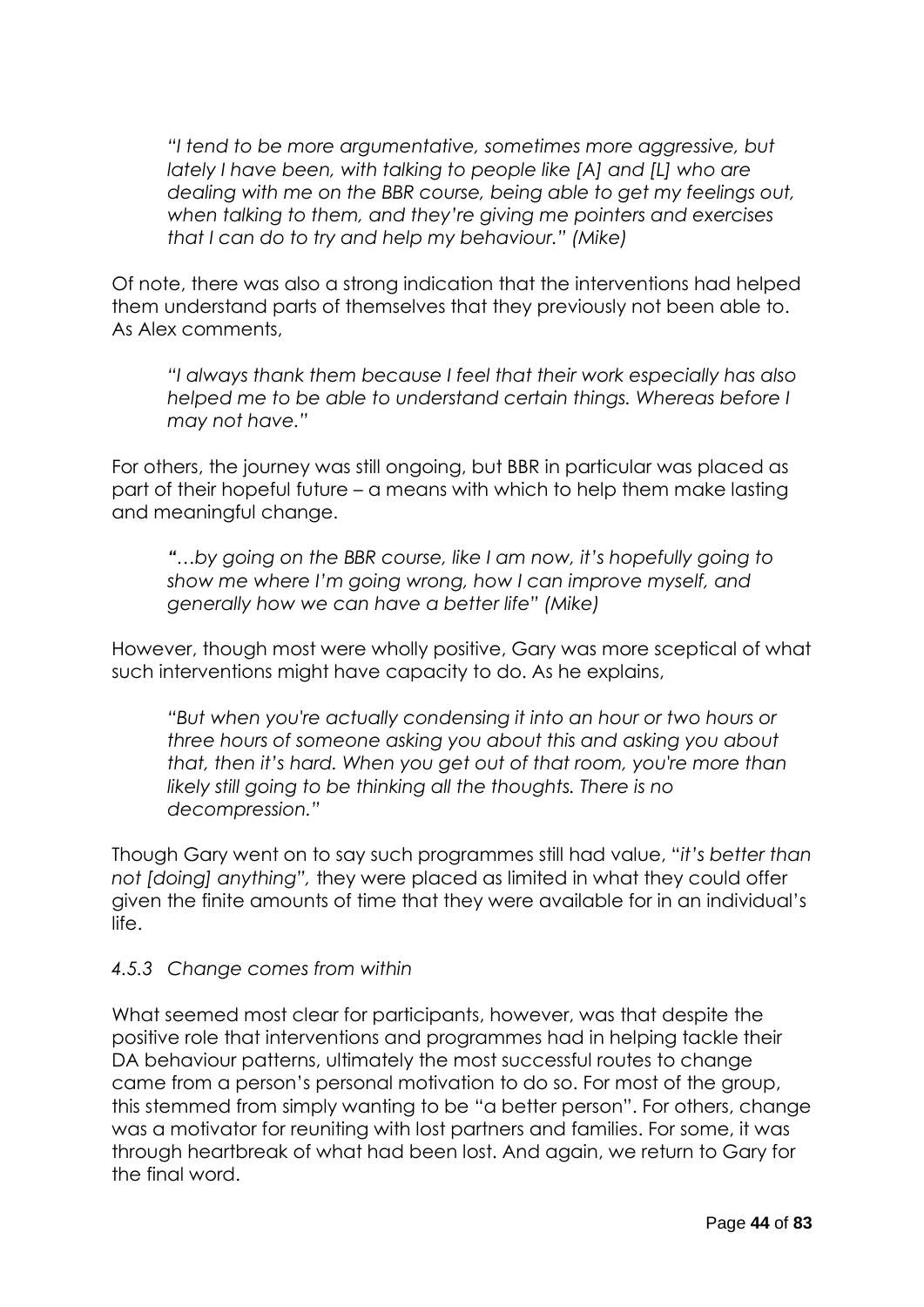*"So, yes, [walking away] is something that I learned. Maybe some of it comes from the TSP but to be honest, I think it came from the devastation that fucking I left behind, and the hole in my soul and being… I think that's what's changed me, to be honest."* 

# **4.6 Conclusion**

Here then we catch a glimpse into the complex internal and external worlds of those who have perpetrated domestically abusive acts. We witness the lived experiences of individuals who themselves struggle to comprehend their lives at certain stages, whilst simultaneously attempting to build meaningful and sustainable futures. Through explorations in to the lives of ten men who are in many ways, quite different men, each at different stages of their lives, we have seen commonalities in their early childhood and adolescence experiences, how those commonalities have suggested an increased risk for DA perpetration, and how they have sought to tackle and reduce such behaviour in their current lives. Though again, we must be cautious in making claims that any particular factor, or combination of factors, makes for a future perpetrator, (or on the reverse side of this, makes for someone who is no longer at risk of perpetration), it is interesting that these men shared so many similar ways of thinking and doing – especially, in their younger lives.

The next chapter now considers the role of power. Instead of looking for examples where we might find evidence of risk of future perpetration, our attention is turned to *why* such examples might be given, or indeed, why such stories might have been told.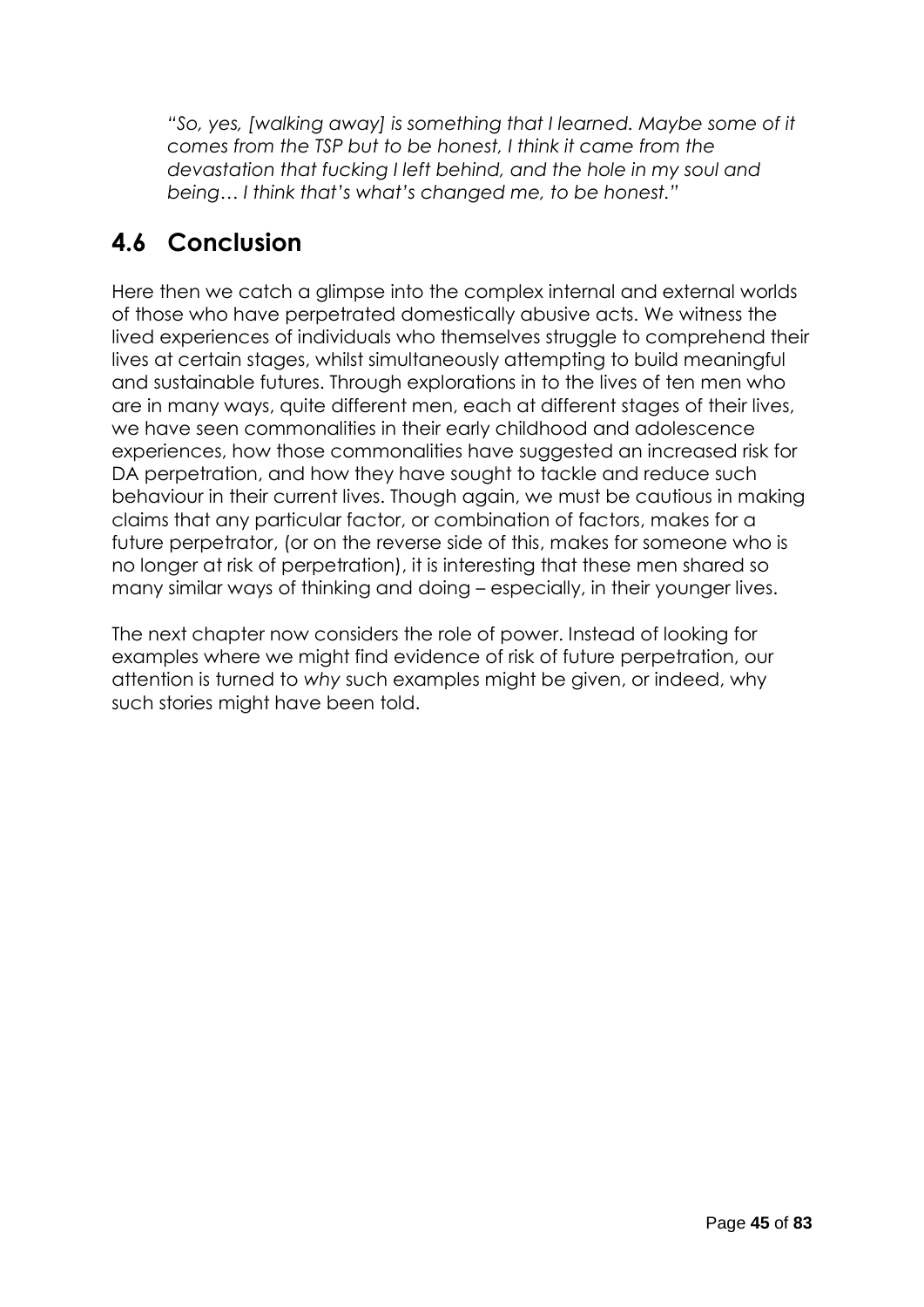# **Chapter 5: The functionality of domestic abuse narratives**

In the previous analysis chapter, we explored the participants' common life experiences, especially childhood and adolescent experiences, and where relevant, explored how they linked those experiences to their domestic abuse (DA) behaviour. These stories were considered from the subjective lens of the participant, and presented as 'factual', in that this is how participants introduced them. In this second analysis chapter, however, we explore participants' stories from a narrative, and therefore more critical perspective. Here we are concerned with the *functionality* of DA narratives.

### **5.1 Why is a narrative view important in understanding domestic abuse perpetration?**

The Criminal Justice System (CJS), as a network of institutions and services, is collectively committed to the establishment of truth. As such, criminal justice professionals are highly attuned to 'sniffing out' fabricated or false stories, and are routinely encouraged to follow their instincts when it comes to accounts of crime and desistance. In probation terms, this might be understood as part of the wider process of exercising 'professional curiosity'. The system is, of course, *also* concerned with rehabilitation – a process which has personal accountability, growth, and a desire to change, at its heart. Both of these concerns – seeking the truth and promoting rehabilitated individuals – involve elements of story-telling. For example, the convicted 'offender' must tell stories of regret, remorse and change in order to be considered rehabilitated. However, when the focus is so much on looking for truth and accountability, is it possible other, *equally* important things might be missed? Indeed, in the telling of crime stories, might we find out even more about a person by also looking at what the purpose is of telling those stories, why they are told in certain ways, and finally, how those stories might suggest future action (i.e. the investment to sustain criminality or effect desistance)? Moreover, might this have particular importance when it comes to exploring crime stories which are perhaps more difficult to tell. In this case, stories of DA.

#### *5.1.1 The stigma and shame of domestic abuse perpetration*

DA is a crime that carries a great deal of stigma and shame. As such, telling stories of the perpetration of DA is a tricky undertaking; how can this be done without compromising, or losing entirely, one's essential goodness? Explanations of criminal behaviour in general often see a tendency towards drawing on justifications and mitigations for behaviour – what we might more crudely explain as excuses. However, it would be reductive to suggest that this is simply and always just to remove that person from the line of fire. Say, for example, to avoid a criminal conviction or evade a bad character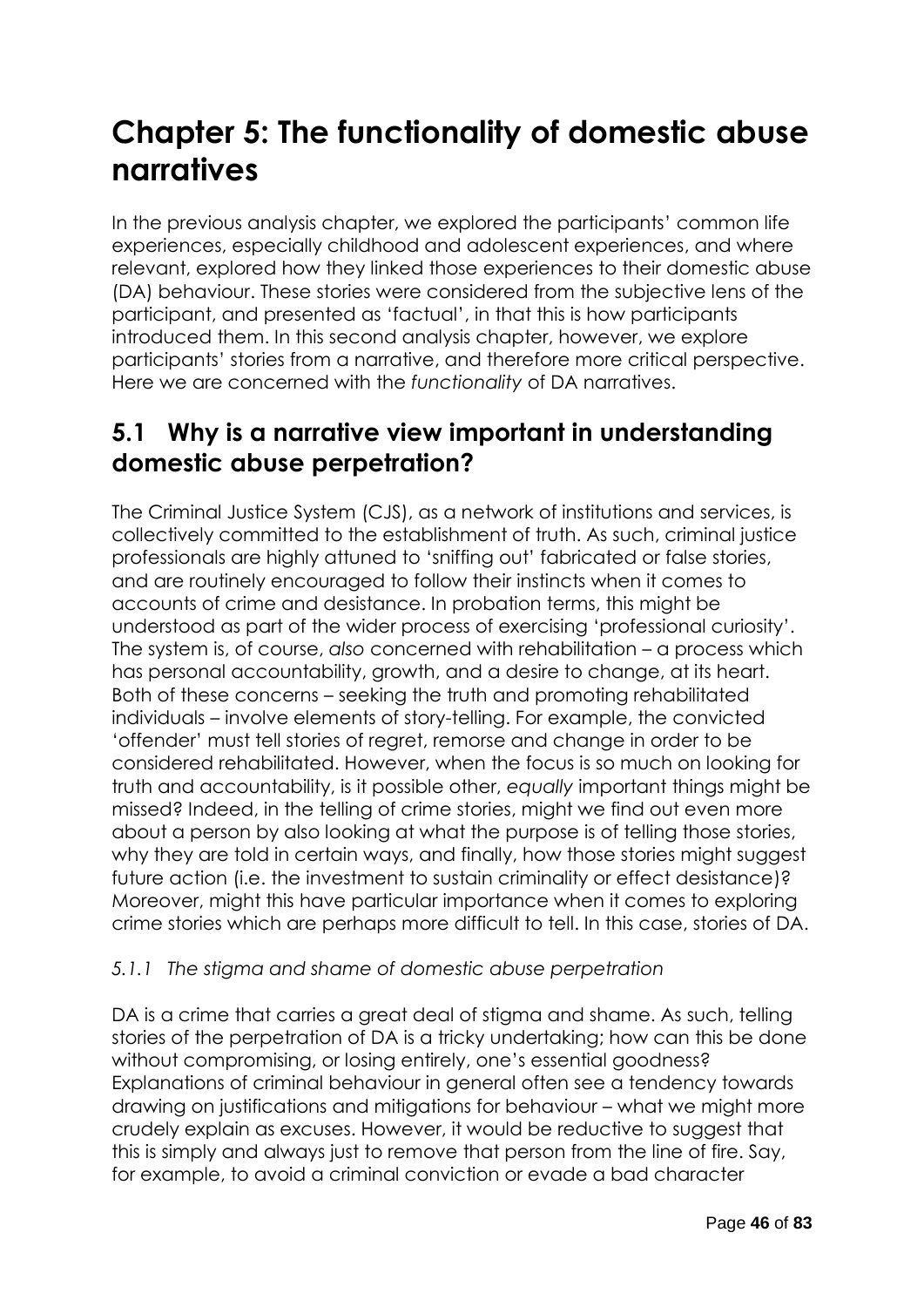review. Narratives, and the construction of narrative identity, can provide depth, complexity and nuance about a person. They can also offer an opportunity to counter existing, and perhaps reductive, scripts about what does and doesn't make a certain 'type' of person. Indeed, in the world of criminal justice, where a conviction for DA places an individual firmly in the role of 'perpetrator', the telling of stories can offer a more complex, multifaceted and three-dimensional view of an individual. It could perhaps even offer additional insights into understanding an individual's motivations to persist and desist with that behaviour. The following chapter, therefore, revisits some of the thematic content explored in chapter 4, and considers what the functionality might be for telling those certain stories, and for telling them in a certain way.

### **5.2 Taking accountability and the risk of victim-blame narratives**

As covered in the previous analysis chapter, participant narratives explored a range of difficult issues such as trauma, loss, neglect, isolation and abuse. Participants spoke of bullying and academic struggles in school; their longterm illnesses; being full-time carers; losing loved ones; and having debilitating substance dependencies, to name a few. We also saw visceral stories of abuse, neglect and violence in childhood. Though sometimes simply part of wider expositions about the participants' lives, a good number of these stories appeared to have been chosen in order to offer some form of causal explanation for their later DA behaviour. Or, at least, to suggest how the risk of perpetration increased *because* of these issues. However, the narratives did more than offer possible explanations for behaviour, they also operated to show the narrator as more than the sum of their actions, i.e. 'not just a perpetrator'. Whether this was the intention of the speaker or not, nonetheless, these rich stories produced nuanced, complex and often sympathetic protagonists. However, there were also stories where a sympathetic characterisation was considerably more challenging. In these instances, participants notably struggled to explain themselves. This was particularly the case when it came to stories of reciprocal partner violence.

Victim-blaming, where the victim of a crime or wrong-doing is held (partially or completely) at fault for their own harm, is widely understood as taboo. This is perhaps especially true within crime rehabilitation spaces, where personal accountability is often the goal. Amongst our participants, the internalisation of these societal understandings made for significant challenges when it came to certain narratives. In particular, stories which suggested a link between being of *victim* of DA and being a *perpetrator* of it. For some, making the link was achieved through implication. For example, as explored in chapter 4, Simon's statement that *"you've always got it in your head*" when considering the impact of witnessing violence between his mother and father, or Jon's suggestion of the influence his step-father had on him*, "…he*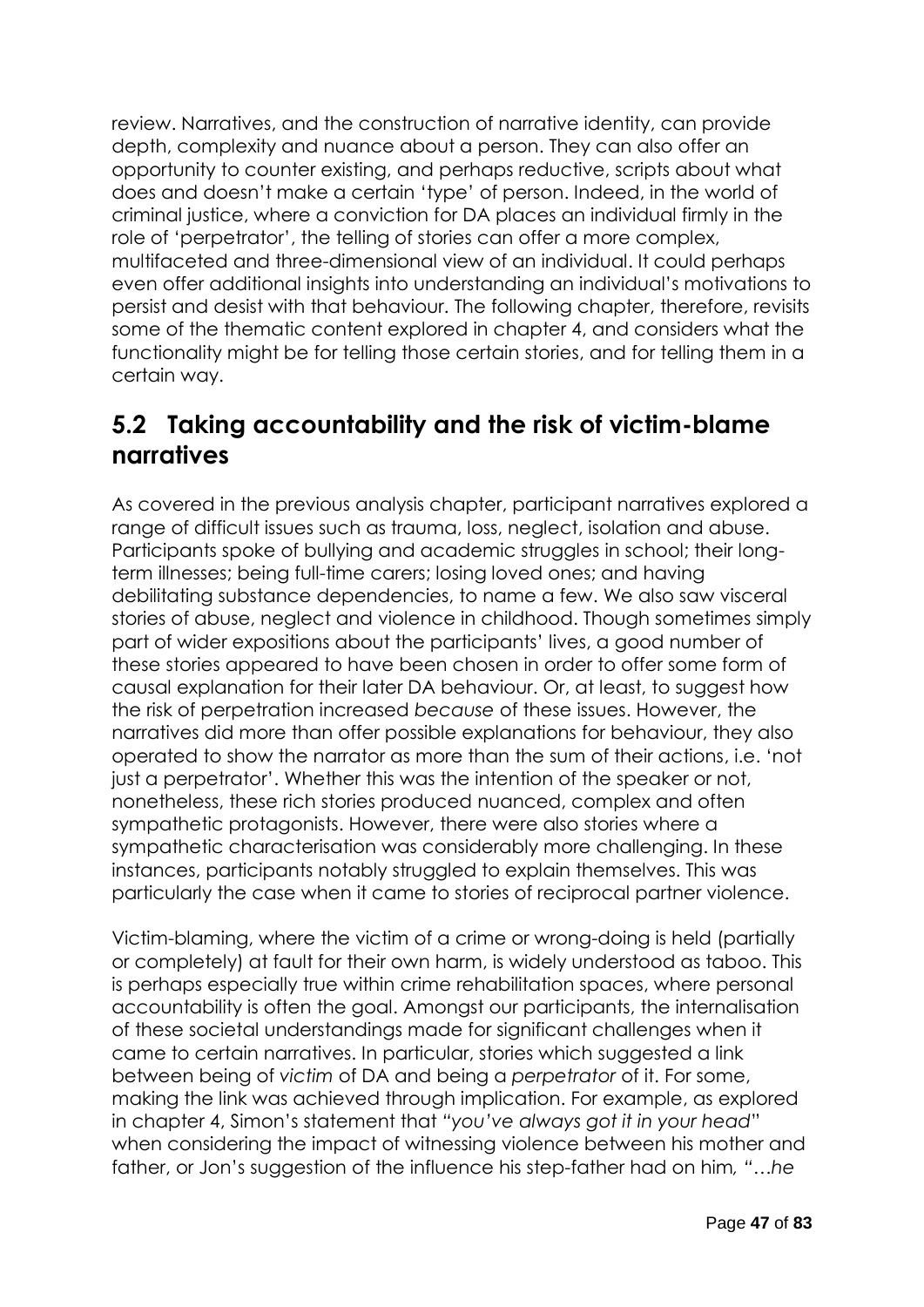*was such an influential figure – in everything I did".* For others, however, a safer route was through bringing in the views of those around them. Travis, for example, appeared reluctant to label his ex-partner in any way. He instead legitimises his account by drawing on the testimony of friends. As a result, he frees himself of the threat of any pushback given as, in the end, it is their words and not his.

*"Travis: Then people, all my mates, this is why they didn't like her because they'd witness her act like that towards me, and then pull the victim card. I'm not saying it's a victim, I shouldn't say it like that, but that's the way it all-*

*Interviewer: The way it felt.*

*Travis: That is how they had phrased it to me."*

This legitimisation by others is taken further in Simon's narrative where, not only do friends and family place the ex-partner as abusive, so does the system itself. As he comments,

*"(The DA charges) actually went to court and they laughed it off and said to her, "You're trying to get him put in jail," but they said, "You're the perpetrator".*

Though we might be cautious about claims that the system *"laughed off"* accusations of domestic violence, the inclusion of this dialogue is important. It functions to cast shadow over Simon's partner's truthfulness, and ultimately invokes a more sympathetic understanding his own abusive behaviour.

However, it is useful to look again at Simon's account in exploring this matter further. Later in Simon's narrative he concedes that he was rightly in court for his violence towards his partner. However, the focus shifts to something else. Rather than it being about her as a perpetrator/aggressor, Simon's narrative becomes one about articulating the dichotomy he finds himself in, coming up against a system as man, who is both a victim and a perpetrator of violence.

*"I'll tell you one thing I do think, I mean they overlooked it in court and I think they overlook it massively, is women hitting guys. I'm telling you, I'm not just trying to be a guy who's in denial because I tell you what, I'm probably the only person out there who will stand up and say, "Yes,* I did hit her, yes, I did do this."... I've never tried passing the buck... The *way that the system works is they always go by well, if she calls the police first we're going to arrest him."*

And here seems to be the central issue. Though Simon claims his own part in the violence, and here we might pay particular attention to his language in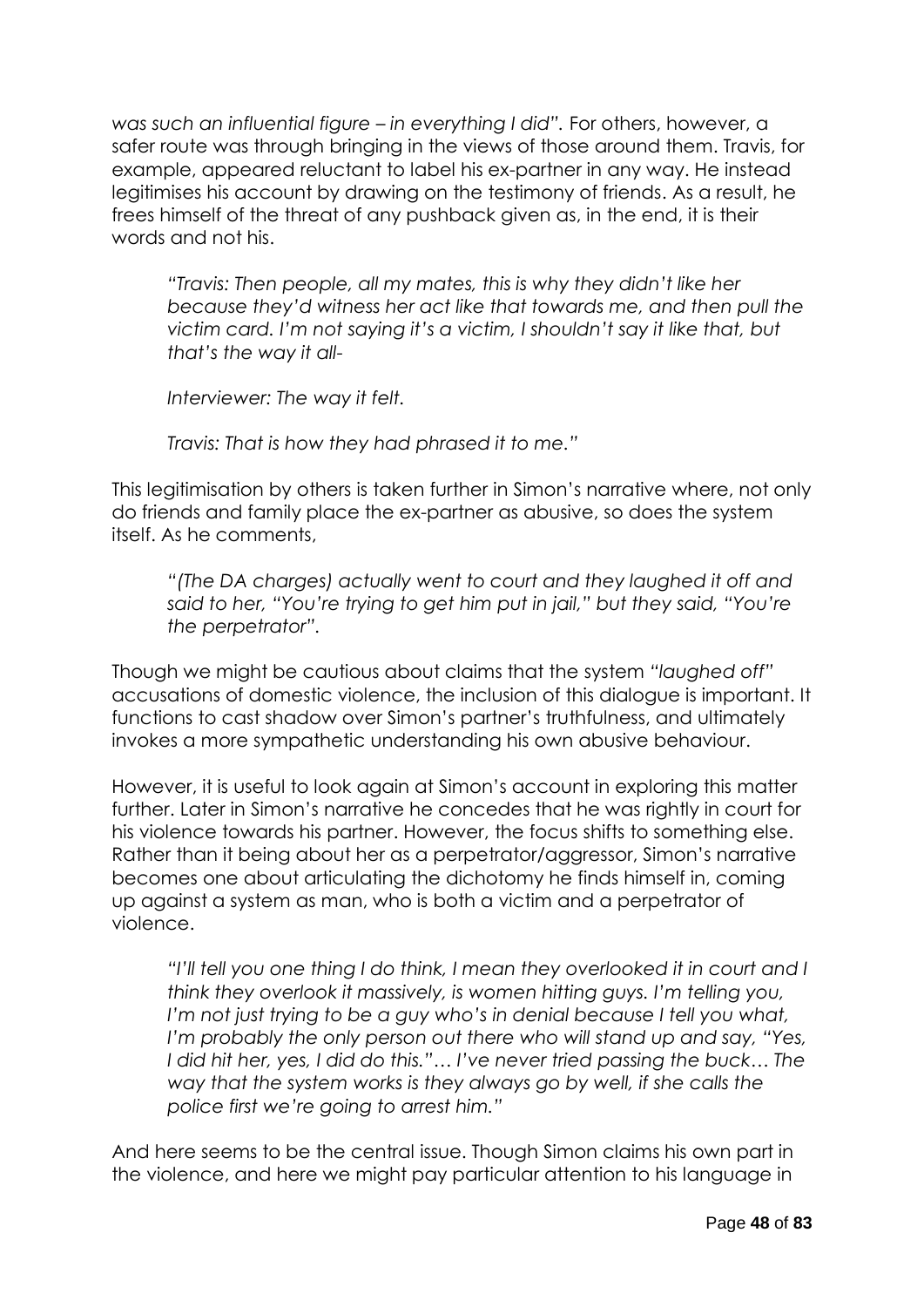recognising the tendency for perpetrators to deny harms committed, his narrative is one of the imperfections of a reductive system that predominantly only sees men, and in particular larger men, as aggressors, and women as victims. In his telling, though they both were violent towards each other, a man will always be seen as the problem because the system is set up that way.

# **5.3 Rejecting bad identities**

Narratives also operated to distance participants from negative or 'bad' identity positions. As explored in the introduction to this chapter, convictions for DA carry significant societal shame and stigma. Male violence against women and girls (VAWG) typically sees perpetrators portrayed as bullies, cowards and generally not nice people. These were labels participants were keen not to take on. Indeed, the fear of being seen this way is perfectly articulated by Tariq when he exclaims to his interviewer, "*I don't know what kind of picture of the type of people you talk to, but I am a family-oriented guy".* For the participants, the need to defend themselves by fending off negative perceptions, or explaining them away, was an absolute priority.

Rejecting negative identities was often done through participants contrasting themselves with (more) problematic others. For example, Simon, in explaining his rejection of drinking culture (despite having previously had problems with alcohol himself) comments,

*"…some people drink quite a lot, they home drink, they go to the pub every day, [they] have a very big social life with drink. I don't actually. I'm not a big drinker at all. It's not my thing… I'd rather go to the gym and feel better about myself, and make myself look better…"* 

As another example, we see this in Jon's stories of childhood deviance where he tells us, "*In terms of my level of getting in trouble I was pretty low key to what I'd call 'the naughty kids'".* Though he doesn't claim to be a stranger to trouble in his youth, it is framed as less by comparison. This comparative positionality was also played out in common stories of 'getting caught up with the wrong crowd' when it came to explaining routes into crime and antisocial behaviour. In these examples, participants were able to explain doing 'bad' things, whilst suggesting this was outside of their natural character, or not something they would independently have sought out. As Cian claims of his childhood friendship group,

*"That was where I was getting into trouble. Being around them was making me act a certain way."*

However, when it comes to DA, the justification that 'it wasn't as bad as what the next guy did', or 'my friends made me do it', is much harder. Narratives of DA as an outcome of peer pressure do not exist. In these cases, participants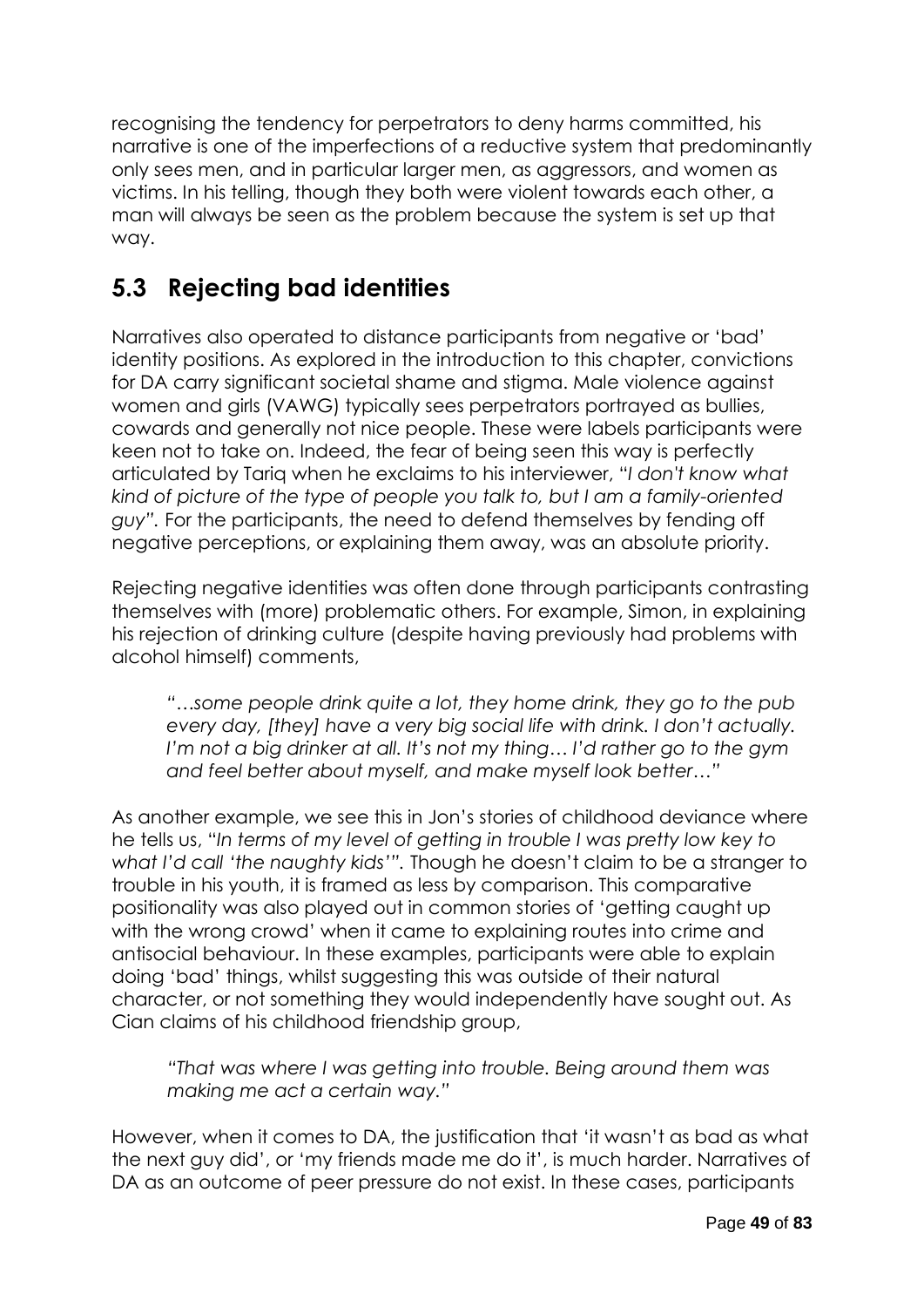instead placed their behaviour as the result of something else. In particular, the over-arching power of substances. In exploring this, Shadd Maruna's 2001 publication, '*Making Good: How ex-convicts reform and rebuild their lives'* is helpful. Within his research looking at the narratives of 'persisters' and 'desisters', Maruna explored stories in which alcohol and drugs possessed the power to *do* things. In protecting good and moral selves, the intoxicant was placed as 'the bad thing' and not the individual using it. Such techniques were highly prevalent in the accounts of Aaron, Liam, Alex and Simon. All used 'the demon drink' narrative as a means with which to explain the turn from 'caring', 'calm' and 'chilled' people, into 'angry', 'unpredictable' and 'violent' people. For example,

*"I mean it's just the drink and drugs made me a very horrible, violent, nasty person…I do have a heart, I do know what I want to be doing. It's just that I feel trapped in it, it's just I need to escape from the person that I become when I'm on this stuff."(Aaron)*

As another example, in Alex's account, he builds on this narrative by constructing the drink to be something of a perpetrator itself. Not only does it change him, it makes a victim of him. Its effect sees him almost possessed.

*"[I'm] a completely different person when I've had a drink. I'm someone that I'm not when I'm sober. It feels like it's almost as if there's someone else that comes out to play, which I've obviously explained to the people back then, which obviously helped them to determine what I was suffering with."*

To bring weight to these claims, there was also need to have them verified by others. And here again, the legitimising power of external testimony was drawn on. Returning to Aaron's narrative, his friends are the ones to point out what the drink and drugs are making him do. As he recounts of his friends' words, "*Better get off the drink and drugs because this isn't you, this isn't the [Aaron] that we know".* As with these other similar accounts, alcohol is framed as having the power to change him from who he 'really' is – i.e. a kind, caring person, with *"a heart"* – to someone capable of violence against a partner. The effect of this not only places him as a more sympathetic protagonist, it also offers him demonstrable opportunities for redemption. As he continues,

*"I know there is more to me than the anger and the drink and the drugs, that I'm a good person that people should actually see, you know, the person that I was actually being. I know there is more than that".*

Ultimately, Aaron, like most other participants, just wanted to be seen as a good person.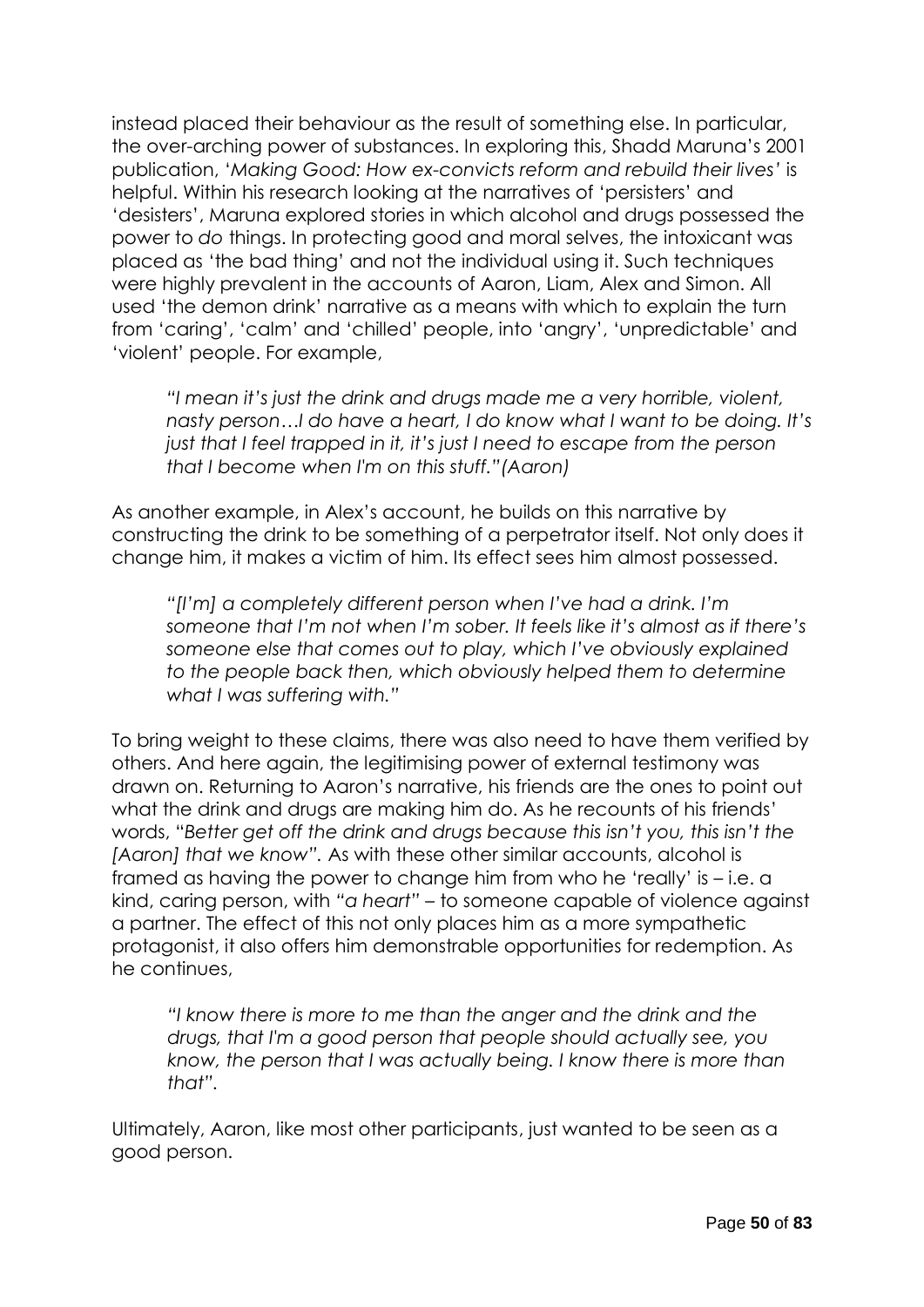## **5.4 Telling stories of violence against women**

As explored in sections 5.2 and 5.3, telling stories of VAWG created various problems for the participants, e.g. in navigating narratives of victimhood, and in preserving goodness and morality. This was particularly the case when it came to actual accounts of harms committed. Unlike other stories told by the participants, for example, ones which explored their struggles and triumphs, stories of violence perpetrated against their partners required more complex ways of telling; specifically, ways which saw justification, mitigation and denial. Though the use of such narrative devices in the telling of stories of crime is not new, indeed Sykes and Matza's (1957) '*Techniques of Neutralisation*' is a mainstay of criminological theory, stories of *male* violence towards *female* partners required particular framing.

When it came to the participants' specific accounts of violence against their partners, the ways in which they told them appeared dependent on the main point they wanted to make, and the main story they wanted to tell. There were three ways in which this happened – the 'both to blame' narratives; the 'de-escalation' narratives; and the 'resistance and denial' narratives. Though, it was common for participants to draw on several of these in explaining themselves.

#### *5.4.1 'Both to blame' narratives*

Stories of DA framed in this way saw participants explain their violence through the lens of reciprocity – both parties had their role to play. For example, in reflecting on how things were with his partner since his conviction, Tariq comments, "…*we both solved our whatever, the issues, and the way we both acted*". Typically, in these stories, violence was explained as the outcome of volatile and toxic relationships, where both parties were equally culpable. Ultimately, a disaster waiting to happen. This is perfectly exemplified in Gary's narrative, a tragic story where a particular incident resulted in his partner's death. As he explains of their relationship,

*"But at the end of the day, it was one of those relationships where either of you feel the need to hurt one another, and you've got to step out of that relationship. As much as you might think you love that person, or you do love that person, it's not healthy for anyone. People who love each other properly, they don't hit each other."*

#### *5.4.2 De-escalation narratives*

De-escalation narratives were ones which placed the protagonist as trying to stop things from getting worse, usually through physically restraining an 'out of control' partner. These were, by far, the most common way participants explained DA. De-escalation narratives often saw minimisations of harm, or harm caused as a necessary measure to stop further, and/or more serious,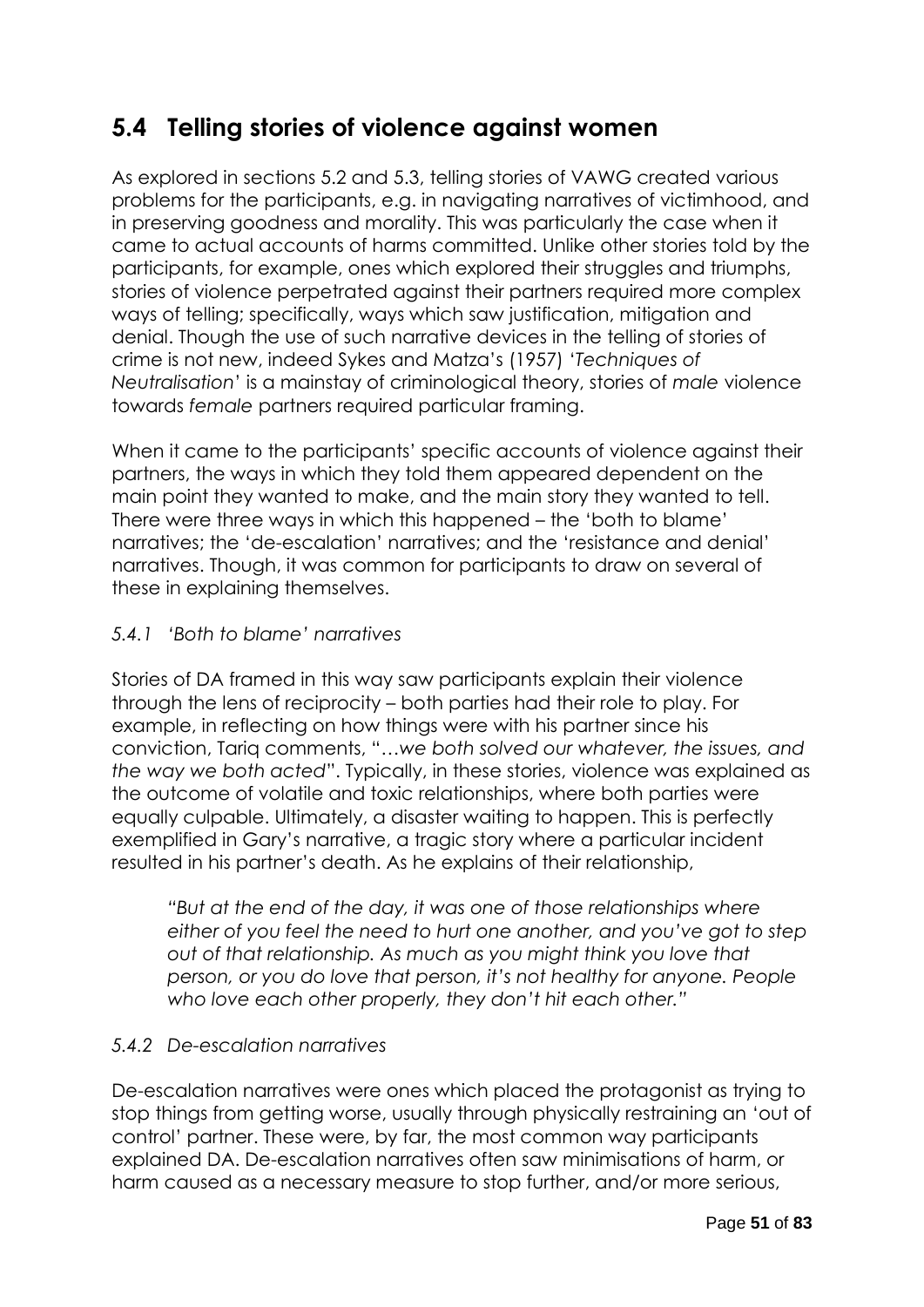outcomes. Terms such as 'ushering', 'tapping', 'placing' and 'pushing (usually an arm)' were commonly used, and typically with qualifiers such as 'just', 'slight' and 'little'. In addition, explanations of actions were always in the context of external provocation. For example,

*"So I just like, not by force pull her, I just gave her a shove, like a tap on the back that, "Come inside and I'll close the door." So that's all happened." (Tariq)*

*"I was with a couple of friends just chilling out. A great big half a brick came flying over the fence and missed two of us by about an inch. Obviously, we've gone out the back to see what's going on. It was my ex-partner stood there with two of her mates. That's when she tried to bottle me. Obviously, what happened there is I managed to get out of the way. I'll be honest, I had to take her to the floor. Like as I've gone one way, she tripped over my foot. As she went down, I managed to go down as well and stop her from getting the bottle again. Then her two friends started kicking and punching me." (Alex)*

Another example is in Travis' narrative, where he gives a lengthy account of his girlfriend's problematic behaviour. This is structured through two specific stories which place her as erratic, unfaithful, untrustworthy and drug dependent. When asked about the subsequent violence, Travis denies it, explaining his actions as defensive and a means to end a volatile situation. As he says, "*I'd never beat her up or anything like that... But I've obviously just pushed her off me".* And as a final example, we see it in Simon's account. He tells us, "*I don't know why I did it but that's why I'm on BBR* [Building Better Relationships] *course for trying to hold back".* Here, though Simon accepts that he was violent, the explanation is through the lens of restraint. The implication being, it could have been a lot worse had he not exercised considerable self-control.

#### *5.4.3 Resistance and denial narratives*

These final type of stories tended to occur where the participants did not seem to understand their charges of DA, and/or where they felt their actions didn't warrant the DA label. In these instances, accounts of violence were often explained away in the context of not being entirely clear what officially constituted DA. For example,

*"I remember texting her and ringing her, honestly, probably, like, 100 times and saying, "Can I get my stuff back, please? Do you know what I mean, it's Christmas. Is it okay to get my stuff back?" She was going to be leaving the country in January. So, anyway, she called the police and then that's when I got arrested for the first time. It was for harassment without violence for the texts, but was just because I was asking for my stuff back. I mean, I didn't see that as a crime." (Liam)*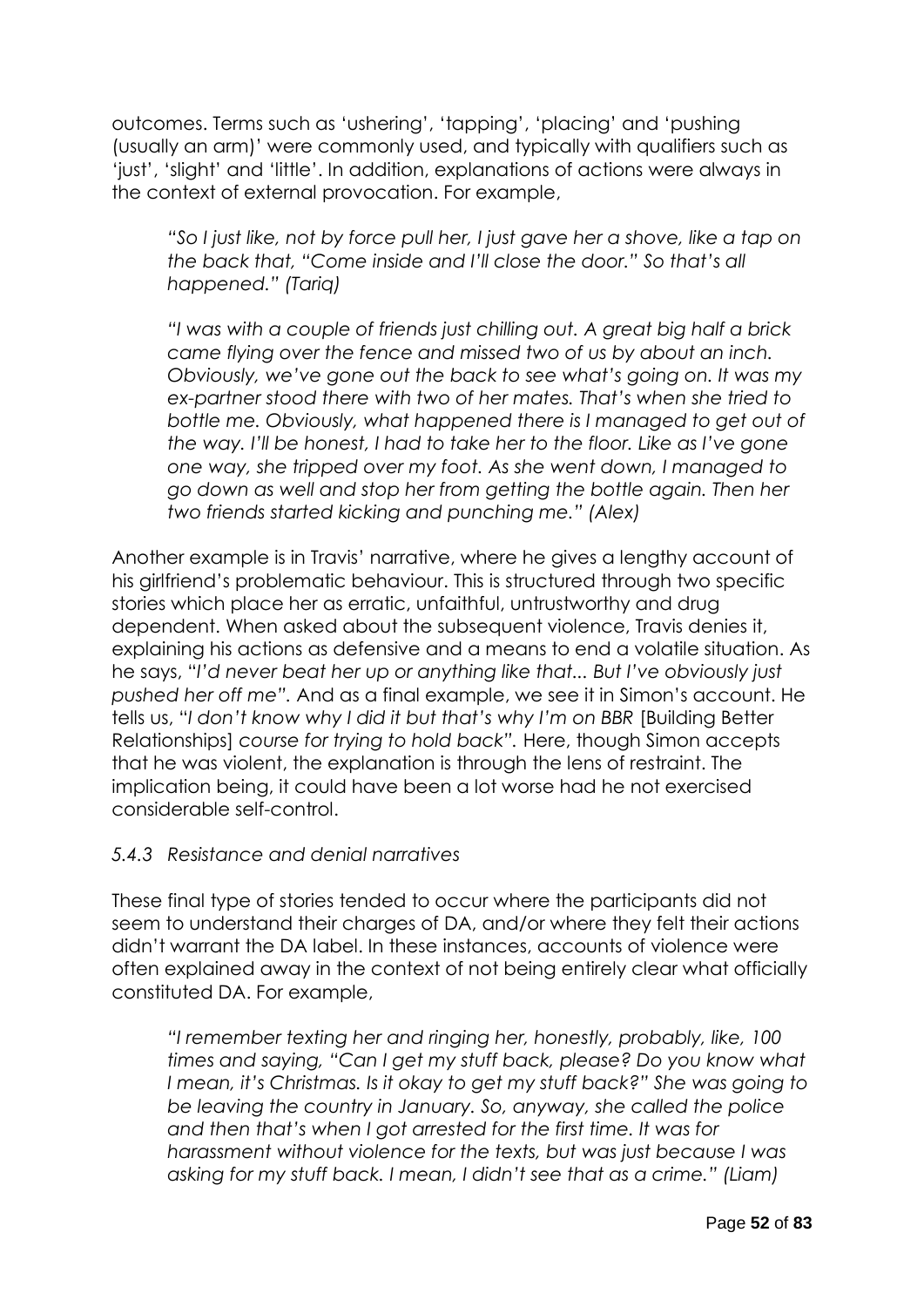Indeed, the very label of 'domestic' appeared to be confusing.

*"[M] was a relationship, but [E] wasn't, the other [woman] wasn't a relationship. So, me personally, I don't understand how it's domesticrelated, but yes, it is what it is" (Liam)*

Simon also appears unclear about the DA label, and in making sense of it, recites back fragmented memories, possibly of what he has been told by criminal justice professionals, or others involved in his case. The result is a rather confused definition.

*"There wasn't anything bad, like, she hadn't give me a black eye or I punched her in the face. Even though, domestic violence is domestic violence, I know that. Even pulling your hands out your pockets is not on."*

This lack of understanding was also present in Travis' narrative. In explaining how he avoided episodes of violence with his partner, he describes *"smashing up"* the house, or *"punching the wall"*. Though these examples are well established in DA literature base, it is significant that Travis does not identify them as such.

Perhaps the best example though is found in Tariq's narrative. In explaining an incident which saw police, and subsequently court involvement, he refers to it first as 'a mistake', and latterly as a 'misunderstanding' – a term he goes on to use three times in his narrative. Of particular importance is how he actively resists state definitions of abuse. In his explanation, it is was a private matter, *"something between me and my missus".* Indeed, it is down to the authorities to provide the damning definitions.

*"That's what the police and the judge said that even touching like touching a finger is an assault. Even my wife said to them in the court that I didn't beat her. It didn't [become] physical, but the court said no, touching is an assault."*

Of note, Tariq also invokes cultural understandings of DA in his sense-making. As he explains:

*"And it's not like in Pakistan. Like one fight happened, okay, fine, and after two hours everything is normal. No. Here things are different."*

In defending his position, the British criminal justice response is placed as outside of his particular frame of reference.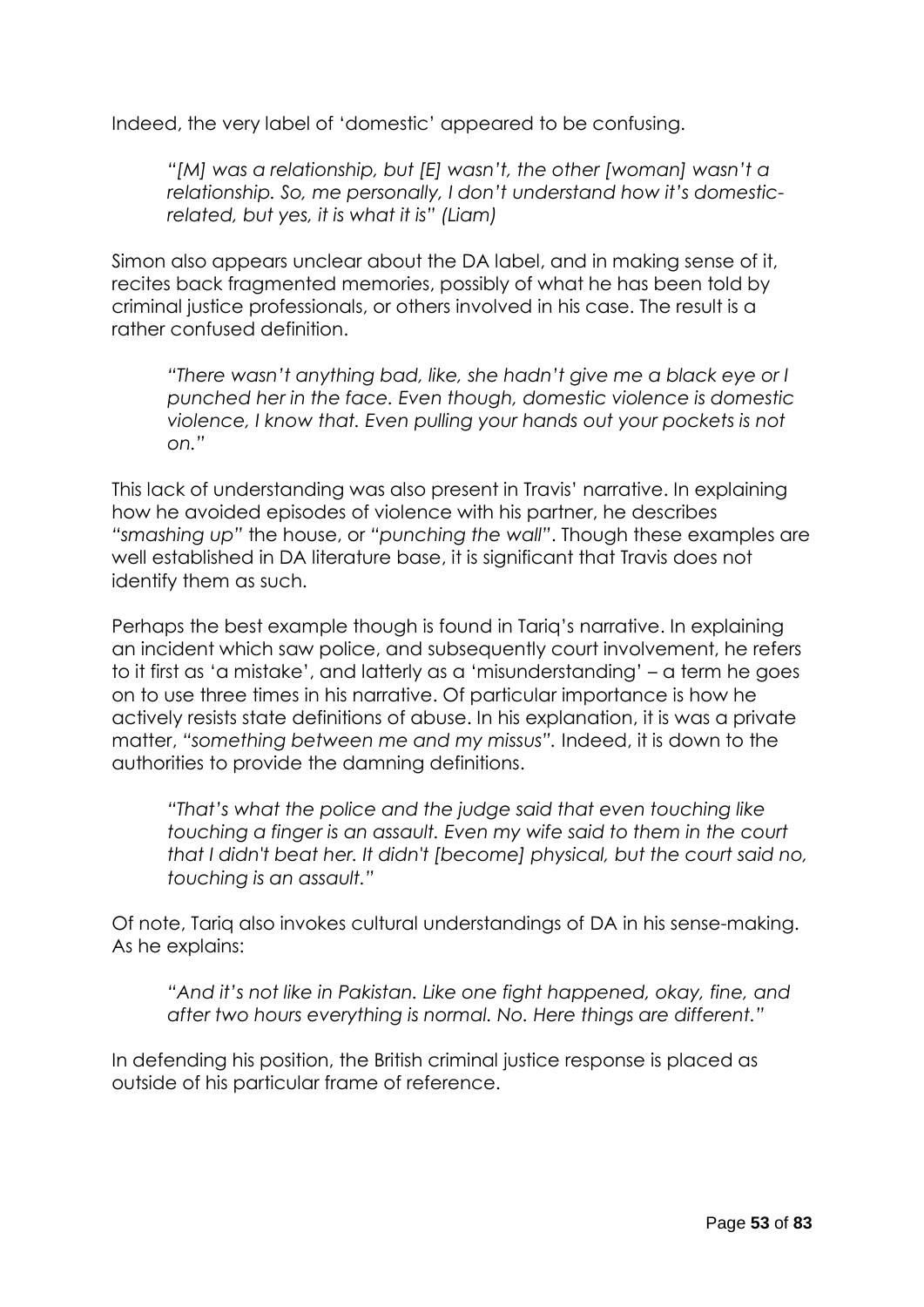#### *5.4.4 Justifying violence: The preservation of masculinity*

As a final point on this topic, it is also important to consider the role which masculinity has in telling stories of VAWG. As has been addressed earlier in this chapter, VAWG carries certain negative labels. In particular, those which place male perpetrators as cowards and bullies. Problematically, these are understood as inherently 'unmanly' traits. Indeed, as the participants themselves go to great lengths to explain, the role of men is to 'protect', 'provide', 'support' and 'look after' others, especially vulnerable others. As such, the telling of stories of violence perpetrated against female partners becomes rather difficult, not least in what it threatens to take from traditional notions of masculinity. As Gary laments in explaining his own violence towards his partner,

*"I'm a grown man, she's just a lady, you know. It's wrong, and I know it is, but that's what happened".*

And Cian too shares similar frustrations of masculinity.

*"It got me nowhere, being the person that I was, and I hate it. It's so cowardly, the way I acted as well, I see it as. It's just not manly."* 

In tackling this, various approaches were used to frame stories in ways which instead preserved masculinity, *or* went some way towards it. It is helpful to return to one of Travis' stories of violence here, as in documenting it all, he makes clear where he draws the line.

*"Just arguments. There is no… I'd never beat her up or anything like that. I've never once punched her. She has actually slapped me and hit me and attacked me loads of times, countless amounts of times because she's been pissed off with me. But I've obviously just pushed her off me, "get off me" or, "get out of my flat", I always had that rule.*"

Travis underlines this position by contrasting violence perpetrated against his partner with what he would have done had she been a man. As he later comments,

*"Even all the times I was so angry and I felt like, "If you were a bloke*  right now I would be going to prison because I would have fucking *beat the shit out of you." That was always going through my head. I never once did that."*

Masculinity is thus preserved in Travis' restraint in not having done worse.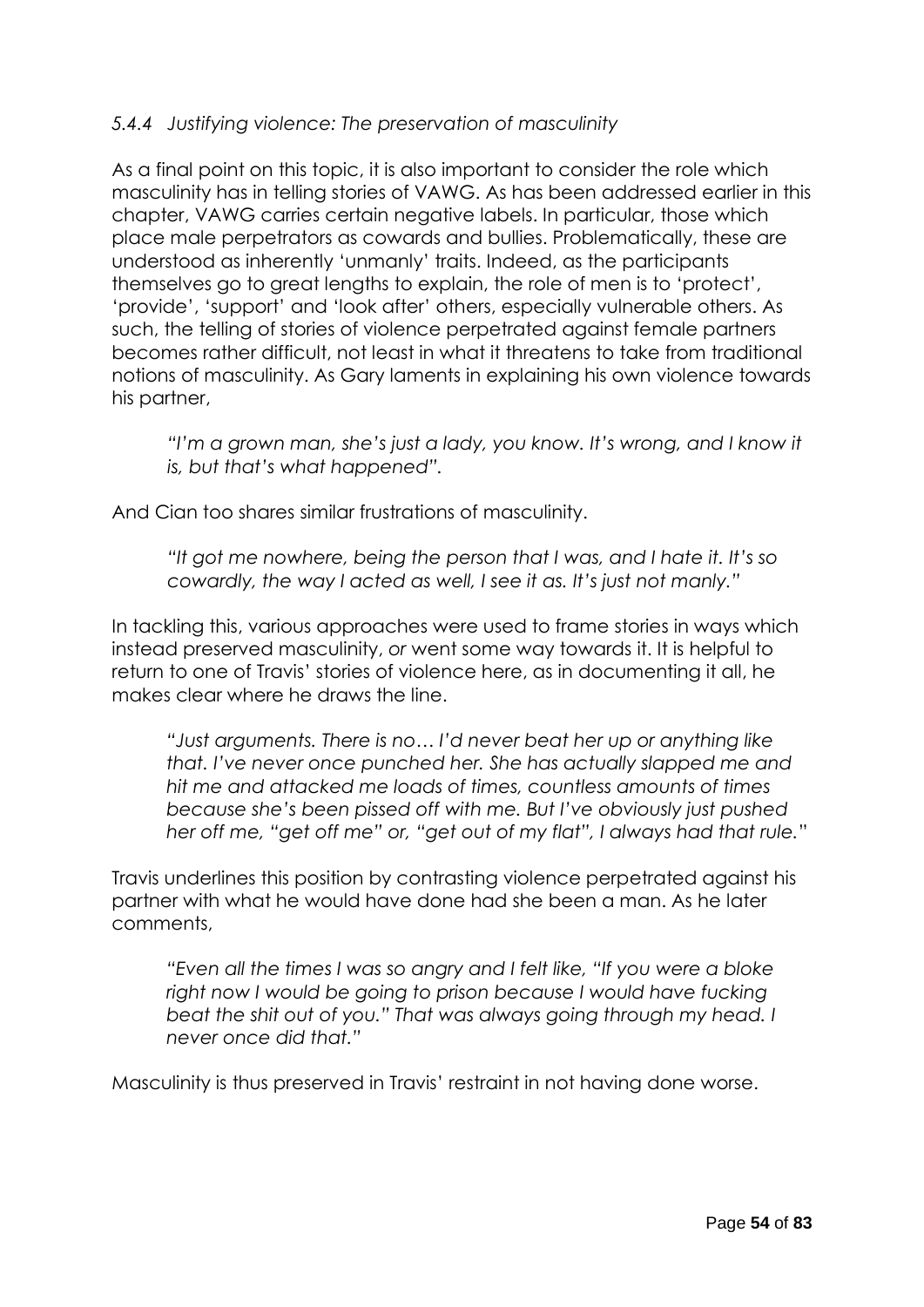# **5.5 Desistance narratives and the rehabilitated identity**

In this final section, the functionality of narratives in how they enable desistence is explored. Specifically, how participants used narratives to claim rehabilitated selves, and the implications of not being able to do so.

Likely reflecting their experiences with probation, and by extension their rehabilitation journey, narratives of desistance were commonplace. This was especially so given that most were engaged in the DA programme, Building Better Relationships (BBR) – an intervention which requires individuals to reflect on, challenge and change problematic thinking and behaviour. As a consequence, participants willingly offered up stories which placed them as reflective, reformed and ready to make significant changes in their life. Typical narratives comprised finding employment, giving back to the community, and most commonly, leaving problematic/criminogenic friends or situations behind them. There were also a wealth of substance desistance/addiction recovery narratives, i.e. tales of 'kicking the habit'. And finally, there were narratives of having "matured" out such behaviour. In these stories, as explored in the previous chapter, violence was explained as the product of youthful impulsivity, lack of self-control, and poor decisionmaking. Incidentally, factors which are firmly embedded in institutional understandings of youth offending (e.g. Ellis Devitt, 2020).

Most common however, and perhaps to be expected given the context, were narratives which demonstrated a commitment to changing problematic behaviour, e.g. thinking before acting; asking for, and giving, space; and talking through difficult subjects, i.e. the often cited *"I don't bottle things up anymore".* Significantly, such narratives also tended to emphasise the positive role of the system in aiding their rehabilitation – a point we will return to later in this chapter. For example,

*"I have improved myself after having conversations and discussions with the probation officer, and, well, with discussions and things, I have improved a lot, I'm a totally different person now." (Tariq)*

*"It was a long, dark path that I was on. Thankfully, now I can say, obviously with the help of my mental health, my probation team, BBR team, with the help of everyone (and obviously the consistent support of my family), I now, I can see that I've come out the other end." (Alex)*

However, though these examples give an idea of the typology of the desistance narratives, they do little to tell us why they might be being told in the first place. Given that every one of our participants told desistance stories, and often provided multiple examples of desistance focussed behaviour, it is important to consider what the motivation for that might be.

Telling stories of desistance achieved several things for the participants. Firstly,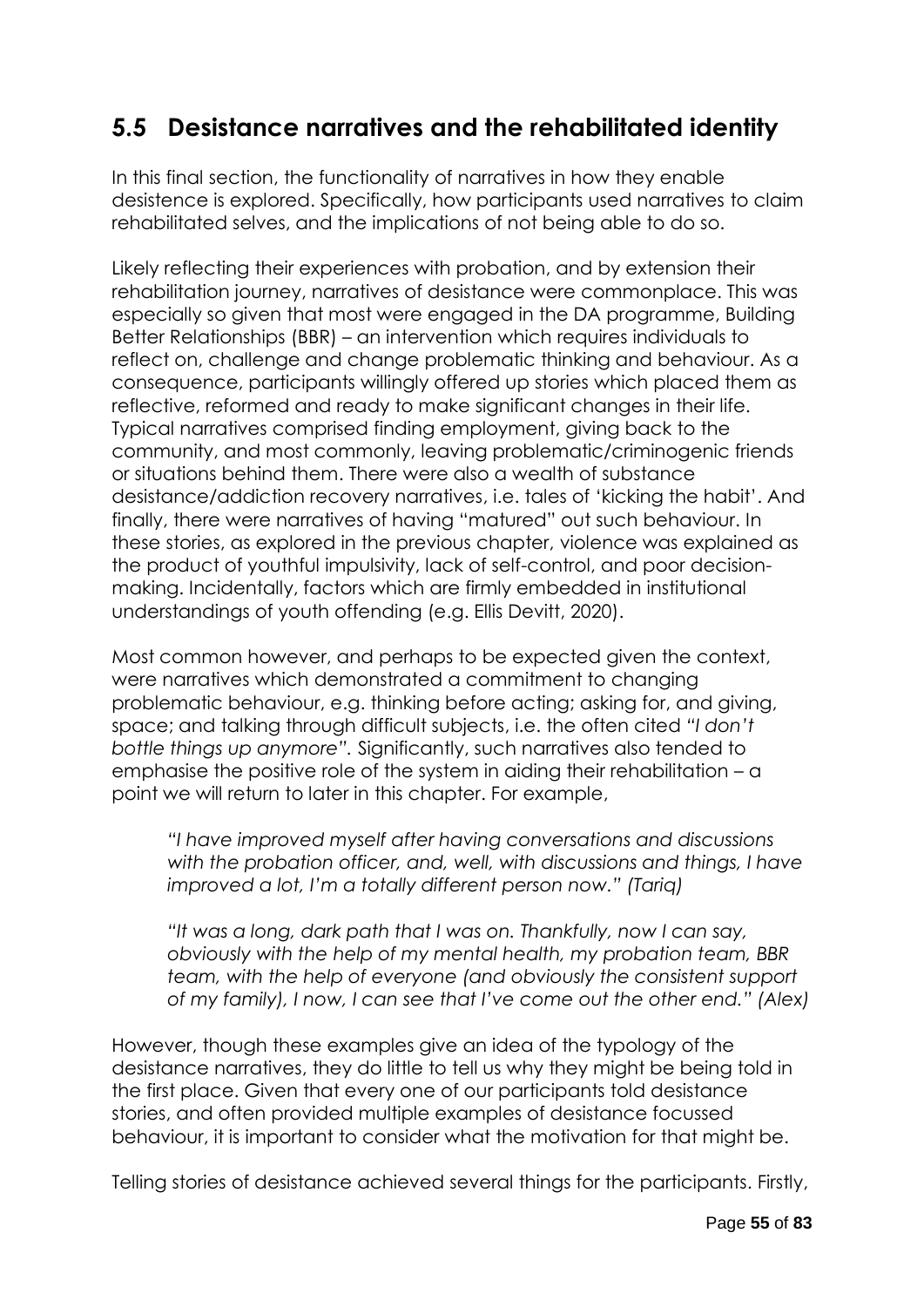they helped to repair damaged self-esteem. For example, addiction recovery/substance desistance narratives helped to both neutralise wrongdoing (in that participants were able to reinforce the role substances had on their behaviour) *and* provide opportunities to claim new, positive identities – ones which privileged their strength of character in giving up 'the demon drink'. Secondly, they offered the chance for redemption, through participants being able to use their experiences to help others. For example, in Jon's account of what motivated him to take part in this very research, he comments, *"I just want my experience to help… it is important that people believe that people can change".* Thirdly, these narratives enabled the participants to show their intentions for future action. Here, from a specifically narrative criminology perspective, participants used these narratives to act out desistance in their very telling. Aaron provides us with an excellent example of this, when he talks of the people who are now in his life compared with who he used to spend time with.

*"…they're just people that are generally supportive, people that understand my situation. These are the ones, the good ones, the ones that aren't involved in crime and drugs and stuff like that, people that I keep close to me. I see that would probably progress, I'll probably be friends with them for the rest of my life."* 

In this excerpt, we very directly see Aaron's intentions for desistance. By rejecting friends attached to his old ways of life, and choosing instead a social circle of people "*that aren't involved in crime and drugs"*, and moreover, a group he sees being friends with *"for the rest of [his] life"*, Aaron makes clear what his onward path now looks like.

#### *5.5.1 The power of the state in legitimising rehabilitated bodies*

However, desistance narratives weren't just about reclaiming goodness and promoting pro-social selves, they also seemingly functioned to protect from future negative outcomes. In order for an individual to claim a rehabilitated identity, it needs to be recognised by powerful others. In the case of those with criminal convictions, this recognition needs to come from the state. As explored earlier in this chapter, the label of 'rehabilitated' requires an individual, amongst other things, to show accountability for their actions, personal growth, and a willingness to change. One of the more prominent ways in which this was demonstrated, was in stories which highlighted participants' compliance in the process. This was highly evident in Tariq's narrative. For example, in his accounts of his behaviour in court,

*"She came, I came, we were sitting in the same sitting area but we were not talking to each other because the court order was not to talk. She was sitting in front of me, but we both followed the law, court order."*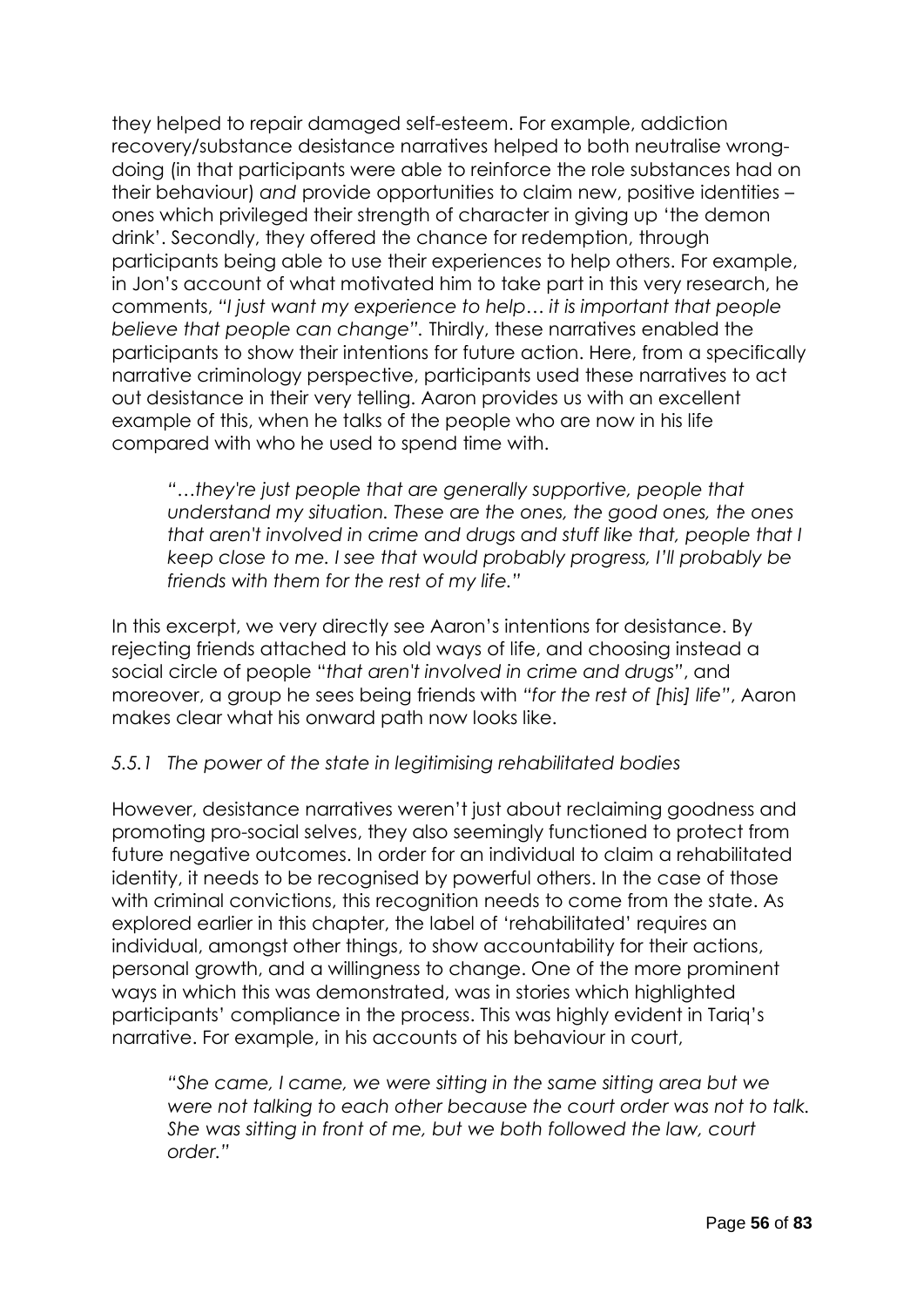And in his behaviour with probation:

*"But anyhow, I'm back with my family for the last one year now, and I'm still attending the probation, whatever the court has told me to do, to watch the video course or all the meetings with the probation officer, and up to now I haven't missed a single one."*

We even see it in how he explains following protocol, even when his wife does not.

*"…because the order was she is not allowed to contact me, I am not allowed to contact her… she had so many times that she wanted to talk to me, and I said no. I didn't even reply to her most of the time, I contacted my sister and I told her, "Please tell her not to contact me.*  It's not that I don't want to be in touch with her. It is what the court *ordered. I don't want to break any order"."*

This demonstration of compliance was also in Simon's narrative, as he explains of the current court order governing both him and his partner, *"we're both on a programme at the minute and we're both doing everything asked by everyone"*. It was in Alex's too – even though he doesn't feel at fault for the violence, Alex still indicates his willingness to undertake the BBR requirement. As he states, *"The more I can learn, the better".* And finally, in perhaps the most revealing example, we see it in Simon's direct request to the researcher that she communicate his positive participation to his Probation Officer. The need to be seen to be being helpful and compliant felt almost urgent.

*"Let her know that I've done it and I participated in it, that'll be good because I like probation to know that I'm trying to- you know what I mean, even though it's probably not really going to help my case itself, even though it's nothing to do with it, I'd rather let them know that I've done because I'm always at probation on time. I'm always there half an hour early. I'm always there just trying to get things sorted, you know what I mean. I'm doing the BBR course as well. I'm just sorting it out really in terms of getting back to normal life really. If you could just let her know that I've done it, that'll be cool."*

What is of interest in these examples, is *why* these stories of compliance seemed to be so important. Or why examples were so often given. And here, there is need to pay particular attention to the over-arching power of the CJS.

#### *5.5.2 The power to withhold and delegitimise rehabilitated selves*

Recent research has underlined the role that powerful others have in shaping rehabilitated identities. Ellis Devitt (2020), in a doctoral study exploring the life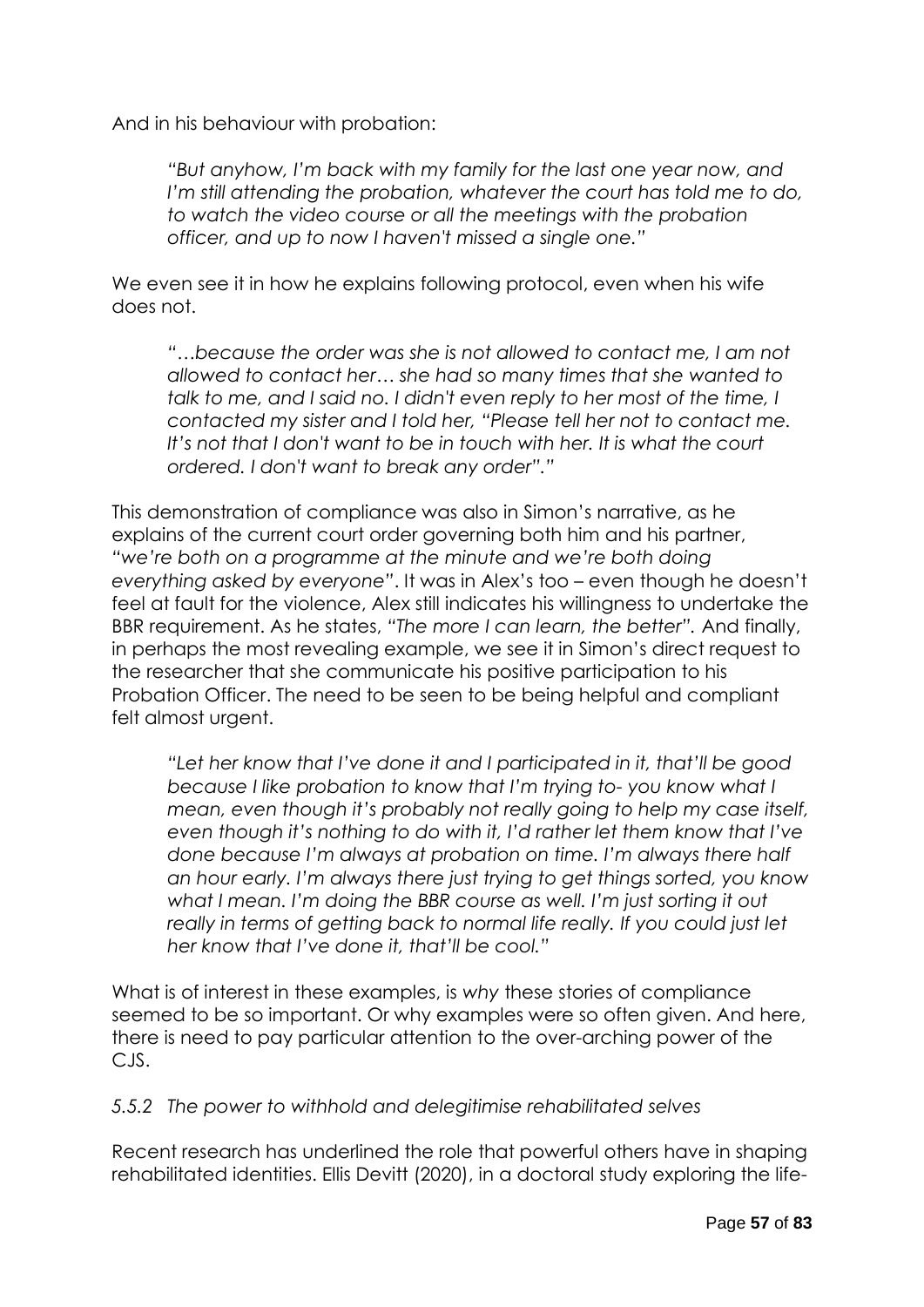stories of young adult men in the CJS, contends that the CJS holds particular power in affording and denying rehabilitated identities. In addition, Rutter (2021) and Nugent and Schinkel (2016) talk of the problems of identity when it comes to relational desistance – a concept where in desistance is achieved within the concepts of relationships. These studies all speak of the power institutions, and indeed the wider society, have in affording and denying rehabilitated bodies.

For our participants, the need to be seen and labelled as rehabilitated was essential such that not only were they able to move on with their lives, but that they didn't stand to make a further loss. Though our participants worked hard to show their compliance, and 'register' their satisfaction with the systems that held them, there was equally evidence of their dissatisfaction. This was more often than not levelled at the perceived inaccuracies about their behaviour and violence upheld by criminal justice bodies. For example,

*"when I went to court as well half the stuff they came out with was complete bullshit, but some of it was true… When I was speaking to my solicitor he was turning around and saying, "Well, they have got evidence to say that you have done this or done that." But they only had evidence for the tail end of it, some of the things. I was like, "Well I haven't done all that. That isn't all true. They have said that I strangled her and shut her out, which is complete bollocks."" (Travis)*

*"When [she] died, somebody said to me the other day – it was my probation worker, actually – it was a violent outburst... but, it wasn't like there was a big fight. It was a single jab." (Gary)*

Though we might assume most of us aren't all that happy about people holding views of us that we consider to be false, for our participants, this carried a much greater threat. Specifically, that they might lose their loved ones because of that. This is was implied heavily in Tariq's account, where we see continued claims that *now* all is good, all is fine. This despite claiming several times over he had done nothing wrong to begin with.

*"Yes, that's basically, whatever happened, in simple words I have forgotten it. That bad has come into my life, and we are living happily now. We were away on holidays last month with my whole family. We went back home, had a great time, and yes, that's all."*

Tariq seems keen to draw a line under it all. It is done now. Things are now fine. The statement feels as much a directive as much as it is a piece of information.

Though similar elements of this were throughout the participants' narratives, it is felt most acutely in Simon's story. In responding to the researcher's query about whether his future now sees himself setting down once again with his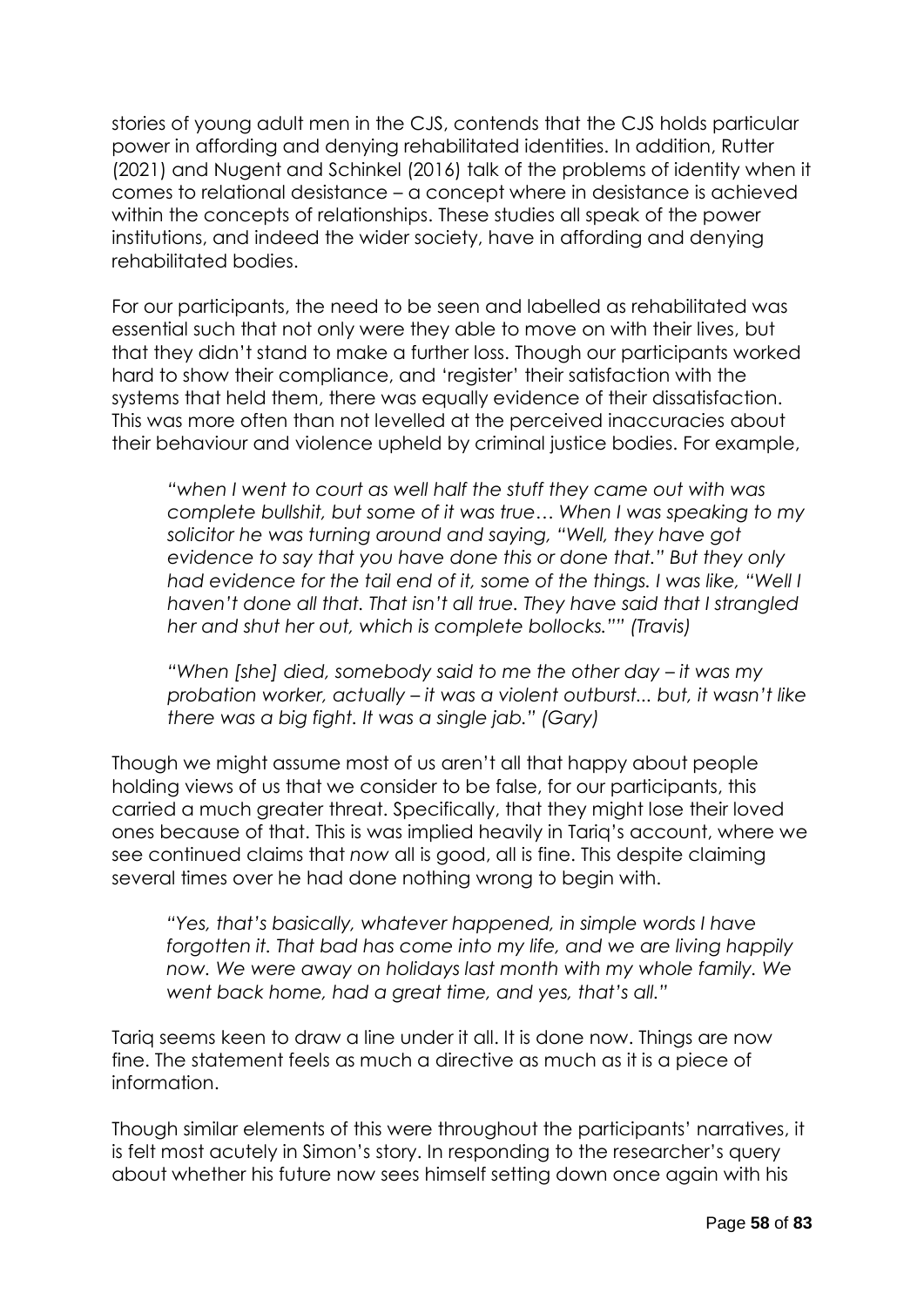partner, he reveals,

*"Yes, that's what I want and do you know what, I didn't say anything to my probation officer about it, because there's so much speculation out there about guys that are being controlling, trying to force them into decisions they don't want to make."*

Indeed, what the participants seemed to want most was to move on with their lives, and in most cases, this meant reuniting with their partner. As such, narratives acknowledging the power of the state in making the right choices for them, and those documenting their own growth and willingness to change, were fundamental in making this happen. As Simon finishes with,

*"And if my probation officer, if the social worker, if they're all happy after I've done all this course then there's nothing to say we can't get back together. We can do everything through the correct channels which is what I'm hoping to do, which is what I want to do."*

By telling desistance narratives which placed them as compliant, remorseful, and willing to change, (and as such, deserving of the label of 'rehabilitated') the participants saw themselves able to take back the lives which for many, had felt lost to them.

### **5.6 Conclusion**

Why and how people tell the stories they do are inextricably linked with a person's sense of identity. We tell the stories about ourselves that we want people to hear. And we protect against threats to our sense of self by framing stories in ways which place us in a favourable light. This is true for everyone. And so, we should not find this surprising to see this played out amongst a group of men who have very real reasons to need to preserve their morality and sense of worth. But what can we learn from this?

As is clearly observable in this second analysis chapter, the participants in this study were reflexive. They were willing to talk about their DA patterns and particular episodes of violence, and they were (mostly) willing to admit guilt. Though we saw many ways in which they sought to control the narrative to their own advantage or frame accounts of abuse and violence in ways which justified or mitigated, rather than interpret this as a tactic to avoid accountability, we might more usefully understand these as attempts to move on. Indeed, we see particular evidence of this in the ways in which their narratives suggest future action – specifically, how they enact desistance as they tell their stories of change.

As the introduction to this chapter argued, the value of taking a narrative approach in exploring stories of DA is in alleviating the burden of seeking truth. For criminal justice practitioners, tasked with seeking authentic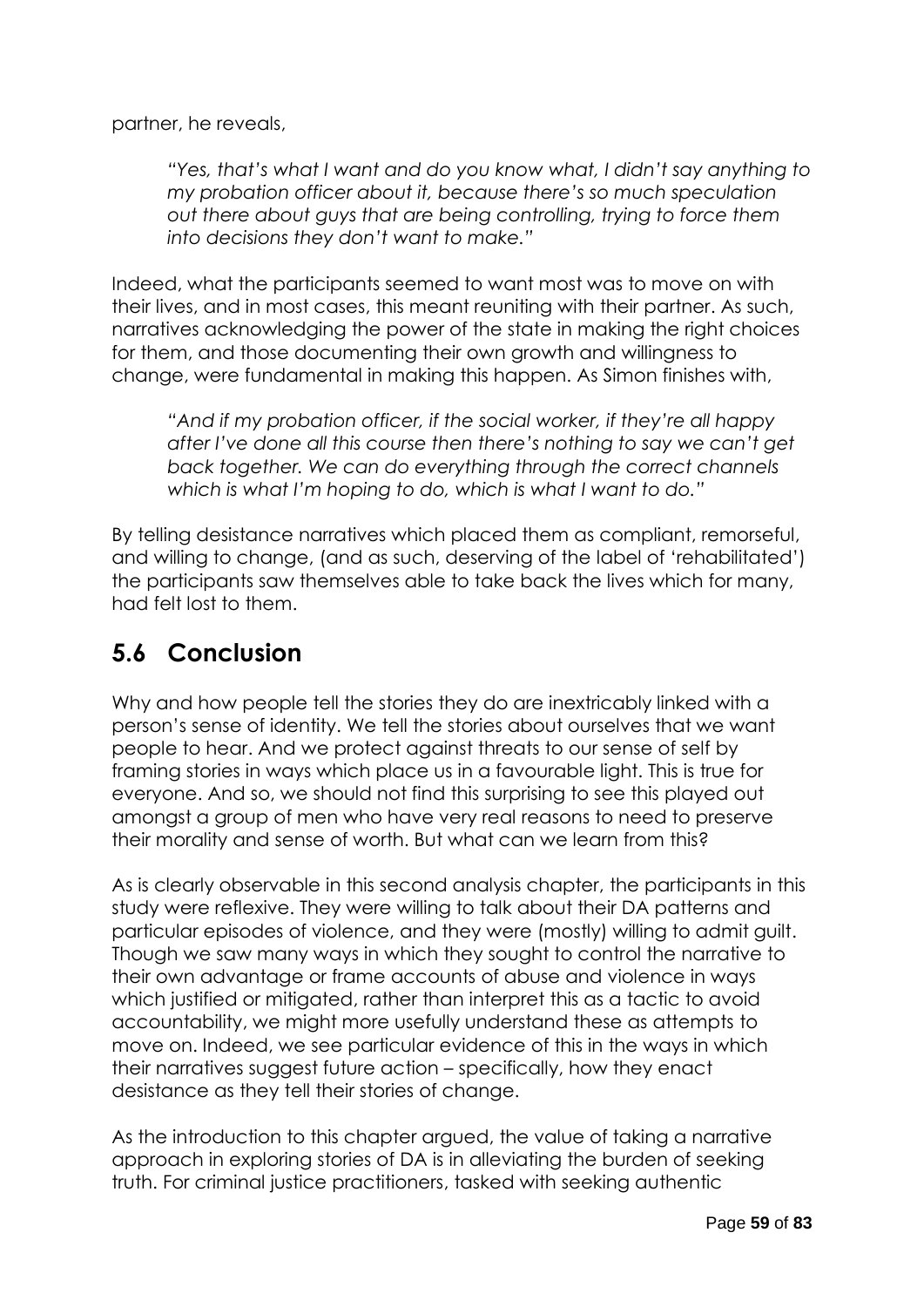accounts of harms caused, and subsequently authentic accounts of desistance, considering the story itself as the commodity can be a highly effective tool. Reviewing not just the *content* of the participants' stories, but also the *how* and *why*s of their telling, has provided many additional insights into what their particular investments are in being seen in this way or that. And perhaps most significantly, we have been provided with an even clearer understating of their motivations for lasting and meaningful change.

In the final chapter, we summarise the key learning from this research, and consider the ways it might usefully be applied to policy and practice.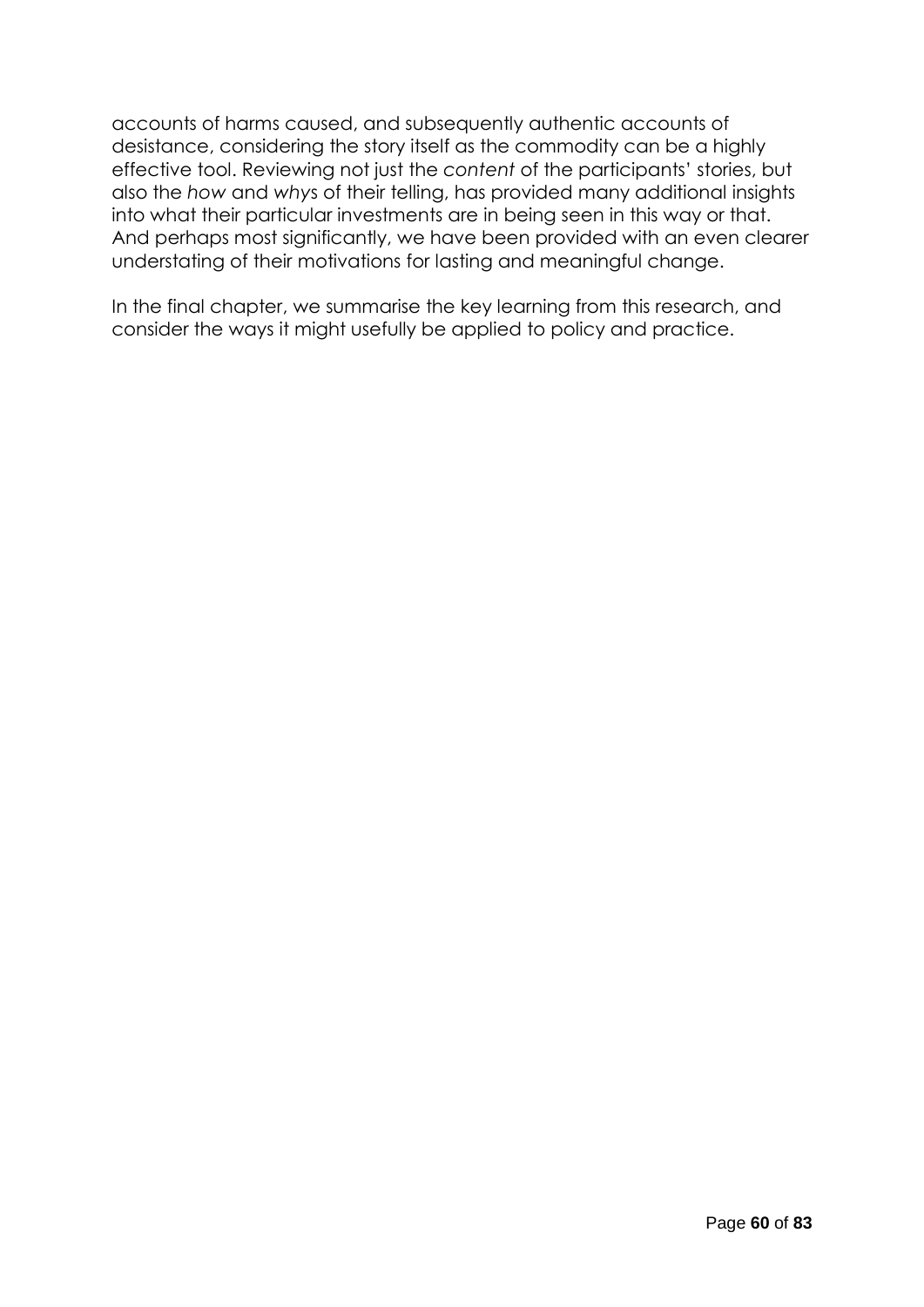# **Chapter 6: Summary, recommendations and conclusion**

The following chapter revisits the aims of this research and the three main research questions, proceeding on to answer these questions through summarising the main findings from the previous two analysis chapters. It then moves on to consider how this important learning might be usefully applied to policy and practice. The chapter concludes with a general point about how this all fits into the wider literature base, and some thoughts on taking this important topic further in future.

# **6.1 Revisiting the aims of this research**

The aim of this research has been to better understand who perpetrators of domestic abuse (DA) are and how they came to be, and to offer suggestions for how current interventions might be strengthened in light of this understanding.

The research questions (RQs) were as follows:

- 1. How do male perpetrators of DA explain their lives, and in particular their pathways to becoming domestically abusive?
- 2. Why do DA perpetrators tell the stories they do?
- 3. How can the learning from this research be usefully applied in policy and practice?

Section 6.2 addresses RQ1, section 6.3 addresses RQ2, and section 6.4 addresses RQ3.

# **6.2 RQ1 – How do male perpetrators of domestic abuse explain their lives, and in particular their pathways to becoming domestically abusive?**

In answering our first research question, we explored the lives and experiences of a group of ten men, of different ages and at different stages of their life, who are known by the Criminal Justice system (CJS) as perpetrators of DA. We presented their stories using their own words, and through their own lens of reason. Avoiding making contestable, direct causal links (see p.28 for more information on this), we looked at the commonalities in their lives, especially their younger lives, and considered the various social and psychological factors they drew on in explaining their pathways towards DA perpetration.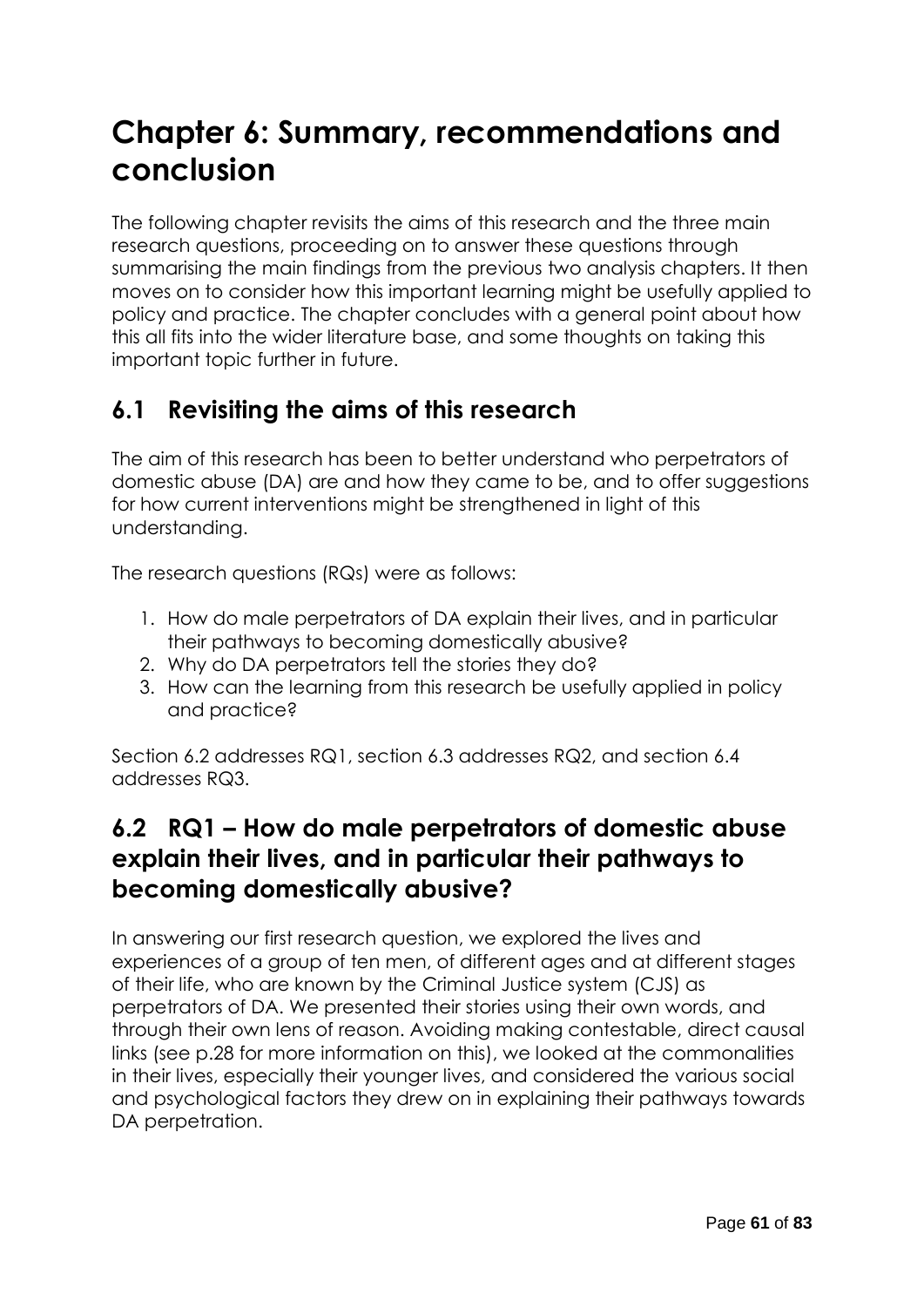#### *6.2.1 Commonalities of childhood and adolescence*

*Parental separation and the break-down of the family unit* – Parental separation, and the loss of the father from the family home, was a common experience. The impact saw affected participants entering a confusing and destabilising period of their lives where, as children, they felt they had little to no control over what was happening. Such experiences saw expedited transitions to adulthood, with participants forced to make difficult life decisions that they were often not prepared for.

*School-life* – School experiences also saw striking similarities. Though a few felt the social side was positive for them, especially for the 'sporty' types, for most, the school experience placed them as an outsider, with academic, behavioural and developmental issues being all too common. For one of the participants, bad experiences at school linked directly to later DA perpetration. Feeling nagged, and told what to do, recalled memories of the powerlessness and vulnerability of being bullied, and were subsequently explained as later triggers for lashing out.

*Traumatic events* – Early life experiences also saw commonalities when it came to trauma, which were often explained through one-off, life-changing events that seemed to occur during the participants' adolescence. Examples included finding a parent after a stroke, finding a parent after a suicide attempt, finding out they were adopted, witnessing someone being killed, and various life-changing medical issues. All placed participants on the margins of society as they struggled to make sense of these damaging formative experiences.

#### *6.2.2 Early warning signs and behaviours*

*Abuse and violence in the family home –* Exposure to abuse and violence at home often saw participants reproduce it later in other ways e.g. being aggressive and violent at school, getting into fights, and of course, being abusive and violent in their relationships. Of particular note was how, for one participant, the breakdown of the family was seen as worse than staying in the abusive situation. Indeed, the most threatening outcome was that his family might once again become separated.

*Stress, substance misuse, anger and violence –* Participants spoke of mental health problems in their early childhood, which often led to substance misuse issues, and inevitably then onto violence. This was most commonly expressed through narratives of teenage stress. It seemed that, in not finding successful ways of dealing with stress in adolescence, and for some, choosing alcohol and substance misuse as a solution to this, participants found themselves unable to access healthy ways of dealing with their adult problems. As such, their loved ones (not just partners, but mothers too) seemed to take the brunt.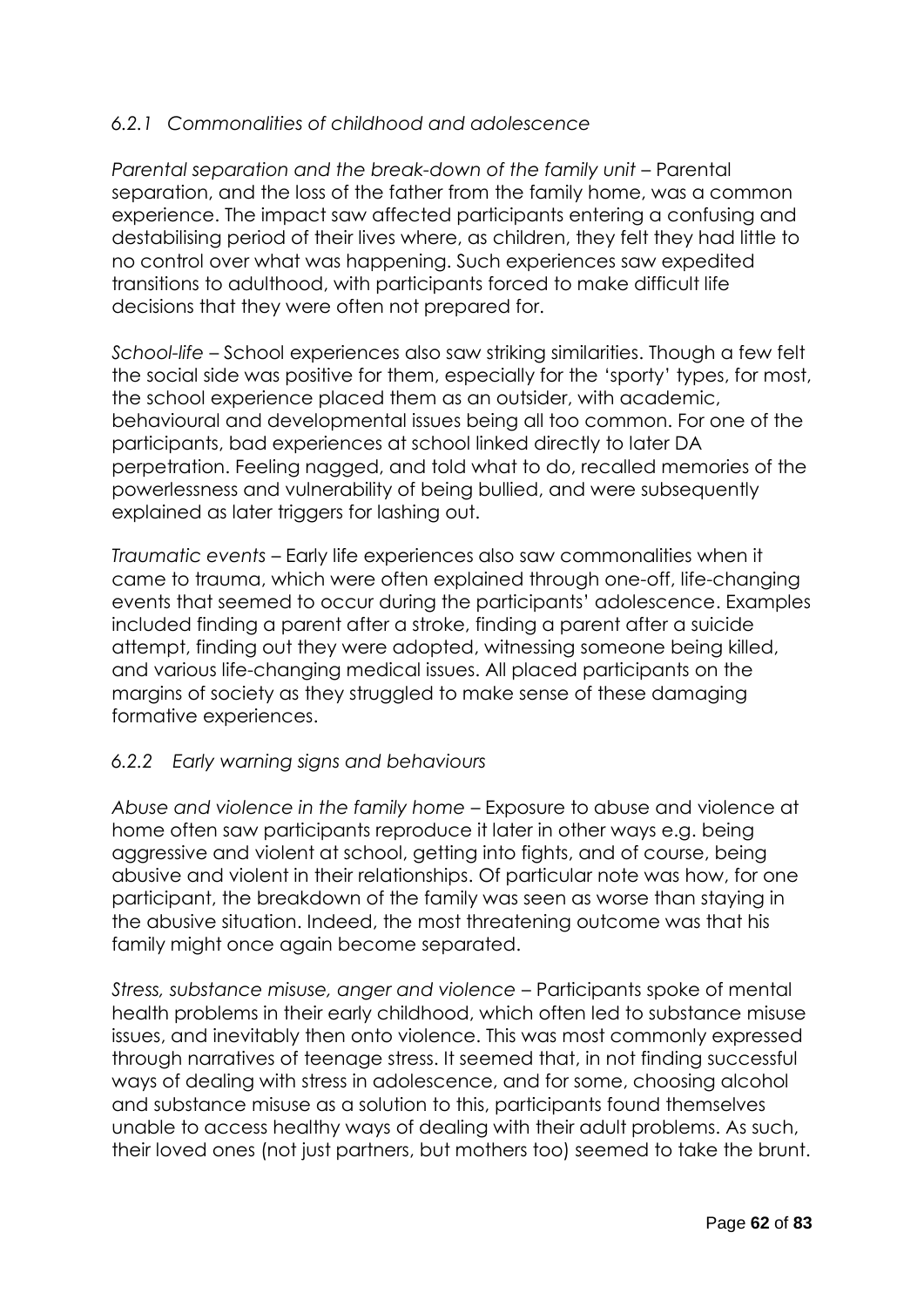*Volatility in romantic relationships –* Participants all spoke of problematic, combative and volatile relationships, giving examples of petty arguments, fights, sniping, and acrimony following (temporary and permanent) break ups – especially amongst the younger participants. These involved not only relationships of the present, but formed a solid history trailing back to first relationships in early adolescence. Volatility almost always saw transition into violence, with some participants seeking to explain their behaviour through a lens of implied provocation. Of note, such accounts were particularly common amongst participants talking of their teenage years, where it seemed relationships were more transient and considerably less stable.

*Beliefs about fatherhood, and the 'role of men' –* Outdated and reductive views of men, and highly gendered beliefs of the role of men and women in heterosexual relationships, ran throughout the participants life-stories. Fathers, (and indeed, father figures), were identified as pragmatic, no nonsense, and truth-tellers – bastions of knowledge and common sense thinking. The participants often got their life lessons from fathers, though problematically, these were often men who themselves had complex relationships with violence and aggression. Prescriptive beliefs about gender roles saw mums as 'home-makers' and dads as 'providers' – the latter often securing immunity from reproach for not being around, given that they were seen to be bringing in the money. Significantly, fathers were also understood to be the principle authority figure. It seemed that being a dad, and by extension being a man, meant being the one to bring order and discipline to a household. There was also a sense of identity displacement in the men's narratives. With many having grown up in quite traditional households, some appeared to struggle in trying to navigate a place for themselves in a changing world.

*The role of maturity –* Participants aligned their domestically abusive behaviour patterns as a developmental matter. Specifically, that it was, in some ways, a product of their youth and immaturity. This was most commonly observable amongst the younger participants, who were more likely than older participants to give examples of how they changed going into adulthood.

*The COVID-19 pandemic and the need for space* – Though explored as a substantive topic in the wider report, the impact of COVID-19 is perhaps usefully placed in the warning signs section, in what it revealed about additional risk factors for perpetration. Indeed, for most of the participants, the pandemic and its associated lockdowns offered them the space and time to focus on their developmental and rehabilitation needs. In addition, having time out allowed for more opportunities to rebuild damaged relationships. For one of the participants, however, the pandemic brought a very different experience. Being a full-time carer for his partner, he was unable to get distance or time for himself. As a result, the pandemic became another significant risk factor for his DA perpetration.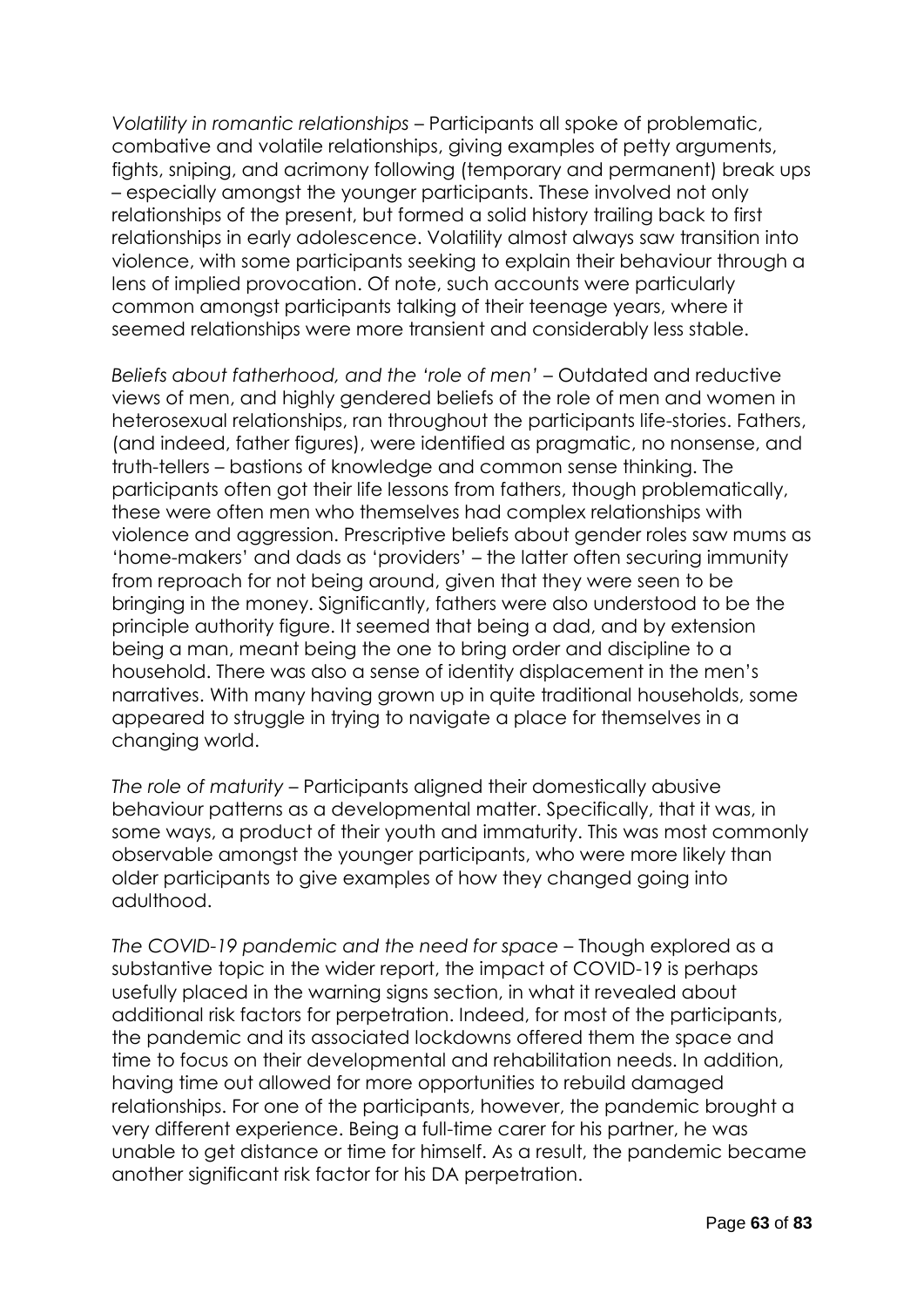#### *6.2.3 Changing abusive ways – the routes towards DA desistance*

*The application of new skills –* Change was demonstrated through examples of applying newly learnt skills to high-pressure situations e.g. 'breathing', 'counting to ten', 'going for a walk', and simply talking out their problems. Participants also spoke of being in a more enlightened place when it came to maintaining healthy and lasting relationships. Of significance, stories of change and enlightenment were most prevalent amongst those who had perpetrated the most serious offences e.g. strangulation and manslaughter.

*The role of DA perpetrator programmes –* These skills and techniques were often attributed to the positive role of DA interventions. Although one participant felt such programmes were limited in what they could offer given the finite amounts of time that was available, for most, DA programmes formed part of a hopeful future – a means with which to help them make lasting and meaningful change.

*Change comes from within –* What seemed most clear however, was that the change ultimately came from a person's personal motivation to do so. This was described through wanting to be "a better person", wanting to reunite with a partner, and significantly, through the heartbreak of what had been lost forever. In the case of the latter, the life of a partner.

### **6.3 RQ2 – Why do DA perpetrators tell the stories they do?**

In answering our second research question, we took a more critical look at the life-stories of the ten men in our study. We considered *why* and *how* they told the stories they did. The rationale being, what more might we learn about this group? In particular, their sense of identity, their motivations to desist from (or even, to persist in) future DA perpetration, and the relationships they have with systems of power – specifically, ones that are in the position to issue labels of 'risky' and 'rehabilitated' (and the implications that come with that).

#### *6.3.1 Taking accountability and the risk of victim-blame narratives*

Talking about certain aspects of their life history presented problems for the participants. This was particularly the case when it came to their experiences of being *victims* of abuse and violence (typically, from parents and partners), and how that linked to their *perpetration* of abuse and violence. In tackling this, some used more subtle methods, e.g. suggesting or implying a causal link was there, whilst not directly justifying one with the other. Others, however, relied on those around them to provide 'proof' of their experiences. This was particularly the case when it came to abuse and violence from a partner. Here, participants legitimised their account by drawing on the testimony of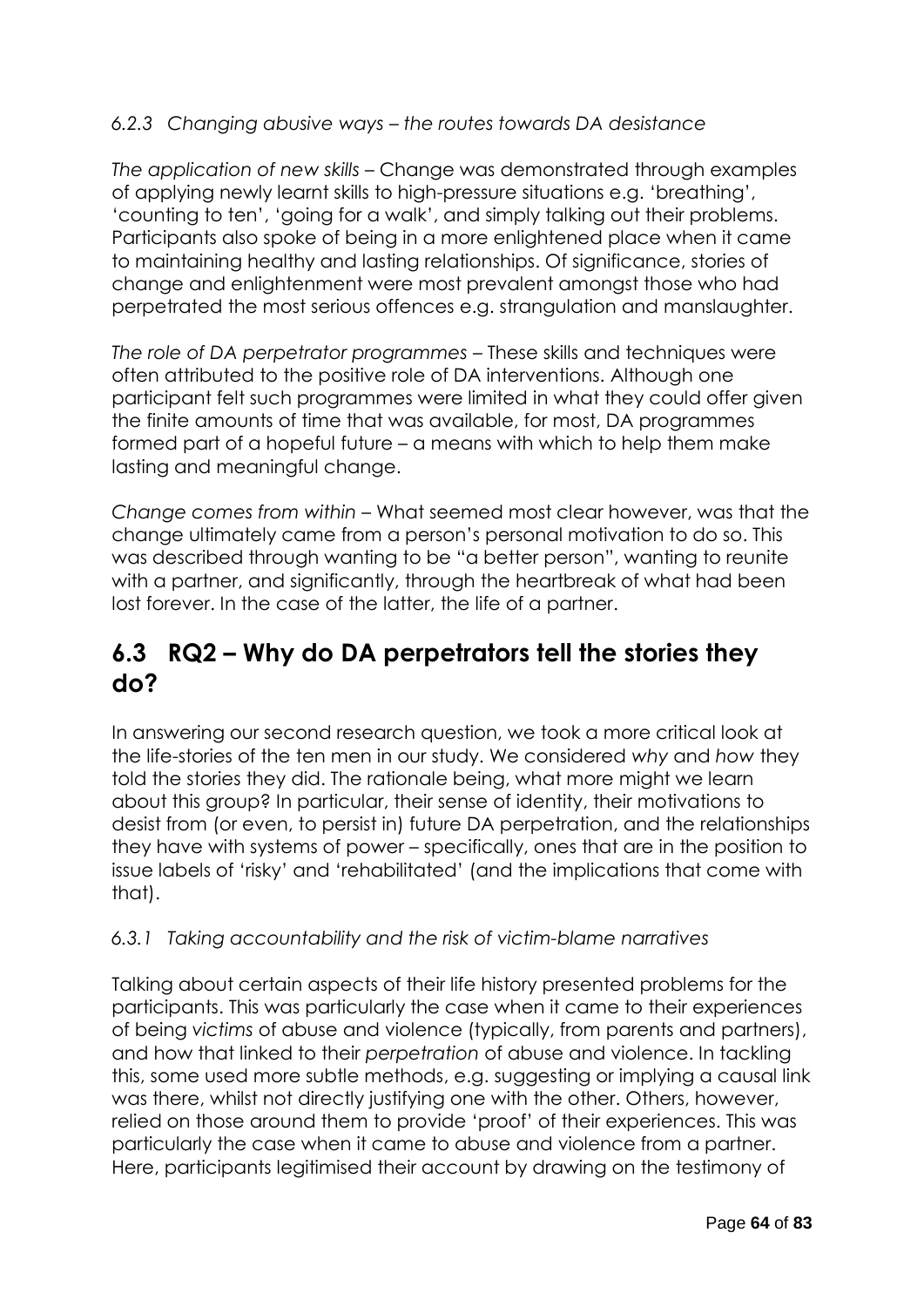others, i.e. explaining events through the 'impartial' eyes of friends, or through the 'authoritative' eyes of criminal justice professionals (police and the courts). In these stories, others were able to see them as *both* victims and perpetrators. Of particular interest was how, for one participant, talking about his own experiences of this topic revealed another core narrative – specifically, the difficulty of coming up against a system as man who is both a victim *and* a perpetrator of violence. Though he fully claimed his own violence, his narrative was one of the imperfections of a reductive system that predominantly only sees men, and in particular larger men, as aggressors, and women as victims. In his reasoning, though abuse and violence may be reciprocal, a man will always be seen as the problem because the system is set up that way.

#### *6.3.2 Rejecting bad identities*

Narratives also operated to distance participants from negative or 'bad' identity positions – this was particular important for the participants given all were acutely aware of the shame and stigma of being labelled as 'a domestic abuse perpetrator'. To do this, participants sought to reject other negative identities to preserve some sense of goodness. For some, this was achieved through participants contrasting themselves with (more) problematic others, i.e. troublesome friends, crime-prone peers – essentially, those who influenced their behaviour for the worse. However, when it comes to DA, the justification that 'it wasn't as bad as what the next guy did', or 'my friends made me do it', is much harder. Narratives of DA as an outcome of peer pressure do not exist. In these cases, participants instead placed their behaviour as the result of something else – in most cases, the over-arching power of substance addiction. In protecting good and moral selves, the intoxicant was placed as 'the bad thing' and not the individual using it. In telling stories of giving up the drink then, participants were able to show their 'real' selves – specifically, the good person they really were inside.

#### *6.3.3 Telling stories of violence against women*

Talking about specific acts of abuse and violence created various problems for the participants, in that stories of men causing hurt and harm to women are rarely received well. As such, the participants explained their violence in particular ways, which typically involved justification, mitigation and denial. We termed these the 'both to blame' narratives; the 'de-escalation' narratives; and the 'resistance and denial' narratives. Though, it was common for participants to draw on several of these in explaining themselves.

*'Both to blame' narratives –* Stories framed in this way saw participants explain their violence through the lens of reciprocity – both parties had their role to play. Typically, in these accounts, violence was explained as the outcome of volatile and toxic relationships, where both parties were equally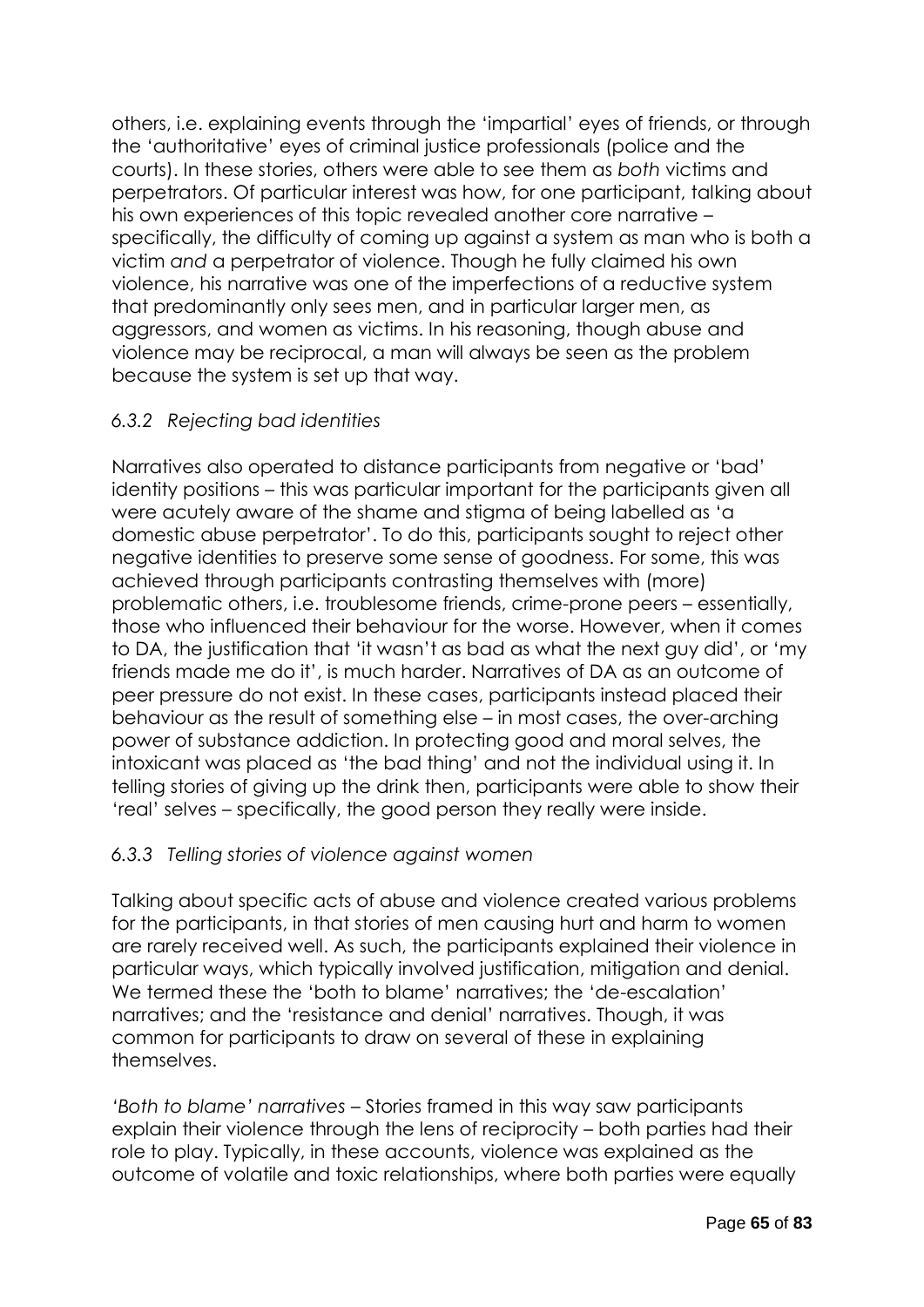culpable. Ultimately, a disaster waiting to happen.

*De-escalation narratives* – These were ones which placed the protagonist as trying to stop things from getting worse, usually through physically restraining an 'out of control' partner. These were, by far, the most common way participants explained DA. De-escalation narratives often saw minimisations of harm, or harm caused as a necessary measure to stop further, and/or more serious, outcomes. Terms such as 'ushering', 'tapping', 'placing' and 'pushing (usually an arm)' were commonly used, and typically with qualifiers such as 'just', 'slight' and 'little'. In addition, explanations of actions were always in the context of external provocation.

*Resistance and denial narratives* – This final type of stories tended to occur where the participants did not seem to understand their charges of DA, and/or where they felt their actions didn't warrant the DA label. In these instances, accounts of violence were often explained away in the context of not being entirely clear what officially constituted DA. One participant invoked a cultural reading of his actions. In defending his position, the British criminal justice response was placed as outside of his particular frame of reference.

*Justifying violence: The preservation of masculinity – DA carries certain* negative labels. In particular, those which place male perpetrators as cowards and bullies – inherently 'unmanly' traits. In tackling this, two approaches were used to frame stories in ways which instead sought to preserve masculinity. The first was in how participants 'drew the line'. Though violence was acknowledged, it was in acts which were proportional to the situation (and, as implied, their partners' gender). They were just trying to stop the violence. Secondly, such examples were often situated with additional exposition which suggested, had their partners been men, the situation would have been very different. Masculinity was thus preserved in their restraint in not having done worse.

#### *6.3.4 Desistance narratives and the rehabilitated identity*

Likely reflecting their experiences with probation, and by extension their rehabilitation journey, narratives of desistance were commonplace. Participants offered stories which placed them as reflective, reformed and ready for change. Typical narratives comprised finding employment, giving back to the community, leaving criminogenic friends or situations behind them, substance desistance/addiction recovery, maturing out of DA, and most commonly, changing problematic thinking and behaviour. Telling such stories of desistance helped achieve a number of welcome outcomes e.g. repairing damaged self-esteem, providing opportunities for redemption (through participants being able to use their experiences to help others), and enabling participants to show their desistance focussed future plans.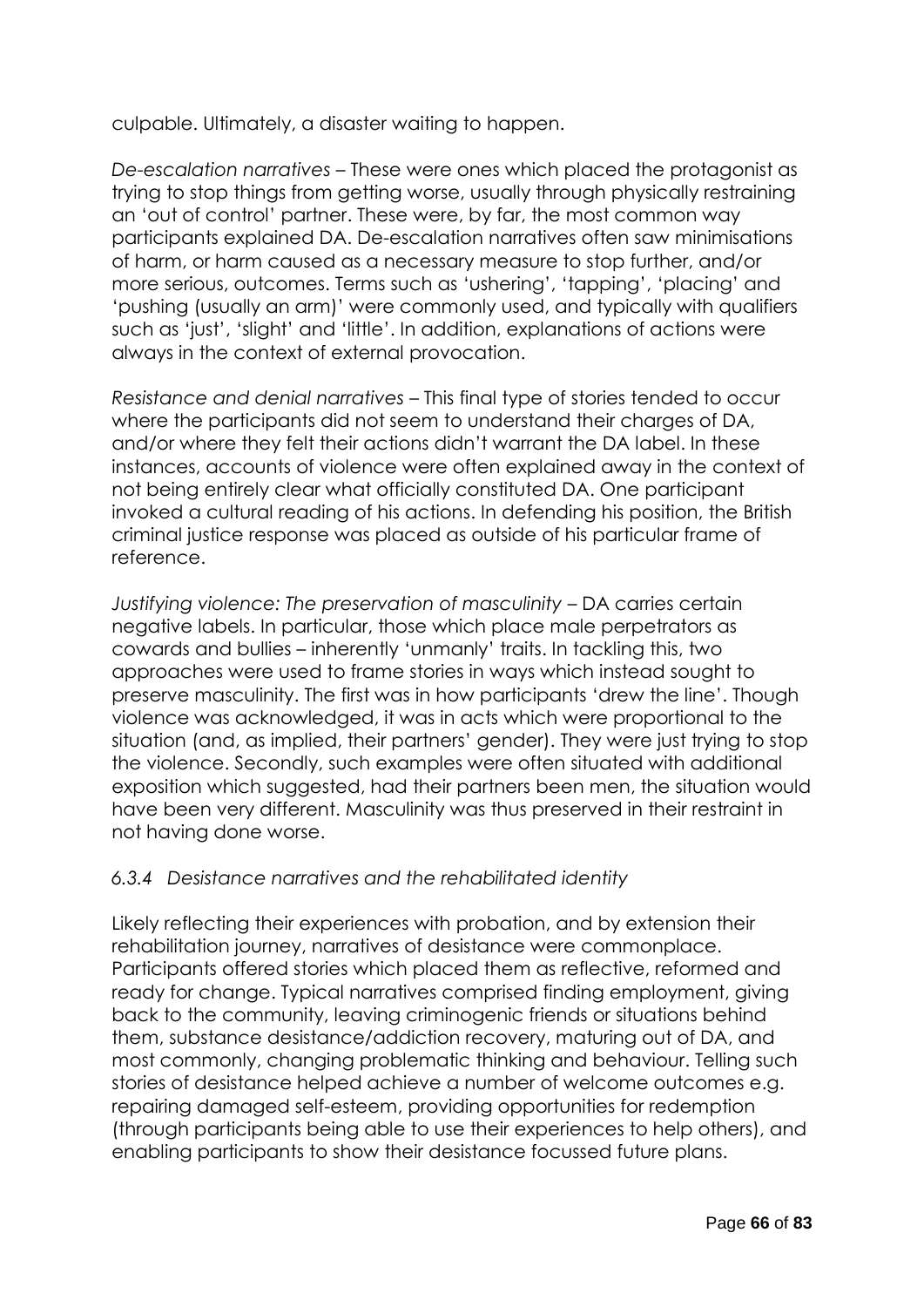However, desistance narratives also functioned to protect. Participants indicated their awareness of the CJS' power to give and withhold certain identities – specifically, ones which placed them as rehabilitated and ones which placed them as still posing a risk. For the participants, all of whom wanted to move on with their lives, and most of whom wanted to reunite with a partner, these labels became barriers and facilitators to achieving that. As such, and often despite other issues and complaints they had, they tended to promote their compliance and positivity, both towards the systems that held them *and* towards the processes and tools used to rehabilitate them. There was a sense from some that showing anything other than this may end badly for them. Indeed, that one participant told of deliberately *not* telling his probation officer of his hopes to reunite again with his partner, lest he be considered controlling, is revealing.

## **6.4 RQ3 – How can the learning from this research be usefully applied in policy and practice?**

This research has offered a detailed and fulsome account of the early signs and behaviours that may indicate that an individual (specifically, a man in a heterosexual relationship) is at an increased risk of becoming domestically abusive later on in their lives. It has also considered *how* and *why* certain narratives might be drawn on by perpetrators when exploring the topic of DA. In this final section, we consider how this knowledge might be useful for both policy and practice. As such, we offer the following learning points and recommendations.

- *6.4.1 Points for policy and DA prevention programme development*
	- 1. *More attention needs to be paid to the damaging effects of aggression and violence in the family home, acrimonious parental separation, and the related disappearance of dads* – As this research has shown, childhood trauma due to these factors was found in almost all the men's narratives, and for many was linked directly to their own violent patterns of behaviour. Though, of course, parental separation does not see most children go on to become abusive and violent, in turn, most children of parental separation and divorce don't additionally experience aggression, abuse and violence in their family homes, and their dad disappearing from their lives. As such, these may be factors to be attended to when working with boys going through acrimonious family breakups.
	- 2. *Domestic abuse perpetrator programmes might benefit from a greater focus on the role which fathers (and father figures) play in perpetrators' young lives, and also the messages they get about 'being a man' from the important men in their lives* – The participants in our study tended to grow up in households where men (usually dads) were the providers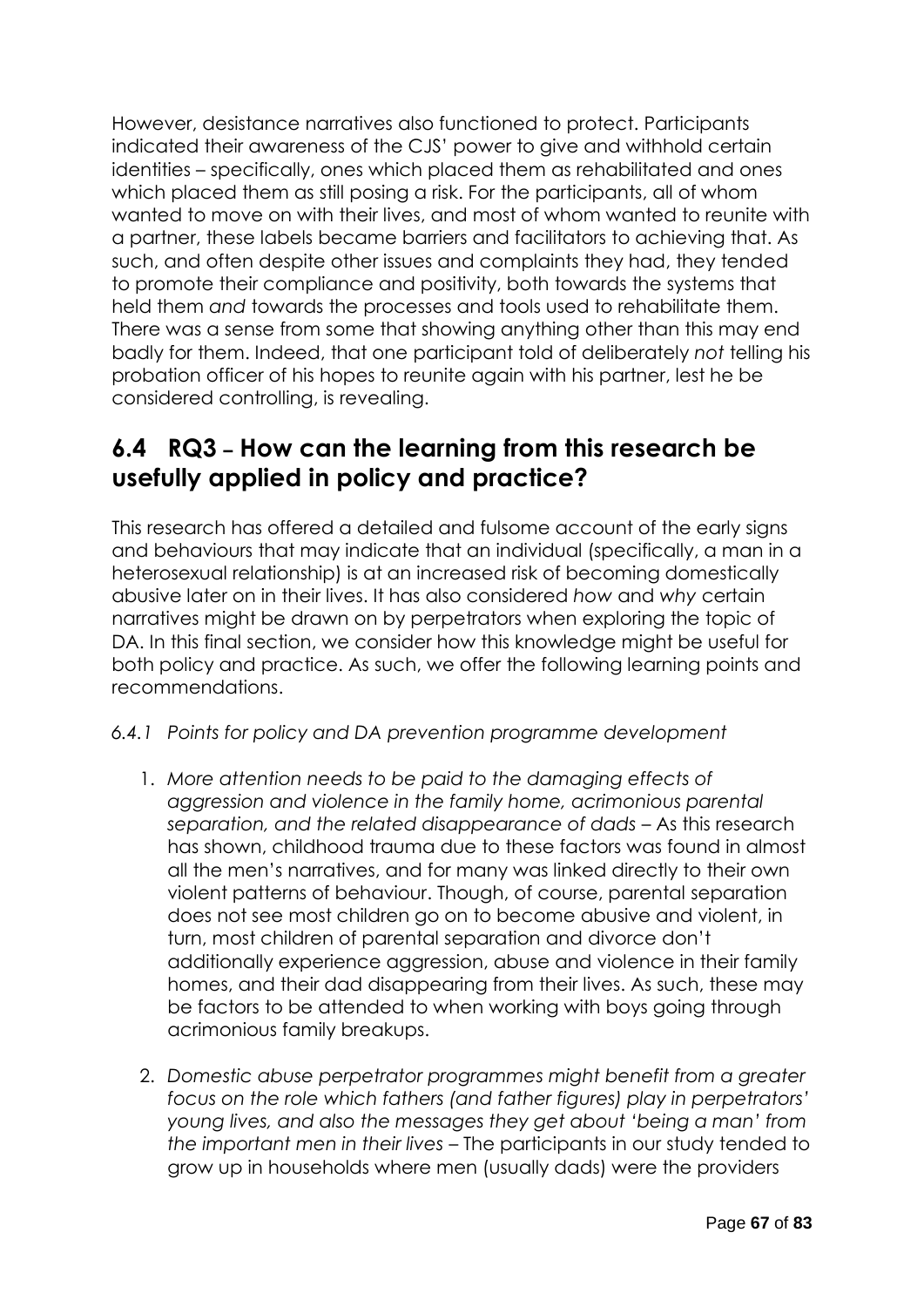and authority figures. Participants routinely described their admiration and respect for fathers and father figures, and moreover, their desire to be like them. This was an important finding given that fathers tended to be either largely absent from the family home, an imposing authority figure, or of most concern, abusive and violent themselves.

- 3. *Allow perpetrators the space to explore their experiences of being a victim of abuse and violence –* Male perpetrators of DA can also be victims of abuse, but may struggle to articulate this. The participants in this research were hugely aware of the pitfalls of victim-blaming and not being seen to take accountability for their own actions. As a consequence, they found it difficult to tell stories of their partners being abusive and violent towards them. DA programmes then, might seek to give perpetrators space to tell these stories such that they feel that their experiences are valid, and they do not end up becoming a barrier to tackling their own abuse and violence.
- 4. *DA programmes should consider the role that isolated traumatic events can in have in a young person's psychosocial development* – The participants in this study almost all told of hugely traumatic singular events in their lives which went on to affect their sense of self, and their sense of place in the world. It is important that programmes attend to not just sustained trauma, but also discrete episodes of trauma, as these may hold significant answers for why someone might see the world in the way that they do.
- 5. *More work needs to be done on stress management, especially in earlier adolescence* – The participants in this study all talked of the huge impact stress had on them, and that they simply did not know how to safely and effectively manage it. As such, stress became a lifelong problem, and a subsequent risk factor for their violence.
- 6. *More education is needed for young men (and young women) around building and sustaining 'healthy' relationships* – The men in our study typically had erratic, fractious and volatile adolescent relationships, and these learnt behaviours became the norm as they progressed into their adult relationships. Education about relationship conflict resolution needs to come much sooner, and preferably before deeply embedded destructive patterns and habits are formed. In addition, such education needs to be delivered in safe and inclusive spaces, including all young people, and not just those deemed to be 'at risk'.
- 7. *It is vitally important that young people are educated about what domestic abuse comprises, what the current legal definitions are, and how it can appear in a relationship* – In our study, there were huge gaps in understanding about what constituted DA, and consequently, variance in the participants' individual commitments to changing their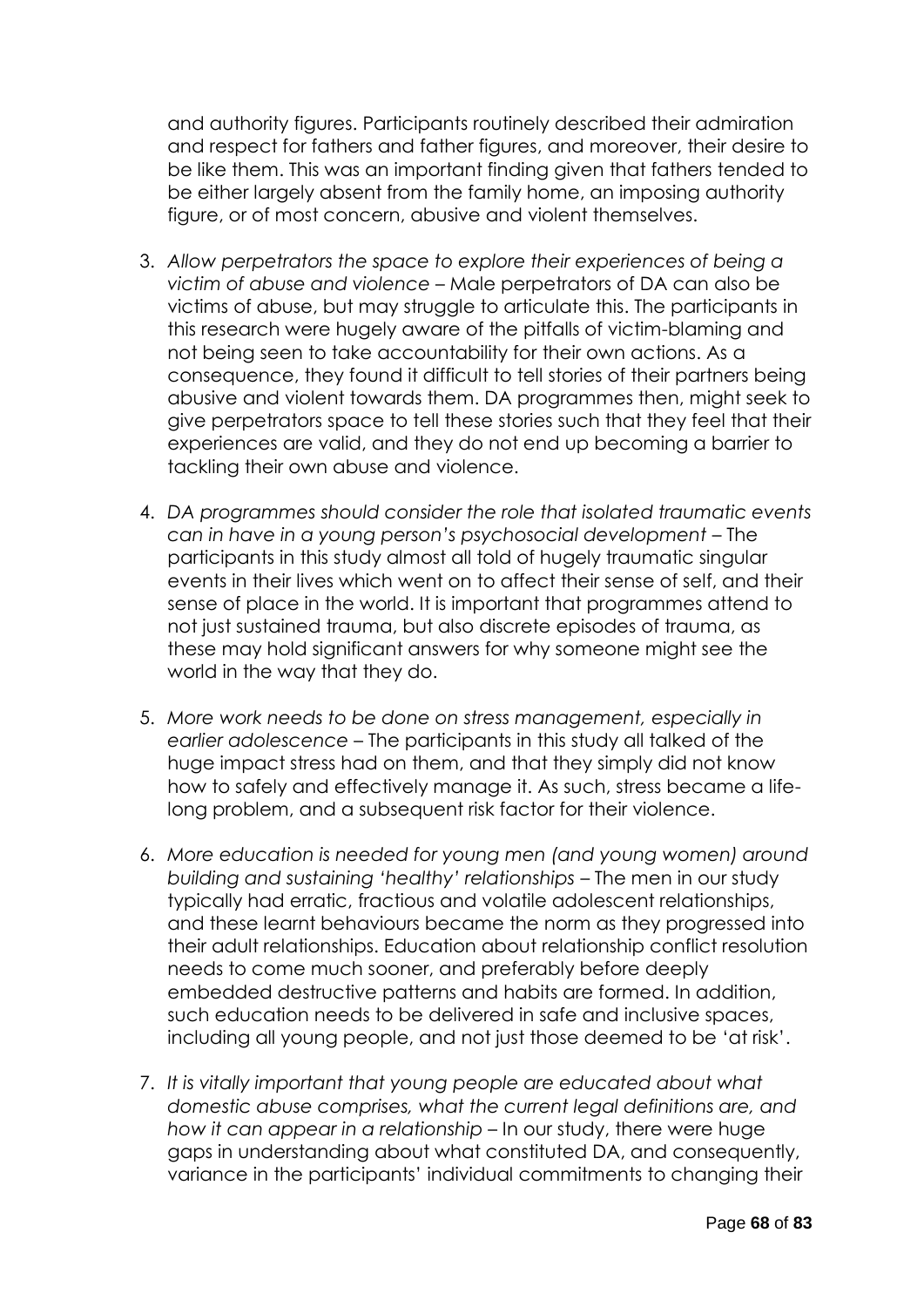ways. Indeed, those who perpetrated the most serious offences were the most likely to see the need for, and seek pathways to, change, whilst those who suggested their behaviour was not really DA, only seemed to acquiesce to change as a means to get themselves out of the system and back with their partners.

#### *6.4.2 Points for practice and practitioners*

- 1. *Don't let concerns that perpetrators may be justifying or excusing their domestic abuse behaviour detract from the importance of such accounts being given at all* – Telling stories of DA perpetration carries substantial shame and stigma. Justifications and mitigations are often needed such that the story, in whatever form, is able to be told at all. It might be more effective to suspend concerns about truth telling and accountability, and instead focus on the power of story-telling as a device itself for sense-making and reflection about abusive thinking and behaviour.
- 2. *Male to female domestic violence directly threatens masculinity, and therefore may see additional levels of defence as they seek to preserve it* – The men in this study defined themselves through their masculinity, and, as such, often struggled to tell stories of their domestically abusive behaviour for fear of being seen as unmanly (i.e. failing in their role to provide and protect for their partners). Related to the above, it is useful for practitioners to keep this in mind when working with perpetrators of DA, as stories seemingly filled with excuses might be less about avoiding accountability, and more about protecting themselves from feeling like they have failed as a man.
- 3. *Older perpetrators may struggle more than younger perpetrators when it comes to understanding problematic beliefs about gender roles* – Though all participants seemed to grow up in quite traditionally gendered households, for the older participants, this was also reflective of the generation they were born in to. As such, comprehending the changing roles of men felt substantially harder, and often saw them feel confused about what value they had in the family dynamic.
- 4. Finally, and perhaps most importantly, *perpetrators may withhold information, or be more inclined to tell 'success' stories which position themselves as reformed, changed and compliant, due to perceived risks about what might happen if they don't* – As demonstrated in this research, not being seen to be compliant and positive about systems of power carries particular risks in what it might threaten to take away – i.e. the chance of reuniting with partners and families. Given this, it is important that practitioners working directly with DA perpetrators understand this, and encourage perpetrators to talk about these issues without fear of repercussions.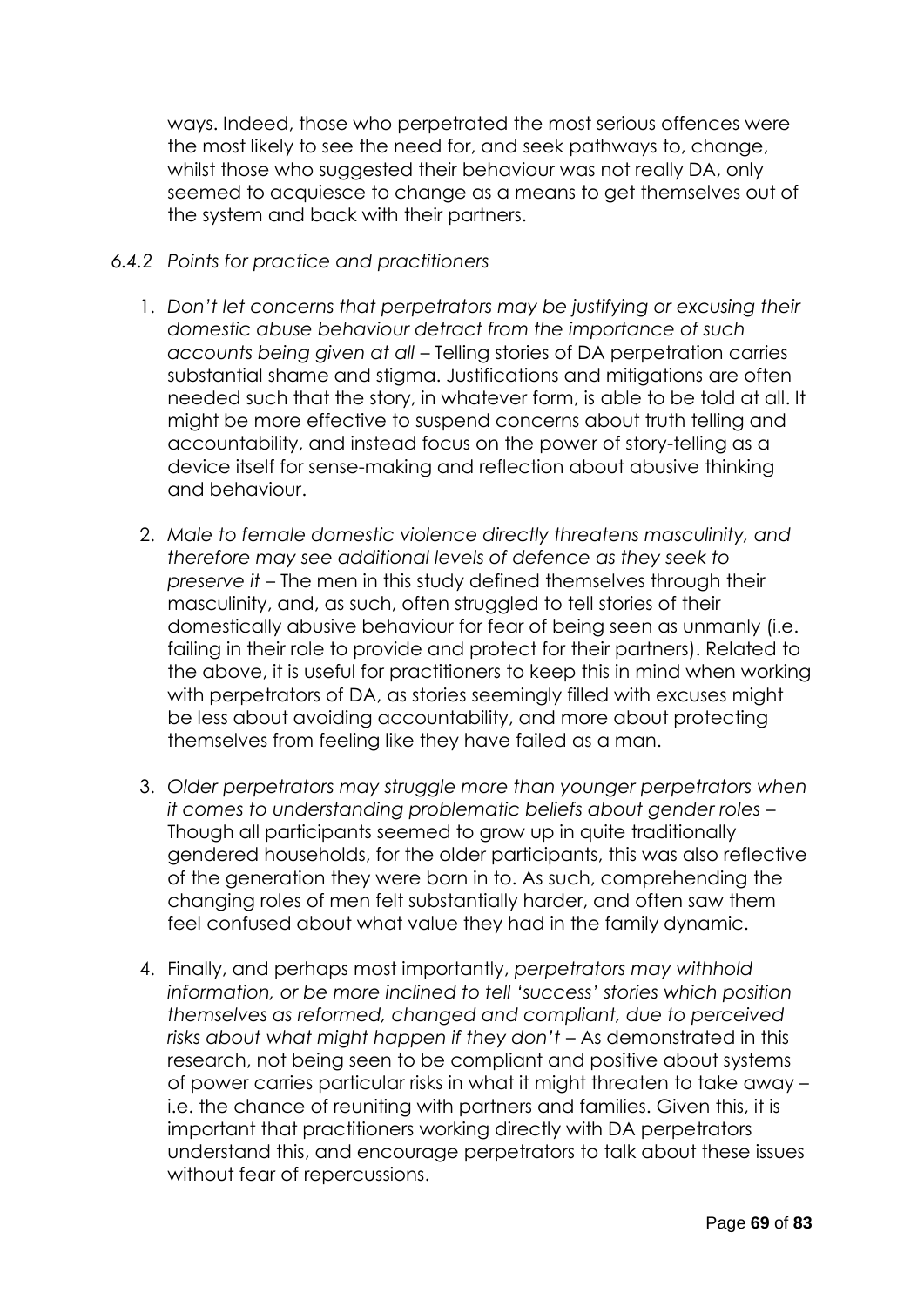# **6.5 Conclusion**

The findings described in this research add usefully to the wider literature base around both the early signs and behaviours when it comes to DA perpetrators, and the lived experiences of DA perpetrators. Though this topic has historically privileged the views of victims, and understandably so, this research has successfully argued for why it is equally important to attend to the views of perpetrators. Indeed, to better understand and tackle DA perpetration, we must commit to understanding what it is that precedes this – specifically, what the early lives look like for those who go on to develop DA behaviour patterns, and how problematic and dangerous thinking and behaviour can develop over a life-course.

In taking this learning forward, there are a few additional areas future research might consider when it comes to exploring this important topic. Firstly, the findings described in this report are from the perspective of men who perpetrate violence against women. It would be valuable to see how this operates in reverse e.g. how do similar events and life experiences affect the psychosocial development of women who are domestically abusive? Secondly, it would be useful to consider how these findings hold for perpetrators from different cultural backgrounds. As one of our participants noted, how things are in the UK, when it comes to DA, is not how it is elsewhere. This is particularly important when it comes to unpacking the wide spectrum of behaviours that currently make up what we currently understand to be DA patterns.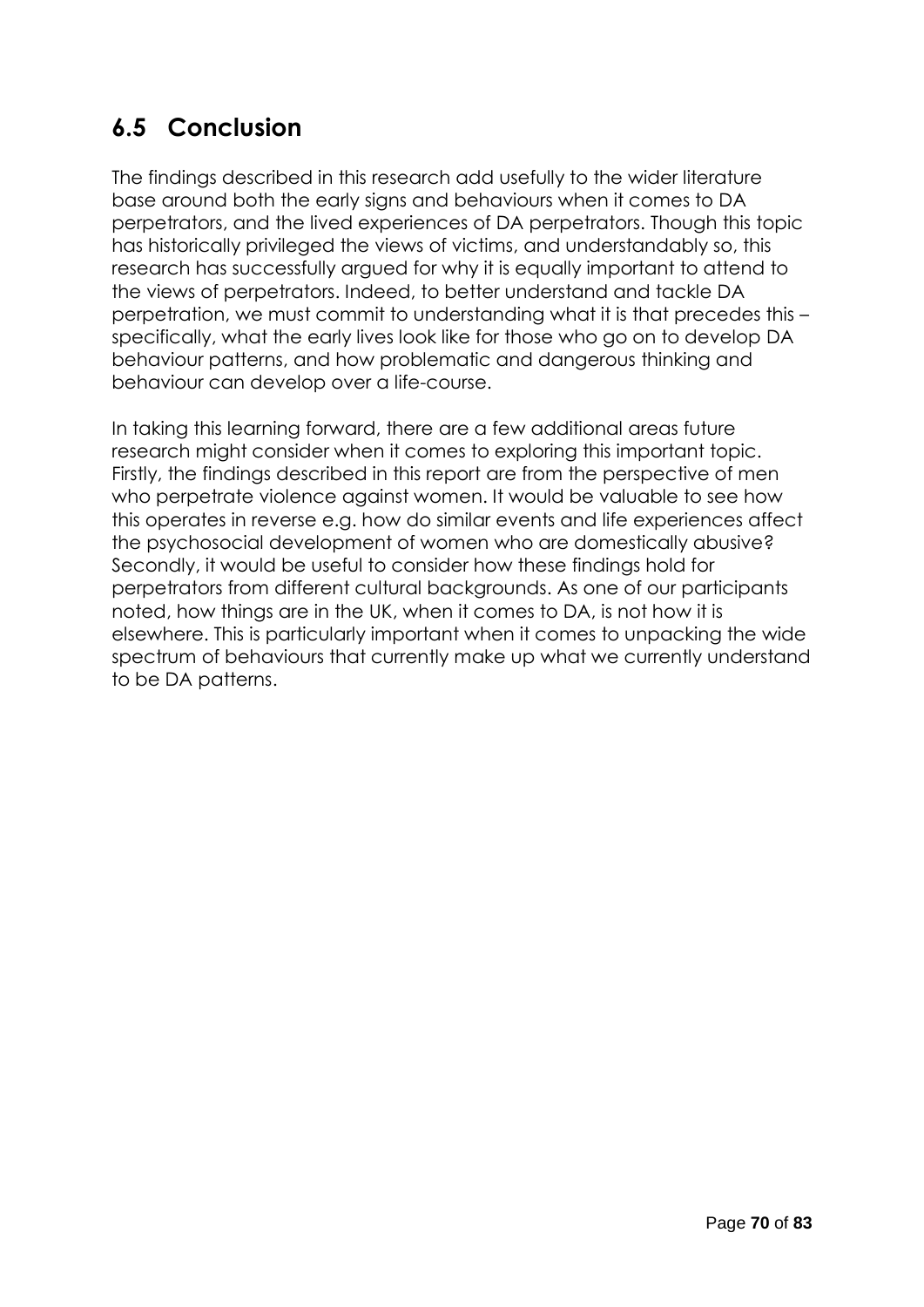# **References**

- Capaldi, D. M., Knoble, N. B., Shortt, J. W., & Kim, H. K. (2012). A systematic review of risk factors for intimate partner violence. *Partner abuse*, *3*(2), 231-280.
- Corr, M., Gadd, D., Butler, I., & Fox, C.L. (2013). *FROM BOYS TO MEN: PHASE TWO KEY FINDINGS.* Retrieved from [http://www.boystomenproject.com/wp-content/uploads/2013/03/Key-](http://www.boystomenproject.com/wp-content/uploads/2013/03/Key-Findings-Phase-2.pdf)[Findings-Phase-2.pdf](http://www.boystomenproject.com/wp-content/uploads/2013/03/Key-Findings-Phase-2.pdf)
- Costa, B. M., Kaestle, C. E., Walker, A., Curtis, A., Day, A., Toumbourou, J. W., & Miller, P. (2015). Longitudinal predictors of domestic violence perpetration and victimization: A systematic review. *Aggression and violent behavior*, *24*, 261-272.
- Crown Prosecution Service. *Violence against Women and Girls (VAWG) Strategy 2017–2020*. Retrieved from [https://www.cps.gov.uk/sites/default/files/documents/publications/VAW](https://www.cps.gov.uk/sites/default/files/documents/publications/VAWG-Strategy-2017-2020-R01.pdf) [G-Strategy-2017-2020-R01.pdf](https://www.cps.gov.uk/sites/default/files/documents/publications/VAWG-Strategy-2017-2020-R01.pdf)
- Ellis Devitt, K. (2020). *The life-stories of young adult men in the criminal justice system: A critical narrative analysis* [Unpublished doctoral thesis]. University of Portsmouth.
- Featherstone, B., & Peckover, S. (2007). Letting them get away with it: Fathers, domestic violence and child welfare. *Critical Social Policy*, *27*(2), 181-202.
- Fox, C.L., Corr, M., Gadd, D., & Butler, I. (2013a). *FROM BOYS TO MEN: PHASE ONE KEY FINDINGS.* Retrieved from [http://www.boystomenproject.com/wp-content/uploads/2012/12/Key-](http://www.boystomenproject.com/wp-content/uploads/2012/12/Key-Findings-Phase-1.pdf)[Findings-Phase-1.pdf](http://www.boystomenproject.com/wp-content/uploads/2012/12/Key-Findings-Phase-1.pdf)
- Gadd, D., Corr, M., Fox, C.L., & Butler, I. (2013c). *FROM BOYS TO MEN: PHASE THREE KEY FINDINGS.* Retrieved from [http://www.boystomenproject.com/wp-content/uploads/2012/12/Key-](http://www.boystomenproject.com/wp-content/uploads/2012/12/Key-Findings-Phase-3.pdf)[Findings-Phase-3.pdf](http://www.boystomenproject.com/wp-content/uploads/2012/12/Key-Findings-Phase-3.pdf)
- Gadd, D., Fox, C.L., Corr, M., Butler, I., & Bragg, J. (2013). *FROM BOYS TO MEN: OVERVIEW AND RECOMMENDATIONS.* Retrieved from [http://www.boystomenproject.com/wp](http://www.boystomenproject.com/wp-content/uploads/2013/10/Recommendations.pdf)[content/uploads/2013/10/Recommendations.pdf](http://www.boystomenproject.com/wp-content/uploads/2013/10/Recommendations.pdf)
- Graham‐Kevan, N., & Bates, E. A. (2020). Intimate Partner Violence Perpetrator Programmes: Ideology or Evidence‐Based Practice?. *The*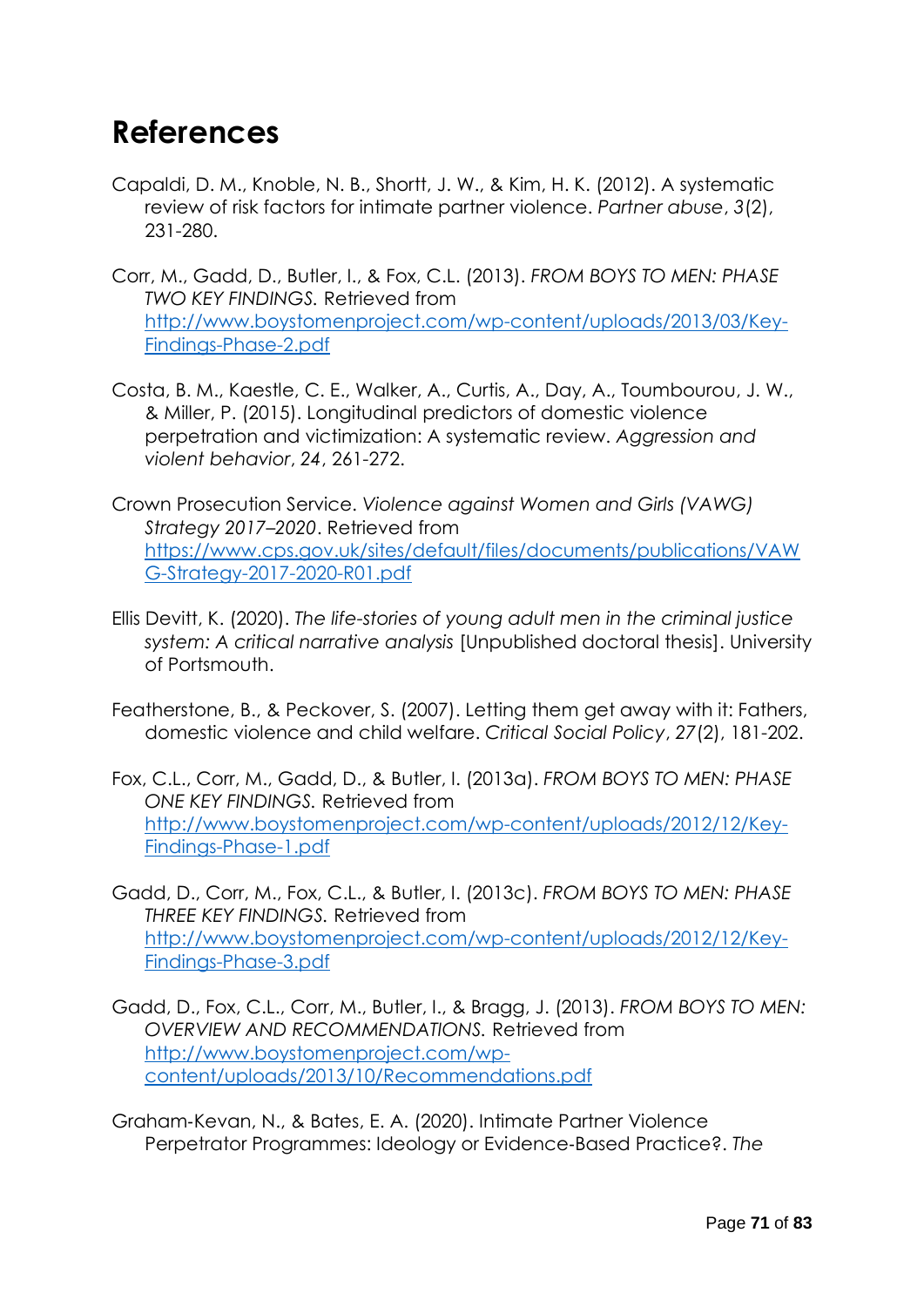*Wiley Handbook of What Works in Violence Risk Management: Theory, Research and Practice*, 437-449.

- Hester, M., Westmarland, N., Gangoli, G., Wilkinson, M., O'Kelly, C., Kent, A. & Diamond, A. (2006). *Domestic Violence Perpetrators: Identifying Needs to Inform Early Intervention*. Retrieved from [https://www.bristol.ac.uk/media](https://www.bristol.ac.uk/media-library/sites/sps/migrated/documents/rj4157researchreport.pdf)[library/sites/sps/migrated/documents/rj4157researchreport.pdf](https://www.bristol.ac.uk/media-library/sites/sps/migrated/documents/rj4157researchreport.pdf)
- HMPPS. (2019). *Domestic Abuse HMIP Action Plan*. Retrieved from [https://assets.publishing.service.gov.uk/government/uploads/system/uplo](https://assets.publishing.service.gov.uk/government/uploads/system/uploads/attachment_data/file/813215/Domestic_Abuse_thematic_Draft_joint_Action_Plan_-_June_2019_update.pdf) [ads/attachment\\_data/file/813215/Domestic\\_Abuse\\_thematic\\_Draft\\_joint](https://assets.publishing.service.gov.uk/government/uploads/system/uploads/attachment_data/file/813215/Domestic_Abuse_thematic_Draft_joint_Action_Plan_-_June_2019_update.pdf) [\\_Action\\_Plan\\_-\\_June\\_2019\\_update.pdf](https://assets.publishing.service.gov.uk/government/uploads/system/uploads/attachment_data/file/813215/Domestic_Abuse_thematic_Draft_joint_Action_Plan_-_June_2019_update.pdf)
- HMPPS. (2019). *Intimate Partner Violence - domestic abuse programmes*. Retrieved from [https://www.gov.uk/guidance/intimate-partner-violence](https://www.gov.uk/guidance/intimate-partner-violence-domestic-abuse-programmes)[domestic-abuse-programmes](https://www.gov.uk/guidance/intimate-partner-violence-domestic-abuse-programmes)
- HM Government. (2016). *Ending Violence Against Women and Girls (VAWG) Strategy 2016- 2020.* Retrieved from [https://assets.publishing.service.gov.uk/government/uploads/system/uplo](https://assets.publishing.service.gov.uk/government/uploads/system/uploads/attachment_data/file/522166/VAWG_Strategy_FINAL_PUBLICATION_MASTER_vRB.PDF) [ads/attachment\\_data/file/522166/VAWG\\_Strategy\\_FINAL\\_PUBLICATION\\_](https://assets.publishing.service.gov.uk/government/uploads/system/uploads/attachment_data/file/522166/VAWG_Strategy_FINAL_PUBLICATION_MASTER_vRB.PDF) [MASTER\\_vRB.PDF](https://assets.publishing.service.gov.uk/government/uploads/system/uploads/attachment_data/file/522166/VAWG_Strategy_FINAL_PUBLICATION_MASTER_vRB.PDF)
- Humphreys, C., Diemer, K., Bornemisza, A., Spiteri‐Staines, A., Kaspiew, R., & Horsfall, B. (2019). More present than absent: Men who use domestic violence and their fathering. *Child & Family Social Work*, *24*(2), 321-329.
- Iratzoqui, A. (2018). Domestic violence and the victim/offender overlap across the life course. *International journal of offender therapy and comparative criminology*, *62*(9), 2801-2816.
- Kadiani, A., Chaudhury, S., Saldanha, D., Pande, N., & Menon, P. (2020). Psychosocial profile of male perpetrators of domestic violence: A population-based study. *Industrial Psychiatry Journal*, *29*(1), 134-148.
- Katz, E., Nikupeteri, A., & Laitinen, M. (2020). When coercive control continues to harm children: Post‐separation fathering, stalking and domestic violence. *Child abuse review*, *29*(4), 310-324.
- Kelly, L., & Westmarland, N. (2016). Naming and defining 'domestic violence': Lessons from research with violent men. *Feminist review*, *112*(1), 113-127.

Kelly, J. (2021). *Coronavirus: Domestic abuse an 'epidemic beneath a pandemic*'. Retrieved from BBC News: [https://www.bbc.co.uk/news/uk-](https://www.bbc.co.uk/news/uk-56491643)[56491643](https://www.bbc.co.uk/news/uk-56491643)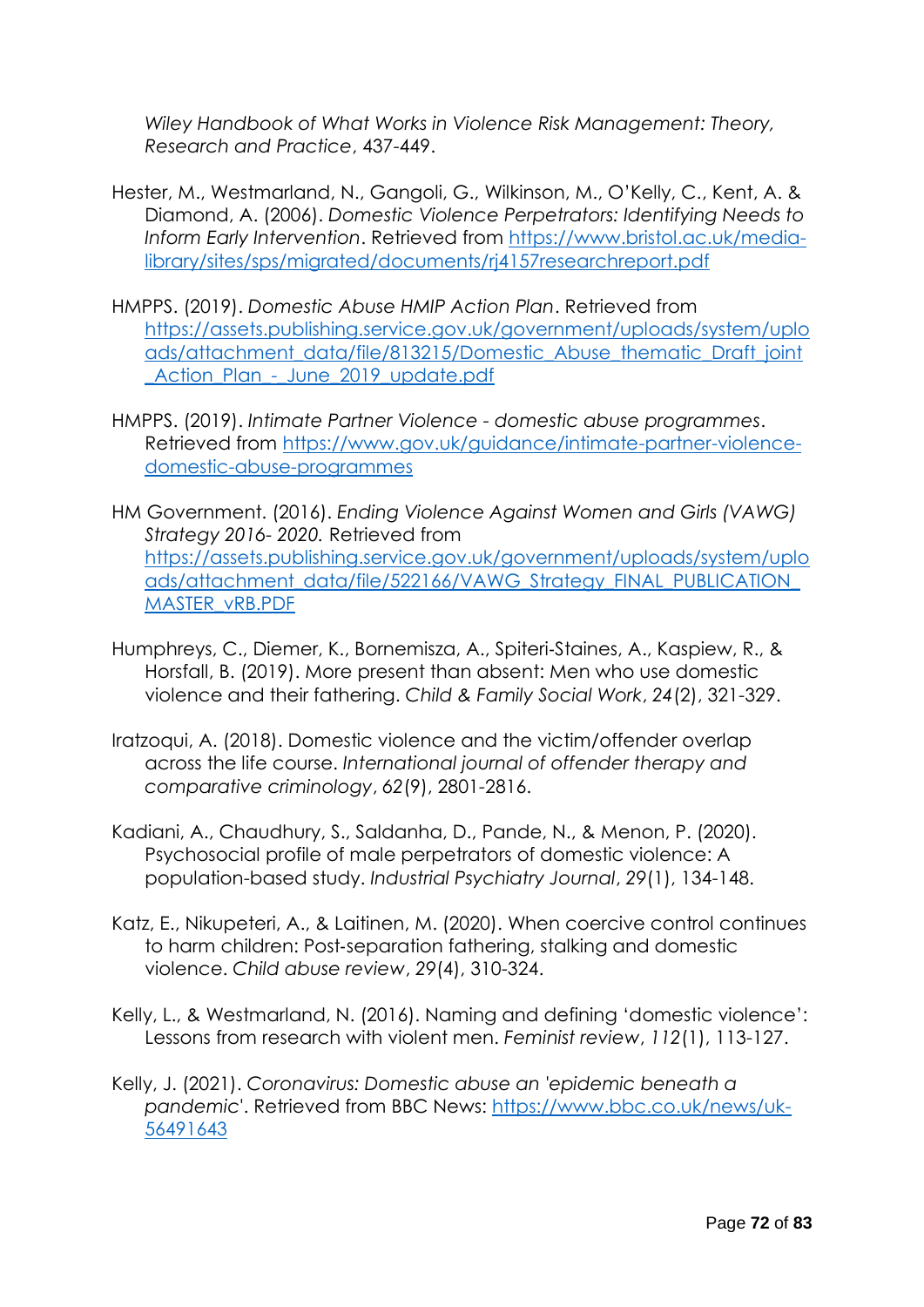- LeCouteur, A., & Oxlad, M. (2011). Managing accountability for domestic violence: Identities, membership categories and morality in perpetrators' talk. *Feminism & Psychology*, *21*(1), 5-28.
- Lee, R. D., Walters, M. L., Hall, J. E., & Basile, K. C. (2013). Behavioral and attitudinal factors differentiating male intimate partner violence perpetrators with and without a history of childhood family violence. *Journal of Family Violence*, *28*(1), 85-94.
- Maruna, S. (2001). *Making Good: How ex-convicts rebuild and reform their lives.* American Psychological Association: Washington DC
- McClure, M. M., & Parmenter, M. (2020). Childhood trauma, trait anxiety, and anxious attachment as predictors of intimate partner violence in college students. *Journal of interpersonal violence*, *35*(23-24), 6067-6082.
- McKee, J. R., & Payne, B. K. (2014). Witnessing Domestic Violence as a Child and Adulthood Emotionality: Do Adults "Feel" the Consequences of Exposure to Partner Abuse Later in the Life Course?. *Journal of aggression, maltreatment & trauma*, *23*(3), 318-331.
- Meyer, S. (2018). Motivating perpetrators of domestic and family violence to engage in behaviour change: The role of fatherhood. *Child & Family Social Work*, *23*(1), 97-104.
- Ministry of Justice (2020). *Domestic Abuse Policy Framework*. Retrieved from [https://www.gov.uk/government/publications/domestic-abuse-policy](https://www.gov.uk/government/publications/domestic-abuse-policy-framework)[framework](https://www.gov.uk/government/publications/domestic-abuse-policy-framework)
- Morran, D. (2011). Re-education or recovery? Re-thinking some aspects of domestic violence perpetrator programmes. *Probation Journal*, *58*(1), 23- 36.
- Morran, D. (2013). Desisting from domestic abuse: Influences, patterns and processes in the lives of formerly abusive men. *The Howard Journal of Criminal Justice*, *52*(3), 306-320.
- Morrison, P. K., Miller, E. P., Burke, J., Cluss, P., Fleming, R., Hawker, L., … Chang, J. C. (2018). Adult Male Perpetrators' Perspectives on What Prevention Approaches Work Best for Young Boys at Risk of Future Intimate Partner Violence Perpetration. *Journal of Aggression, Maltreatment & Trauma*, *27*(2), 179-198.
- Musimbe-Rix, S. (2020a). *The COVID-19 epidemic and its implications for domestic abuse victims: a global and national crisis in the UK*. Retrieved from [https://www.cep-probation.org/domestic-abuse-victims-and-covid-](https://www.cep-probation.org/domestic-abuse-victims-and-covid-19-epidemic-a-national-crisis/)[19-epidemic-a-national-crisis/](https://www.cep-probation.org/domestic-abuse-victims-and-covid-19-epidemic-a-national-crisis/)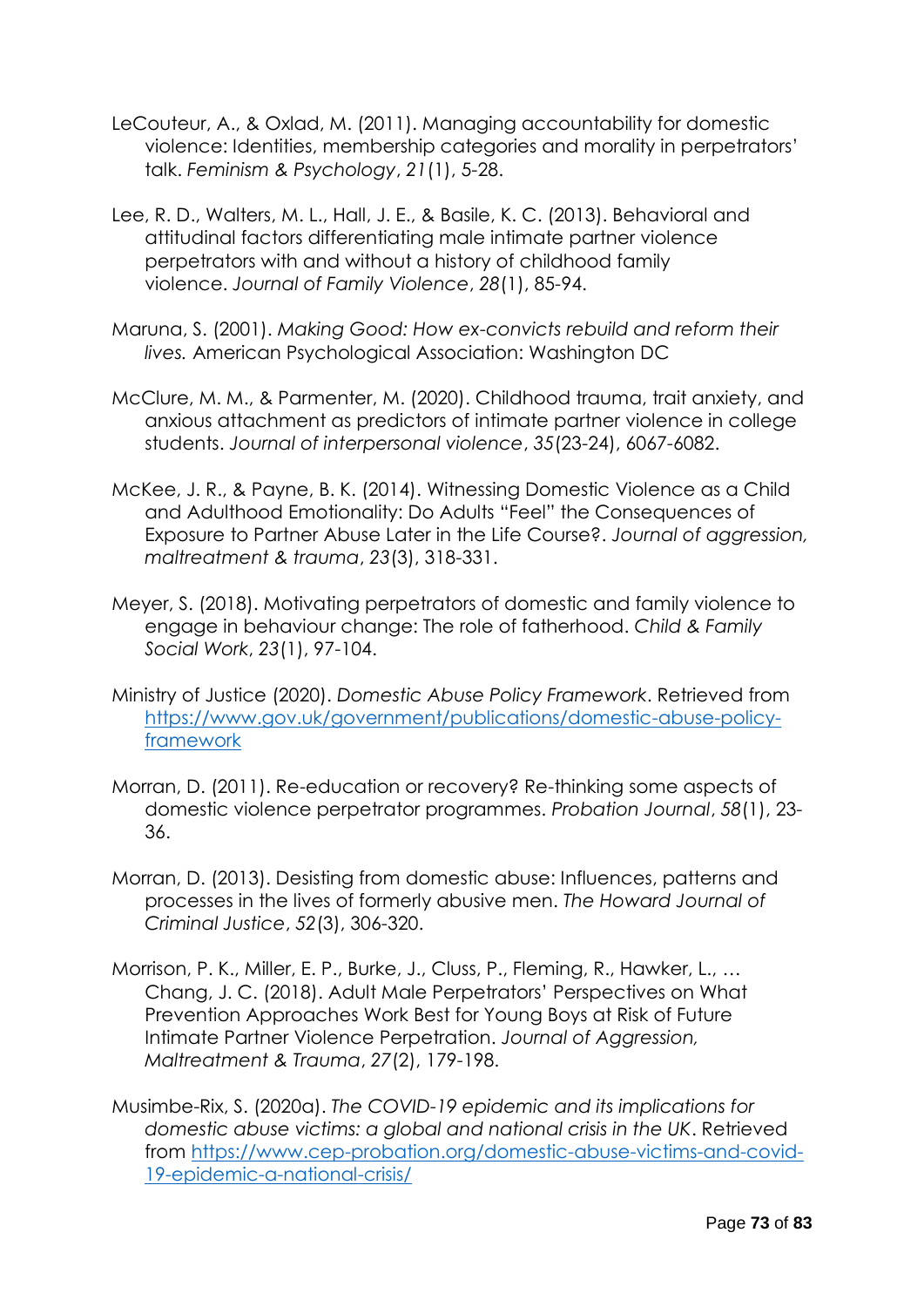- Musimbe-Rix, S. (2020b). *Domestic abuse during Coronavirus.* Retrieved from [https://interventionsalliance.com/wp](https://interventionsalliance.com/wp-content/uploads/sites/4/2021/07/DomesticAbuseDuringCoronavirus-Factfile1.pdf)[content/uploads/sites/4/2021/07/DomesticAbuseDuringCoronavirus-](https://interventionsalliance.com/wp-content/uploads/sites/4/2021/07/DomesticAbuseDuringCoronavirus-Factfile1.pdf)[Factfile1.pdf](https://interventionsalliance.com/wp-content/uploads/sites/4/2021/07/DomesticAbuseDuringCoronavirus-Factfile1.pdf)
- Musimbe-Rix, S. (2021). 'Double jeopardy' Domestic abuse in ethnic minority communities and implications for probation practice. *Probation Quarterly*, Issue 20, June 2021.
- Nugent, B. & Schinkel, M. (2016). The pains of desistance. *Criminology and Criminal Justice, 16*(5) 568–584.

Office for National Statistics. (2021). *Criminal Justice System Statistical Quarterly*. Retrieved from [https://www.gov.uk/government/statistics/criminal-justice-system](https://www.gov.uk/government/statistics/criminal-justice-system-statistics-quarterly-june-2020)[statistics-quarterly-june-2020](https://www.gov.uk/government/statistics/criminal-justice-system-statistics-quarterly-june-2020)

Office for National Statistics. (2020a). *Crime Survey for England and Wales.*  Retrieved from [https://www.ons.gov.uk/peoplepopulationandcommunity/crimeandjustic](https://www.ons.gov.uk/peoplepopulationandcommunity/crimeandjustice) [e](https://www.ons.gov.uk/peoplepopulationandcommunity/crimeandjustice)

Office for National Statistics. (2020b). *Domestic abuse during the coronavirus (COVID-19) pandemic, England and Wales: November 2020*. Retrieved from [https://www.ons.gov.uk/peoplepopulationandcommunity/crimeandjustic](https://www.ons.gov.uk/peoplepopulationandcommunity/crimeandjustice/articles/domesticabuseduringthecoronaviruscovid19pandemicenglandandwales/november2020) [e/articles/domesticabuseduringthecoronaviruscovid19pandemicengland](https://www.ons.gov.uk/peoplepopulationandcommunity/crimeandjustice/articles/domesticabuseduringthecoronaviruscovid19pandemicenglandandwales/november2020) [andwales/november2020](https://www.ons.gov.uk/peoplepopulationandcommunity/crimeandjustice/articles/domesticabuseduringthecoronaviruscovid19pandemicenglandandwales/november2020)

- Park, S., & Kim, S. H. (2019). Who are the victims and who are the perpetrators in dating violence? Sharing the role of victim and perpetrator. *Trauma, violence, & abuse*, *20*(5), 732-741.
- Presser, L. & Sandberg, S. (2015). *Narrative Criminology: Understanding stories of crime*. New York: New York University.
- Radford, L., Richardson Foster, H., Hargreaves, P., & Devaney, J. (2019). *Research Review: Early Childhood and the 'Intergenerational Cycle of Domestic Violence'*. NSPCC, London.
- Rutter, N. (2020). Social media: A challenge to identity and relational desistance. *Probation Journal*. Retrieved from <https://journals.sagepub.com/doi/pdf/10.1177/0264550520962207>
- Sahlstein Parcell, E. & Baker, B. M. A. (2018). Narrative Analysis. *SAGE Research Methods*. New York: Sage.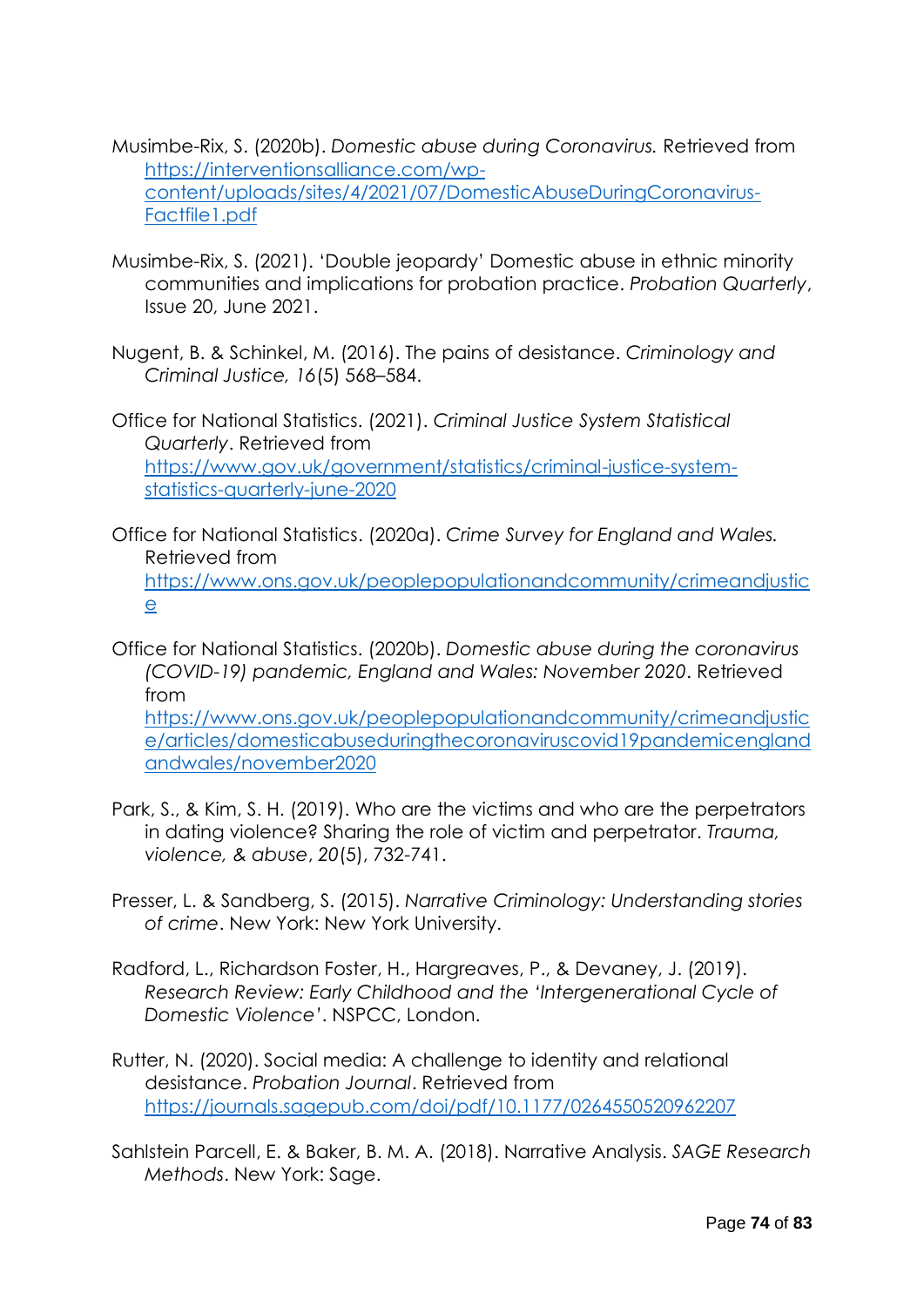- Schmidt, M. C., Kolodinsky, J. M., Carsten, G., Schmidt, F. E., Larson, M., & MacLachlan, C. (2007). Short term change in attitude and motivating factors to change abusive behavior of male batterers after participating in a group intervention program based on the pro-feminist and cognitivebehavioral approach. *Journal of Family Violence*, *22*(2), 91-100.
- Stanley, N., Fell, B., Miller, P., Thomson, G., & Watson, J. (2009). *Strength to Change. Men's Talk: Research to inform Hull's social marketing initiative on domestic violence*. Retrieved from: [https://thensmc.com/sites/default/files/Hull%20DV%20Report.WithoutSpin](https://thensmc.com/sites/default/files/Hull%20DV%20Report.WithoutSpine.final_.pdf) e.final .pdf
- Stanley, N., & Humphreys, C. (2017). Identifying the key components of a 'whole family' intervention for families experiencing domestic violence and abuse. *Journal of gender-based violence*, *1*(1), 99-115.
- Stover, C. S. (2013). Fathers for change: A new approach to working with fathers who perpetrate intimate partner violence. *The journal of the American Academy of Psychiatry and the Law*, *41*(1), 65.
- Sykes, G. ,& Matza, D. (1957). Techniques of neutralisation: A theory of delinquency. *American Sociological Review, 22*(6), 664-670.
- Theobald, D., Farrington, D. P., Coid, J. W., & Piquero, A. R. (2016). A longitudinal analysis of the criminal careers of intimate partner violence offender subtypes: results from a prospective survey of males. *Violence and victims*, *31*(6), 999-1020.
- Tracy, M., Salo, M., & Appleton, A. A. (2018). The mitigating effects of maternal social support and paternal involvement on the intergenerational transmission of violence. *Child abuse & neglect*, *78*, 46- 59.
- Verbruggen, J., Blokland, A., Robinson, A. L., & Maxwell, C. D. (2020). The relationship between criminal behaviour over the life-course and intimate partner violence perpetration in later life. *European Journal of Criminology*, *17*(6), 784-805.
- Voith, L. A., Topitzes, J., & Berg, K. A. (2020). The transmission of violence and trauma across development and environmental contexts: Intimate partner violence from the perspective of men with histories of perpetration. *Child abuse & neglect*, *99*, 104267.
- Wagner, J., Jones, S., Tsaroucha, A., & Cumbers, H. (2019). Intergenerational transmission of domestic violence: practitioners' perceptions and experiences of working with adult victims and perpetrators in the UK. *Child abuse review*, *28*(1), 39-51.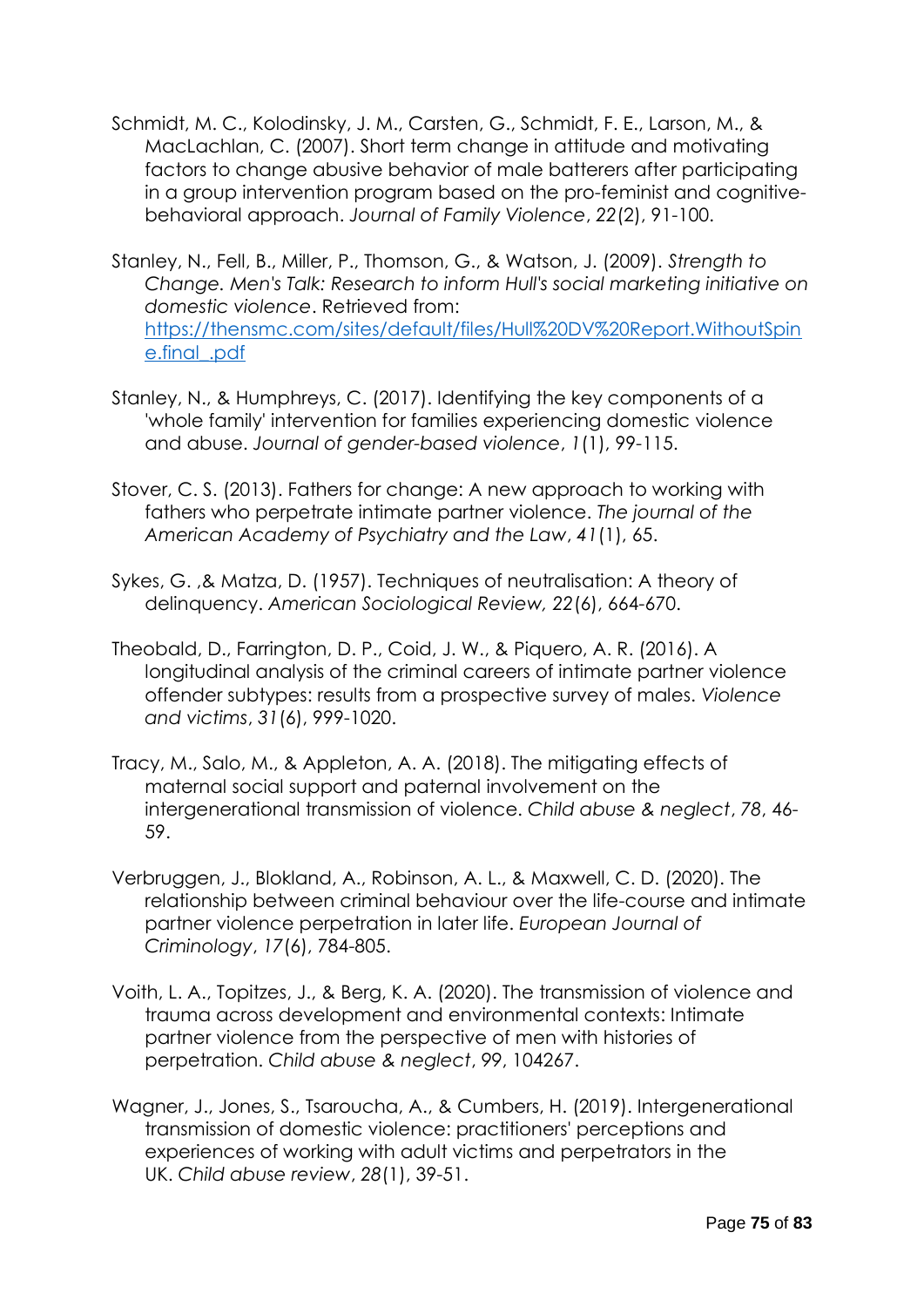- Warburton, E., & Raniolo, G. (2020). Domestic Abuse during COVID-19: What about the boys?. *Psychiatry research*, *291*, 113155.
- Watt, M. E., & Scrandis, D. A. (2013). Traumatic childhood exposures in the lives of male perpetrators of female intimate partner violence. *Journal of interpersonal violence*, *28*(14), 2813-2830.
- Welsh Government. (2020). *Violence against women, domestic abuse and sexual violence: national advisers annual plan 2021 to 2022*. Retrieved from [https://gov.wales/violence-against-women-domestic-abuse-and](https://gov.wales/violence-against-women-domestic-abuse-and-sexual-violence-national-advisers-annual-plan-2021-2022)[sexual-violence-national-advisers-annual-plan-2021-2022](https://gov.wales/violence-against-women-domestic-abuse-and-sexual-violence-national-advisers-annual-plan-2021-2022)
- Williamson, E. (2010). Living in the world of the domestic violence perpetrator: Negotiating the unreality of coercive control. *Violence Against Women*, *16*(12), 1412-1423.
- Women's Aid. (2020). *The impact of Covid-19 on survivors*. Retrieved from [https://1q7dqy2unor827bqjls0c4rn-wpengine.netdna-ssl.com/wp](https://1q7dqy2unor827bqjls0c4rn-wpengine.netdna-ssl.com/wp-content/uploads/2020/05/The-impact-of-Covid-19-on-survivors-findings-from-Women%E2%80%99s-Aid%E2%80%99s-initial-Survivor-Survey.pdf)[content/uploads/2020/05/The-impact-of-Covid-19-on-survivors-findings](https://1q7dqy2unor827bqjls0c4rn-wpengine.netdna-ssl.com/wp-content/uploads/2020/05/The-impact-of-Covid-19-on-survivors-findings-from-Women%E2%80%99s-Aid%E2%80%99s-initial-Survivor-Survey.pdf)[from-Women%E2%80%99s-Aid%E2%80%99s-initial-Survivor-Survey.pdf](https://1q7dqy2unor827bqjls0c4rn-wpengine.netdna-ssl.com/wp-content/uploads/2020/05/The-impact-of-Covid-19-on-survivors-findings-from-Women%E2%80%99s-Aid%E2%80%99s-initial-Survivor-Survey.pdf)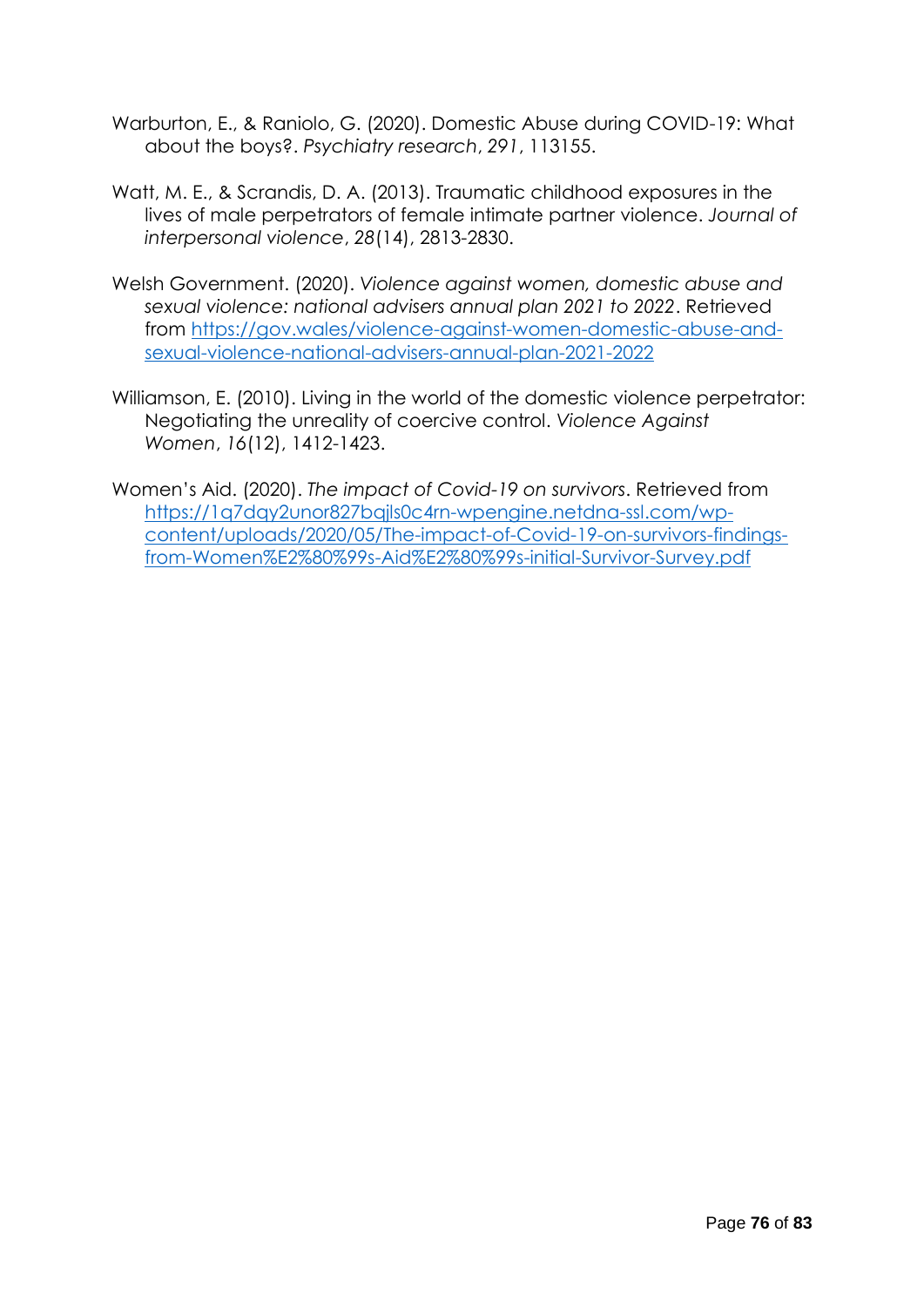# **Appendices**

Appendix A: Project Information Sheet

Appendix B: Participants Invitation Letter

Appendix C: Consent Form

Appendix D: Topic Guide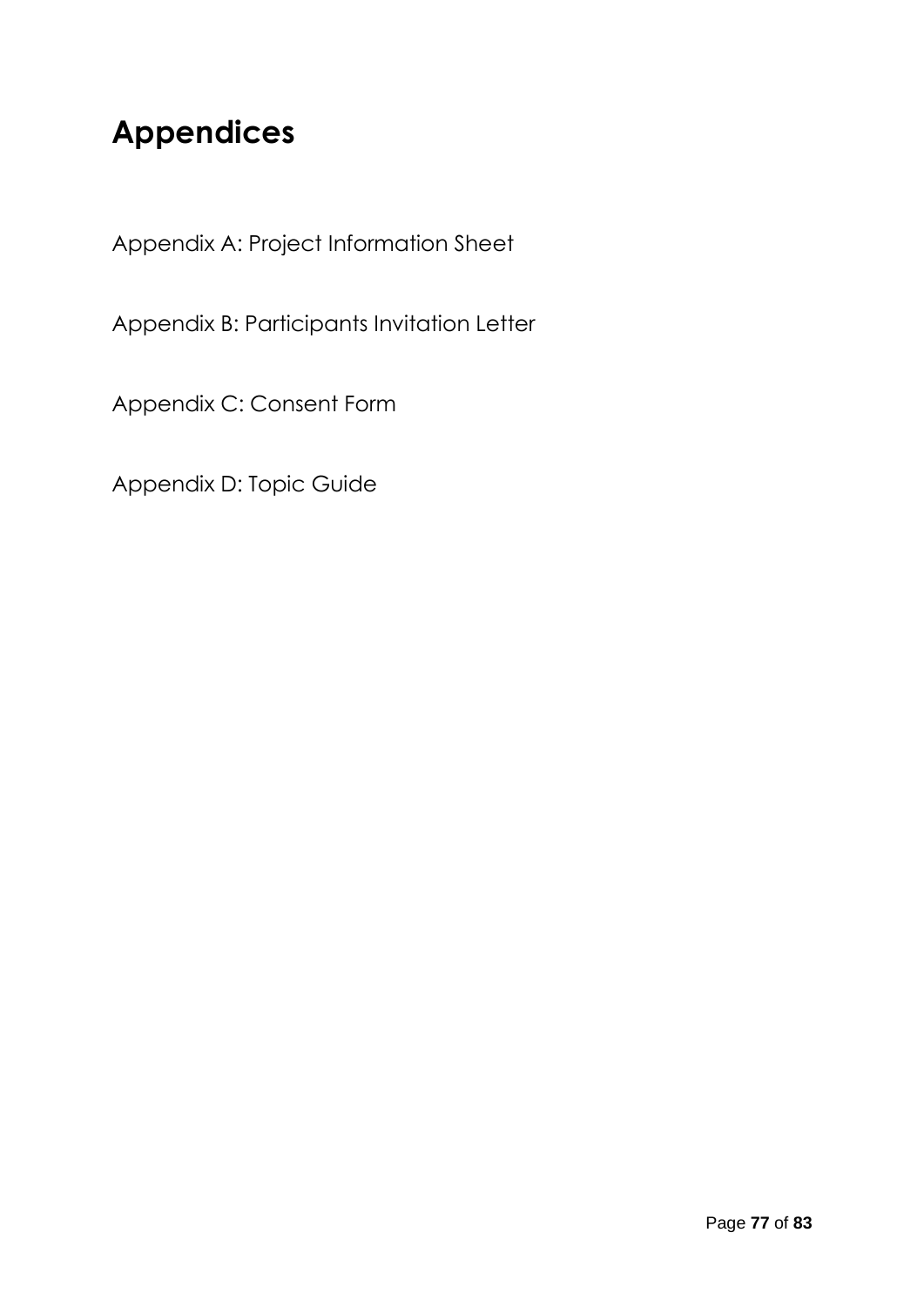# **Appendix A: Project Information Sheet**

## **Who are we and what is this all about?**

We are researchers from the Kent, Surrey and Sussex Community Rehabilitation company (KSS CRC). This is us (http://\*\*\*\*\*\*\*\*\*\*). We do research on a range of issues, mostly around helping probation practice to be as good as it can. Our latest project is looking at issues around domestic abuse.

## **Why have I been given this sheet?**

Because we are looking for participants for this project! We want to hear from people who have histories of domestic abuse in their important relationships. We hope to find out about how different events in a person's life might lead people to act in certain ways.

Much domestic abuse research focuses on the viewpoint of those who have experienced it as a victim. We want to understand the experiences of people who, for whatever reason, have been on the other side of the coin.

Our research approach is 100% safe, open and welcoming. We are not here to judge, or try and change anyone's behavior, or 'solve' problems. We just want to hear about your lives in your words.

#### **Do I have to take part?**

Not at all. Taking part in the research is entirely voluntary, so it's all up to you!

## **What will taking part involve?**

Taking part will involve having a conversation with one of our project researchers. The conversations will be about your life-stories, and how you see the world. These conversations will last about 1-1.5 hours, depending on how much you have to say. We will record conversations so we can accurately remember what you say.

#### **But… Covid? How do we do this safely?**

To ensure everyone's safety, we will have these conversations remotely i.e. by telephone or video call. You can tell David or Sarah what method works best for you when they contact you to arrange a time to speak.

#### **What will I get out of this?**

This will be a unique experience. You will be free to explain your life in any way you choose, allowing for uninterrupted thinking and reflection. Taking part will also raise the voices of those who are often last to be heard when it comes to exploring experiences of domestic abuse.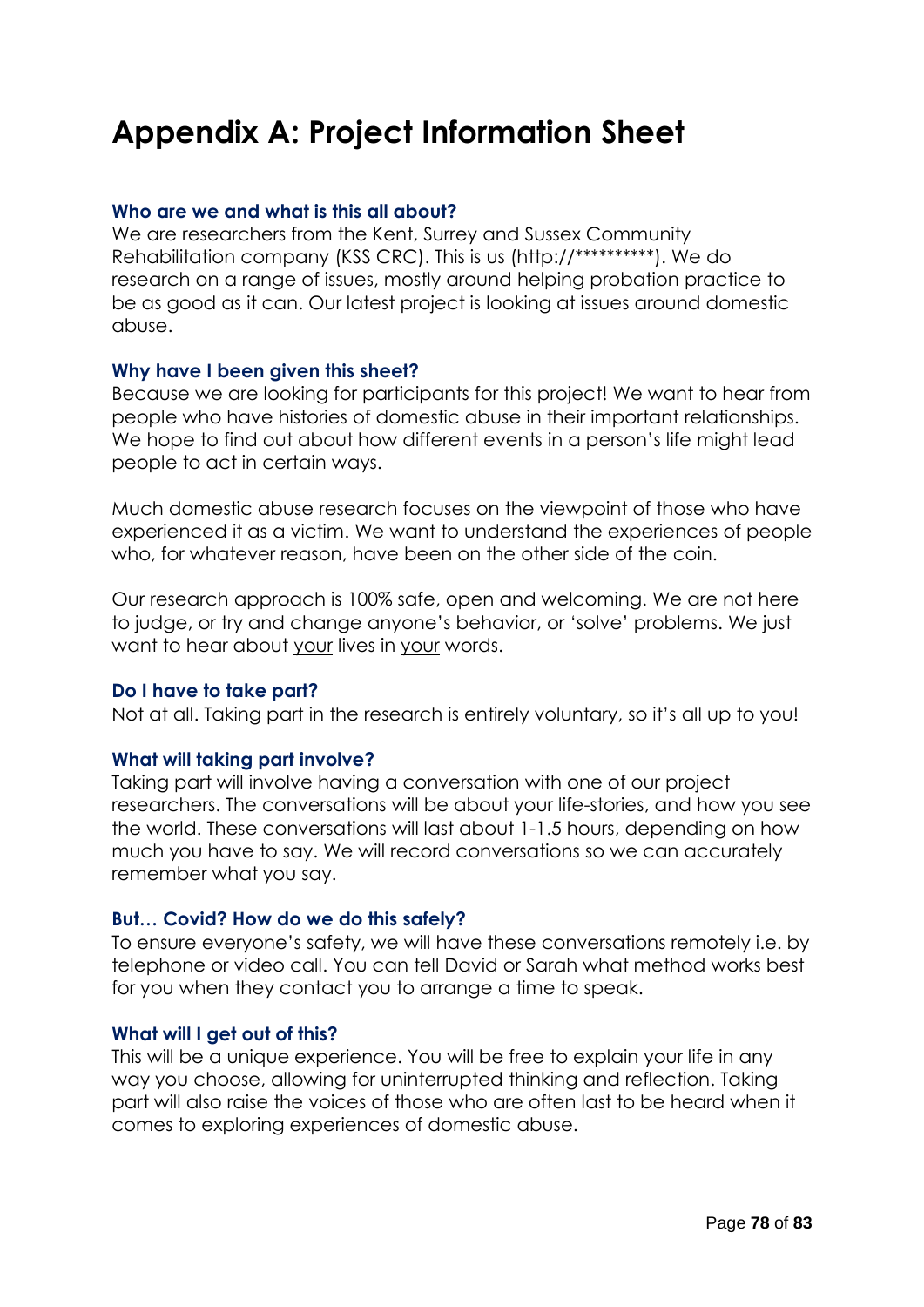### **Thank you vouchers**

Your contribution and time is important. We are therefore offering all participants a £20 Love2shop voucher as a thank you for taking part.

#### **Will my interview be kept confidential?**

Yes! We will make sure that any identifiable details are hidden or changed. Also, any personal details we have for you will be stored securely for the length of the project (August 2021). After that point all personal details will be erased. We are happy to keep your contact details on record if you are interested in reading the final report. The written accounts of our conversations (the 'interview transcripts') will be kept for 10 years after the study is complete. This is now the legal time frame for any research. You have a right to access these at any point.

## **What will happen if I don't want to be involved anymore?**

You can withdraw from the research at any point leading up to the recorded conversations. After these are complete, we will be writing them all up into a report so it will be difficult to remove you then. If you are worried though after taking part, please contact us within 24 hours and we can remove your information from the study if you would rather.

#### **What if there is a problem?**

If you are worried about any part of the research project, please email the Research and Policy Unit at research@\*\*\*\*\*. We are always happy to answer questions.

## **What will happen to the results of the research project?**

All the interviews will be written up in a report. This will be finished by July 2021. If you are interested in receiving a copy, let us know at the time of interview.

#### **Ok, I'm interested, what next?**

The next step is to tell your probation officer you are interested in taking part, and they can pass on your number to us. OR, you can just drop us a text/email directly. Our contact details are below.

David Coley – 07XXX XXX XXX Sarah Lewis – 07XXX XXX XXX Kerry Ellis Devitt - 07XXX XXX XXX

Email: research@\*\*\*\*\*

## *Thank-you for taking the time to read this information sheet. We really hope to hear from you.*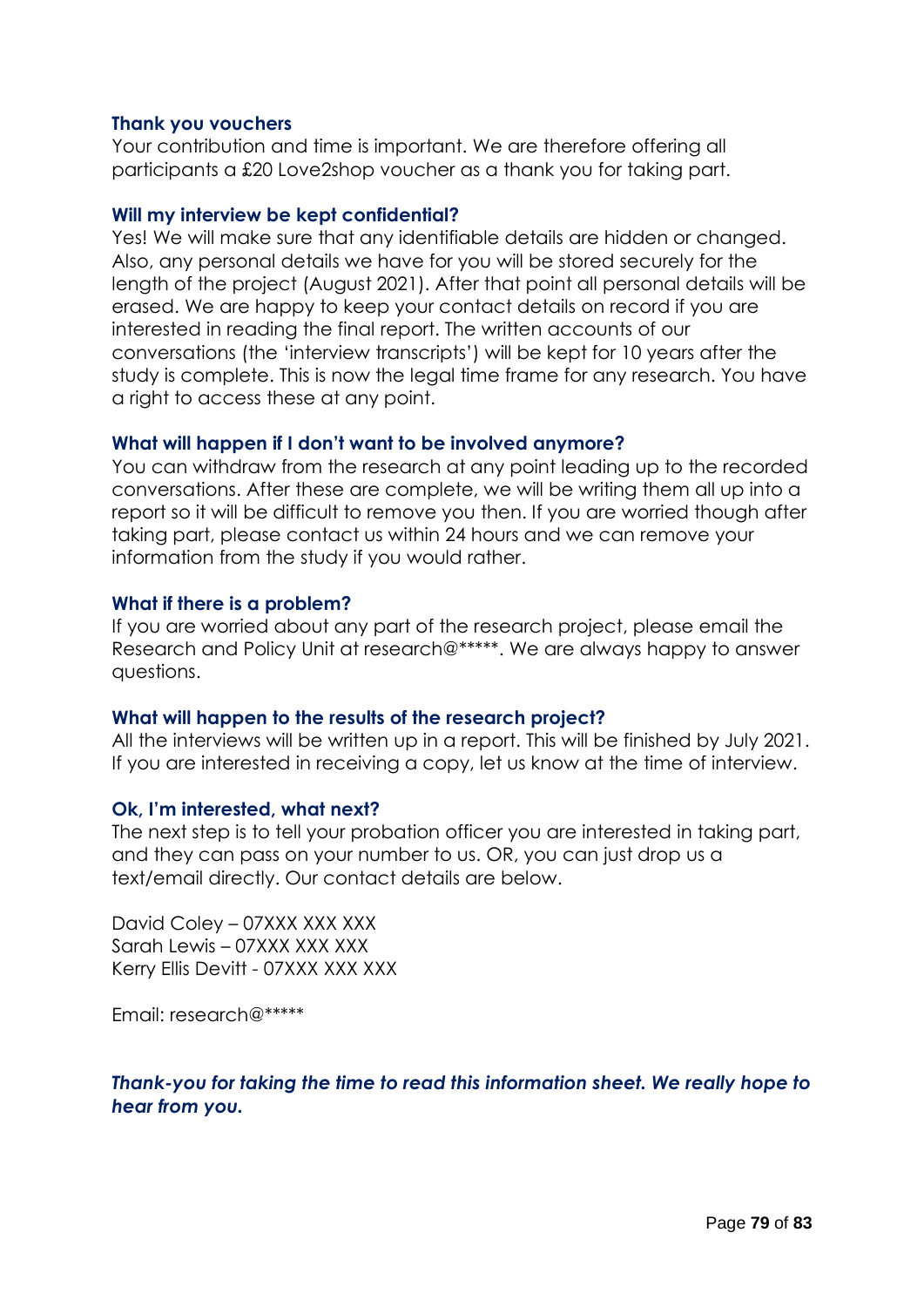# **Appendix B: Participant Invitation Letter**

February 15, 2021

Hello,

We are inviting you to take part in some important new research exploring the difficult topic of domestic abuse. We are looking for participants to help us think about the reasons why certain events in a person's life might lead them to act in certain ways. The specific details are on the accompanying information sheet. Take a look and see what you think.

Taking part is completely voluntary and strictly confidential. It should be an interesting and unique experience, and a chance for your voice to be heard. We are offering a £20 Love2Shop voucher as a thank you for your time (which should be around 1-1.5 hours).

Please read the project information sheet through. If this is something you would like to be part of, get in touch. We would love to hear from you.

Best wishes,

David Coley and Kerry Ellis Devitt

The Research and Policy Unit Kent, Surrey and Sussex, Community Rehabilitation Company

Website: \*\*\*\* Email: [research@\\*\\*\\*\\*](mailto:research@ksscrc.probationservices.co.uk) Tel: David Coley – 07XXX XXX XXX Tel: Kerry Ellis Devitt – 07XXX XXX XXX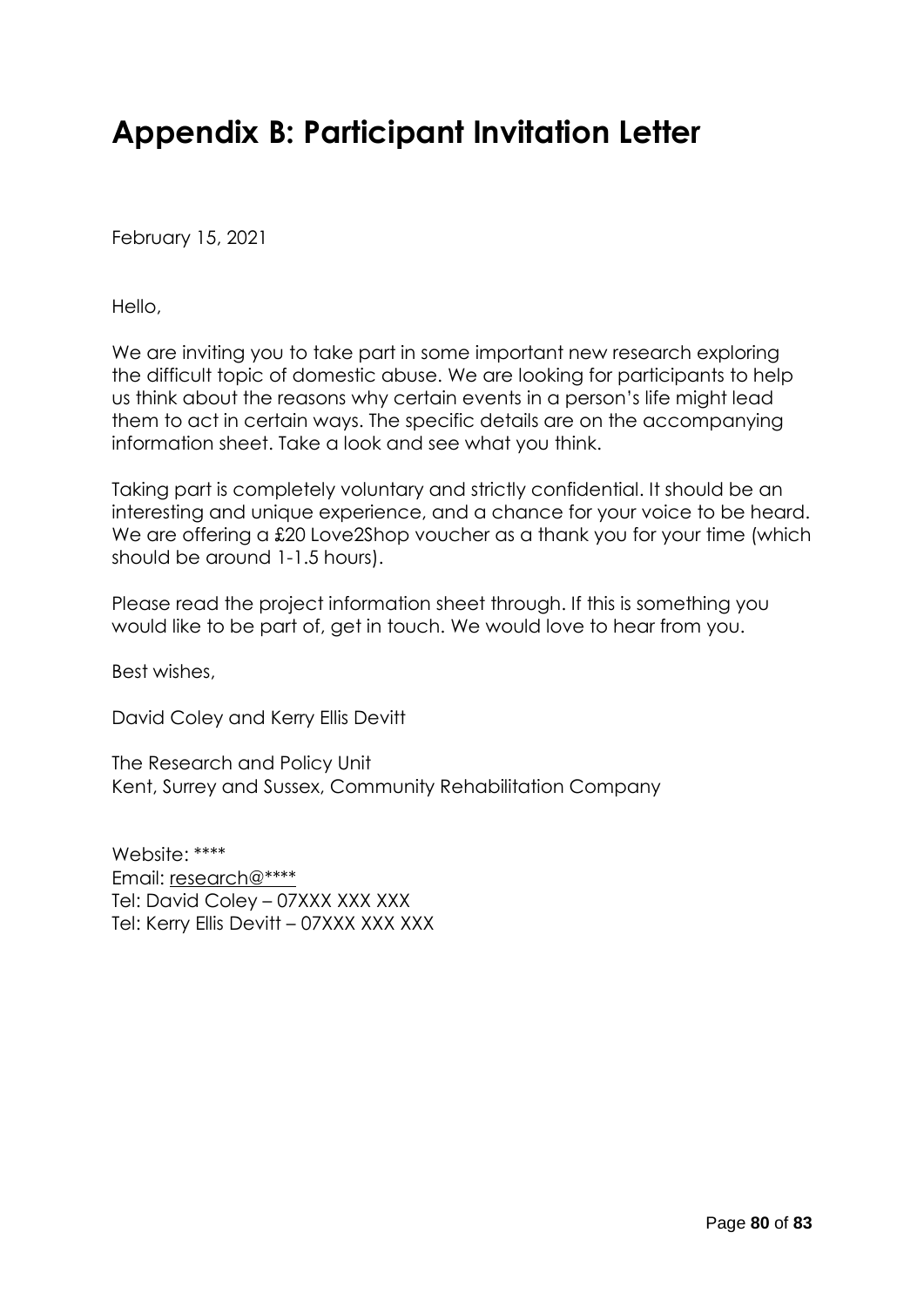# **Appendix C: Consent form**

# **Please find below the ethical checks agreed to at the start of the conversation with your researcher. This is a copy for your records.**

- 1. I have seen the information sheet telling me about this research and/or have had a researcher talk through the information sheet with me.
- 2. I understand that this conversation will be confidential, and that any unique or identifiable information about me will be removed.
- 3. I am aware I can stop the conversation at any time, and/or not answer any questions I am uncomfortable or unsure about.
- 4. I understand that I have 24 hours to change my mind about my information being used in this research.
- 5. I understand that the information I give will be used in a report. This anonymized report will be used by other people to better understand people's experiences when it comes to this important topic.
- 6. I understand and give permission for transcripts of this conversation (a written record of what has been said) to be looked at by the Research & Policy Unit in order for the report to be written.
- 7. I understand that these anonymized transcripts will be kept for up to 10 years in accordance with data security regulations, and that I can access my own information at any point by contacting KSS CRC Research and Policy Unit.
- 8. I agree to this conversation being taped using a digital voice recorder (this is just so we can get an accurate record of what you have said)

**Name:** ………………………………………………………………………………………………….

**Date of interview with your researcher:** …………………………………………………………

**Thank you again for your participation in this hugely important research.**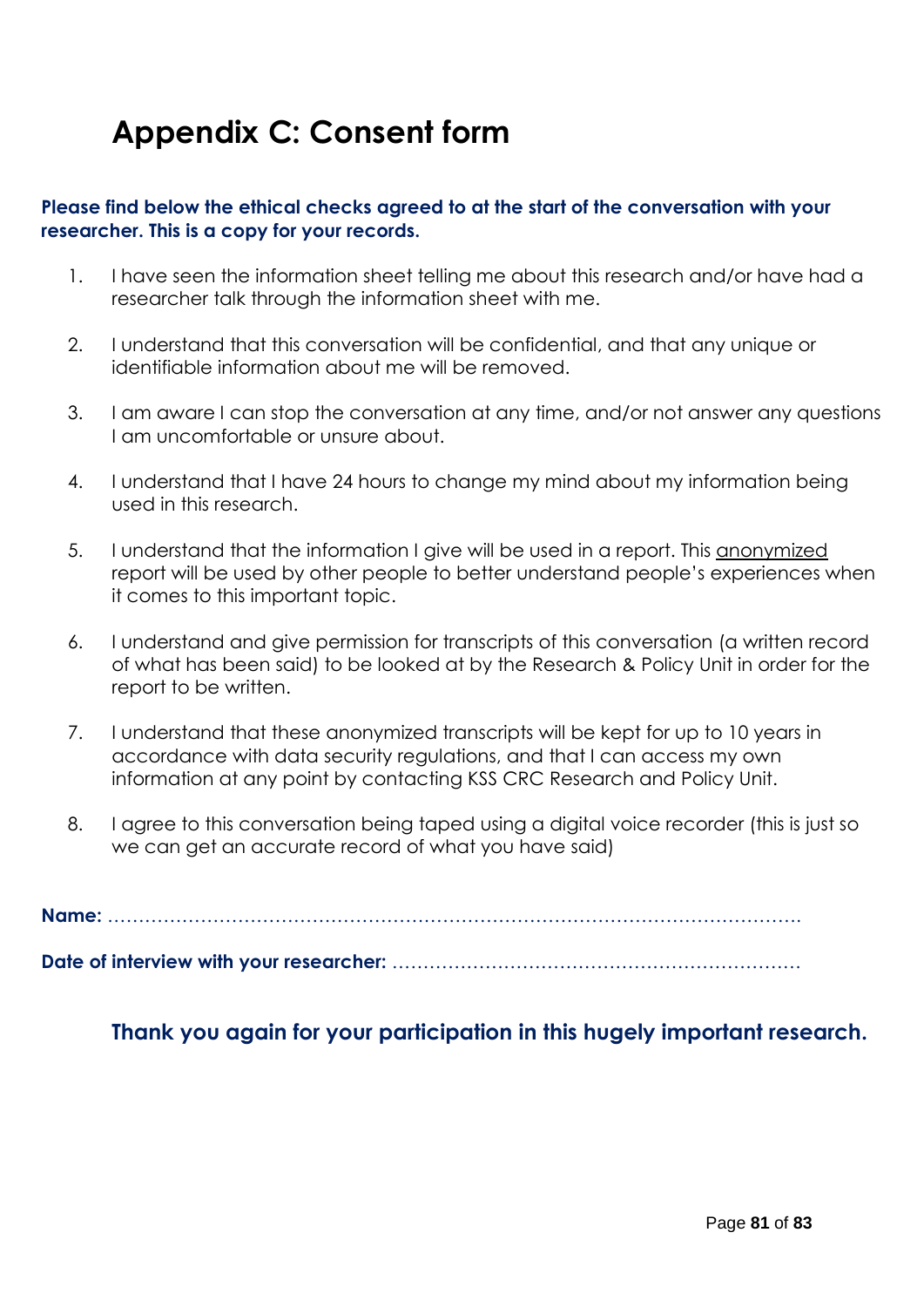# **Appendix D: form Topic Guide**

# **1.0 Background**

• Can you start by telling me a bit about yourself – your life as it is now?

(Some topic prompts)

- o Tell me how you spend your days?
- o What are you interested in? What gets your attention? (E.g. music, sport, video games, other hobbies etc.)
- o Tell me about your earliest memory?
- o Tell me about school?
- o Tell me about a time when you remember being really happy. What happened? Why was it happy for you?

# **2.0 Probing relationships**

In the early years

- Can you tell me about the people in your life growing up?
	- o Who were your important people?
	- o Are they still in your life now?

Your current life

- Can you tell me about the people in your life now?
- Who are your important people?
- Anyone else?
- Can you tell me about a particularly 'good' relationship in your life?
- Anyone else?
- And now can you tell me about a more 'difficult' relationship in your life?
- Anyone else?

# **3.0 Talking directly about domestic abuse**

## Early memories

- Can you tell me about your earliest memory when it comes to this issue? What happened? How did you feel then? How do you feel now?
- Can you tell me about another early memory involving any similar event? What happened then? How did you feel? How do you feel now?